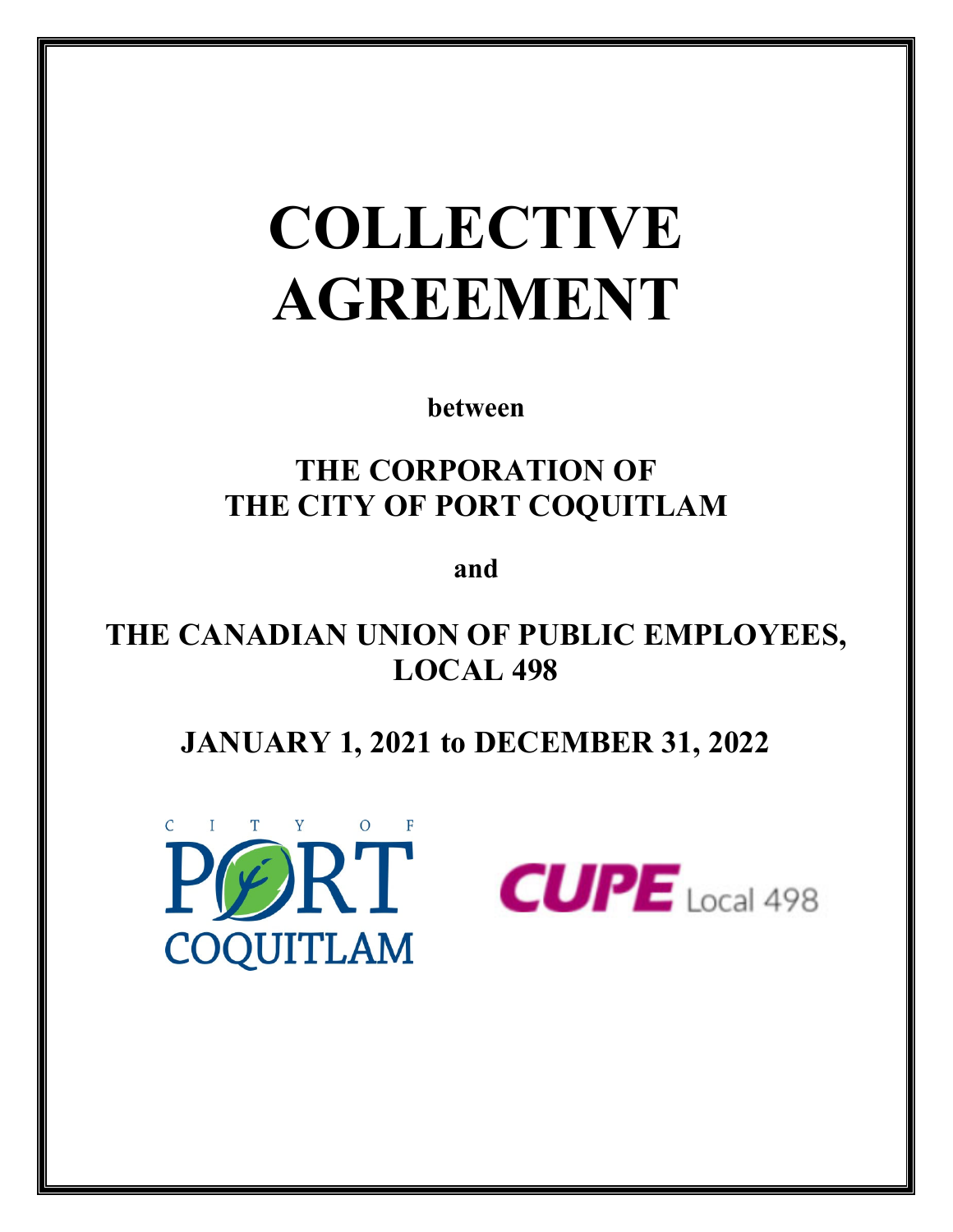### **TABLE OF CONTENTS**

| 7.1  |     |  |
|------|-----|--|
| 7.2  |     |  |
| 7.3  |     |  |
| 7.4  |     |  |
| 7.5  |     |  |
| 7.6  |     |  |
| 7.7  |     |  |
|      |     |  |
|      |     |  |
| 9.1  |     |  |
| 9.2  |     |  |
| 9.3  |     |  |
| 9.4  |     |  |
| 9.5  |     |  |
|      | (a) |  |
|      | (b) |  |
| 9.6  |     |  |
|      |     |  |
| 10.1 |     |  |
| 10.2 |     |  |
| 10.3 |     |  |
| 10.4 |     |  |
| 10.5 |     |  |
| 10.6 |     |  |
| 10.7 |     |  |
| 10.8 |     |  |
|      |     |  |
| 11.1 |     |  |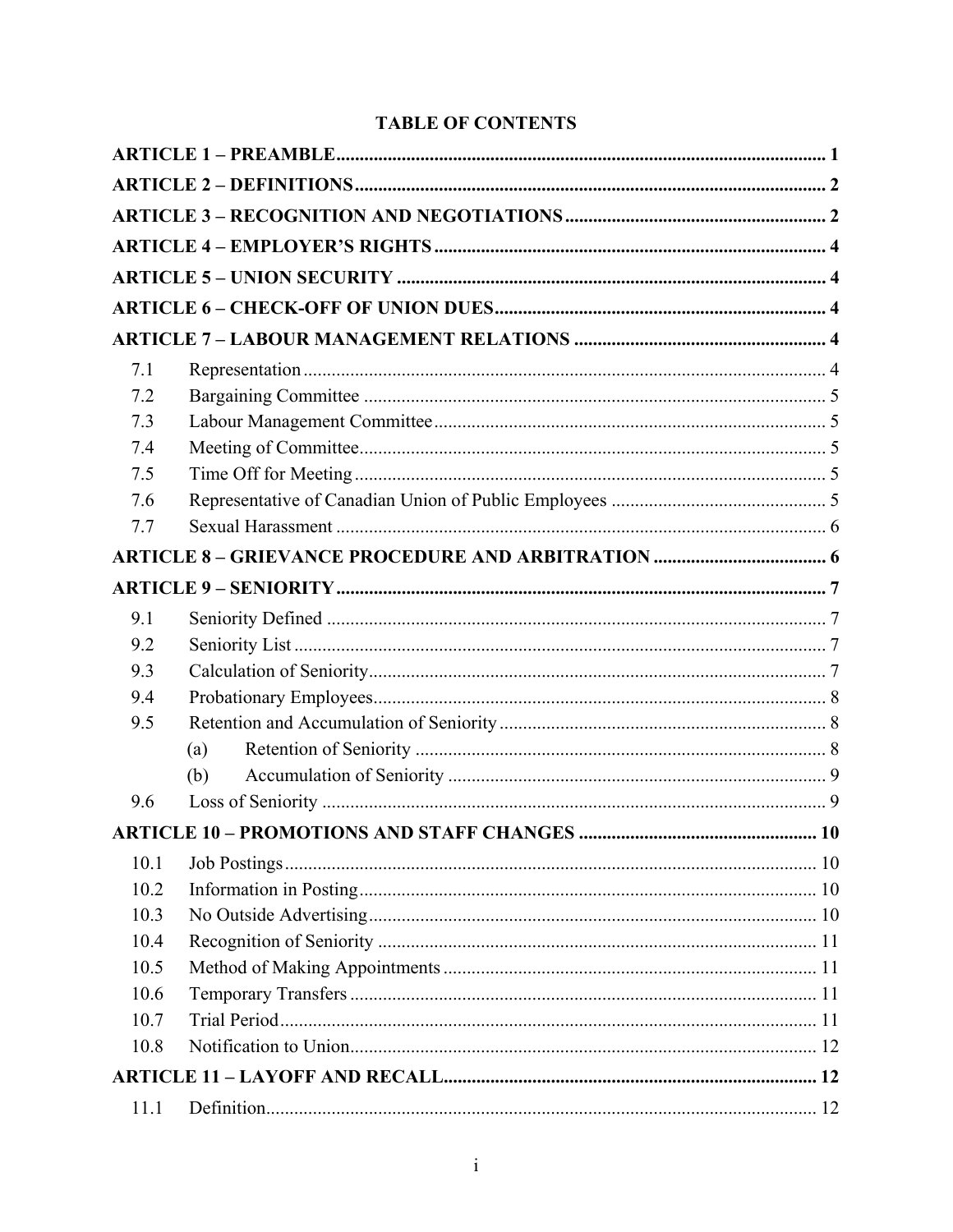| 11.2 |     |                                                                 |  |
|------|-----|-----------------------------------------------------------------|--|
| 11.3 |     |                                                                 |  |
| 11.4 |     |                                                                 |  |
| 11.5 |     |                                                                 |  |
| 11.6 |     |                                                                 |  |
| 11.7 |     |                                                                 |  |
| 11.8 |     |                                                                 |  |
| 11.9 |     |                                                                 |  |
|      |     |                                                                 |  |
| 12.1 |     |                                                                 |  |
|      | (a) |                                                                 |  |
|      | (b) |                                                                 |  |
| 12.2 |     |                                                                 |  |
|      | (a) |                                                                 |  |
|      | (b) |                                                                 |  |
|      | (c) |                                                                 |  |
|      | (d) |                                                                 |  |
|      | (e) |                                                                 |  |
| 12.3 |     |                                                                 |  |
|      | (a) |                                                                 |  |
|      | (b) |                                                                 |  |
|      | (c) |                                                                 |  |
|      | (d) |                                                                 |  |
|      | (e) |                                                                 |  |
|      | (f) |                                                                 |  |
| 12.4 |     |                                                                 |  |
| 12.5 |     |                                                                 |  |
| 12.6 |     |                                                                 |  |
|      | (a) |                                                                 |  |
|      | (b) |                                                                 |  |
|      | (c) |                                                                 |  |
|      | (d) |                                                                 |  |
|      | (e) |                                                                 |  |
| 12.7 |     |                                                                 |  |
|      | (a) |                                                                 |  |
|      | (b) |                                                                 |  |
|      | (c) | Rates for General Holidays or Regularly Scheduled Rest Days  22 |  |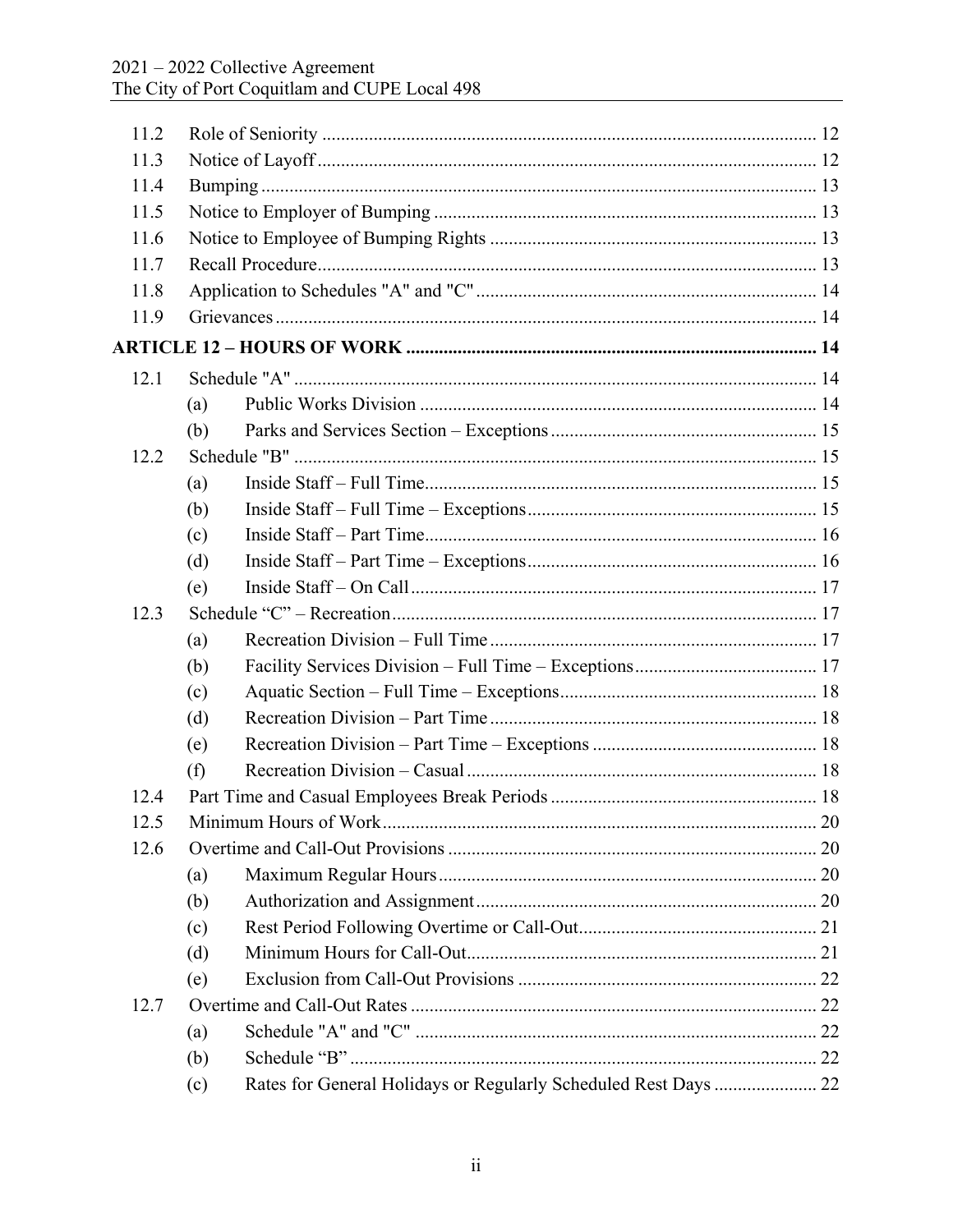| 12.8  |                                                                             |  |
|-------|-----------------------------------------------------------------------------|--|
| 12.9  |                                                                             |  |
|       | (a)                                                                         |  |
|       | (b)                                                                         |  |
|       | Required Notice of Change - Schedule "A" and "B" and "C" Maintenance<br>(c) |  |
|       |                                                                             |  |
|       | (d)                                                                         |  |
|       | (e)                                                                         |  |
|       | Minimum Rest Between Regular Shifts - Schedule "C"  24<br>(f)               |  |
| 12.10 |                                                                             |  |
|       | (a)                                                                         |  |
|       | (b)                                                                         |  |
|       |                                                                             |  |
| 13.1  |                                                                             |  |
| 13.2  |                                                                             |  |
| 13.3  |                                                                             |  |
| 13.4  |                                                                             |  |
| 13.5  |                                                                             |  |
|       |                                                                             |  |
|       |                                                                             |  |
|       |                                                                             |  |
| 15.1  |                                                                             |  |
| 15.2  |                                                                             |  |
| 15.3  |                                                                             |  |
| 15.4  |                                                                             |  |
| 15.5  |                                                                             |  |
| 15.6  |                                                                             |  |
| 15.7  |                                                                             |  |
| 15.8  |                                                                             |  |
|       |                                                                             |  |
| 16.1  |                                                                             |  |
| 16.2  |                                                                             |  |
| 16.3  |                                                                             |  |
| 16.4  |                                                                             |  |
| 16.5  |                                                                             |  |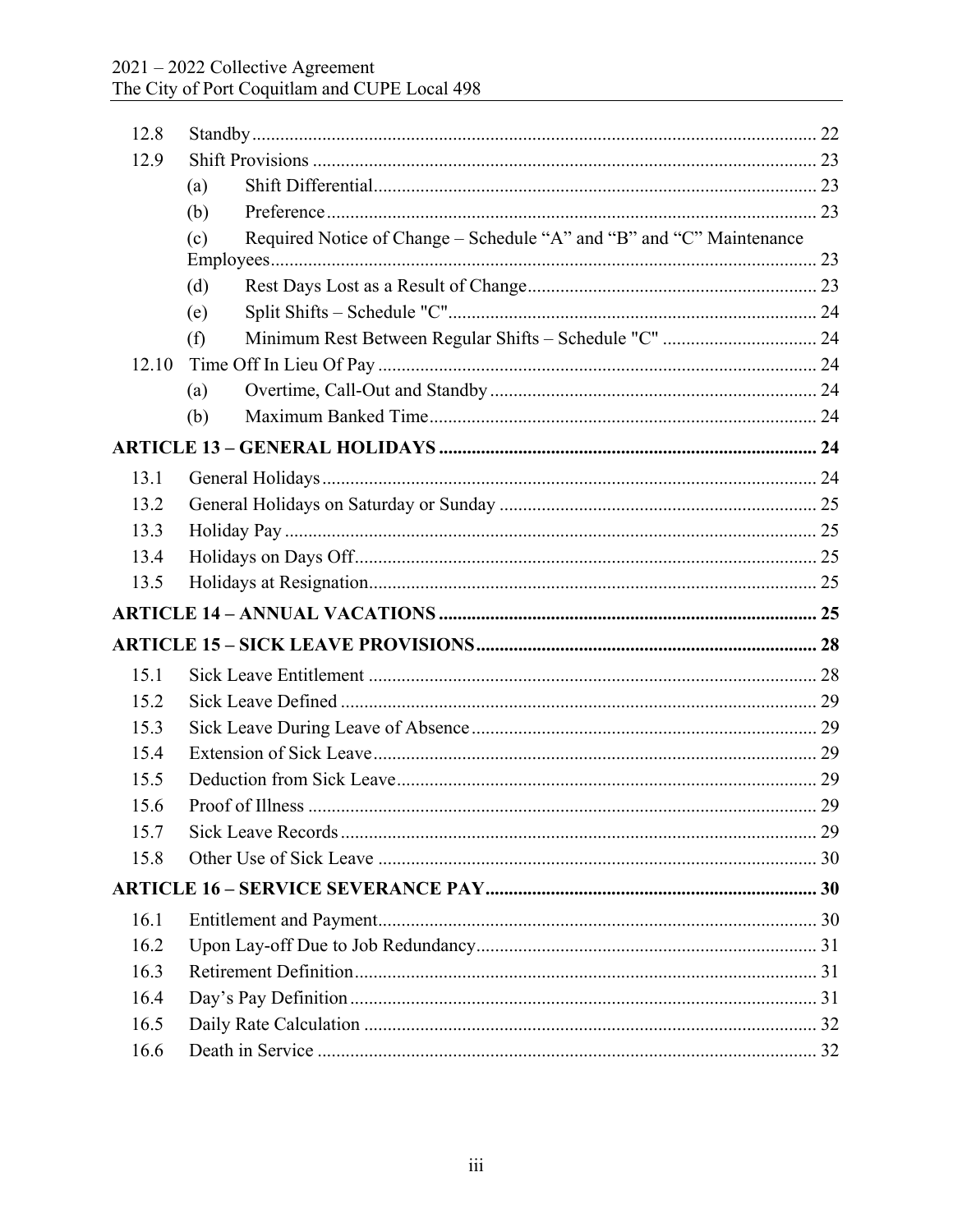| 17.1  |                                                                 |  |
|-------|-----------------------------------------------------------------|--|
| 17.2  |                                                                 |  |
| 17.3  |                                                                 |  |
| 17.4  |                                                                 |  |
| 17.5  |                                                                 |  |
| 17.6  |                                                                 |  |
|       |                                                                 |  |
| 18.1  |                                                                 |  |
| 18.2  |                                                                 |  |
| 18.3  |                                                                 |  |
| 18.4  |                                                                 |  |
| 18.5  |                                                                 |  |
| 18.6  |                                                                 |  |
| 18.7  |                                                                 |  |
| 18.8  |                                                                 |  |
| 18.9  |                                                                 |  |
| 18.10 |                                                                 |  |
|       |                                                                 |  |
|       | <b>ARTICLE 19 - JOB CLASSIFICATION AND RECLASSIFICATION  40</b> |  |
| 19.1  |                                                                 |  |
| 19.2  |                                                                 |  |
|       |                                                                 |  |
| 20.1  |                                                                 |  |
| 20.2  |                                                                 |  |
| 20.3  |                                                                 |  |
| 20.4  |                                                                 |  |
|       |                                                                 |  |
| 21.1  |                                                                 |  |
| 21.2  |                                                                 |  |
| 21.3  |                                                                 |  |
| 21.4  |                                                                 |  |
| 21.5  |                                                                 |  |
| 21.6  |                                                                 |  |
| 21.7  |                                                                 |  |
| 21.8  |                                                                 |  |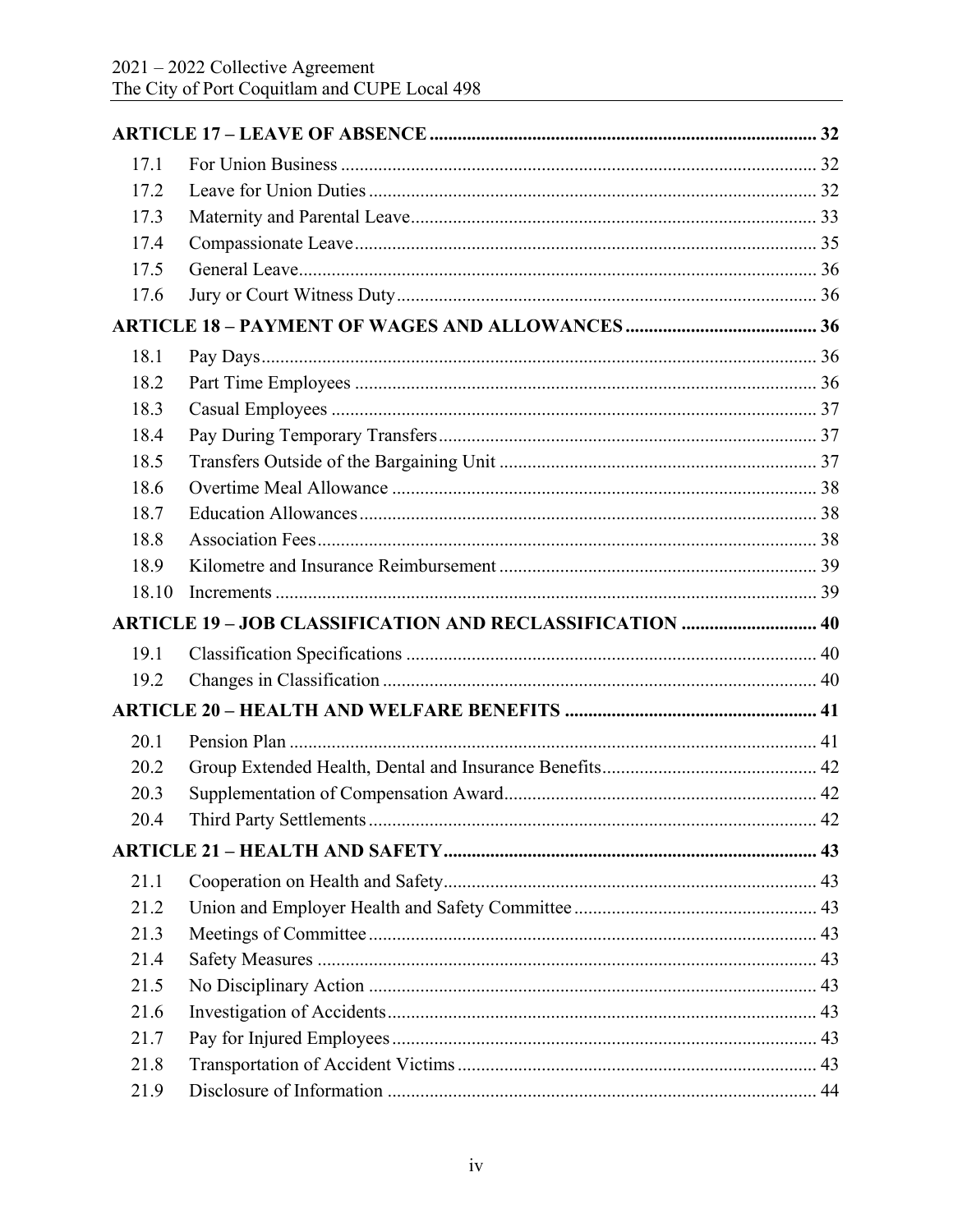| 25.1 |                                                                                |  |
|------|--------------------------------------------------------------------------------|--|
| 25.2 |                                                                                |  |
| 25.3 |                                                                                |  |
| 25.4 |                                                                                |  |
| 25.5 |                                                                                |  |
|      | <b>ARTICLE 26 - CROSSING OF PICKET LINES DURING STRIKE  45</b>                 |  |
|      |                                                                                |  |
|      |                                                                                |  |
|      |                                                                                |  |
|      |                                                                                |  |
|      |                                                                                |  |
|      |                                                                                |  |
|      |                                                                                |  |
|      |                                                                                |  |
|      |                                                                                |  |
|      |                                                                                |  |
|      |                                                                                |  |
|      |                                                                                |  |
|      | (Operations Staff Transition and Environmental Operators Certification Program |  |
|      |                                                                                |  |
|      |                                                                                |  |
|      |                                                                                |  |
|      |                                                                                |  |
|      |                                                                                |  |
|      |                                                                                |  |
|      | (Appointments resulting from Extended Union Leave of Mark Hancock)  93         |  |
|      |                                                                                |  |
|      |                                                                                |  |
|      |                                                                                |  |
|      |                                                                                |  |
|      |                                                                                |  |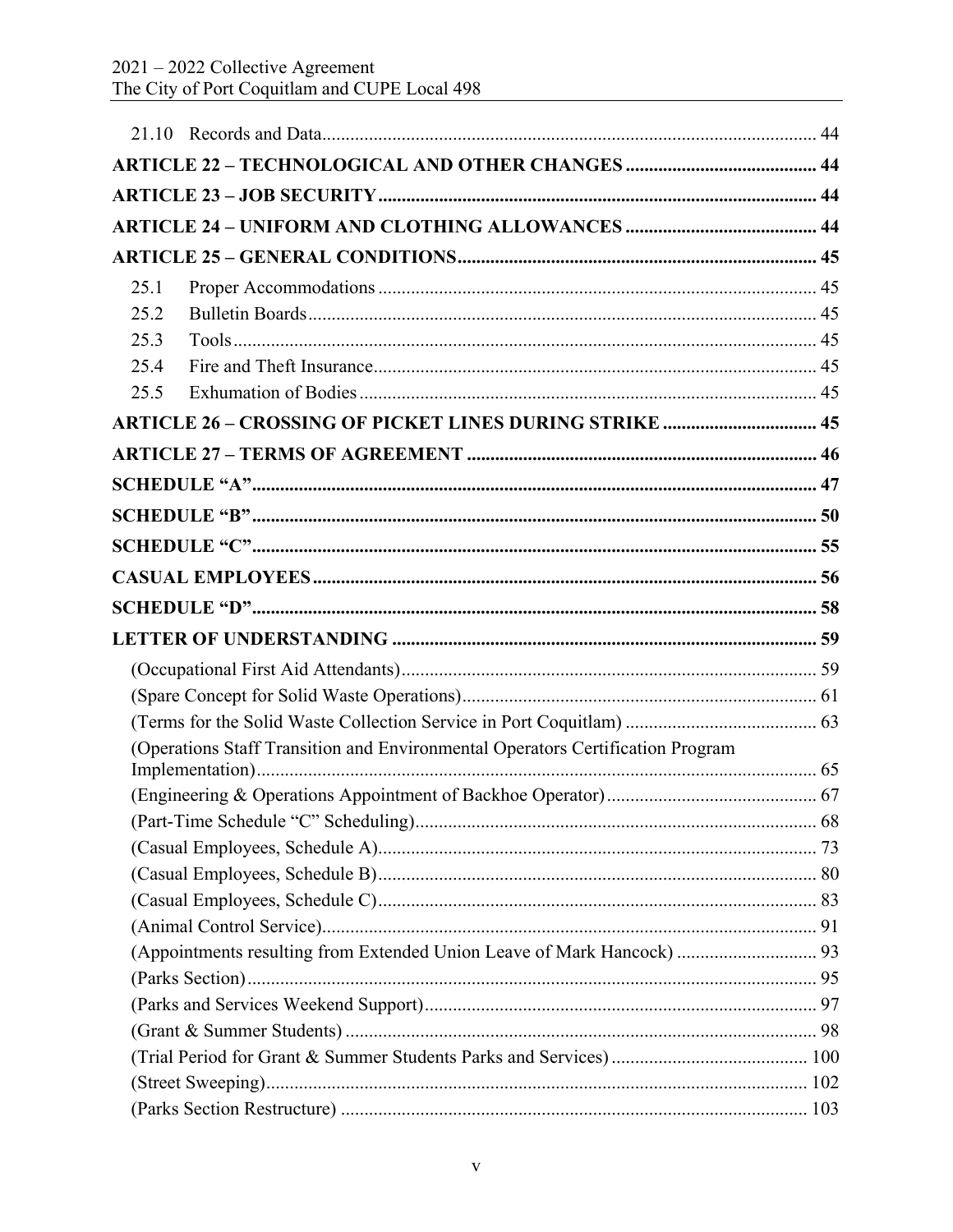| (Casual Employee's Access to Article 18.4 (Pay During Temporary Transfers))  108        |  |
|-----------------------------------------------------------------------------------------|--|
|                                                                                         |  |
|                                                                                         |  |
|                                                                                         |  |
| (Recreation Specialist and Recreation Program Coordinator – Exceptions to Hours of Work |  |
|                                                                                         |  |
| (Paid Leaves During Temporary Transfers Exceeding 3 Full-Time Equivalent Months)  117   |  |
|                                                                                         |  |
|                                                                                         |  |
|                                                                                         |  |
|                                                                                         |  |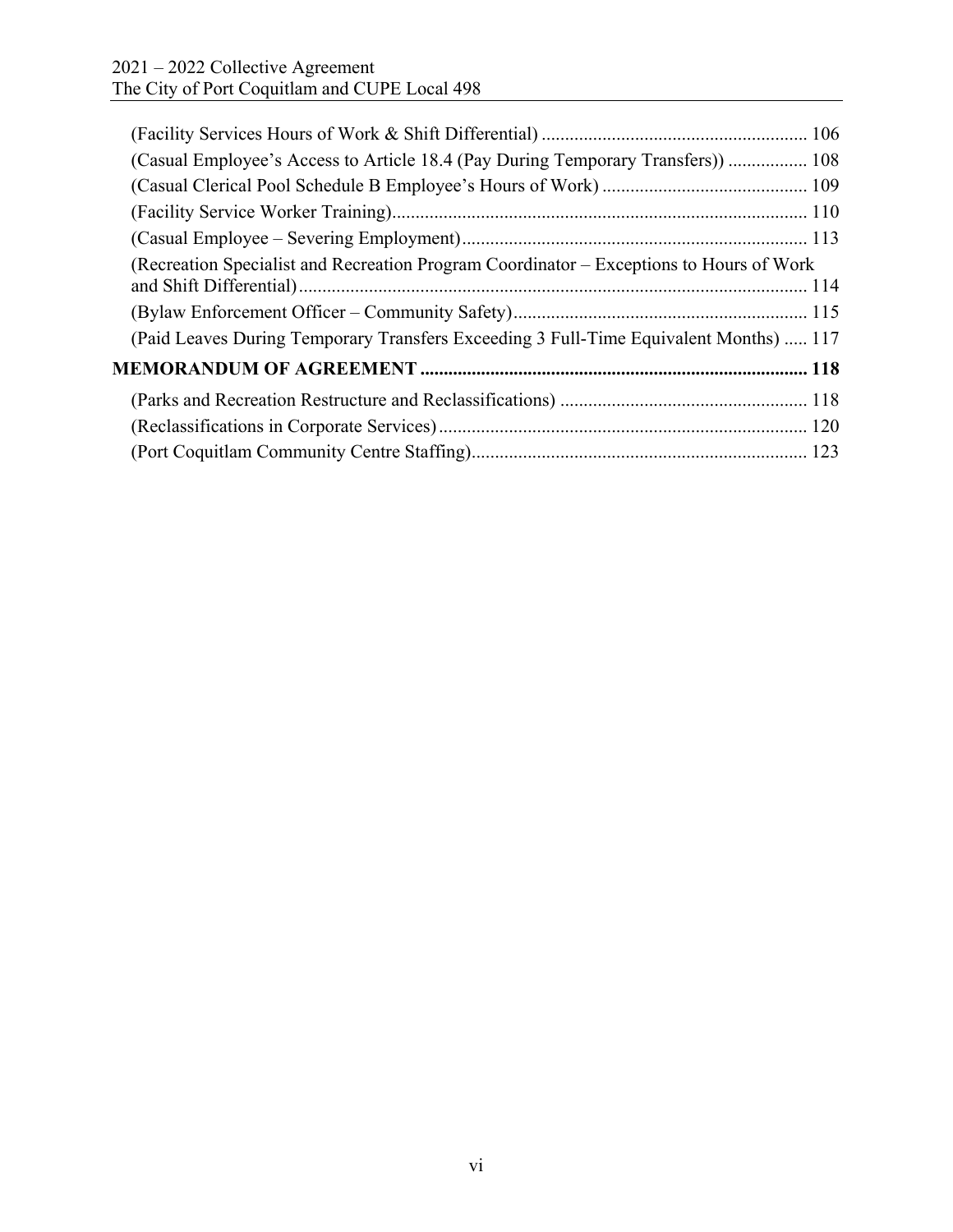This AGREEMENT effective of and from this 1st day of January, A.D., 2021

#### BETWEEN:

#### **THE CORPORATION OF THE CITY OF PORT COQUITLAM**

#### (Hereinafter called the "Employer")

#### **PARTY OF THE FIRST PART**

#### AND:

#### **CANADIAN UNION OF PUBLIC EMPLOYEES, LOCAL 498**

Chartered by the Canadian Union of Public Employees and affiliated with the Canadian Labour Congress

(Hereinafter called the "Union")

#### **PARTY OF THE SECOND PART**

#### **ARTICLE 1 – PREAMBLE**

WHEREAS it is the desire of both Parties to this Agreement:

- **1.1** To maintain and improve the harmonious relations and settle conditions of employment between the Employer and the Union.
- **1.2** To recognize the mutual value of joint discussions and negotiations in all matters pertaining to working conditions, employment, services, etc.
- **1.3** To encourage efficiency in operation.
- **1.4** To promote the morale, well-being and security of all the employees in the bargaining unit of the Union.

AND WHEREAS it is now desirable that methods of bargaining and all matters pertaining to the working conditions of the employees be drawn up in an Agreement,

NOW THEREFORE, the Parties agree as follows: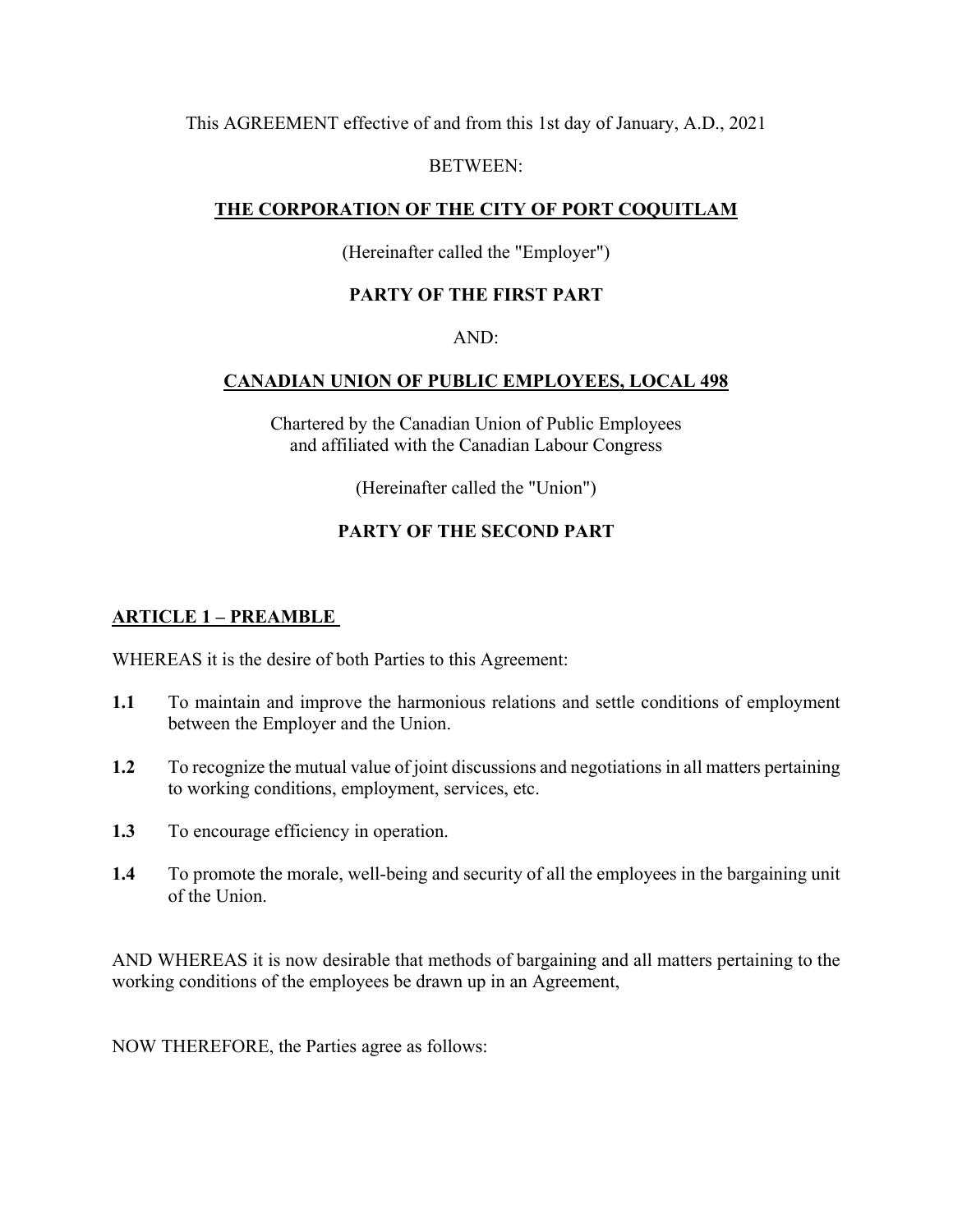#### **ARTICLE 2 – DEFINITIONS**

- **2.1** "Employee" shall mean a person who is an "employee" as defined in the Labour Code of British Columbia.
- **2.2** "Probationary Employee" shall mean a person serving an initial trial period of four (4) calendar months, from date of hire, to determine suitability for employment as a "regular employee.
- **2.3** "Regular Employee" shall mean an employee, full and part time who has successfully completed the probationary period and who is employed on a regular basis.
- **2.4** "Regular and Probationary Employees" shall be entitled, except as otherwise provided herein, to all benefits provided by the Collective Agreement, from date of hire.
- **2.5** "Casual employee" shall mean an employee who is not regularly scheduled to work other than during periods that such employee shall relieve regular employees or for the purposes of temporary increased workload. In addition to the foregoing, casual employees may also be employed on a seasonal basis.
- **2.6** "Department" is currently defined as the Recreation Department; Corporate Support Department; Engineering and Public Works Department; Human Resources Department; Finance Department and Development Services Department.
- **2.7** "Division" is currently defined as Recreation Services Division; Cultural Development and Community Services Division; Facility Services Division; Corporate Office Division; Communications and Administrative Services Division; By-law Services Division; Public Works Division; Capital Projects Division; Infrastructure Planning Division; Building Division; Development Engineering Division and Planning Division.

#### **ARTICLE 3 – RECOGNITION AND NEGOTIATIONS**

The Employer recognizes the Canadian Union of Public Employees, Local No. 498, as the sole and exclusive collective bargaining agency for all of its employees save and except the incumbents of those classifications listed below:

> Administration Clerk Administration Support – Fire Department Assistant Chief Training and Development Assistant Corporate Officer Chief Administrative Officer Civil Engineer Deputy Fire Chief Development Engineer Director of Community Safety and Corporate Support Director of Development Services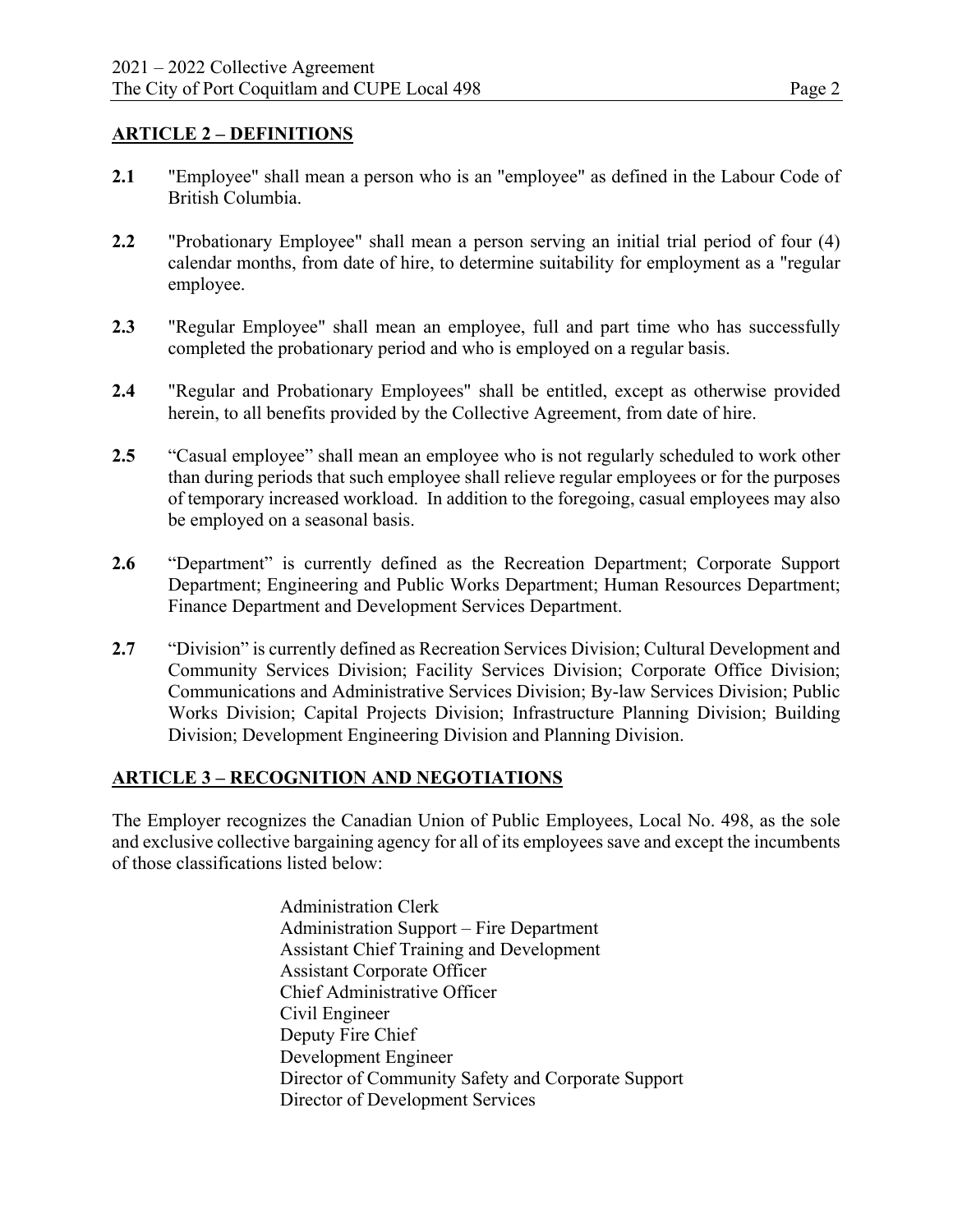Director of Engineering and Public Works Director of Finance / Deputy CAO Director of Human Resources Director of Recreation Emergency Preparedness Manager Emergency Preparedness Officer Engineering Project Manager Executive Assistant Fire Chief Human Resources Administrative Support Human Resources Assistant Human Resources Advisor Human Resources Business Analyst Information Coordinator Manager, Account Services Manager, Building Manager, Bylaw Services Manager, Capital Projects Manager, Communications and Administrative Services Manager, Community Police Office Manager, Corporate Office Manager, Cultural Development and Community Services Manager, Development Engineering Manager, Facility Services Manager, Financial Planning Manager, Information Services Manager, Infrastructure Planning Manager, Payroll Manager, Planning Manager, Public Works Manager, Purchasing Manager, Revenue Services Recreation Manager Section Manager Senior Human Resources Advisor Superintendent

and those excluded by the Labour Code of British Columbia and hereby consents and agrees to negotiate with the Union, or any of its authorized committees, concerning all matters affecting the relationship between the Parties to this Agreement, looking towards a peaceful and amicable settlement of any differences that may arise between them.

Persons whose jobs are not in the bargaining unit shall not work on any jobs which are included in the bargaining unit, except for the purposes of instruction, experimenting, or in emergencies when bargaining unit employees are not available and provided that the act of performing the aforementioned operations, in itself, does not reduce the hours of work or pay of any employee.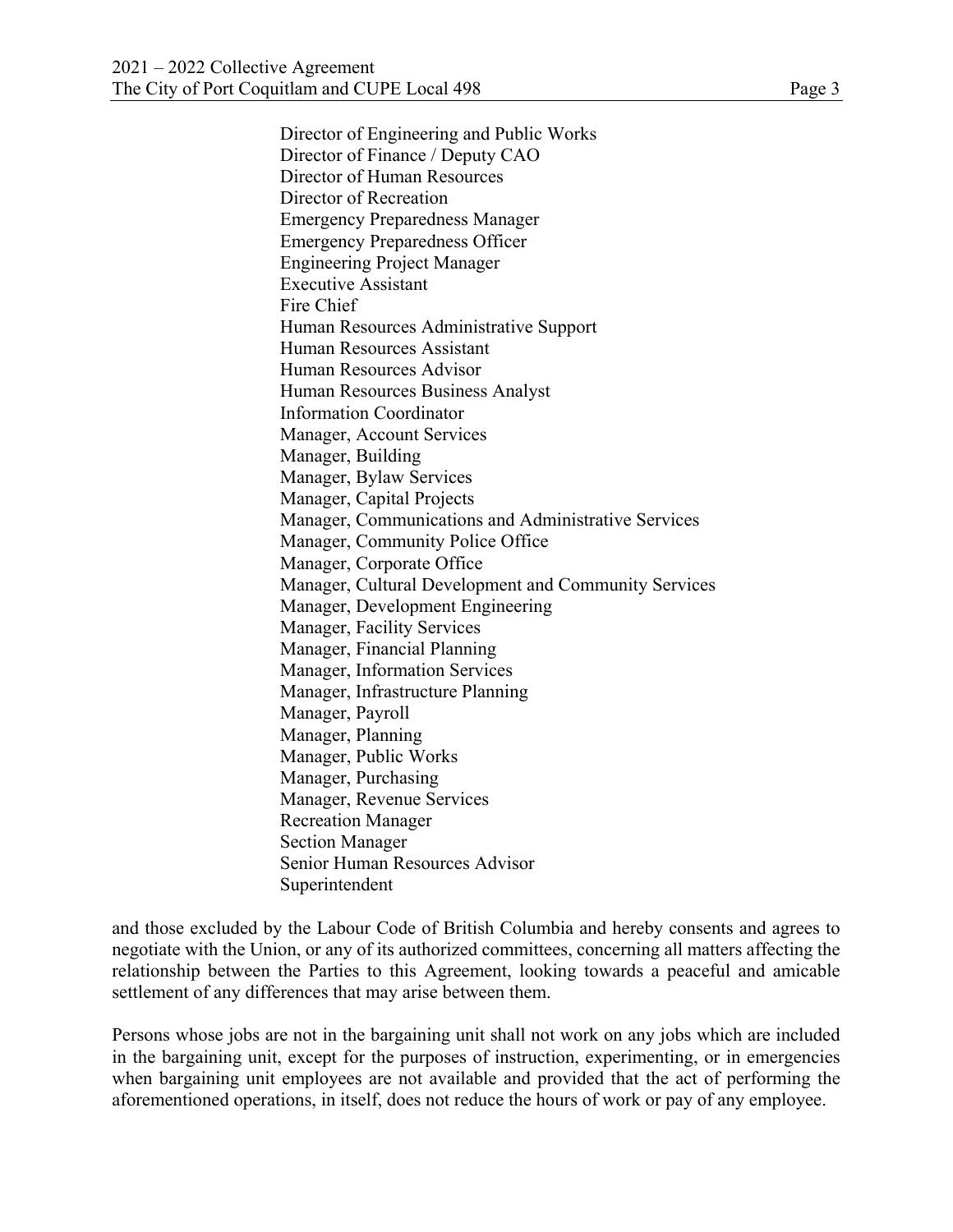No employee shall be required or permitted to make any written or verbal agreement with the Employer or its representative, which may conflict with the terms of this Collective Agreement.

#### **ARTICLE 4 – EMPLOYER'S RIGHTS**

The management and the operation of, and the direction of the working force is vested exclusively in the Employer provided however that this authority will not be used for purposes of discrimination against its employees.

#### **ARTICLE 5 – UNION SECURITY**

- **5.1** The Employer, at the time of hiring, shall make the successful applicant aware of the existence of the Collective Agreement and the conditions of employment contained therein.
- **5.2** All employees of the Employer, as a condition of continuing employment, shall become and remain members in good standing of the Union, according to the Constitution and Bylaws of the Union. All future employees of the Employer shall, as a condition of continued employment, become and remain members in good standing in the Union.

#### **ARTICLE 6 – CHECK-OFF OF UNION DUES**

The Employer agrees to the check-off of all union dues, fees and assessments levied in accordance with the Constitution and/or Bylaws of the Union. The Union agrees to advise the Employer of the amounts of such union dues and/or assessments as may be determined from time to time by the said Union.

The Employer, upon receipt of such advice from the Union, shall thereupon deduct from all earnings of the employees such dues, fees and assessments and shall forward to the Union the total of such amounts deducted together with a list of those employees from whom such deductions were made, such deductions to be remitted to the Union treasurer not later than the fifteenth (15th) day of the following month.

#### **ARTICLE 7 – LABOUR MANAGEMENT RELATIONS**

#### **7.1 Representation**

No individual employee or group of employees shall undertake to represent the Union at meetings with the Employer without proper authorization of the Union. In order that this may be carried out, the Union will supply the Employer with the names of its officers. Similarly, the Employer will, if requested supply the Union with a list of its supervisory or other personnel with whom the Union may be required to transact business.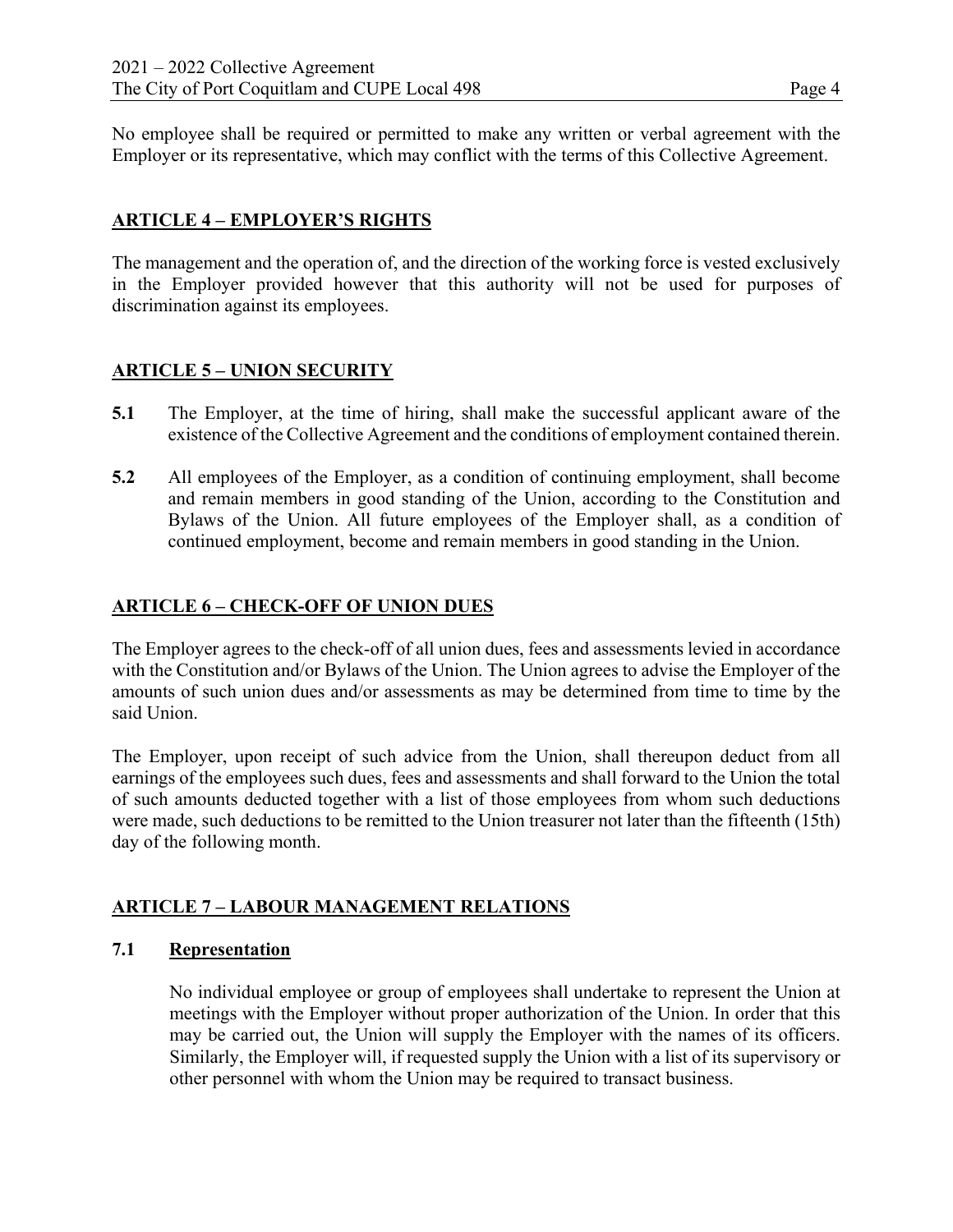#### **7.2 Bargaining Committee**

A Bargaining Committee shall be appointed and consist of not more than six (6) members of the Employer, as appointees of the Employer, and not more than six (6) members of the Union, as appointees of the Union. The Union will advise the Employer of the Union nominees to the committee.

#### **7.3 Labour Management Committee**

A Labour Management Committee shall be established for the purpose of developing and maintaining an effective channel of communication between the Employer and the Union. The Labour Management Committee shall be comprised of a minimum of two (2) and a maximum of four (4) members to be appointed by the Employer and a minimum of two (2) and a maximum of four (4) members to be appointed by the Union. Appointments from each side will be determined by a number of factors including subject matter being discussed, availability, and operational requirements.

#### **7.4 Meeting of Committee**

In the event either Party wishes to call a meeting of the Labour Management Committee, the meeting shall be held at a time and place fixed by mutual agreement. Such meeting must be held not later than seven (7) calendar days after the request has been given, provided however, that such time limit may be extended by mutual consent of the Parties.

#### **7.5 Time Off for Meeting**

Any representative of the Union on the Bargaining Committee or the Labour Management Committee who is in the employ of the Employer, shall have the privilege of attending Committee meetings held within working hours without loss of remuneration.

#### **7.6 Representative of Canadian Union of Public Employees**

- (a) The Union shall have the right at any time to have the assistance of representatives of the Canadian Union of Public Employees when dealing or negotiating with the Employer. Such representatives shall have access to the Employer's premises in order to investigate and assist in the settlement of a grievance.
- (b) Where a supervisor intends to interview an employee for disciplinary purposes, the supervisor shall so notify the Union in advance of the purpose of the interview in order that a shop steward or other Union representative may be present at the interview. In a disciplinary interview, no employee shall be required to answer to charges without a Union representative present.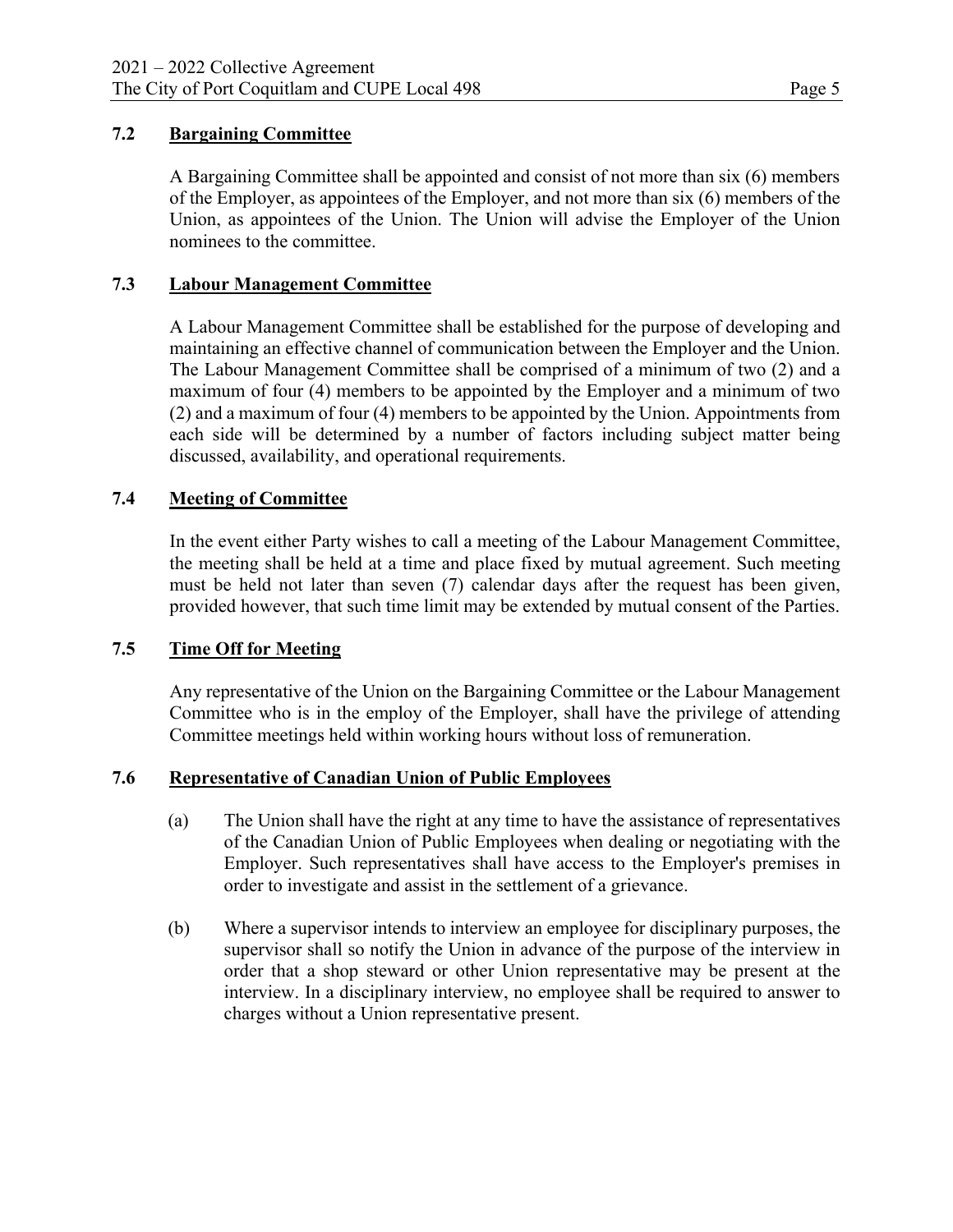#### **7.7 Sexual Harassment**

Sexual harassment shall be defined as any sexually oriented practice that undermines an employee's job performance, or workplace relationships or endangers an employee's employment status or potential. Any dispute of the definition of sexual harassment that may arise shall be discussed through the Labour Management Committee. Unresolved complaints and disputes shall be processed through the grievance procedure commencing at 8.3.

#### **ARTICLE 8 – GRIEVANCE PROCEDURE AND ARBITRATION**

Should any difference arise between the persons bound by this Agreement concerning its interpretation, application, operation, or any alleged violation thereof, including any question governing the dismissal or suspension of an employee bound by the Agreement, and including any question as to whether any matter is arbitrable, there shall be no stoppage of work on account of such difference and an earnest effort shall be made to settle the difference in the following manner:

- **8.1** The grievance shall be stated in writing, and shall state that the matter is a grievance in accordance with this Article and shall be submitted to the Department Head concerned within thirty (30) calendar days of the date of the incident giving rise to the grievance, or within thirty (30) calendar days of becoming aware of the incident, but in no case exceeding ninety (90) calendar days from the date of the incident.
- **8.2** The Department Head shall make a written decision on the grievance within thirty (30) calendar days. Within thirty (30) calendar days of receipt of the Department Head's written response, the Union may choose to invoke 8.3.
- **8.3** Within thirty (30) calendar days of 8.3 being invoked the grievance shall be discussed between a grievance committee of three (3) representatives of the Employer and a grievance committee of three (3) representatives of the Union. The aggrieved employee and the Department Head may attend as witnesses. The decision of the Employer's grievance committee shall be in writing within fourteen (14) calendar days of the meeting. If the Union does not accept the decision of the Employer's Committee, they may invoke 8.4 of this Article within thirty (30) calendar days of receipt of the decision, such notice shall be in writing to the Employer.
- **8.4** A Board of Arbitration shall be formed to hear the grievance. Either Party shall notify the other, in writing, of the question(s) to be arbitrated and the name and address of its chosen representative on the Arbitration Board. After receiving such notice and statement, the other Party shall within fourteen (14) calendar days appoint its representative on the Arbitration Board and give notice in writing of such appointment to the other Party. Such representatives shall endeavour to select a third member who shall be Chairman. Should the representatives fail to select such third member within five (5) calendar days from the appointment of the last representative, either Party may request the Minister of Labour of the Province of British Columbia to appoint a Chairman. The expenses and compensation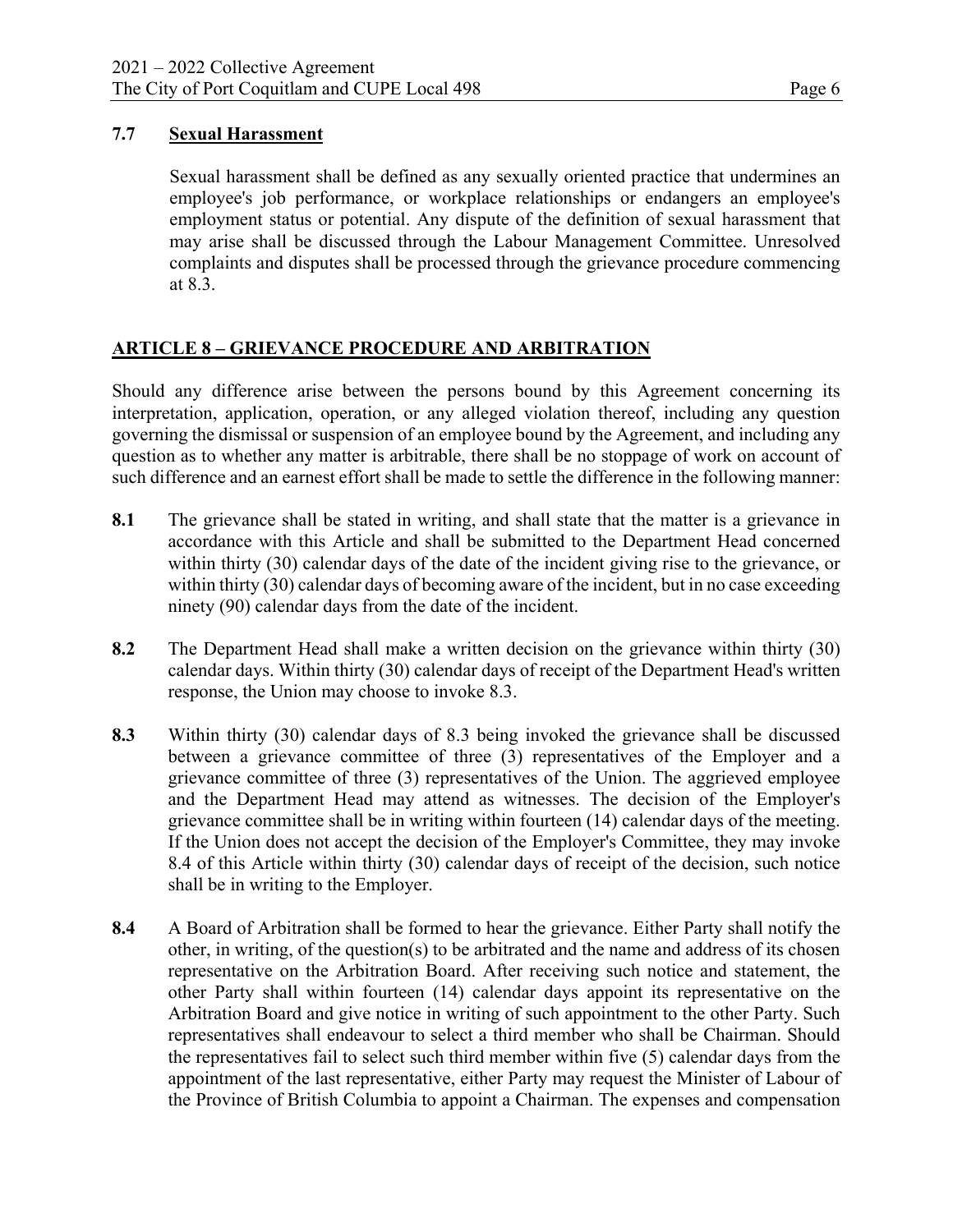of the representatives selected by the Parties shall be borne by the respective Parties. The expenses and compensation of the Chairman shall be shared equally between the Parties.

- **8.5** Within fourteen (14) calendar days following the establishment of the Board of Arbitration, it shall report its decision on the grievance. The majority decision of the Board shall be final and binding on all persons bound by this Agreement.
- **8.6** In the event the Board of Arbitration finds that an employee has been dismissed or suspended for other than proper cause, the Board of Arbitration may direct the Employer to reinstate the employee and pay to the employee a sum equal to the employee's wages or salary lost by reason of such suspension or discharge, or such lesser sum as in the opinion of the Board of Arbitration is fair and reasonable or make such other order as it considers fair and reasonable having regard to the terms of the Collective Agreement between the Parties.
- **8.7** Failure of the Union to adhere to the time requirements in this Article shall result in the abandonment of the grievance on a without prejudice basis. Failure of the Employer to adhere to the time requirements shall result in the grievance being resolved in favour of the Union, without prejudice.
- **8.8** Whenever a stipulated time is mentioned in sub-section (8.1), (8.2), (8.3), (8.4) or (8.5) herein, the said time may be extended by mutual written consent of the Parties.

#### **ARTICLE 9 – SENIORITY**

#### **9.1 Seniority Defined**

 Seniority is defined as the length of service in the bargaining unit and shall be used in determining preference or priority for promotions, transfers, demotions, layoffs, and recall. Seniority shall operate on a bargaining-unit-wide basis.

#### **9.2 Seniority List**

The Employer shall maintain a seniority list showing the date upon which an employee's service commenced. Any employee may request information from the Employer relative to their own seniority. Upon request, any officer of the Union shall be supplied with a copy of the seniority list, and/or the necessary information relative to seniority and rates of pay of any employee, or groups of employees, covered by this Agreement.

#### **9.3 Calculation of Seniority**

(a) Seniority shall be established on the basis of an employee's service with the Employer, calculated from the date upon which the employee commenced employment with the Employer.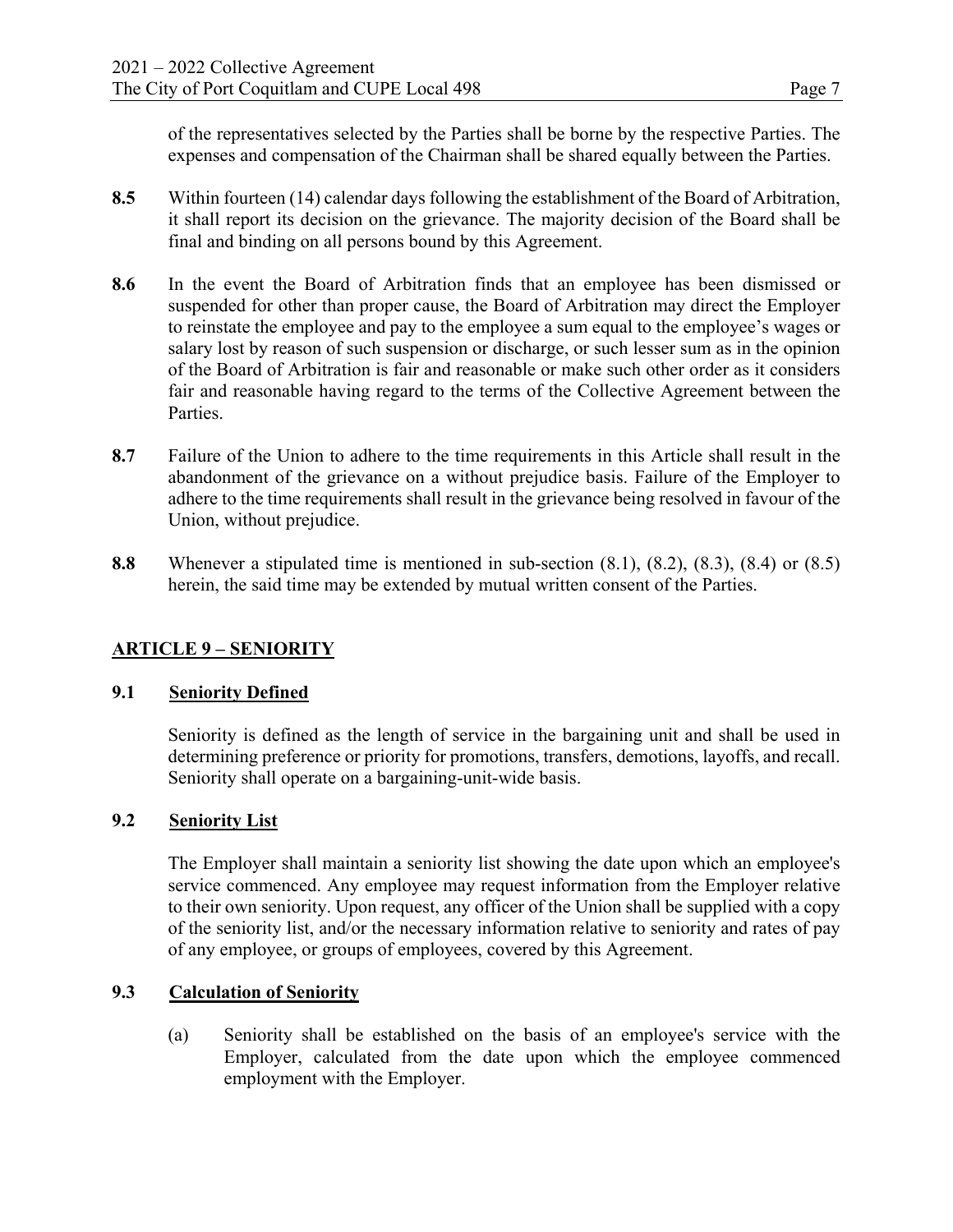#### (b) **Regular Employee (Part Time)**

Seniority shall be established on the basis of an employee's service with the Employer, calculated from the date upon which the employee commenced employment with the Employer. Seniority shall be calculated on the basis of hours scheduled, and seniority for shifts not worked shall be in accordance with Article 9.5.

#### (c) **Casual Employees**

Casual employee's seniority is calculated on the basis of hours worked with the exception of the period of time approved for maternity or parental leave. Casual seniority is only used to bid on posted vacancies. In the event a casual employee is awarded a regular position, the accumulated seniority is credited to the employee and is considered for all purposes for which seniority is a factor under the terms of this Collective Agreement.

#### **9.4 Probationary Employees**

- (a) Newly hired employees shall be considered on a probationary basis for a period of four (4) calendar months from date of hiring. During the probationary period, such employees shall be entitled to all rights and privileges of this Agreement, except with respect to discharge. The employment of such employees may be terminated any time during the probationary period without recourse to the grievance procedure. After completion of the probationary period, seniority shall be effective from the original date of hire.
- (b) Notwithstanding provisions contained in this clause, regular part time employees are required to put in the equivalent in hours of a regular full time employee with respect to the probationary period.
- (c) Notwithstanding (a) and (b) casual employees will be considered probationary for the duration of their casual employment. Notwithstanding this provision, regular employees transferring to casual will not be considered probationary but will be required to complete a trial period.

#### **9.5 Retention and Accumulation of Seniority**

#### (a) **Retention of Seniority**

It is agreed between the Parties hereto that seniority shall be retained on the following basis:

(i) Regular employees who are laid off with less than one (1) year of service shall retain seniority for a period of nine (9) months.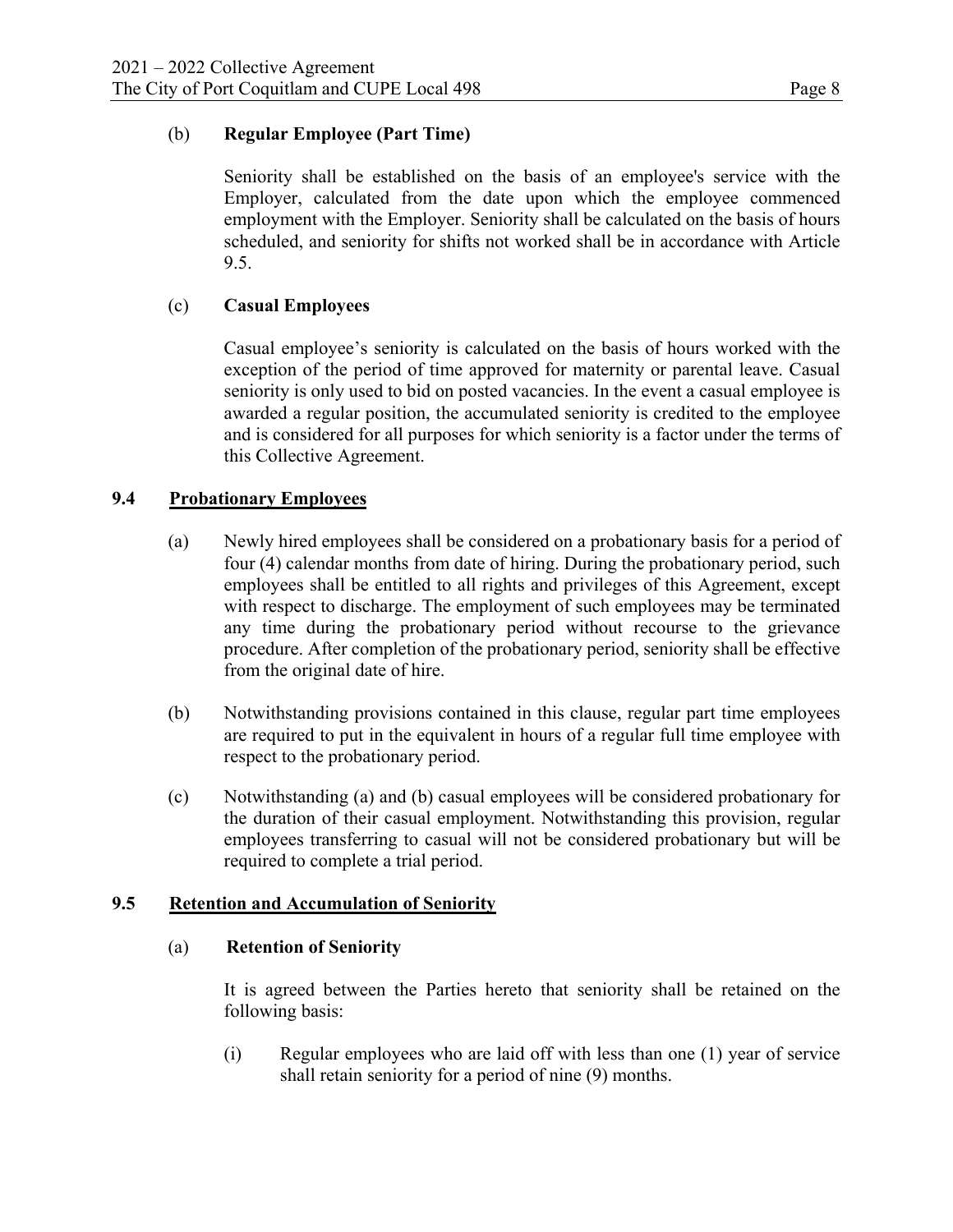- (ii) Regular employees who are laid off after one (1) year's service shall retain their seniority for a period equal to their length of service to a maximum of three (3) years.
- (iii) Authorized leave of absence beyond thirty (30) calendar days.

#### (b) **Accumulation of Seniority**

Regular and probationary employees shall accumulate seniority as set out in this Article during the following absences:

- (i) Absence due to a bona-fide sickness, provided such sickness is certified by a qualified medical practitioner, pursuant to Article 15.6.
- (ii) During an approved paid leave.
- (iii) During maternity/parental leave. Casual employees shall accumulate seniority during an approved maternity/parental leave based on the average monthly hours worked in the twelve (12) month period preceding the leave.
- (iv) For the first thirty (30) calendar days of an approved unpaid leave of absence.
- (v) Absence while serving in Her Majesty's Armed Forces, in times of a national emergency after employment by the Employer, shall be considered as having leave of absence, and shall retain their seniority rights; and shall continue to accumulate seniority, provided such seniority rights are asserted within ninety (90) days of honourable discharge.

#### **9.6 Loss of Seniority**

An employee shall not lose seniority rights if absent from work because of sickness, accident, lay-off or leave of absence approved by the Employer.

An employee shall only lose seniority in the event of:

- (a) Discharge for just cause and is not re-instated.
- (b) Resignation.
- (c) Absence from work in excess of five (5) working days without sufficient cause or without notifying the Employer, unless such notice was not reasonably possible.

In addition, regular employees are subject to the loss of seniority in the event of:

(a) Failure to return to work in compliance with Article 11.7 (c).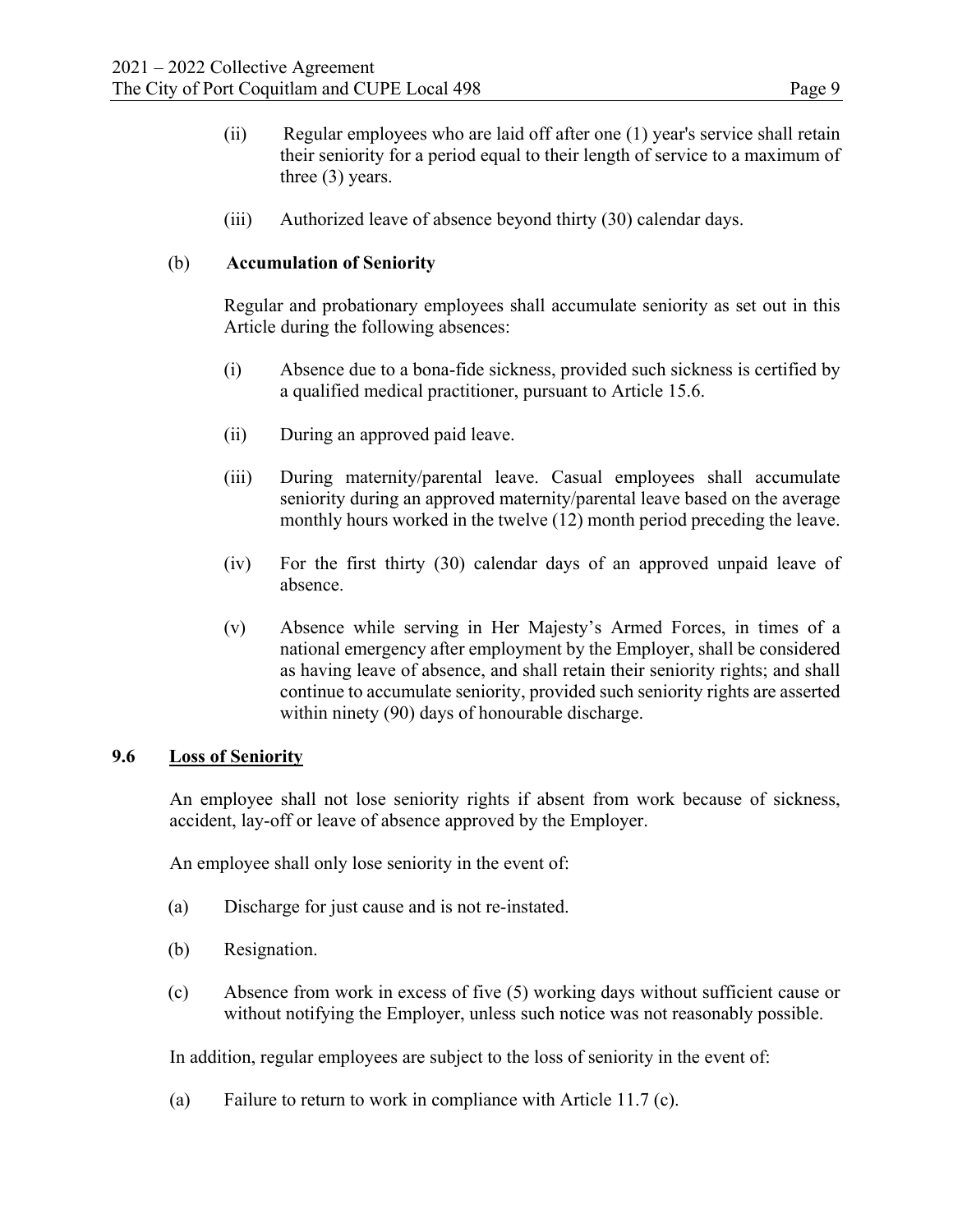(b) Is laid off for a period longer than that which is specified in Article 9.5 (a) and (b).

#### **ARTICLE 10 – PROMOTIONS AND STAFF CHANGES**

#### **10.1 Job Postings**

When a vacancy occurs or a new position is created, the Employer shall notify the Union in writing and post notice of the position in the Employer's offices, lunch rooms, shops and on bulletin boards for a minimum of one (1) calendar week in order that all members will know about the position and be able to make written application therefore.

Schedule "C" part time employees are not permitted to bid into Schedule "A" and "B" positions for a period of seven (7) calendar months from initial date of hire with the Employer, or until completion of the probation period, as outlined in Article 9.4, whichever occurs first.

It is agreed that after such a notification and posting has taken place vacant positions may be filled on a temporary basis for a period not exceeding four (4) calendar weeks prior to a permanent appointment being made; said four (4) calendar weeks being calculated from the date upon which the notification and posting occurred.

Vacancies due to sick leave or vacation of an employee that extends beyond three (3) calendar months, to be posted as temporary positions, unless the Union is advised and agrees otherwise.

That when a position held by a regular part time employee is increased in hours it shall not become a new position and that when a part time position is increased in hours the incumbent shall accept the position of the total hours, or the job shall be posted. Also, where there is an increase in hours or personnel which created an upgrading to a higher classification, the position shall be posted.

#### **10.2 Information in Posting**

Such notice shall contain the following information: nature of position, qualifications, required knowledge and education, skills, shift, wage or salary range. Postings of temporary positions, in addition to the above information, shall include expected duration of the temporary position.

#### **10.3 No Outside Advertising**

No outside advertisement for additional employees shall be made until present employees have had first opportunity to apply.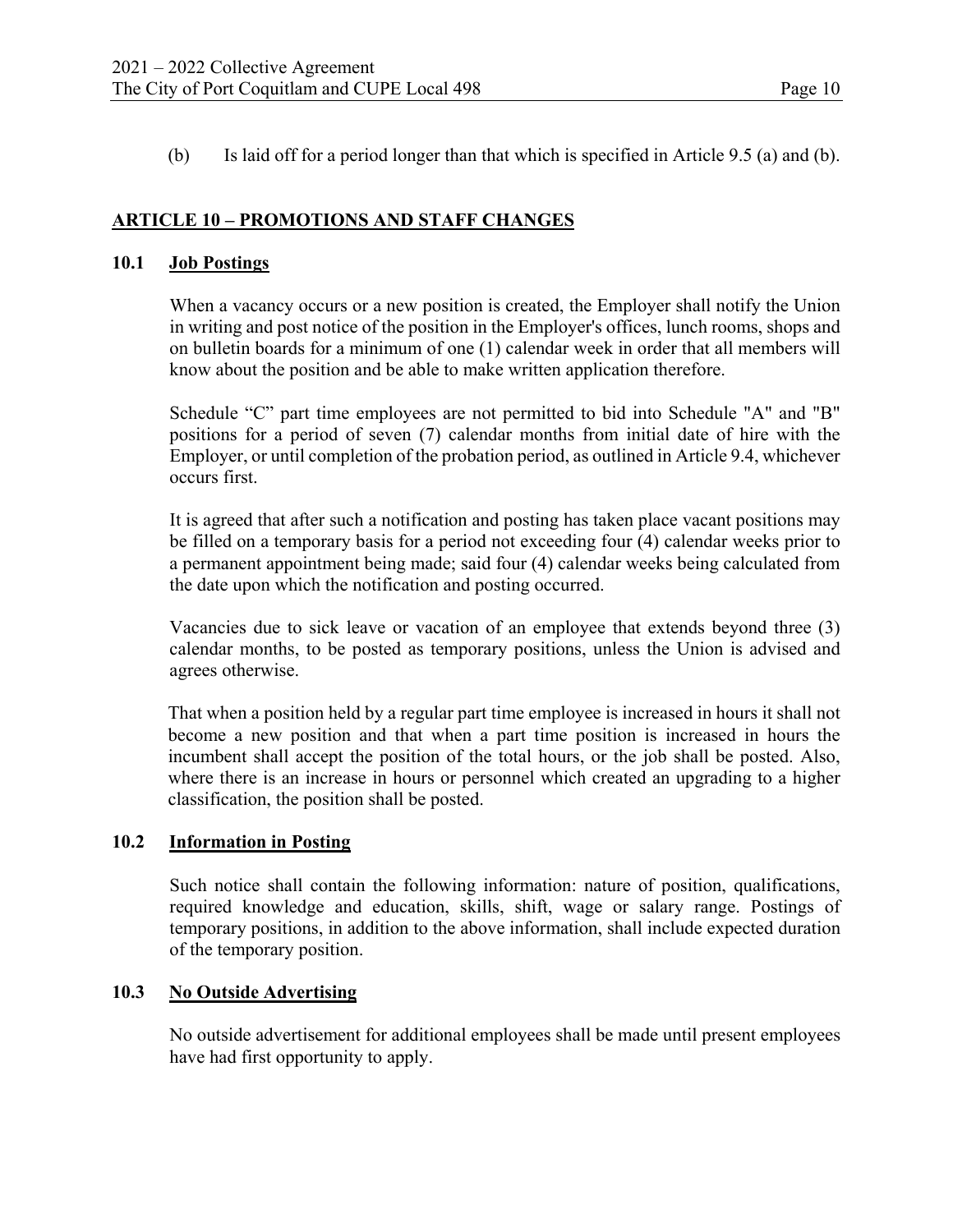#### **10.4 Recognition of Seniority**

Both Parties recognize:

- (a) The principle of promotion within the service of the Employer.
- (b) That job opportunity should increase in proportion to length of service.

#### **10.5 Method of Making Appointments**

Therefore, in making staff changes, transfers, or promotions, appointments shall be made of the applicant with the greatest seniority, and having the necessary ability, knowledge and qualifications as set out in the applicable mutually agreed upon training programs.

#### **10.6 Temporary Transfers**

- (a) Employees who accept a job opportunity posting for a time-stated temporary position, as detailed in the Job Opportunity Bulletin, will not be entitled to be awarded any other temporary position until completion of the time-stated temporary position, unless operationally required.
- (b) Temporary short-term transfers in Schedule "A" made without job opportunity postings, for reasons such as sick leave replacements, shall be made from employees working on the same shift, within the same department and division, and working out of the same geographic location, for up to five (5) days. The Employer will attempt to give priority to the most senior qualified regular employee for the higher rated position.
- (c) Casual employees are eligible for temporary transfer and higher rates of pay, however, for the purposes of 10.6 (b) they possess no seniority. Appointments to higher rated positions will be based on operational requirements.
- (d) Casual employees appointed to a time-stated temporary position will remain casual for the duration of the temporary position.

#### **10.7 Trial Period**

An applicant who has been appointed under the provisions of this Article shall be on trial in the new position for a period of two (2) calendar months. Should the employee's service have been satisfactory during that time the appointment shall automatically become permanent immediately after the expiration of the two (2) calendar month trial period. Should the successful applicant have proven unsatisfactory in the position during the aforementioned trial period the employee shall be so advised by the Employer prior to the expiration of the two (2) calendar month trial period and shall be returned to the employee's former position at the former wage or salary without loss of seniority. Similarly, if the employee is unable to perform the full time position the employee shall so inform the Employer prior to the expiration of the two (2) calendar month trial period and shall then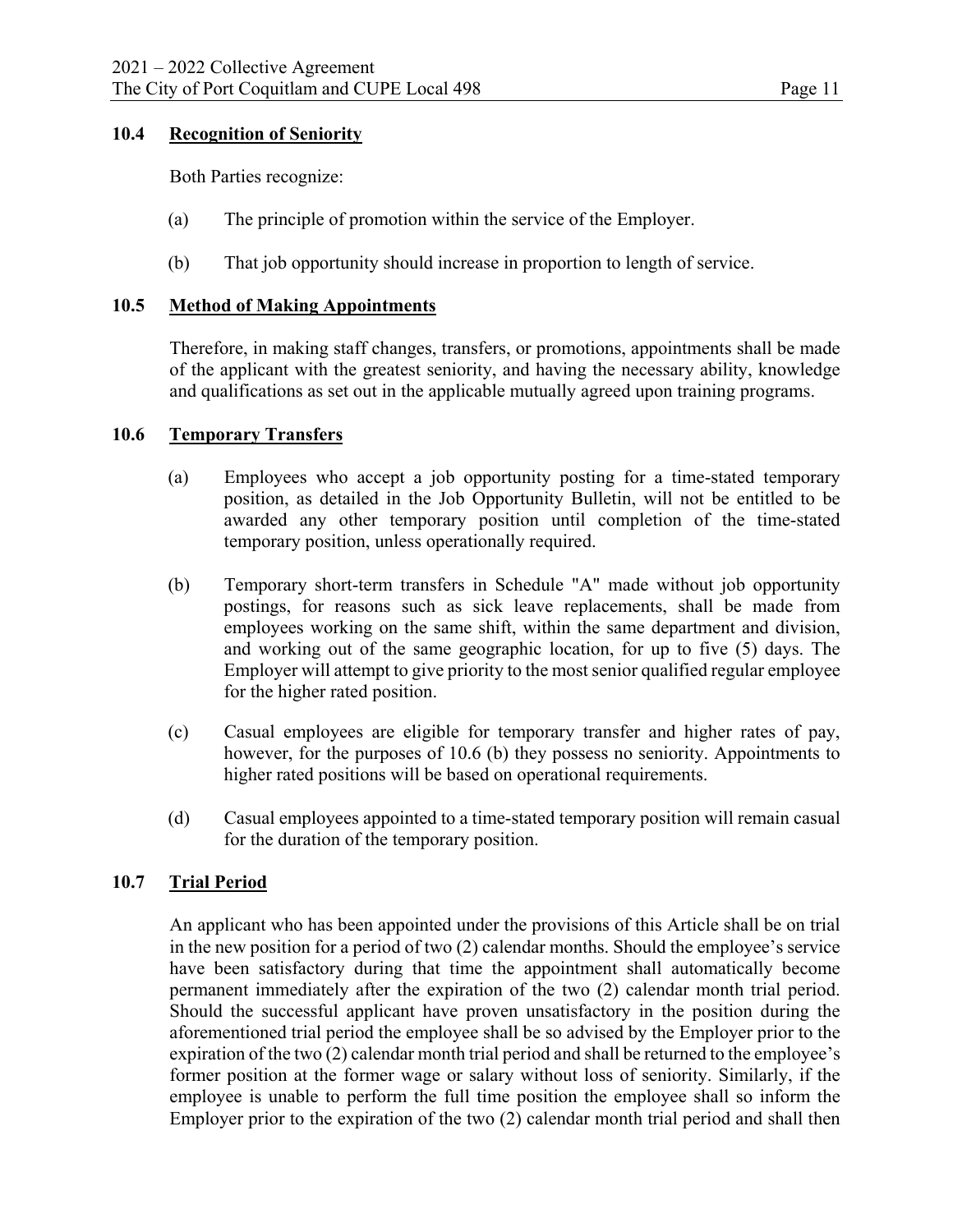be returned to the employee's former position at the former wage or salary without loss of seniority. Any other employee promoted or transferred or whose duties were otherwise altered because of the rearrangement of positions shall also be returned to their former position at the former wage or salary without loss of seniority.

During the trial period, there will be a written evaluation by the supervisor.

Notwithstanding provisions contained in this clause, regular part time employees are required to put in the equivalent in hours of a regular full time employee with respect to the trial period. However, in no instance shall a trial period exceed nine (9) calendar months, excluding any periods of lay-off.

Casual employees appointed to vacancies, either regular or temporary, and when transferring to casual status from regular status shall serve a two (2) calendar month trial period.

It is further understood that should circumstances arise that would necessitate an extension of the trial period, same shall be extended upon mutual agreement between the Employer and the Union.

#### **10.8 Notification to Union**

The Employer agrees to notify the Union, in writing, when an employee covered by this Agreement is hired, promoted, demoted, transferred, laid off, recalled, resigns, is suspended or is terminated. The Union shall be notified in writing of all applicants and the successful applicant to every vacancy or new position.

#### **ARTICLE 11 – LAYOFF AND RECALL**

#### **11.1 Definition**

A layoff shall be defined as a reduction in the work force for a variety of reasons (including declaring the position redundant) or a reduction in the regular hours of work as defined in this Agreement.

#### **11.2 Role of Seniority**

Both Parties recognize that job security should increase in proportion to length of service. Therefore, in the event of a layoff, employees shall be laid off in the reverse order of their seniority.

#### **11.3 Notice of Layoff**

The Employer shall notify employees who are to be laid off fourteen (14) calendar days prior to the effective date of layoff.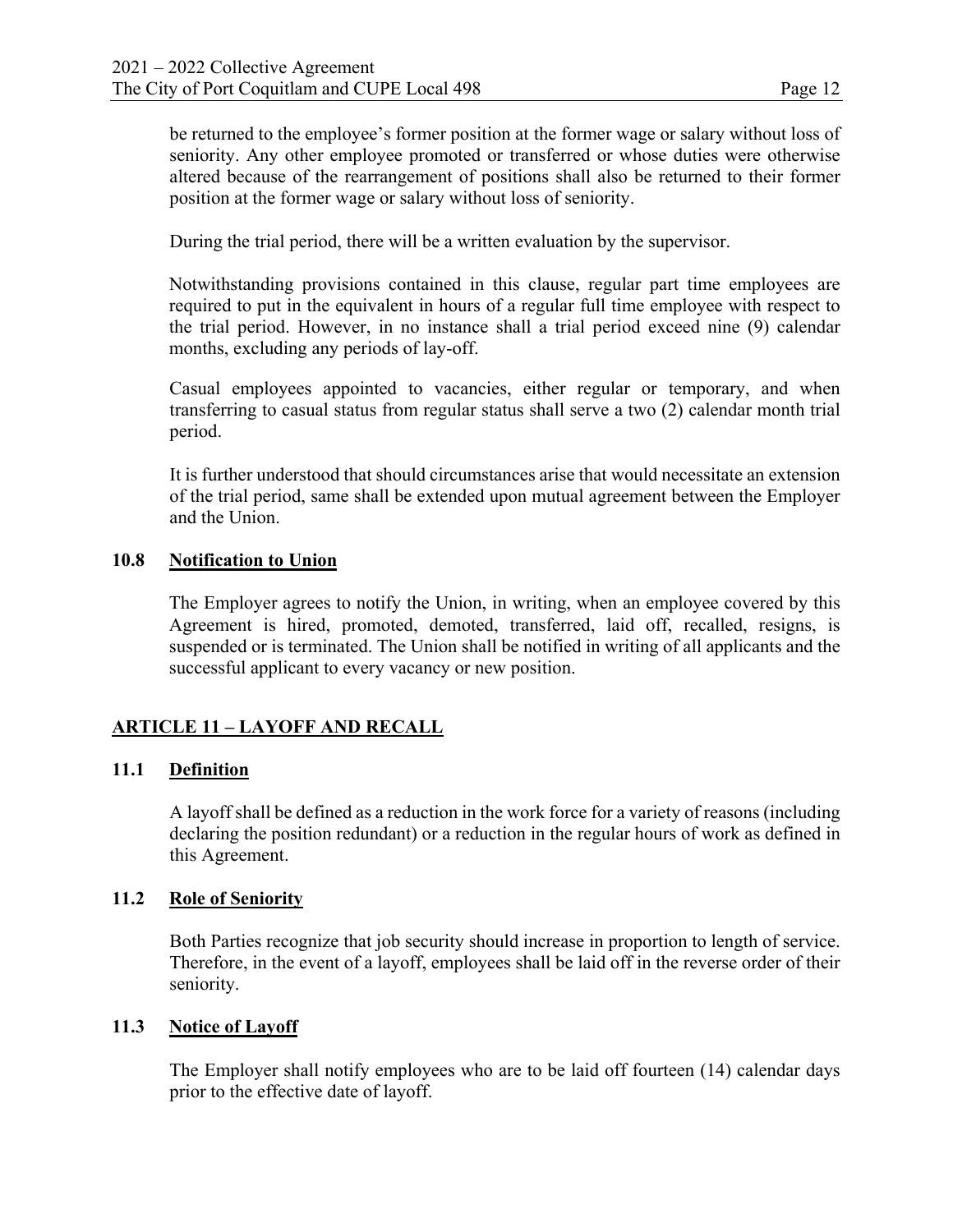If the employee has not had the opportunity to work the days as provided in this Article, the employee shall be paid for the days for which work was not made available. In the case of Schedule "C" - Part Time Employees, payment in lieu of notice shall be pro-rated to their normal hours of work in the applicable time period.

#### **11.4 Bumping**

An employee about to be laid off may bump any employee with less seniority, providing the employee exercising the right is capable of performing the work of the employee with less seniority. The right to bump shall include the right to bump up only where the layoff is due to the position being declared redundant.

#### **11.5 Notice to Employer of Bumping**

An employee shall advise the Employer of their intention to bump within five (5) working days of receipt of notice of layoff.

#### **11.6 Notice to Employee of Bumping Rights**

Within five (5) working days of receipt of intention to bump, the Employer shall advise the employee and the Union in writing of the names and classifications of individuals with less seniority who may be bumped. Persons so bumped shall be able to bump in accordance with their seniority providing they have the necessary ability, knowledge and skill to perform the work.

#### **11.7 Recall Procedure**

- (a) Employees shall be recalled in the order of their seniority, providing they have the necessary ability, knowledge and skill to perform the work.
- (b) A laid off employee may apply for a posted position.
- (c) Employees who are recalled and who fail to return to work within seven (7) calendar days after being notified by registered mail to do so, shall be considered out of the service and shall forfeit all seniority rights, unless through sickness or any other just cause agreed upon by the Employer and the Union. It shall be the responsibility of the employee to keep the Employer informed of their current address.
- (d) In the event of layoffs, the Employer agrees that it will offer employment to employees affected by layoffs, prior to engaging any new employees for similar work. Where an employee is recalled within the time limit specified in Article 9.5 (a) and (b), the employee shall be credited with previous service in connection with seniority, this determining length of service in connection with vacations and other benefits based on length of service.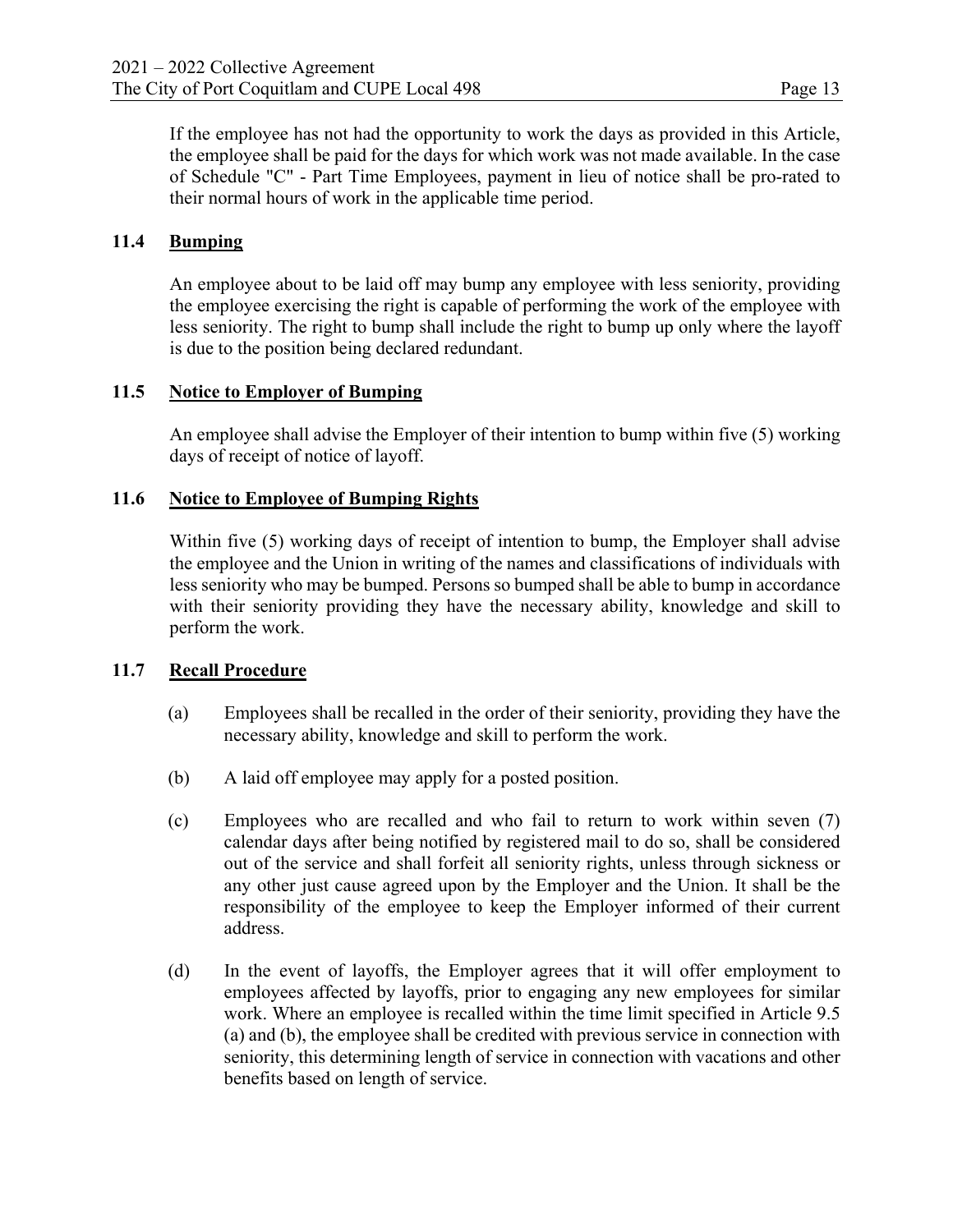- (e) In the event of an emergency, the Employer may recall a laid off employee for a period of less than two (2) calendar weeks, provided the employee is available and is informed at the time of the recall that this is an emergency situation and that layoff notice is waived. In no case shall an employee be so informed if the Employer is aware that the employee shall be required to work for a period in excess of two (2) calendar weeks.
- (f) In the event that the Employer needs short term (maximum of two (2) calendar weeks) sick leave or WCB replacement(s), the Employer shall offer such short term work to laid off employees by seniority providing they have the necessary ability, knowledge and skill to perform the work.

#### **11.8 Application to Schedules "A" and "C"**

Notwithstanding the above, the Parties agree with respect to the positions of Schedule "C" Part Time Employees, and Schedule "A" Labourer, Operations Maintenance Worker, Operations Maintenance Worker I, Parks Maintenance Worker and Parks Maintenance Worker I to the following:

- (a) Employees hired after January 1, 1984 in the above noted positions are subject to temporary layoff and such layoff shall be effective by laying off the least senior employee in these positions. Said employees shall retain their rights to recall as set out in Article 11 but shall not be able to bump.
- (b) Those hired prior to January 1, 1984 shall have the opportunity to bump into other positions in accordance with this Article. Those persons not exercising bumping rights shall be laid off and retain recall rights.

#### **11.9 Grievances**

All grievances arising under this Article shall commence at the Committee stage. Any arbitration shall be expedited.

#### **ARTICLE 12 – HOURS OF WORK**

#### **12.1 Schedule "A"**

#### (a) **Public Works Division**

Schedule "A" employees in the Public Works Division shall work eight (8) hours per day, and forty (40) hours per week, Monday to Friday, inclusive between the hours of 7:00 a.m. and 5:00 p.m. These hours shall constitute day shift.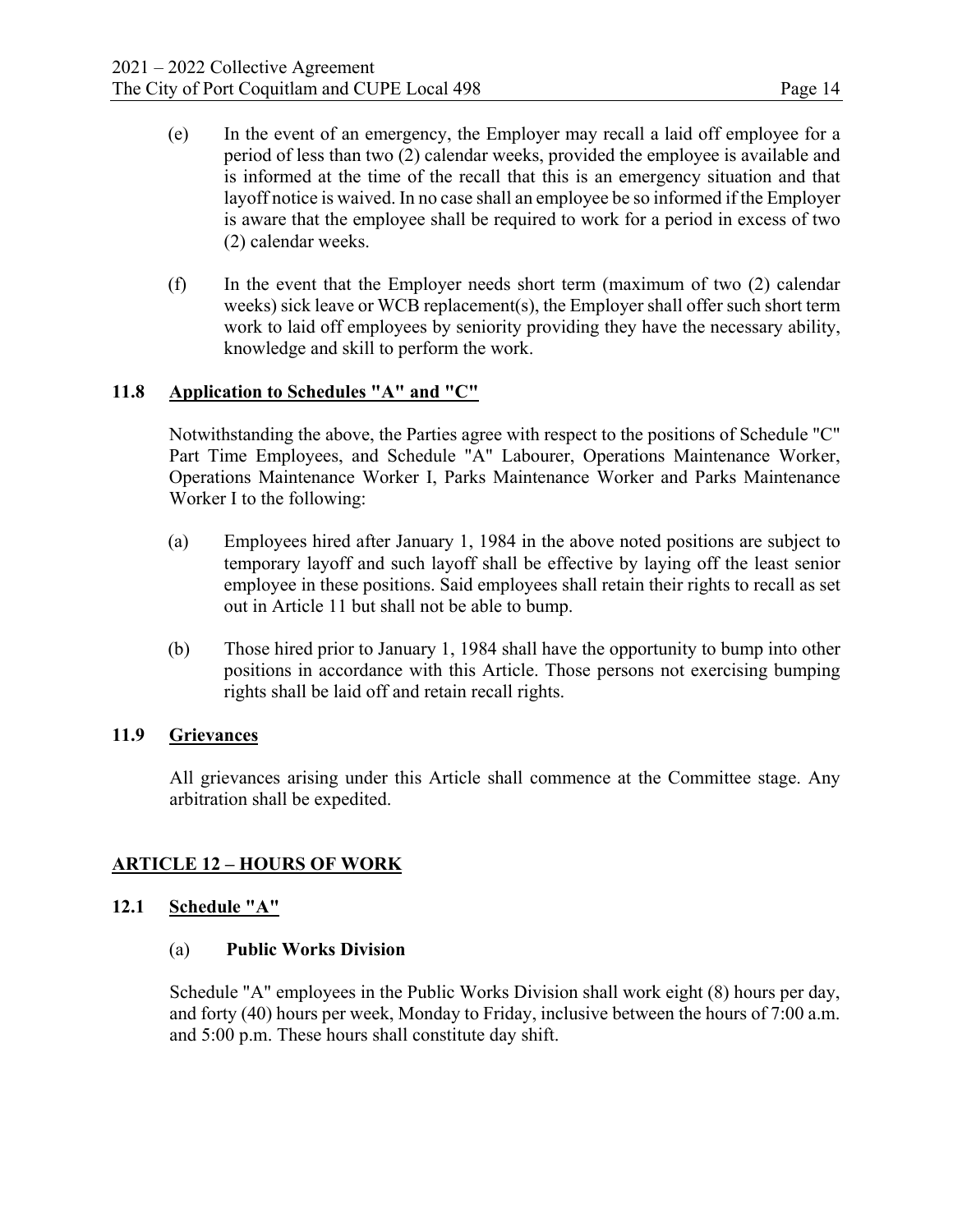Employees in this division shall be entitled to an unpaid thirty (30) minute lunch break. A paid fifteen (15) consecutive minute rest break shall be provided in both the first and second half of a shift.

#### (b) **Parks and Services Section – Exceptions**

Employees in the position of Parks Maintenance Worker and Parks Maintenance Worker I in the Parks and Services Section may have a work week of other than Monday to Friday, and may work four (4) ten (10) hour days per week, or five (5) eight (8) hour days per week, between the hours of 7:00 a.m. and 8:00 p.m. These hours shall constitute the day shift.

Employees working a ten (10) hour shift shall be entitled to a paid thirty (30) minute lunch break. Employees on an eight (8) hour day shall have an unpaid thirty (30) minute lunch break. A fifteen (15) consecutive minute rest break shall be provided in both the first and second half of a shift. When the scheduled shift provides for a paid lunch break, the employee is required to remain available for duty during the break.

#### **12.2 Schedule "B"**

#### (a) **Inside Staff** *–* **Full Time**

The hours of work for Schedule "B" employees shall be seven (7) hours per day and thirtyfive (35) hours per week Monday to Friday, inclusive, between the hours of 8:00 a.m. and 5:00 p.m. These hours shall constitute day shift. Schedule "B" employees shall be entitled to an unpaid one (1) hour lunch break. A paid fifteen (15) minute consecutive rest break shall be provided in both the first and second half of the shift.

#### (b) **Inside Staff – Full Time – Exceptions**

Exceptions to these hours of work, and other entitlements in this Article, are made for the following positions:

Schedule "B" position classification of Recreation Program Coordinator, and Bylaw Enforcement Officers shall work seven (7) hours per day and thirty-five (35) hours per week, but may have a work day other than 8:00 a.m. to 5:00 p.m., and a work week other than Monday to Friday, inclusive.

Employees in these positions may be required to work any five (5) consecutive days (excluding Sunday for Bylaw Enforcement Officers) followed by two (2) consecutive days of rest. When changes to the work week schedule are necessary, see 12.9 of the Article if regular rest day(s) are lost.

Schedule "B" position of Engineering and Public Works Clerk work the hours outlined in Schedule "A" in 12.1(a).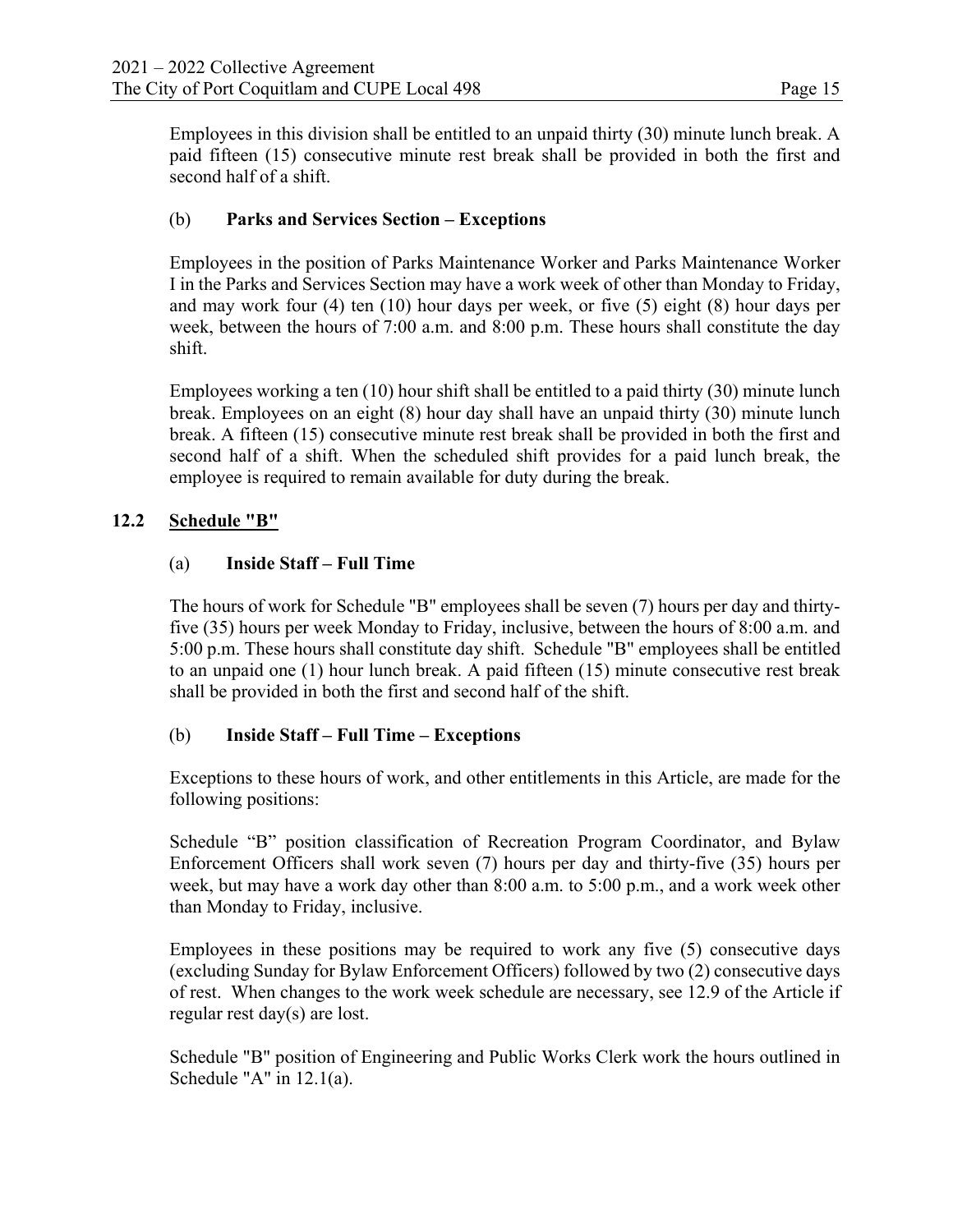Schedule "B" positions of Buyer-Storekeeper and Assistant Storekeeper may work either the hours as outlined in this Section or, seven (7) hours per day and thirty-five (35) hours per week Monday to Friday inclusive, between the hours of 7:00 a.m. and 5:00 p.m., without entitlement to shift pay.

Schedule "B" position of Facility Maintenance Coordinator may have a work week other than Monday to Friday inclusive. These employees may work four ten (10) hour days per payroll week on any four (4) days, with three (3) days of rest in each payroll week, of which a minimum of two (2) days must be consecutive; or five eight (8) hour days per payroll week, on any five (5) consecutive days with two (2) consecutive days of rest in each payroll week.

Schedule "B" position of Facility Maintenance Coordinator working ten (10) hour shifts in the Employer's Facility Services Division shall be entitled to a paid thirty (30) minute lunch break. Employees in this Division on an eight (8) hour day shall have an unpaid thirty (30) minute lunch break. A fifteen (15) consecutive minute rest break shall be provided for these employees in both the first and second half of a shift. When the scheduled shift provides for a paid lunch break the employee is required to remain in the building and available for duty during the break.

Those employees who work ten (10) hour shifts shall have the hours between 6:00 a.m. and 6:00 p.m. constitute day shift. While those employees working eight (8) hour shifts shall have the hours between 7:00 a.m. and 5:00 p.m. constitute day shift.

#### (c) **Inside Staff – Part Time**

The hours of work for Schedule "B" part time employees shall be a maximum of seven (7) hours per day and thirty-five (35) hours per week Monday to Friday, inclusive, between the hours of 8:00 a.m. and 5:00 p.m. These hours shall constitute day shift. Part Time Schedule "B" employees shall be entitled to break periods as outlined in Article 12.4.

#### (d) **Inside Staff – Part Time – Exceptions**

Exceptions to these hours of work, and other entitlements in this Article, are made for the following positions:

The hours of work for Schedule "B" position classification of Recreation Program Coordinator – Part Time and Bylaw Enforcement Officer – Part Time shall be a maximum of seven (7) hours per day and thirty-five (35) hours per week, but may have a work day other than 8:00 a.m. to 5:00 p.m., and a work week other than Monday to Friday, inclusive.

Employees in these positions may be required to work any five (5) consecutive days (excluding Sunday for Bylaw Enforcement Officers) followed by two (2) consecutive days of rest. When changes to the work week schedule are necessary, see 12.9 (d) of the Article if regular rest day(s) are lost*.*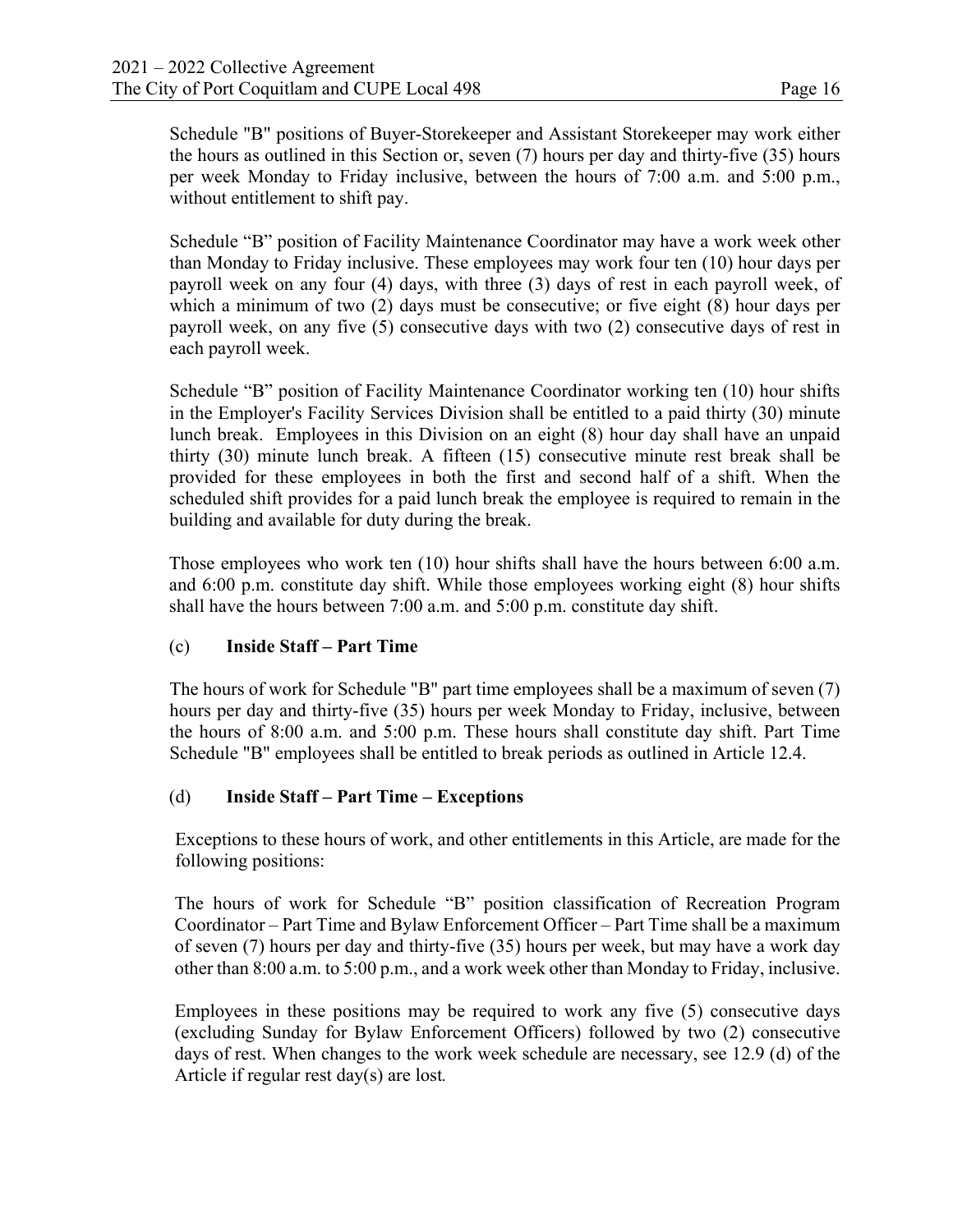#### (e) **Inside Staff – On Call**

On Call employees work in Schedule "B" only. They are scheduled to work a minimum of four (4) hours per day, during the hours of 8:00 a.m. to 5:00 p.m. Monday to Friday, inclusive. Refer to Article 12.4 for break periods.

#### **12.3 Schedule "C" – Recreation**

#### (a) **Recreation Division – Full Time**

Schedule "C" full time employees shall work a maximum of eight (8) hours per day and forty (40) hours per week on any five (5) consecutive days, followed by two (2) consecutive days of rest. For purposes of establishing shift differential, the hours between 6:00 a.m. and 6:00 p.m. shall constitute day shift. When changes to the work week schedule are necessary, see Article 12.9 of this Article if regular rest day(s) are lost.

These employees shall be entitled to an unpaid thirty (30) minute lunch break. A paid fifteen (15) consecutive minute rest break shall be provided in both the first and second half of a shift.

#### (b) **Facility Services Division – Full Time – Exceptions**

Full time Arena Maintenance Worker, Pool Maintenance Worker, and Facility Services Worker employees may have a work week other than Monday to Friday inclusive. These employees may work four (4) ten (10) hour days per payroll week on any four (4) days, with three (3) days of rest in each payroll week, of which a minimum of two (2) days must be consecutive; or five (5) eight (8) hour days per payroll week, on any five (5) consecutive days with two (2) consecutive days of rest in each payroll week.

Full time Schedule "C" Maintenance and Facility Services Worker employees working ten (10) hour shifts in the Employer's Recreation Division shall be entitled to a paid thirty (30) minute lunch break. Employees in this Division on an eight (8) hour day shall have an unpaid thirty (30) minute lunch break. A fifteen (15) consecutive minute rest break shall be provided for these employees in both the first and second half of a shift. When the scheduled shift provides for a paid lunch break the employee is required to remain in the building and available for duty during the break.

Those employees who work ten (10) hour shifts shall have the hours between 6:00 a.m. and 6:00 p.m. constitute day shift. While those employees working eight (8) hour shifts shall have the hours between 7:00 a.m. and 5:00 p.m. constitute day shift.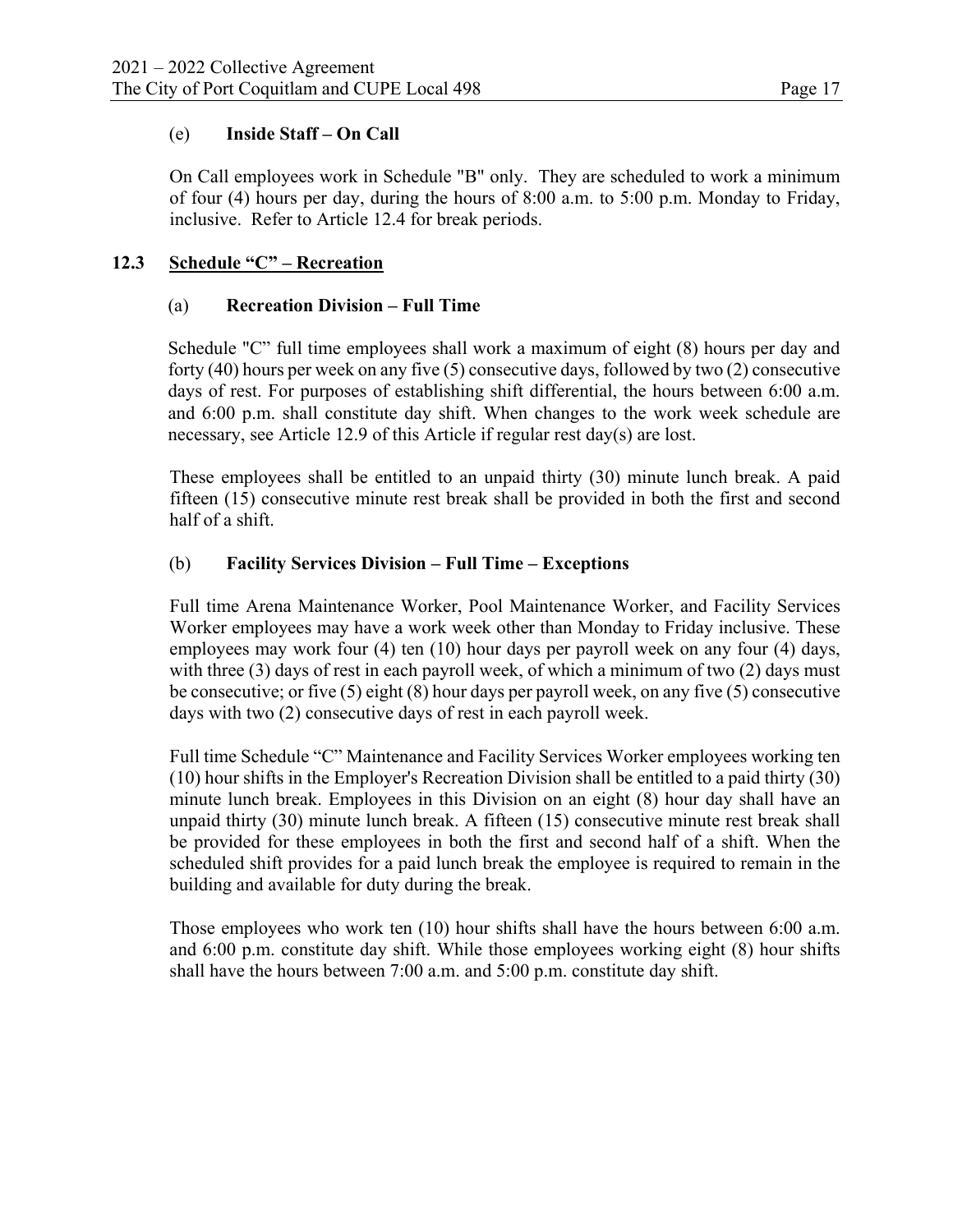#### (c) **Aquatic Section – Full Time – Exceptions**

During the months of May to September, full time Schedule "C" Aquatic employees may be required to work four ten (10) hour shifts per week, as outlined in 12.1(d) of this Article. For purposes of establishing shift pay, the hours between 6:00 a.m. and 6:00 p.m. shall constitute day shift.

#### (d) **Recreation Division – Part Time**

Schedule "C" part time employees shall work a maximum of eight (8) hours per day and forty (40) hours per week with a minimum of four (4) days of rest provided within the fourteen (14) day bi-weekly pay period.

#### (e) **Recreation Division – Part Time – Exceptions**

The hours of work for Schedule "C" position classification of Part-Time Arena Maintenance Worker, Part-Time Pool Maintenance Worker, and Part-Time Facility Worker may be scheduled for a maximum of ten (10) hours per day and a maximum of forty (40) hours per week with a minimum of four (4) days of rest provided within the fourteen (14) day bi-weekly pay period.

#### (f) **Recreation Division – Casual**

Schedule "C" casual employees shall work a maximum of eight (8) hours per day and forty (40) hours per week without incurring overtime. Casual employees may work seven (7) consecutive days provided they do not exceed the weekly maximum. Casual employees may have shifts cancelled due to inclement weather and there will be no minimum payment for those cancelled shifts. It is agreed that casual employees are required to provide their supervisor with details regarding their availability to work, and it is the employee's responsibility to notify their supervisor of any changes to that availability.

#### **12.4 Part Time and Casual Employees Break Periods**

 Schedule "A" casual employees shall be entitled to break periods in accordance with the number of hours worked as follows:

| <b>Regular Hours Worked</b>   | <b>Break Periods*</b>                                                                                                                   |
|-------------------------------|-----------------------------------------------------------------------------------------------------------------------------------------|
| Four $(4)$ – five $(5)$ hours | One paid fifteen (15) minute break, to be taken<br>an operationally convenient time,<br>at<br>approximately half way through the shift. |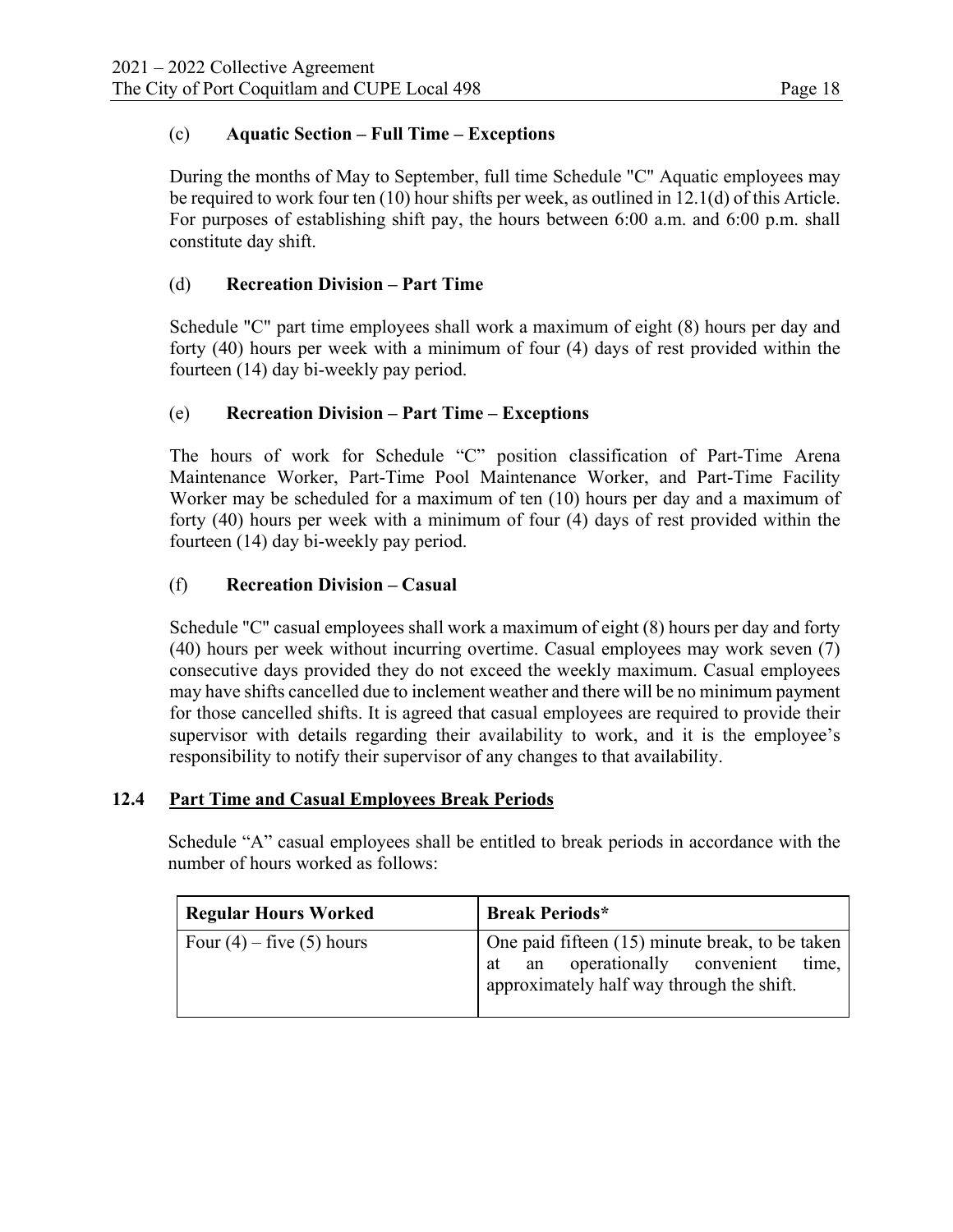| <b>Regular Hours Worked</b>                                   | <b>Break Periods*</b>                                                                                                                                                                                                                                                                                                                                                                   |
|---------------------------------------------------------------|-----------------------------------------------------------------------------------------------------------------------------------------------------------------------------------------------------------------------------------------------------------------------------------------------------------------------------------------------------------------------------------------|
| More than five $(5)$ hours but less than<br>seven $(7)$ hours | One paid fifteen $(15)$ minute break time in the<br>first part or second part of the shift, and a thirty<br>minute unpaid break to be taken<br>(30)<br>approximately half way through the shift.                                                                                                                                                                                        |
| Seven (7) hours or more                                       | Two paid fifteen (15) minute breaks, with one<br>fifteen (15) minute break to be taken<br>approximately half way through the first half of<br>the shift, the second fifteen $(15)$ minute break to<br>be taken approximately half way through the<br>second half of the shift, and a thirty (30) minute<br>unpaid break to be taken approximately half<br>way through the entire shift. |

 Schedule "B" part time and on-call employees shall be entitled to break periods in accordance with the number of hours worked as follows:

| <b>Regular Hours Worked</b> | <b>Break Periods*</b>                                                      |
|-----------------------------|----------------------------------------------------------------------------|
| Less than five $(5)$        | One fifteen $(15)$ minute break                                            |
| Five $(5)$ to six $(6)$     | One fifteen $(15)$ minute break and a one $(1)$ hour<br>unpaid meal break  |
| $Six (6)$ or more hours     | Two fifteen $(15)$ minute breaks and a one $(1)$<br>hour unpaid meal break |

 Schedule "C" part time and casual employees shall be entitled to break periods in accordance with the number of hours worked as follows:

| <b>Regular Hours Worked</b>                                   | <b>Break Periods*</b>                                                                                                                                                                                                                                                                                                                                                                   |
|---------------------------------------------------------------|-----------------------------------------------------------------------------------------------------------------------------------------------------------------------------------------------------------------------------------------------------------------------------------------------------------------------------------------------------------------------------------------|
| Five $(5)$ hours or less                                      | One paid fifteen (15) minute break, to be taken<br>operationally convenient<br>time,<br>at<br>an<br>approximately half way through the shift.                                                                                                                                                                                                                                           |
| More than five $(5)$ hours but less than<br>seven $(7)$ hours | One paid fifteen $(15)$ minute break time in the<br>first part or second part of the shift, and a thirty<br>minute unpaid break to be taken<br>(30)<br>approximately half way through the shift.                                                                                                                                                                                        |
| Seven (7) hours or more                                       | Two paid fifteen (15) minute breaks, with one<br>fifteen (15) minute break to be taken<br>approximately half way through the first half of<br>the shift, the second fifteen $(15)$ minute break to<br>be taken approximately half way through the<br>second half of the shift, and a thirty (30) minute<br>unpaid break to be taken approximately half<br>way through the entire shift. |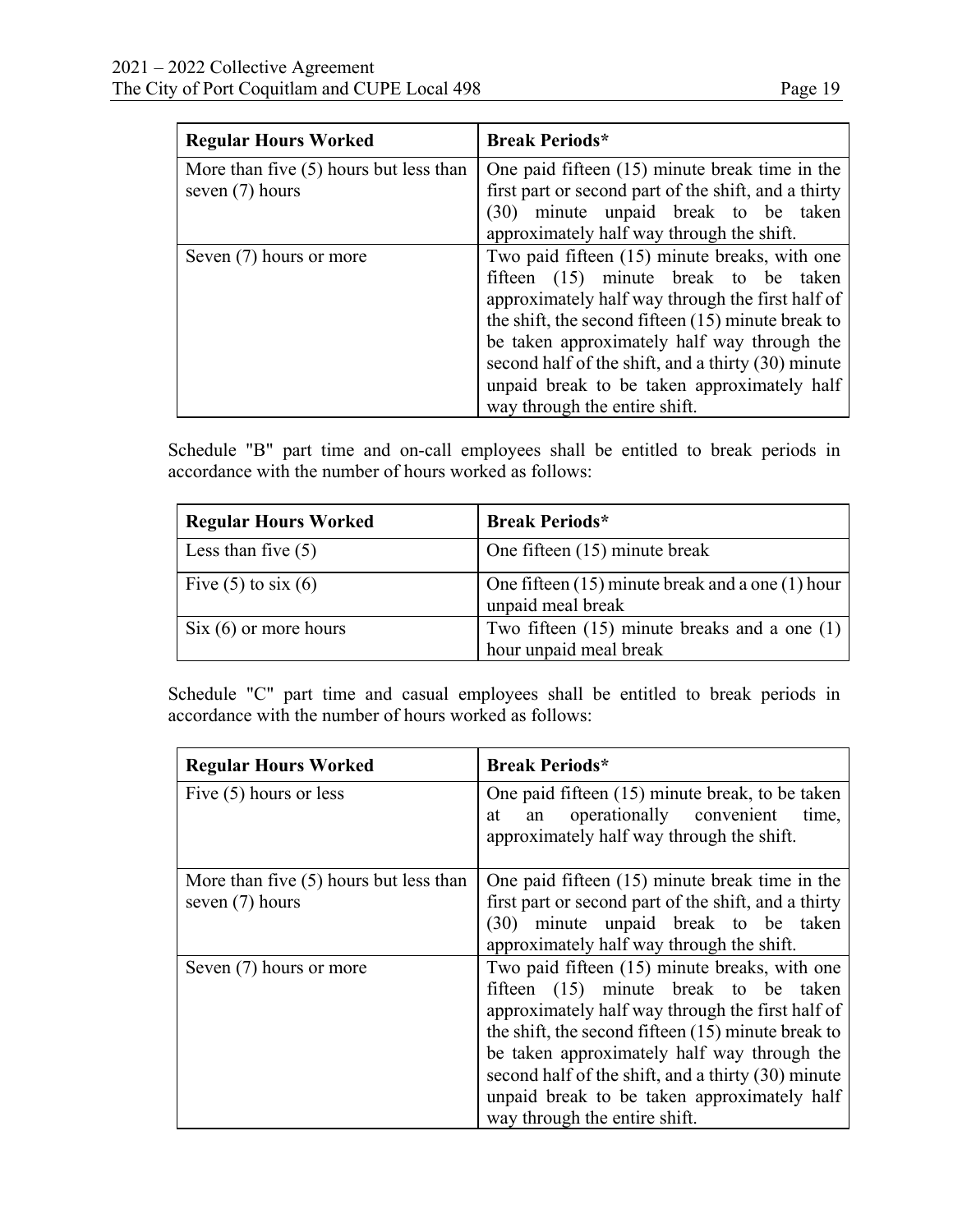**\*Note:** All breaks, paid or unpaid, will be taken at an operationally convenient time and in accordance with the above.

If it is operationally necessary for a part time or casual Schedule "C" employee to work through their unpaid thirty (30) minute break period, the employee will be compensated for that break period at straight time, except if it exceeds the daily maximum hours, in which case the appropriate overtime rates apply.

#### **12.5 Minimum Hours of Work**

Where an employee reports for a shift and no work is available, such employee shall be paid for a minimum of two (2) hours, and in the event the employee commences work, a minimum of four (4) hours shall be paid.

Part time Schedule "C" employees may, with their supervisor's permission, choose to leave before the completion of four (4) hours and be paid for the actual number of hours worked.

Casual Schedule "C" employees may work a minimum of one (1) hour. It is understood that the one (1) hour minimum is intended to be utilized for unusual circumstances and when it best meets operational and staffing needs.

"Call in" shall mean a casual employee reporting to work at the call of the Employer. Employees called in on short notice, i.e. the day of the assignment will be paid for the hours worked.

#### **12.6 Overtime and Call-Out Provisions**

#### (a) **Maximum Regular Hours**

Schedule "A" and "C" employees working less than eight (8) hours per day, or ten (10) hours per day for employees working four (4) x ten (10) hour days per week, and Schedule "B" employees working less than seven (7) hours per day, shall be paid at straight time rates for all hours worked up to eight (8), ten (10) and seven (7) hours respectively, then overtime rates shall prevail.

#### (b) **Authorization and Assignment**

Employees shall be paid overtime, provided it is first authorized by the Employer. Opportunities for overtime work shall be offered equally among the employees who are willing and capable to perform the work that is available in accordance with the following:

- (i) Overtime is first offered to the employee currently in the process of completing the assigned task;
- (ii) Overtime is then offered to the employees, and assigned in the following order: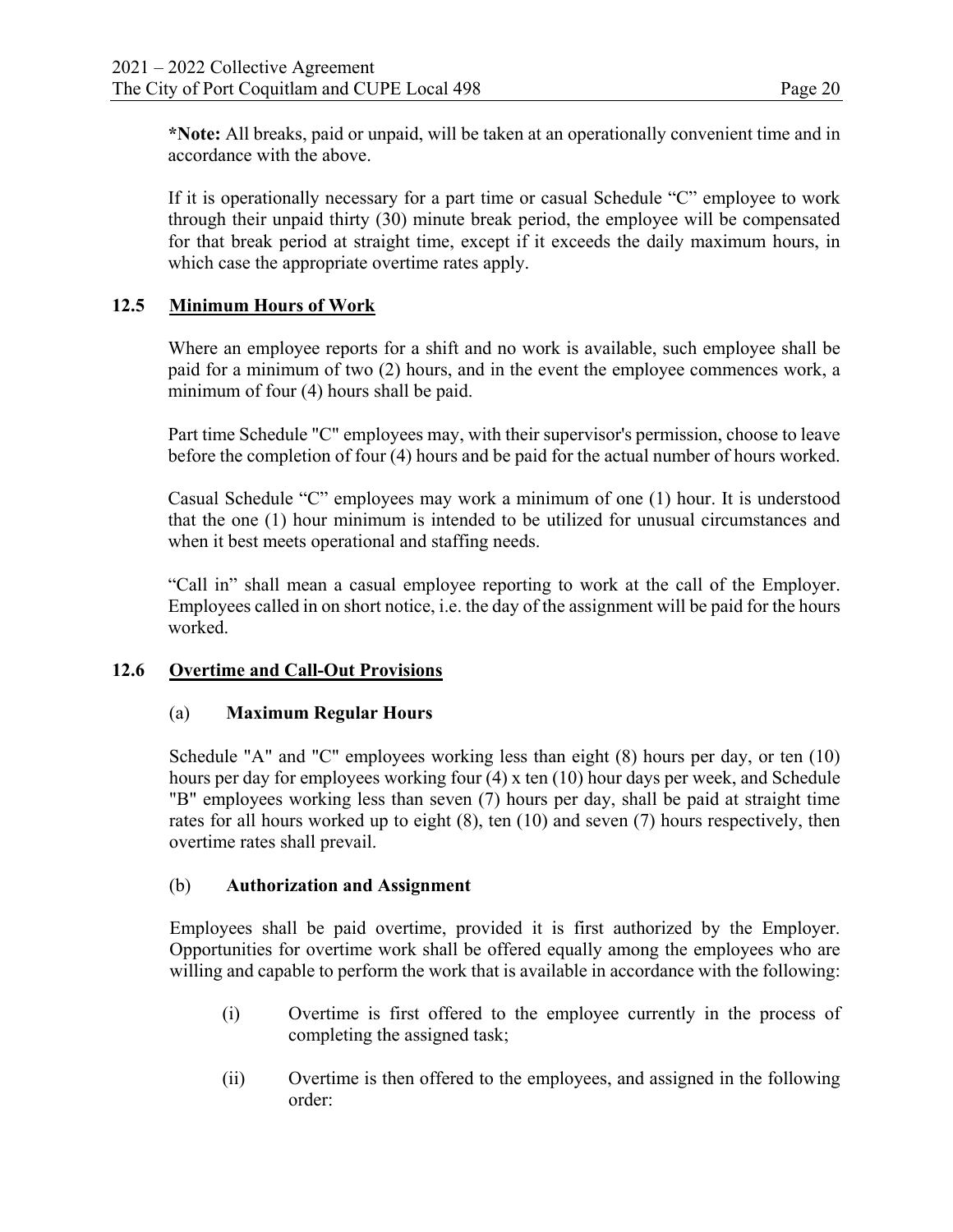- a. Specific classification within the section
- b. Specific classification within the division
- c. Specific classification and home location
- d. Section
- e. Division and home location
- f. Home location
- (iii) Notwithstanding the method of overtime assignment, when multiple shifts are required in order to maintain the daily operations, the overtime work shall be offered in accordance with operational requirements to ensure sufficient staff resources are maintained during regular hours of operation.

Any other overtime such as call out shall be offered in the same manner.

#### (c) **Rest Period Following Overtime or Call-Out**

- (i) Except as outlined in sub-section (ii) and (iii), employees working overtime or call-out which ends within eight (8) hours of their next regularly scheduled shift shall receive eight (8) consecutive hours time off without loss of pay.
- (ii) Employees on call-out shall receive eight (8) consecutive hours time off without loss of pay unless the call-out commenced three (3) hours or less from the start time of their regularly scheduled shift.
- (iii) Employees on call-out for snow clearing shall receive eight (8) consecutive hours time off without loss of pay unless the call-out commenced four (4) hours or less from the start time of the regularly scheduled shift.
- (iv) Sub-section (ii) and (iii) applies only if the number of hours the employee works exceeds two (2) hours.

#### (d) **Minimum Hours for Call-Out**

A call-out shall mean a request by the Employer to an employee to work anytime outside such employee's regularly scheduled working hours. Employee(s) called out to work shall receive a minimum of four (4) hours pay at the prevailing overtime rates, but after completion of the duties for which they were called out, the employee(s) may choose to book off with minimum of two (2) hours pay.

Notwithstanding the provisions of the above paragraph, an employee(s) called out to work for one (1) hour or less before the normal starting time for their shift on that day shall receive two (2) hours pay at prevailing overtime rates for such call-out. If employee(s) are required to work in excess of two (2) hours the minimum of four (4) hours (e.g. four hours at 2x) pay shall apply.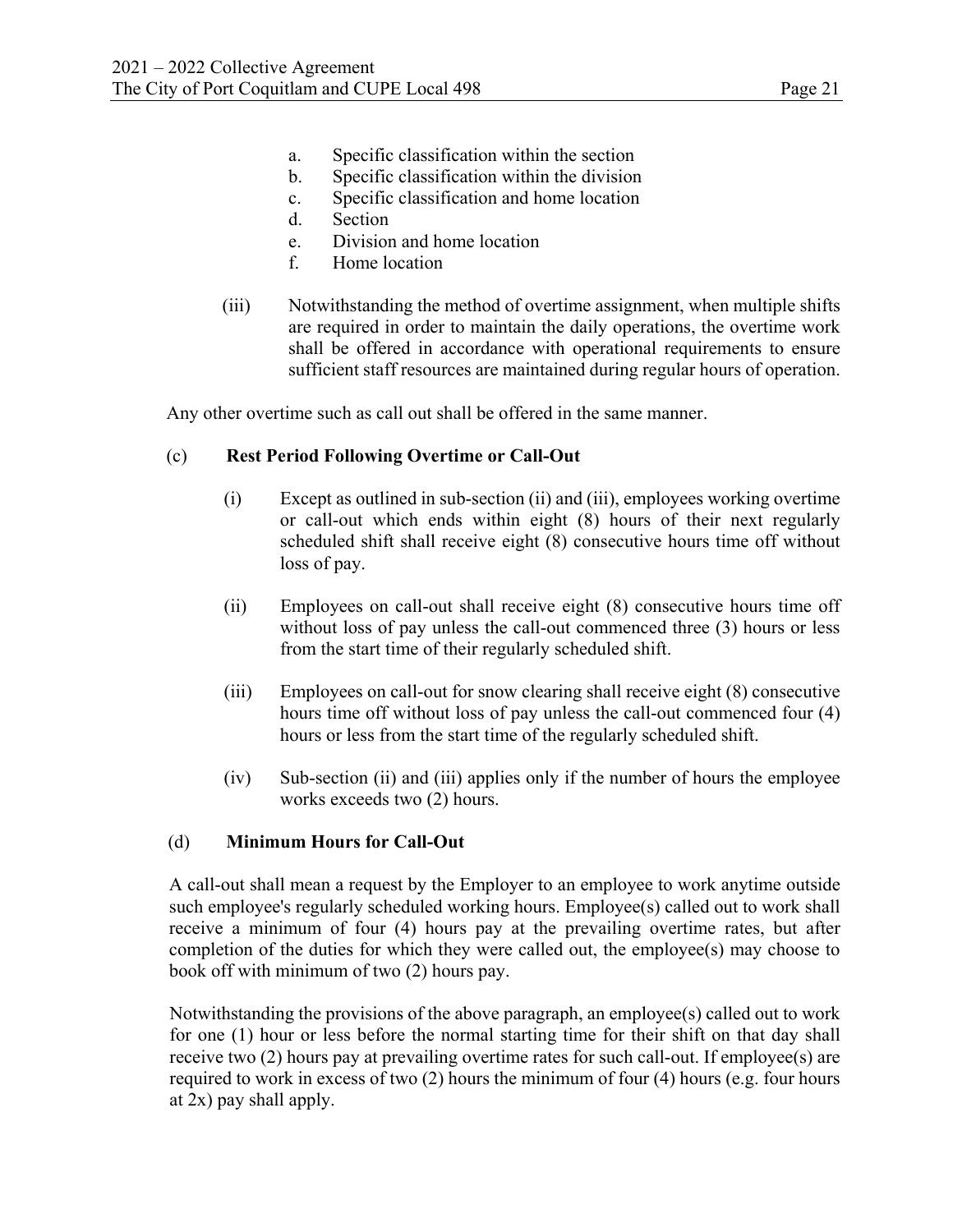#### (e) **Exclusion from Call-Out Provisions**

It is agreed that call-out provisions shall not apply to part time employees and to on-call employees.

#### **12.7 Overtime and Call-Out Rates**

 Subject to restrictions regarding shift changes outlined in 12.9 of the Article, the following overtime and call-out rates shall apply:

#### (a) **Schedule "A" and "C"**

For Schedule "A" and "C" employees, all work in excess of eight (8) hours per day or forty (40) hours per week, for those working five eight (8) hour days per week, or ten (10) hours per day, or forty (40) hours per week for those working four ten (10) hour days per week, shall be paid for at time and one-half  $(1\frac{1}{2})$  the regular hourly rate for the first two (2) hours of overtime in any day or week, and double, (2x) the regular hourly rate thereafter.

#### (b) **Schedule "B"**

For Schedule "B" employees working seven (7) hours per day, all hours worked in excess of seven (7) hours per day or thirty-five (35) hours per week shall be paid for at time and one-half  $(1\frac{1}{2})$  the regular hourly rate for the first two (2) hours of overtime in any day or week and double time, (2x) the regular hourly rate thereafter.

For Schedule "B" employees working eight (8) hours per day, all hours worked in excess of eight (8) hours per day or forty (40) hours per week shall be paid for at time and onehalf  $(1\frac{1}{2})$  the regular hourly rate for the first two (2) hours of overtime in any day or week and double time, (2x) the regular hourly rate thereafter.

For Schedule "B" employees working ten (10) hours per day, all hours worked in excess of ten (10) hours per day or forty (40) hours per week shall be paid for at time and onehalf  $(1\frac{1}{2})$  the regular hourly rate for the first two  $(2)$  hours of overtime in any day or week and double time, (2x) the regular hourly rate thereafter.

#### (c) **Rates for General Holidays or Regularly Scheduled Rest Days**

All overtime or call-out hours worked on General Holidays or, subject to the restrictions regarding shift changes outlined in 12.9 of this Article, and on the employee's regularly scheduled rest day, shall be paid at double time,  $(2x)$  the regular hourly rate.

#### **12.8 Standby**

When Public Works Division employees are appointed to be "on stand-by" by the Employer, that is, immediately available by direct telephone contact, they shall be paid straight times wages equal to three (3) hours pay at the Foreman III rate for each day they are on "stand-by". All hours actually worked by a "stand-by" employee shall be paid at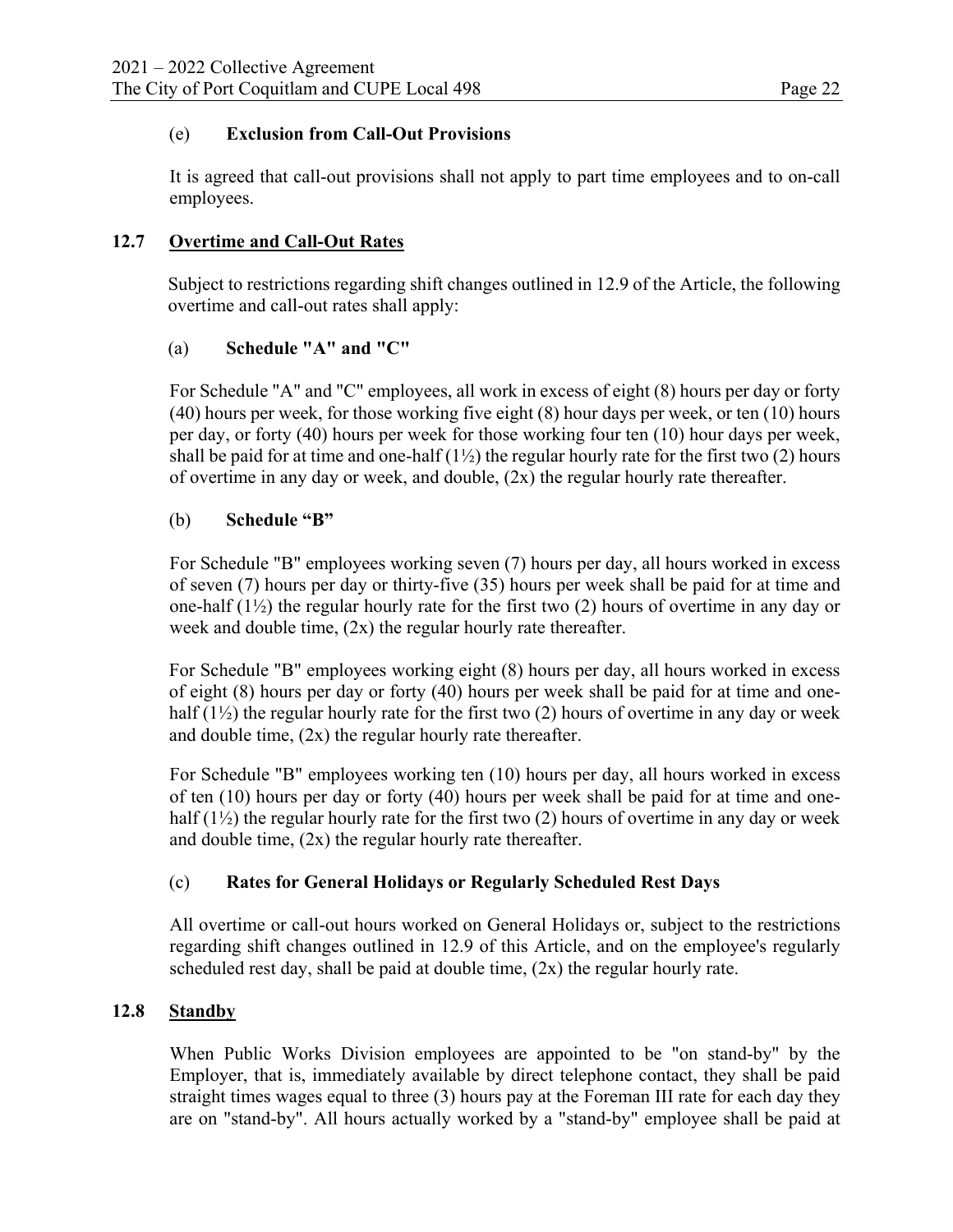overtime rates or their regular rate of pay when another Foreman III is called out to perform the work with a minimum of two (2) hours per call-out. Consecutive call-outs which are completed within the same two (2) hour period shall be considered as one call-out.

Stand-by duty shall be equally divided among the qualified employees.

#### **12.9 Shift Provisions**

#### (a) **Shift Differential**

When working at straight time rates on other than a defined "day shift" all full time employees of the Employer, except as otherwise outlined in this Article, shall receive a shift differential of seven percent (7%) of the employee's regular hourly rate per hour for all hours worked outside of what is deemed the "day shift". Where half of the shift or more falls outside the "day shift" all hours of the shift shall be paid the differential.

#### (b) **Preference**

Seniority shall determine shift preference, subject only to ability to perform the job required. Should any dispute arise in the interpretation of this section, the matter shall be referred to the Labour Management Committee in accordance with Article 7 of this Agreement.

Shift preference may be waived by the Labour Management Committee on a temporary basis to allow a less senior employee to participate in a course(s), related to the requirements of the Training Program and/or operational requirements.

#### (c) **Required Notice of Change – Schedule "A" and "B" and "C" Maintenance Employees**

Forty-eight (48) hours' notice shall be given before changes are made to a previously arranged weekly work schedule. Failure to provide at least twelve (12) hours' rest between shifts which are being changed shall result in payment of overtime at established rates for any hours worked during such normal rest period. See sub-section (f) for Schedule "C" provisions.

#### (d) **Rest Days Lost as a Result of Change**

When changes to the work week schedule are necessary, if possible, either four (4) days, for employees on a seven (7) or eight (8) hour day, or six (6) days for employees on a ten (10) hour day, of rest shall be provided during the bi-weekly pay period in which the first day of this shift change occurs. In the event regular rest day(s) are lost as a result of a shift change, equivalent time shall be added to the employee's overtime bank.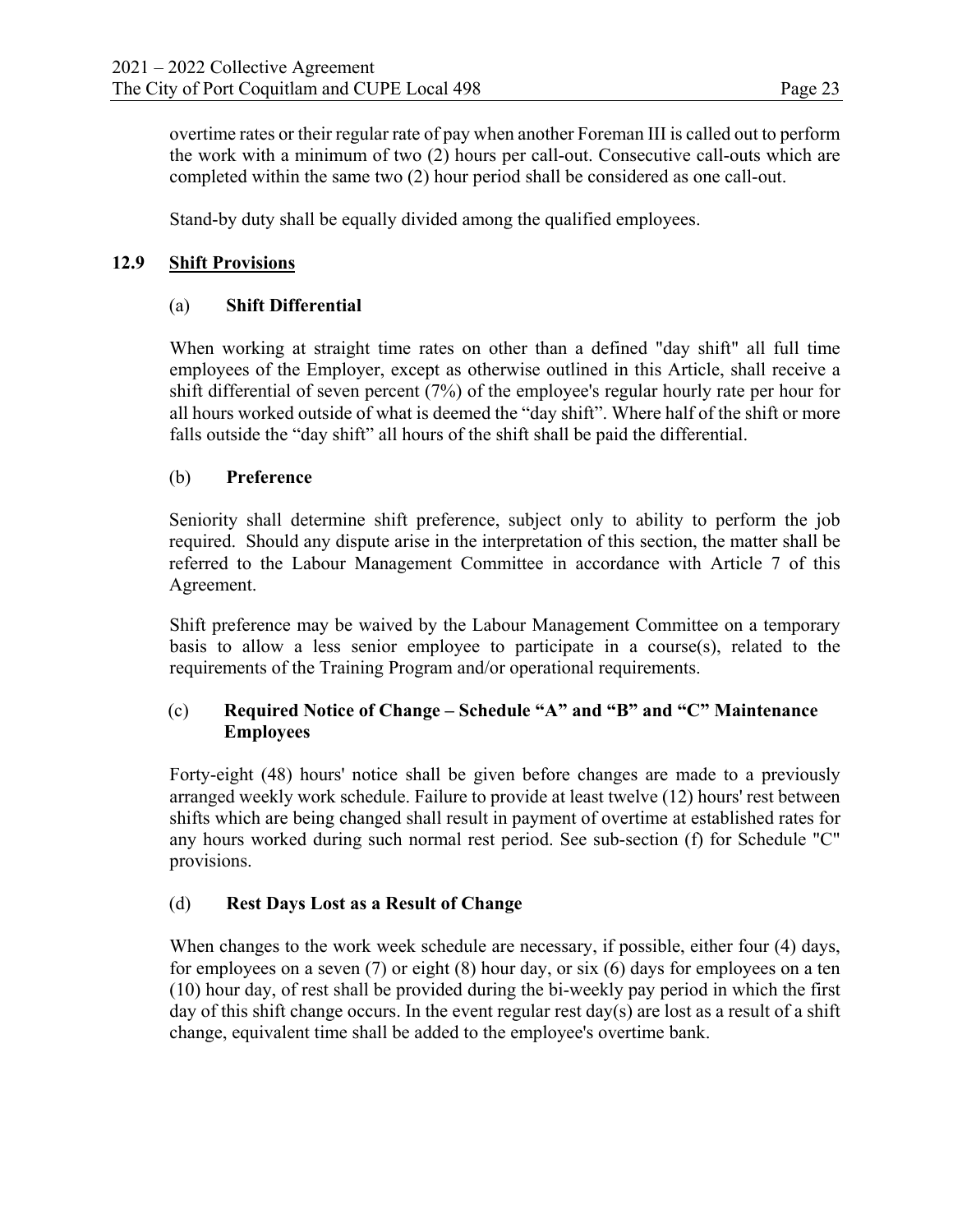#### (e) **Split Shifts – Schedule "C"**

Notwithstanding full time Schedule "C" Maintenance employees, split shifts for Schedule "C" employees must be contained within twelve (12) consecutive hours, commencing from the start of the shift.

#### (f) **Minimum Rest Between Regular Shifts – Schedule "C"**

Notwithstanding full time Schedule "C" Maintenance employees, in establishing weekly work schedules which include day and/or night shifts, the schedule must provide for a minimum of eight (8) hours rest between the end of one shift and the commencement of the next complete shift.

#### **12.10 Time Off In Lieu Of Pay**

#### (a) **Overtime, Call-Out and Standby**

An employee may choose to receive equivalent time off in lieu of payment for overtime, call-out, and standby at the appropriate overtime rate; such time off to be added to the employee's overtime bank.

#### (b) **Maximum Banked Time**

Notwithstanding the provision of sub-section (a) above, no more than three (3) weeks of accumulated overtime and/or call-out and/or standby combined, may be added to employee's overtime bank in any one (1) calendar year.

#### **ARTICLE 13 – GENERAL HOLIDAYS**

It is the purpose of this article to guarantee a minimum of eleven (11) general holidays to all employees.

#### **13.1 General Holidays**

All employees shall have the following general holidays off with pay at the employee's regular rate of pay:

| New Year's Day | British Columbia Day |
|----------------|----------------------|
| Family Day     | Labour Day           |
| Good Friday    | Thanksgiving Day     |
| Easter Monday  | Remembrance Day      |
| Victoria Day   | Christmas Day        |
| Canada Day     | <b>Boxing Day</b>    |

and any other day proclaimed by the Federal, Provincial or Municipal government.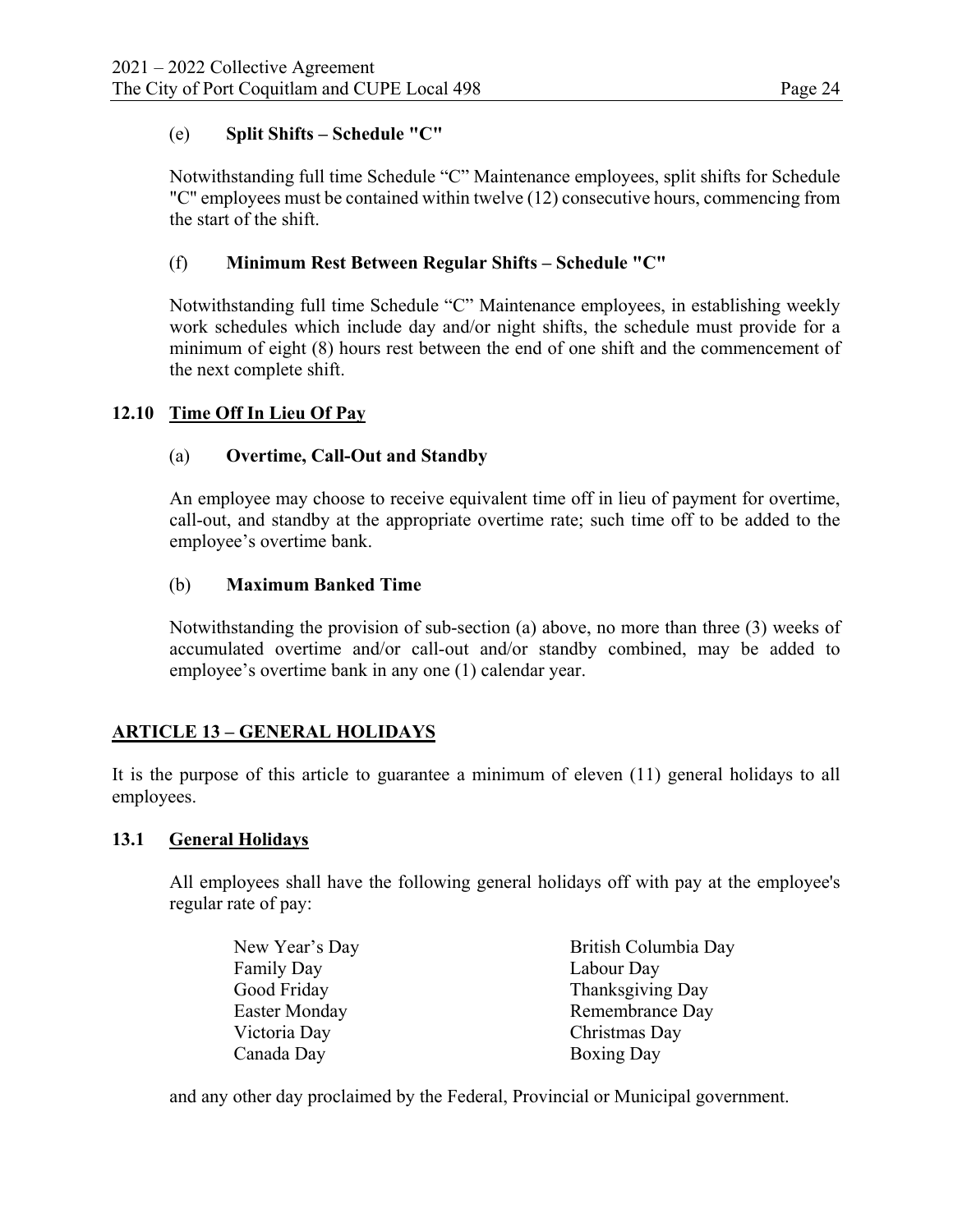#### **13.2 General Holidays on Saturday or Sunday**

When any of the above-noted general holidays fall on Saturday or Sunday and are not proclaimed as being observed some other day, the following Monday, when one (1) day is involved, or the following Monday and Tuesday, when two (2) days are involved, shall be deemed to be holidays for the purpose of this Agreement, except for employees who are on a work week other than Monday to Friday. For those employees the general holiday shall be observed on the actual day on which the holiday falls.

#### **13.3 Holiday Pay**

Full time employees who are not required to work on the above holidays shall receive general holiday pay equal to one (1) normal day's pay. In addition all employees required to work shall be paid overtime rates as set out in Article 12.7.

#### **13.4 Holidays on Days Off**

When any of the above-noted general holidays fall on an employee's scheduled day off, the employee shall receive another day off with pay.

#### **13.5 Holidays at Resignation**

In the event an employee resigns their position with the Employer, they must work at least one (1) regularly scheduled shift following the holiday in order to be eligible for any of the above listed general holidays.

#### **ARTICLE 14 – ANNUAL VACATIONS**

- **14.1** Vacation entitlement shall accrue on a calendar year basis and may be taken at any time during the calendar year in which it accrues. The employee's vacation entitlement date is determined by the start date as a regular employee with the Employer and adjusted by any prior casual or on-call service as provided for in Article 14.9.
- **14.2** Vacation entitlement each year shall be:
	- (a) During an employee's first calendar year of service or portion thereof:

one and one-quarter  $(1\frac{1}{4})$  working days each month remaining in the calendar year (including the month in which employment commences).

(b) During each of an employee's second to fifth calendar year, inclusive, of service:

fifteen (15) working days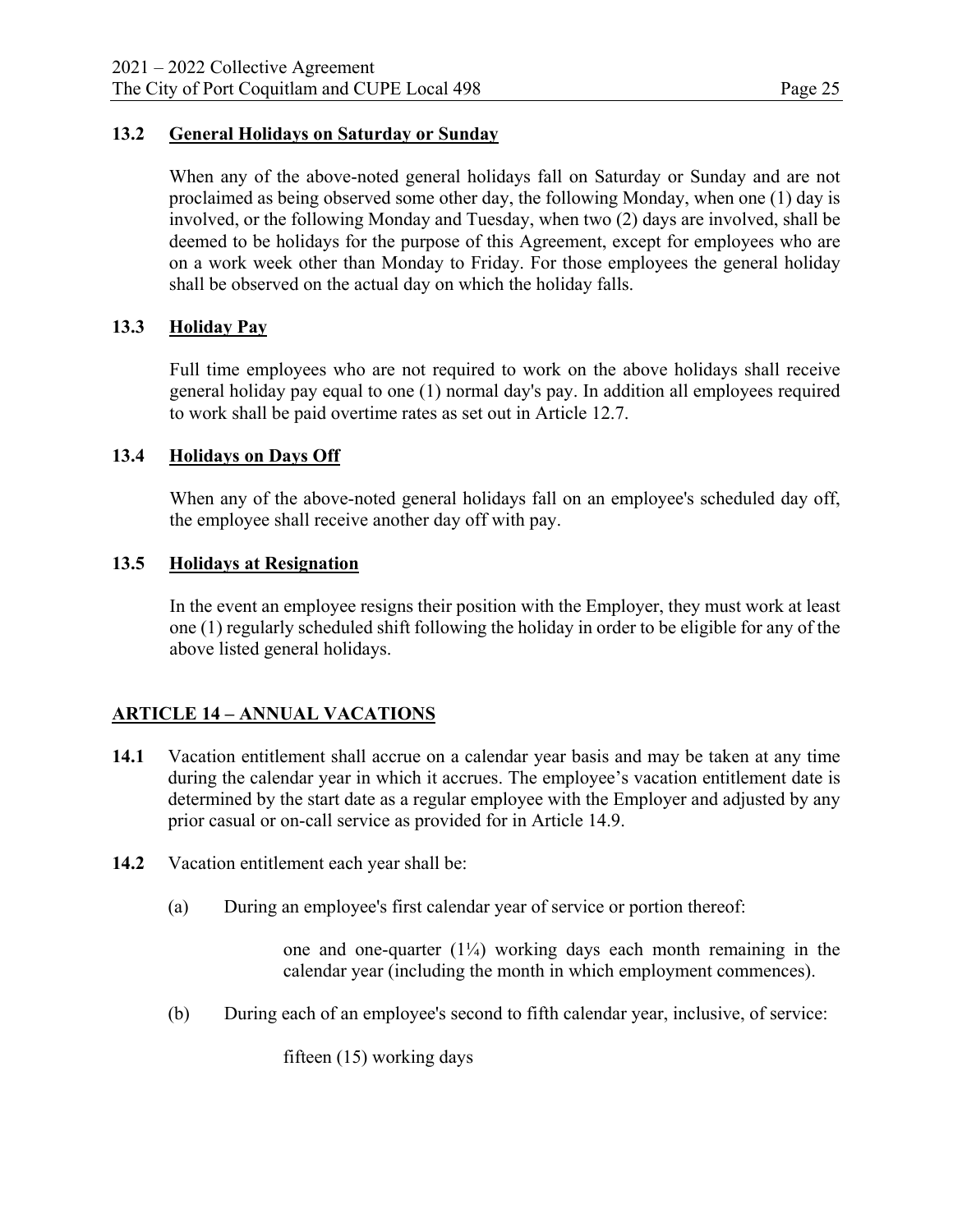(c) During each of an employee's sixth to twelfth calendar year, inclusive, of service:

twenty (20) working days.

(d) During each of an employee's thirteenth to nineteenth calendar year, inclusive, of service:

twenty-five (25) working days.

(e) During the employee's twentieth calendar year of service and in each subsequent year of service, one (1) additional day's vacation shall be granted per year up to and including the employee's twenty-sixth calendar year of service for a maximum of:

thirty-two (32) working days

(f) During an employee's last calendar year of service or portion thereof:

a number of working days that is proportional to the number of months worked in the calendar year and the number of working days to which the employee would have been entitled had they not left the service of the Employer.

- **14.3** Vacation pay each year shall be:
	- (a) During an employee's first calendar year of service or portion thereof:

continuation of normal pay.

(b) During each of an employee's second to fifth calendar year, inclusive, of service:

continuation of normal pay OR six percent (6%) of the employee's earnings during the previous calendar year, whichever is greater.

(c) During each of an employee's sixth to twelfth calendar year, inclusive, of service:

continuation of normal pay OR eight percent (8%) of the employee's earnings during the previous calendar year, whichever is greater.

(d) During each of an employee's thirteenth to nineteenth calendar year, inclusive, of service:

> continuation of normal pay OR ten percent (10%) of the employee's earnings during the previous calendar year, whichever is greater.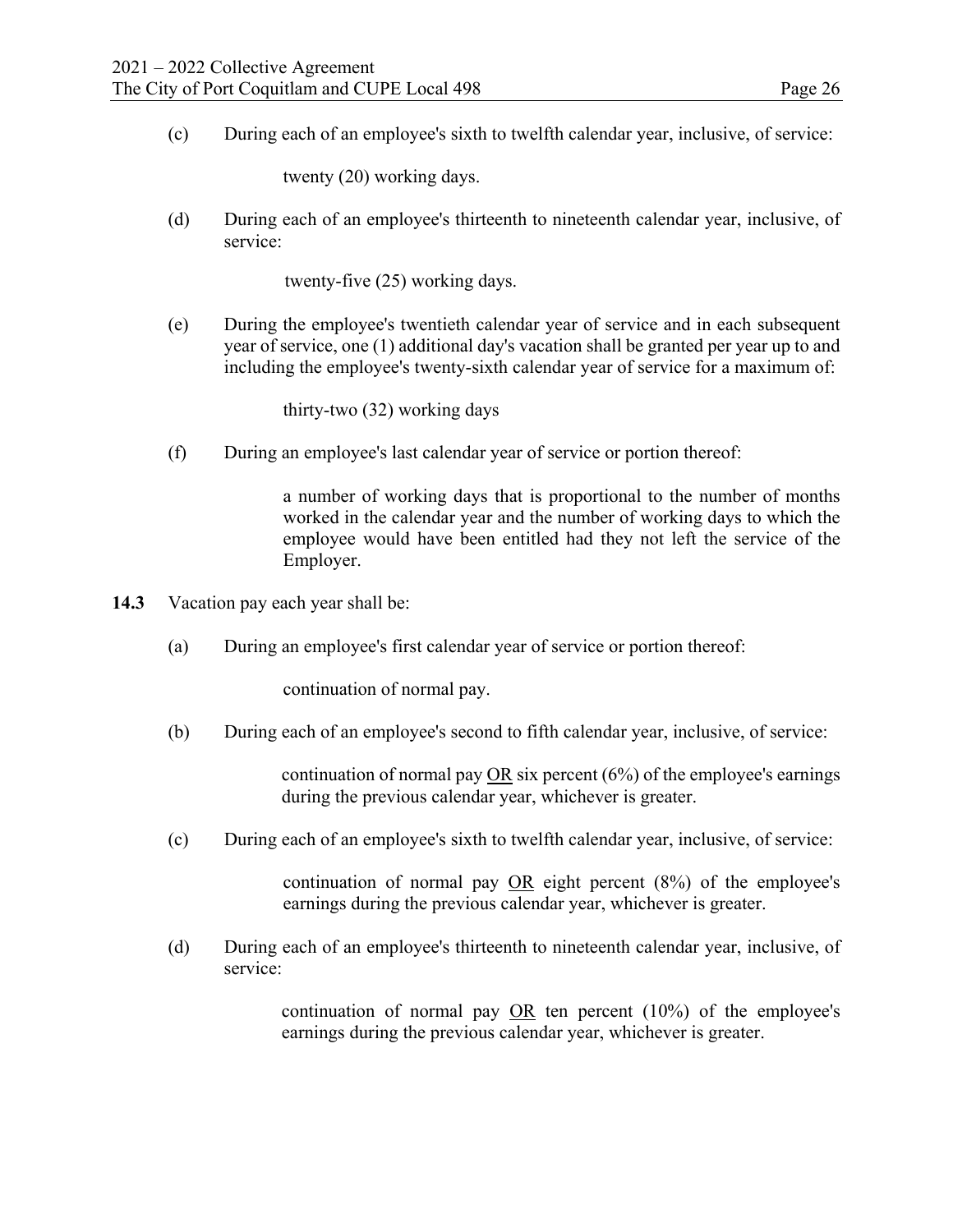(e) During an employee's twentieth calendar year of service:

continuation of normal pay OR ten point four percent (10.4%) of the employee's earnings during the previous calendar year, whichever is greater.

(f) During an employee's twenty-first calendar year of service:

continuation of normal pay  $OR$  ten point eight percent (10.8%) of the employee's earnings during the previous calendar year, whichever is greater.

(g) During an employee's twenty-second calendar year of service:

continuation of normal pay OR eleven point two percent (11.2%) of the employee's earnings during the previous calendar year, whichever is greater.

(h) During an employee's twenty-third calendar year of service:

continuation of normal pay OR eleven point six percent (11.6%) of the employee's earnings during the previous calendar year, whichever is greater.

(i) During an employee's twenty-fourth calendar year of service:

continuation of normal pay OR twelve percent (12%) of the employee's earnings during the previous calendar year, whichever is greater.

(j) During an employee's twenty-fifth calendar year of service:

continuation of normal pay OR twelve point four percent (12.4%) of the employee's earnings during the previous calendar year, whichever is greater.

- (k) During all calendar years, subsequent to an employee's twenty-fifth calendar year of service continuation of normal pay OR twelve point eight percent (12.8%) of the employee's earnings during the previous calendar year, whichever is greater.
- (l) During an employee's last calendar year of service or portion thereof:

an amount that is proportional to the time worked by that employee in that calendar year to the amount to which the employee would have been entitled had they not left the service of the Employer.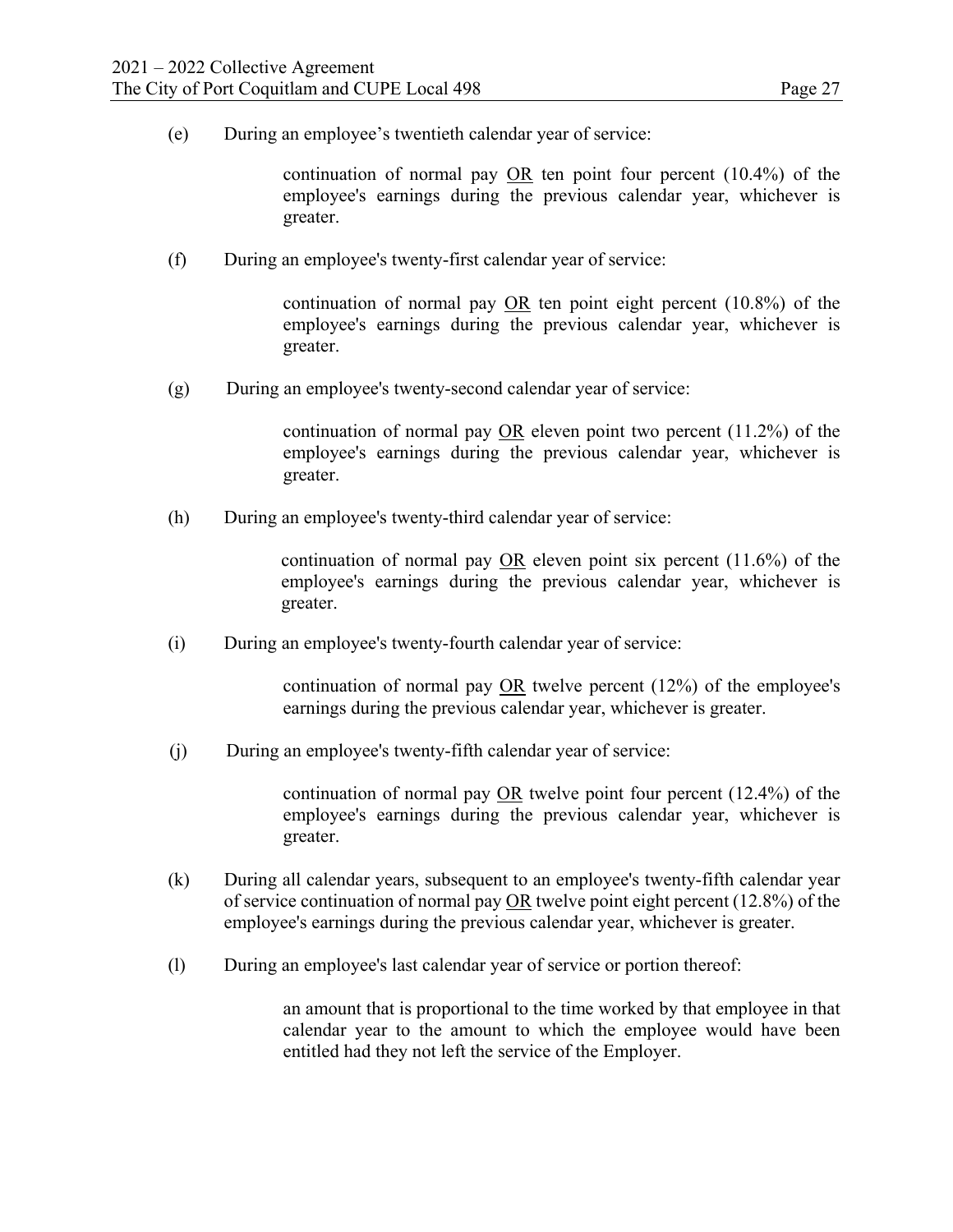- (m) For the purpose of this article, earnings shall include all pay for time worked (including overtime paid, premium pay, standby, minimum pay, etc.) and general holiday pay, paid leaves, vacation pay, sick leave pay, the previous year's vacation top up pay, retroactive pay including reclassifications, and bonus payments. Earnings shall not include refunds (EI, course), allowance payments (vehicle), pay out of previous year's vacation, attendance bonus, election pay, taxable benefits, retiring allowance, severance, banked overtime or general holidays.
- **14.4** It is understood and agreed that since vacations may be taken in full and vacation pay may be given in full during the calendar year in which it is being earned; in some circumstances an employee leaving the service of the Employer may have received more vacation pay than entitled to under the provisions of 14.3 and in such event the Employer shall recover such amount from any monies in the Employer's hands standing to the credit of such employee. If the full amount owing is not collectible from such monies the Employer may take such other means as the Employer deems appropriate to effect such collection.
- **14.5** All calculations to determine proportions shall be based on full calendar months of service only and any day worked in a calendar month shall entitle an employee to full entitlement for that calendar month, subject to the provisions of Article 14.6 hereof.
- **14.6** Article 18.2 applies to this Article.
- **14.7** Vacations for all employees shall be taken at such times when quantity and regularity or production of the work of the Employer shall not be impaired; provided, that the Employer shall endeavour to accommodate the employees in their desires regarding the times of their vacation.
- **14.8** An exception to the entitlements of this Article shall be made in the case of an employee who terminates for any reason in the first year of service. In that case, vacation time and/or vacation pay in the first and last months worked shall be pro-rated to the number of days worked in the month in which employment commences and ends.
- **14.9** Notwithstanding the above, casual and/or on-call hours worked prior to being appointed to a regular position shall be converted to calendar months of service and the vacation entitlement shall become the date of regular employment adjusted by the number of calendar months of casual or on-call service.

#### **ARTICLE 15 – SICK LEAVE PROVISIONS**

#### **15.1 Sick Leave Entitlement**

All employees, upon completion of the probationary period, shall be granted one and onehalf  $(1\frac{1}{2})$  days sick leave with pay for every month of service retroactive to the date of hire. An employee shall be entitled to an accrual of all unused sick leave to a maximum of two hundred and seventy-nine (279) working days for future benefits.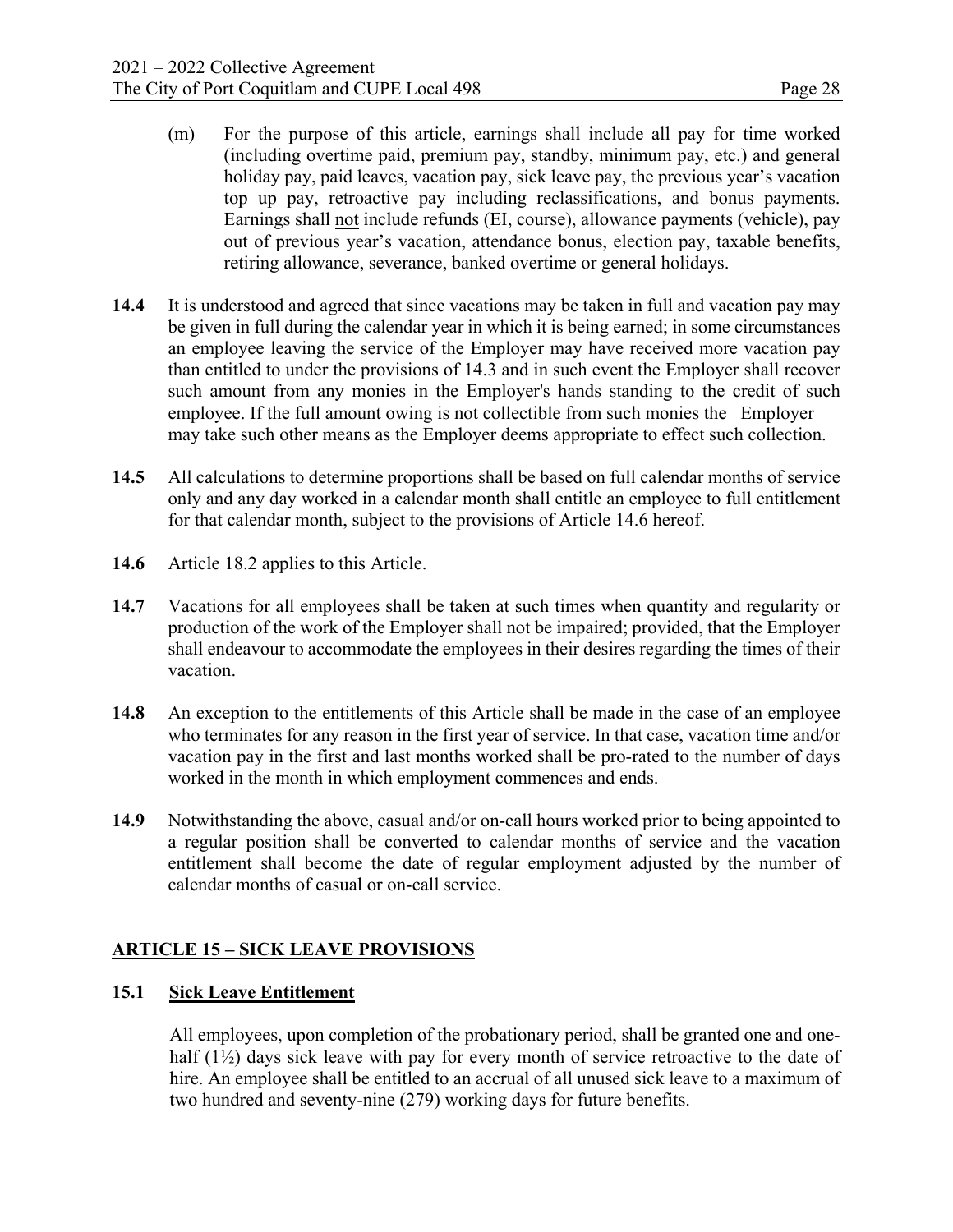#### **15.2 Sick Leave Defined**

Sick leave means the period of time an employee is permitted to be absent from work with full pay by virtue of being sick or disabled, exposed to contagious disease, or because of an accident for which compensation is not payable under the Workers' Compensation Act.

#### **15.3 Sick Leave During Leave of Absence**

When an employee is given leave of absence without pay for any reason, or is laid off due to lack of work, the employee shall not receive sick leave credit for the period of such absence, but shall retain their cumulative credit.

#### **15.4 Extension of Sick Leave**

An employee with more than one (1) year of service who requires a longer period of sick leave than that standing to their credit in order that the employee may have been treated or treatment and recover from an illness shall be allowed to anticipate extension of their sick leave to a maximum of five (5) working days. This sick leave extension shall be repaid by the employee upon return to duty through the normal monthly accumulation and, except with the permission of the Employer, no further payment of sick leave benefit shall be made until the extended credit has been so repaid.

It is agreed extension of sick leave shall not be used to top up weekly wage indemnity benefits, but can be used to cover the qualifying period, if required.

#### **15.5 Deduction from Sick Leave**

A deduction shall be made from accumulated sick leave of all normal working days (exclusive of general holidays) absent for sick leave.

#### **15.6 Proof of Illness**

An employee may be required by the Employer to produce a certificate from a qualified medical practitioner for any illness, or a Statutory Declaration, certifying that such employee is unable to carry out their duties due to illness or non-compensable accident. Where such medical certificate and/or Declaration is not produced, there shall be no sick pay allowed.

#### **15.7 Sick Leave Records**

A record of all unused sick leave will be kept by the Employer. Immediately after the close of each calendar year, each employee shall be advised of the amount of sick leave accrued to the employee's credit.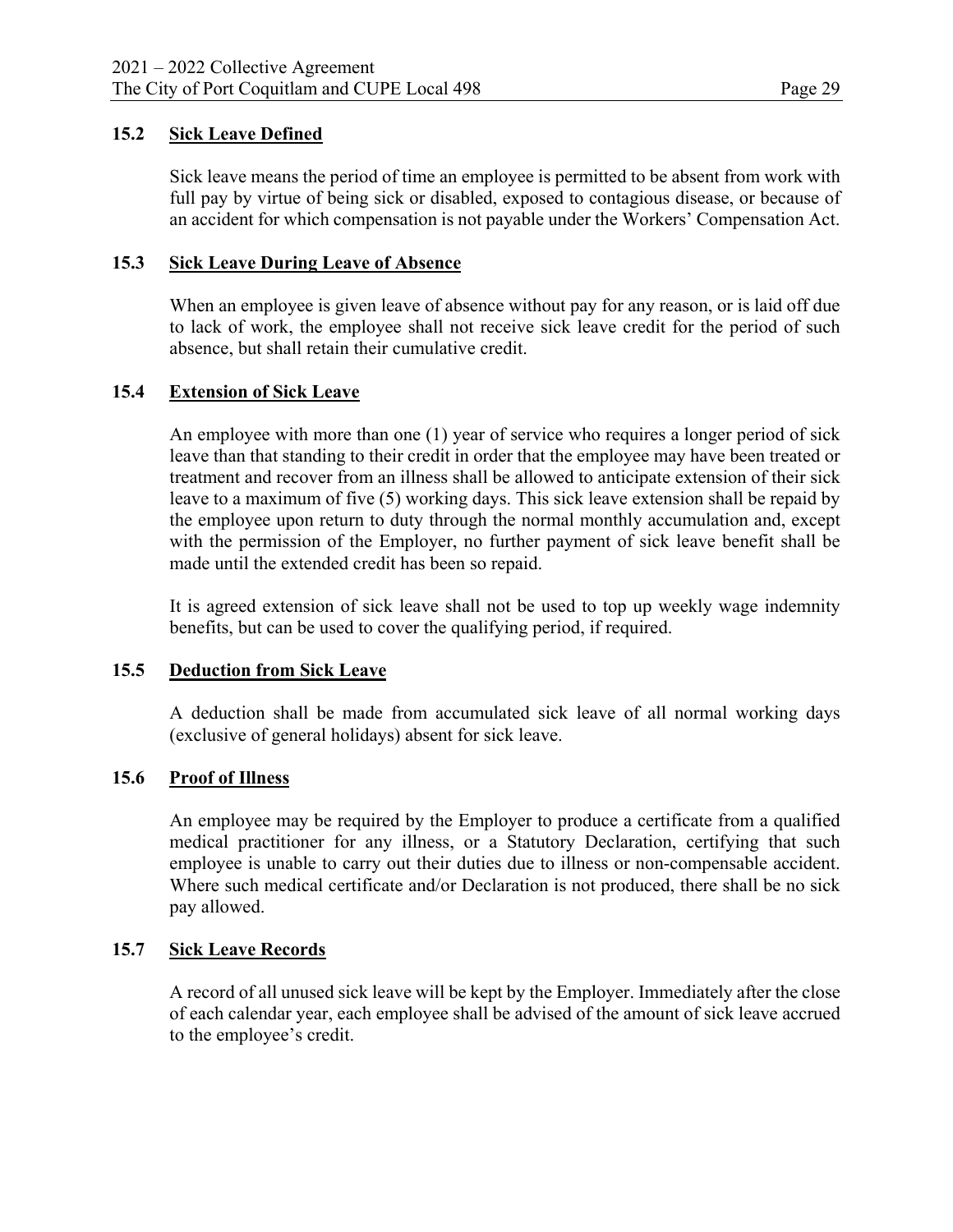# **15.8 Other Use of Sick Leave**

Any other use of sick leave may be used by the employee at the discretion of the Chief Administrative Officer in the event of serious illness and/or accident to the employee's immediate family as defined in Article 17.4 of the Collective Agreement.

# **ARTICLE 16 – SERVICE SEVERANCE PAY**

# **16.1 Entitlement and Payment**

- (a) It is agreed and understood that "Service Severance Pay" shall be paid to employees in the service of the Employer 1982 December 31 on the following basis:
	- (i) Employees leaving the service of the Employer, other than on retirement and who have completed ten (10) years of service or more; shall be paid two (2) days pay for each year of service.
	- (ii) Employees retiring from the service of the Employer shall be paid at the rate of five (5) days pay for each year of service with the Employer.
- (b) To all new employees hired on or after 1983 January 1st, "Service Severance Pay" shall be paid on the following basis:

Employees retiring from the service of the Employer who have completed ten (10) years of service shall be paid three (3) days pay for each year of service.

- (c) At the employee's request, the payment of this allowance shall be:
	- (i) a lump sum payment at the time of termination or retirement, or
	- (ii) held over to the next taxation year, or any other year following termination of employment, or
	- (iii) converted to an individual income averaging annuity payable at normal retirement age, or
	- (iv) rolled over into a registered retirement savings plan (RRSP) established by the employee, or
	- (v) converted into a paid pre-retirement or post-retirement vacation equivalent.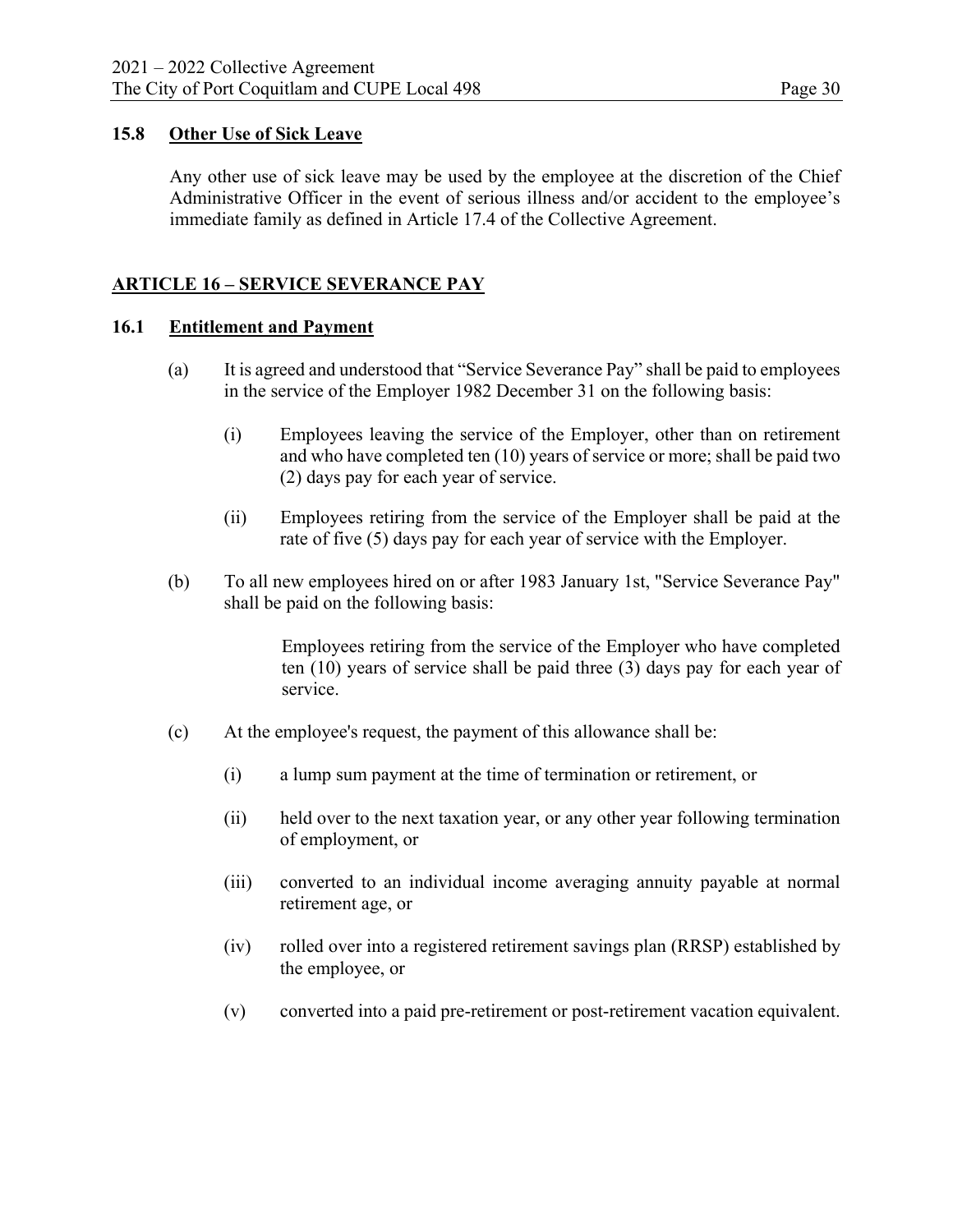# **16.2 Upon Lay-off Due to Job Redundancy**

(a) An employee with one (1) year seniority or more who is given written notice of layoff due to job redundancy is entitled to choose severance pay, at any time within sixty (60) calendar days from the effective date of layoff, in accordance with 16.2 (b). Upon acceptance of severance pay all seniority and recall rights under this Agreement are terminated.

Should an employee not choose severance pay, the employee shall retain all seniority and recall rights under this Agreement. An employee not recalled before loss of recall rights, in accordance with Article 9.5, shall automatically be paid severance pay within one (1) calendar week of loss of recall rights.

- (b) An employee who is laid off and chooses to take severance pay outlined in the above paragraph shall be paid on the following basis:
	- (i) employees laid off who have completed five (5) or less years of service shall be paid one (1) day's pay for each calendar year of service.
	- (ii) employees laid off who have completed six (6) or more years of service shall be paid four (4) days' pay per calendar year of service.

Part time service shall be calculated on a pro-rata basis. Severance pay shall be based on the employee's salary at the time of the employee's lay-off.

(iii) An employee on temporary lay-off and not recalled within one (1) year due to a permanent reduction of the work force shall, within sixty (60) calendar days of the first anniversary of the date of lay-off notice, choose to retain all seniority and recall rights or choose severance pay in accordance with Article 16.2 (a) and (b).

#### **16.3 Retirement Definition**

"Retirement" shall be defined as an employee leaving the service of the Employer in accordance with the provisions of the terms of the Municipal Pension Plan Rules, as amended from time to time, made under the *Municipal Pension Plan Joint Trust Agreement*  pursuant to the authority of the *Public Sector Pension Plans Act*; and shall apply to all employees as though contributing under the said Act, provided they retire at the retirement ages permitted in the Act.

#### **16.4 Day's Pay Definition**

"Day's Pay" shall be defined as pay for one (1) day at the then current rate of pay for the classification in which the employee was regularly employed.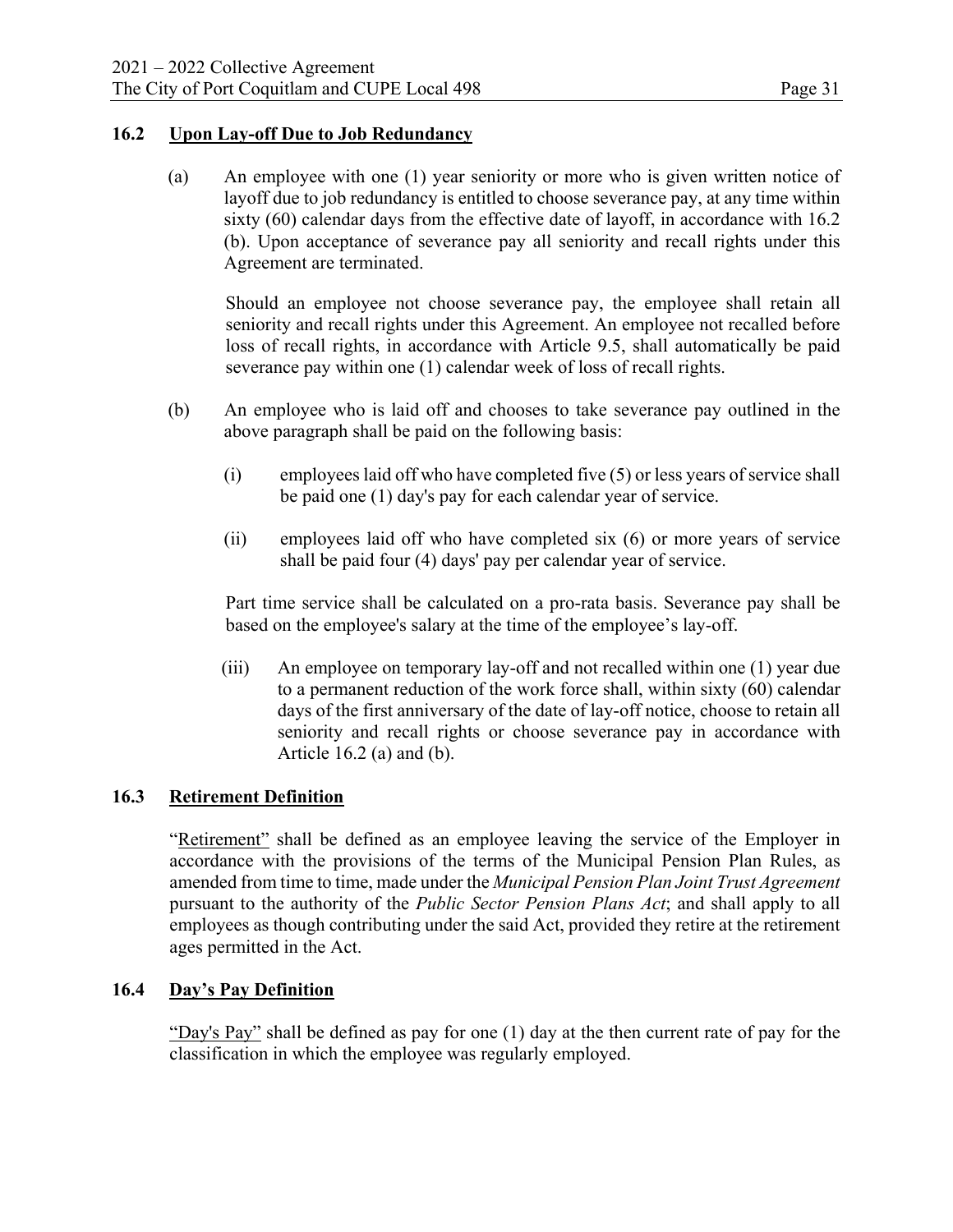### **16.5 Daily Rate Calculation**

Where an employee is on a bi-weekly rate the daily rate for the purposes of this Article shall be calculated as follows:

> Bi-Weekly rate 70 x 7 or 80 x 8

#### **16.6 Death in Service**

In the event of death, all such accrued Service Severance Pay shall be paid to the employee's estate.

# **ARTICLE 17 – LEAVE OF ABSENCE**

#### **17.1 For Union Business**

Representatives of the Union shall be granted leave of absence with no loss of regular pay or benefits in order to carry on negotiations with the Employer, or to address grievances, or in respect to arbitration.

#### **17.2 Leave for Union Duties**

- (a) It is agreed that official representatives of the Union be granted leave of absence without pay, to attend union conventions or perform any other function on behalf of the Union and its affiliation, provided not more than five (5) Union representatives shall be away at any one time. Such leave shall not affect the employee's seniority and/or benefits in this Agreement.
- (b) It is agreed that any employee who is elected or selected for a full time position with anybody with which the Union is affiliated, shall be granted leave without pay and without loss of seniority, and without any other entitlements, benefits, accruals or privileges allowed by this contract to employees, from the first day of their absence until the first day of their return, unless at the discretion of the Employer the duration of the absence is not considered significant and the Employer authorizes no adjustment.
- (c) It is agreed that any employee who is elected or selected for a full time position with CUPE Local 498 or its successors shall be granted leave without pay and without loss of seniority by the Employer for a period of one (1) year and shall be renewed each year on request during their term of office.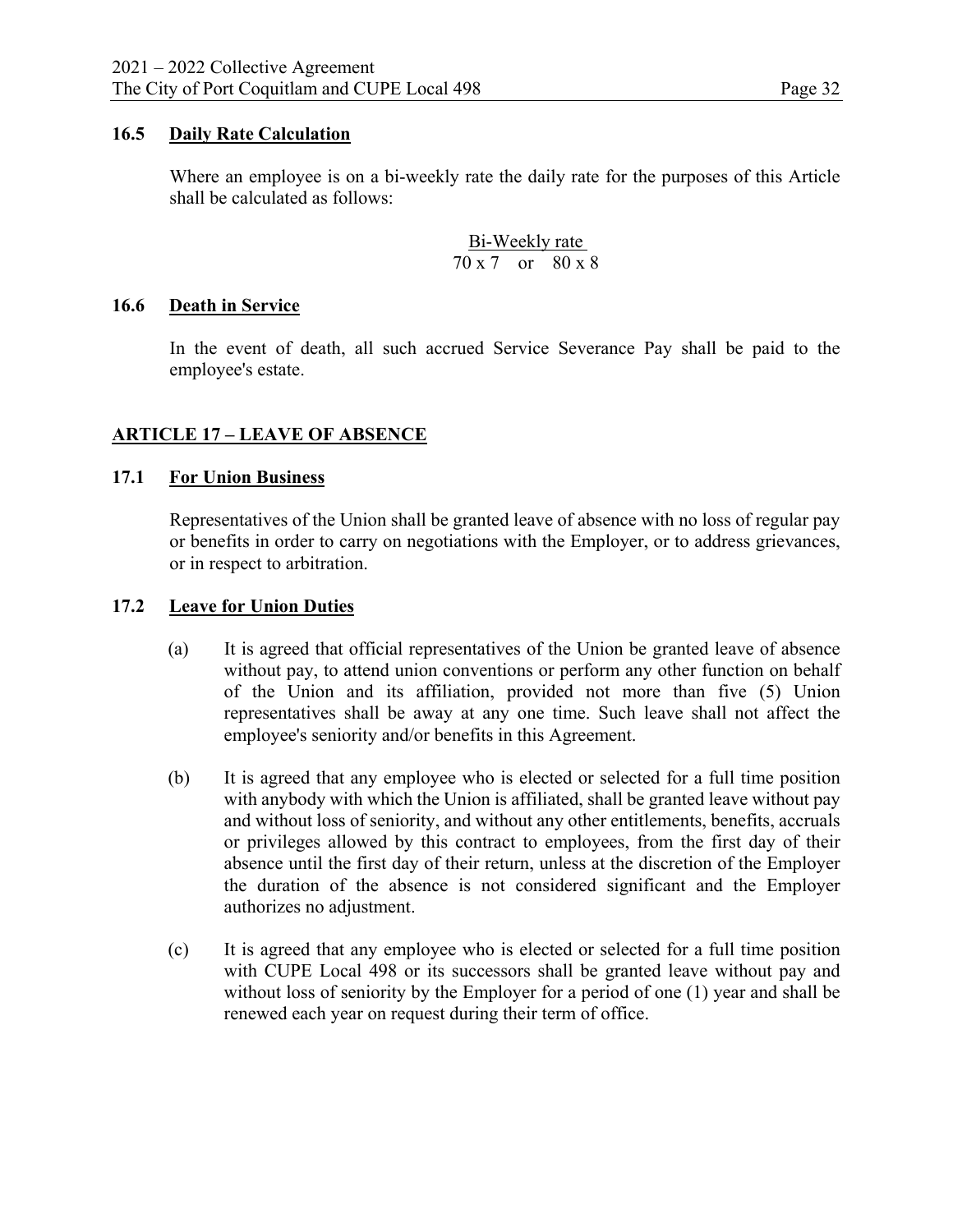# **17.3 Maternity and Parental Leave**

(a) Maternity and Parental leave will be granted in accordance with the prevailing provincial legislation.

# (b) **Notice Requirements and Commencement of Leave**

- (i) An employee shall provide written notice, including the expected birth date or adoption, at least four (4) weeks in advance, of the intended commencement and conclusion date of the maternity and/or parental leave. In the case of adoption of a child, the employee shall provide as much written notice as possible.
- (ii) An employee who requests leave for the adoption of or caring of a child shall be required to provide proof of adoption or birth of the child.
- (iii) The Employer shall not deny the pregnant employee the right to continue employment during the period of pregnancy. In the event that the pregnant employee cannot reasonably perform their duties, the Employer shall attempt to provide alternative productive employment. If the pregnant employee is not able to perform the alternate duties, the Employer may require the pregnant employee to commence her leave. In such cases the employee's previously scheduled leave period will not be affected.
- (iv) An employee on maternity or parental leave shall provide four (4) weeks notice prior to the date the employee intends to return to work.
- (v) An employee who wishes to return to work within six (6) weeks following the actual date of the birth shall be required to provide a certificate from a medical practitioner stating the employee is able to return to work.
- (vi) Where a pregnant employee gives birth before requesting maternity leave or before commencing maternity leave, their maternity leave will be deemed to have started on the date they gave birth.

# (c) **Return to Work**

On resuming employment an employee shall be reinstated in their previous position. For the purposes of pay increments, benefits and service related entitlements, such as vacation entitlement (but not for general holidays); maternity and parental leave shall be counted as service.

#### (d) **Sick Leave**

(i) An employee on maternity or parental leave shall not be entitled to sick leave during the period of leave.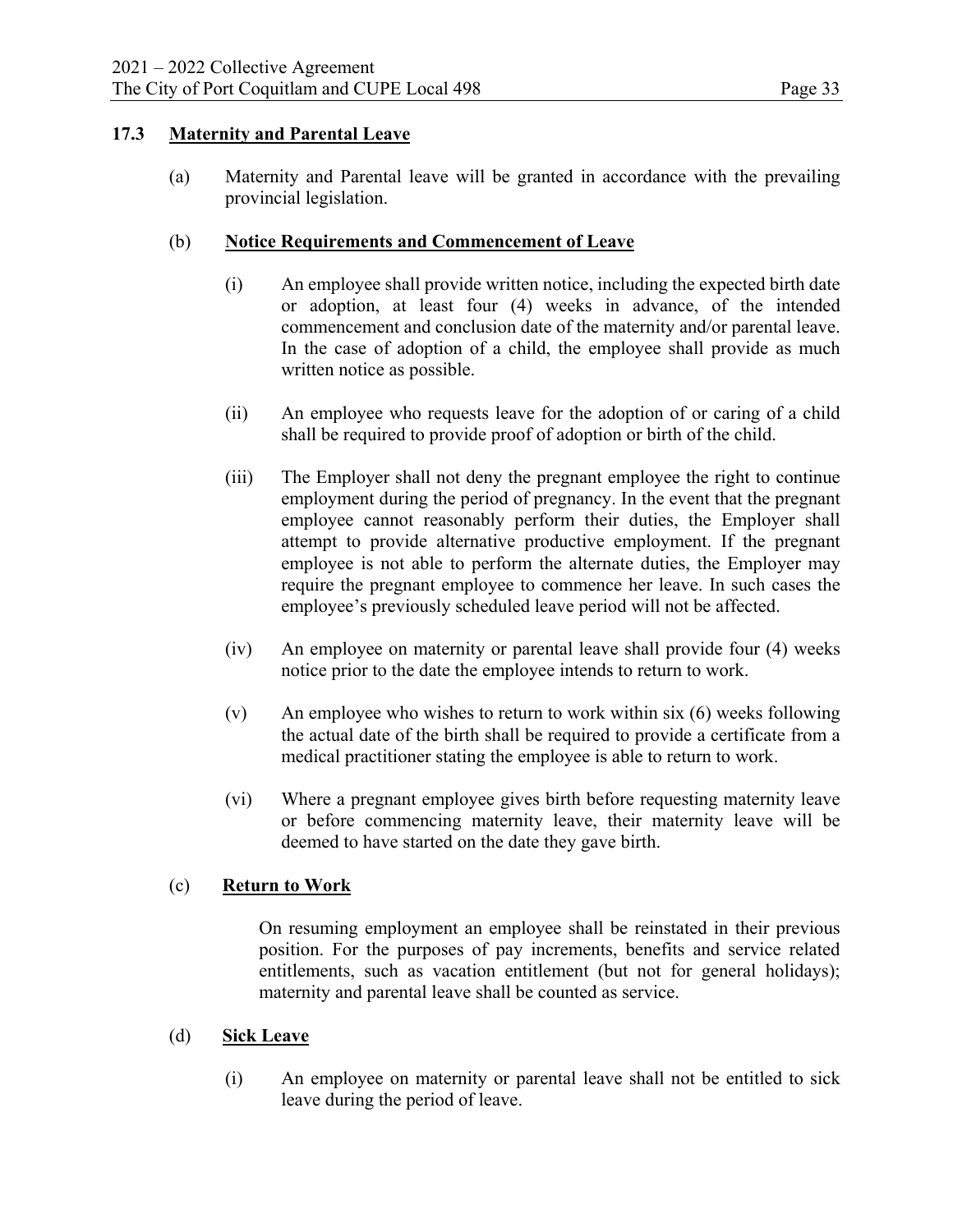(ii) Subject to paragraph (d) (i), an employee on maternity or parental leave who has notified their Manager of their intention to return to work pursuant to paragraph (b) (iv) and who subsequently suffers an illness or disability which prevents them from returning to work as scheduled, whether or not such illness or disability is related to pregnancy, shall be entitled to sick leave benefits, upon satisfactory proof of illness, commencing on the first day on which the employee would otherwise have returned to work.

# (e) **Health and Welfare Benefits**

- (i) Health and Welfare benefits shall continue uninterrupted during the period of time the employee is on maternity or parental leave, provided that the employee makes arrangements prior to commencing the leave to pay the employee's share of the benefit premiums for that period where the premiums are cost shared or where the premiums are the sole responsibility of the employee.
- (ii) Pension Plan contributions will be in accordance with the provisions of the terms of the Municipal Pension Plan Rules, as amended from time to time made under the *Municipal Pension Plan Joint Trust Agreement* pursuant to the authority of the *Public Sector Pension Plans Act*.

#### (f) **Supplementary Employment Insurance Benefits (SEIB) Plan**

- (i) Birth mothers who are entitled to maternity leave and who have applied for and are in receipt of Employment Insurance benefits are eligible to receive SEIB payments.
- (ii) Subject to the approval of Human Resources and Social Development Canada (HRSDC), birth fathers who, due to the death or total disability of the birth mother, have applied for and are in receipt of Employment Insurance maternity benefits are eligible to receive SEIB Plan payments.
- (iii) The SEIB Plan is intended to supplement the Employment Insurance benefits received by employees while the employee is temporarily unable to work as a result of giving birth.
- (iv) The SEIB Plan payment is based on the difference between the Employment Insurance benefit plus any other earnings received by the employee and ninety-five percent (95%) of the base weekly earnings, and is paid as follows:
	- (1) For the first six (6) weeks, which includes the Employment Insurance waiting period; and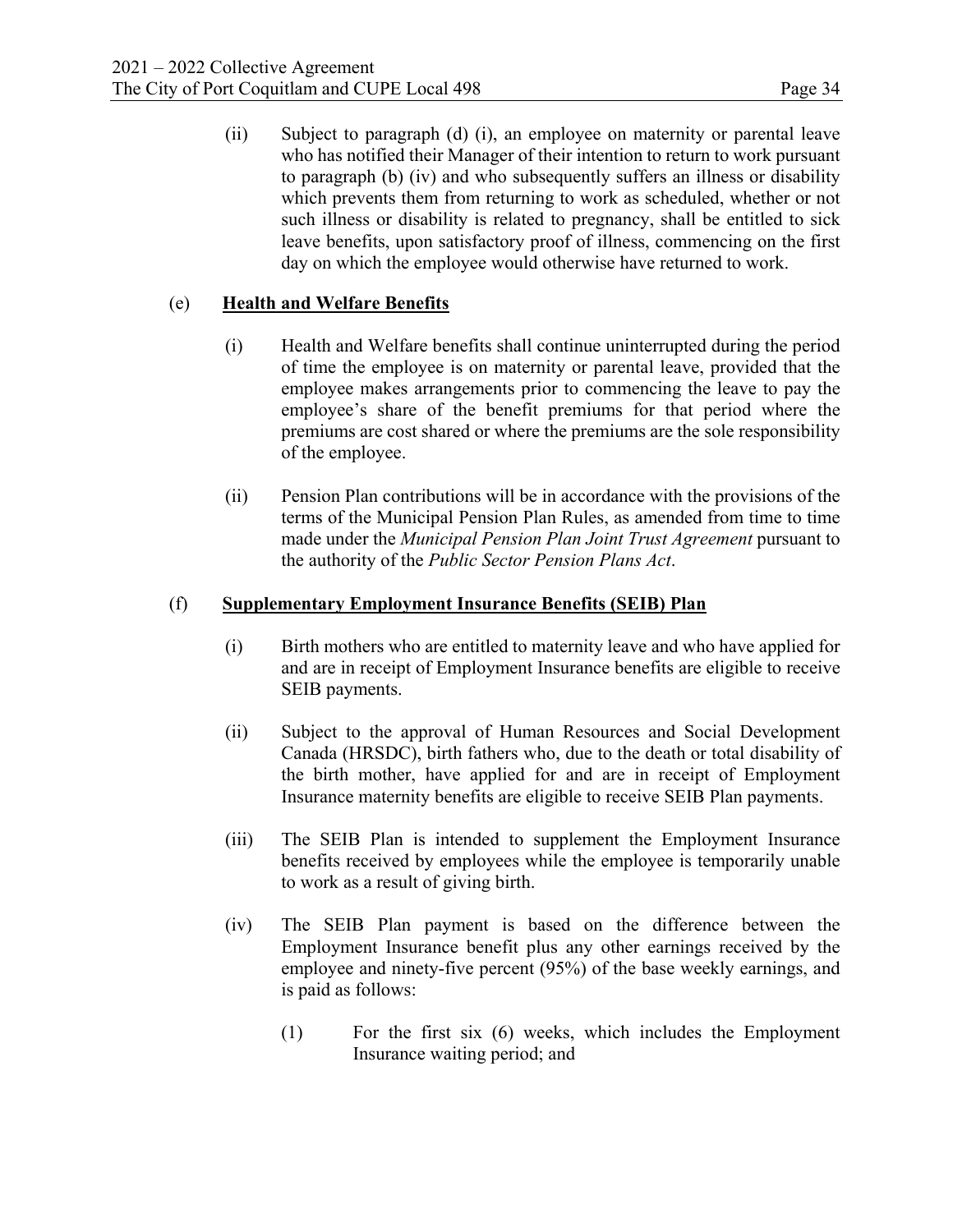- (2) Up to an additional eleven (11) weeks will be payable if an employee continues to receive Employment Insurance benefits and is unable to work due to a valid health reason related to the birth and provides the Employer with satisfactory medical evidence.
- (3) Base weekly earnings for a full time employee shall be defined as the employee's classification rate multiplied by the full time employee's regular weekly hours.
- (4) Base weekly earnings for a part time employee shall be defined as the employee's classification rate multiplied by the part time employee's average weekly hours worked in the twelve (12) calendar months prior to the maternity leave. Base weekly earnings shall include the percentage paid in lieu during the twelve (12) calendar months prior to the maternity leave.
- (v) The SEIB Plan meets the requirements of Section 38 of the HRSDC Employment Insurance Regulations, specifically that, when combined with an employee's weekly Employment Insurance benefit, the payment will not exceed the claimant's normal weekly earnings from employment and an employee's accumulated leave credit**s** will not be reduced.
- (vi) Income tax rules or regulations may require a payback of Employment Insurance earnings; depending upon the tax rules in effect at the time an employee is receiving benefits. Under the SEIB Plan, the Employer does not guarantee a specific level of earnings but rather are liable only for the payment of the benefit as described above. The Employer, under no circumstance, will be responsible for any paybacks arising from changes to or the application of federal regulations.

# **17.4 Compassionate Leave**

An employee shall be granted up to three (3) regularly scheduled consecutive work days leave without loss of salary or wages in the case of death or serious illness of a parent, wife, husband, brother, sister, child, mother-in-law, father-in-law, sister-in-law, brotherin-law, grandchildren, grandparents, grandparents-in-law; and any other relative by blood or marriage residing in the employee's household. Where the serious illness, death or burial occurs outside the Lower Mainland - Fraser Valley Area, such leave shall include reasonable traveling time, the latter not to exceed seven (7) days. The length of such leave of absence shall be determined by the Chief Administrative Officer and shall be based upon the individual merits of each application for such leave. Additionally, at the discretion of the Chief Administrative Officer, one half  $(\frac{1}{2})$  day leave may be granted without loss of salary or wages to attend a funeral as a pallbearer or mourner.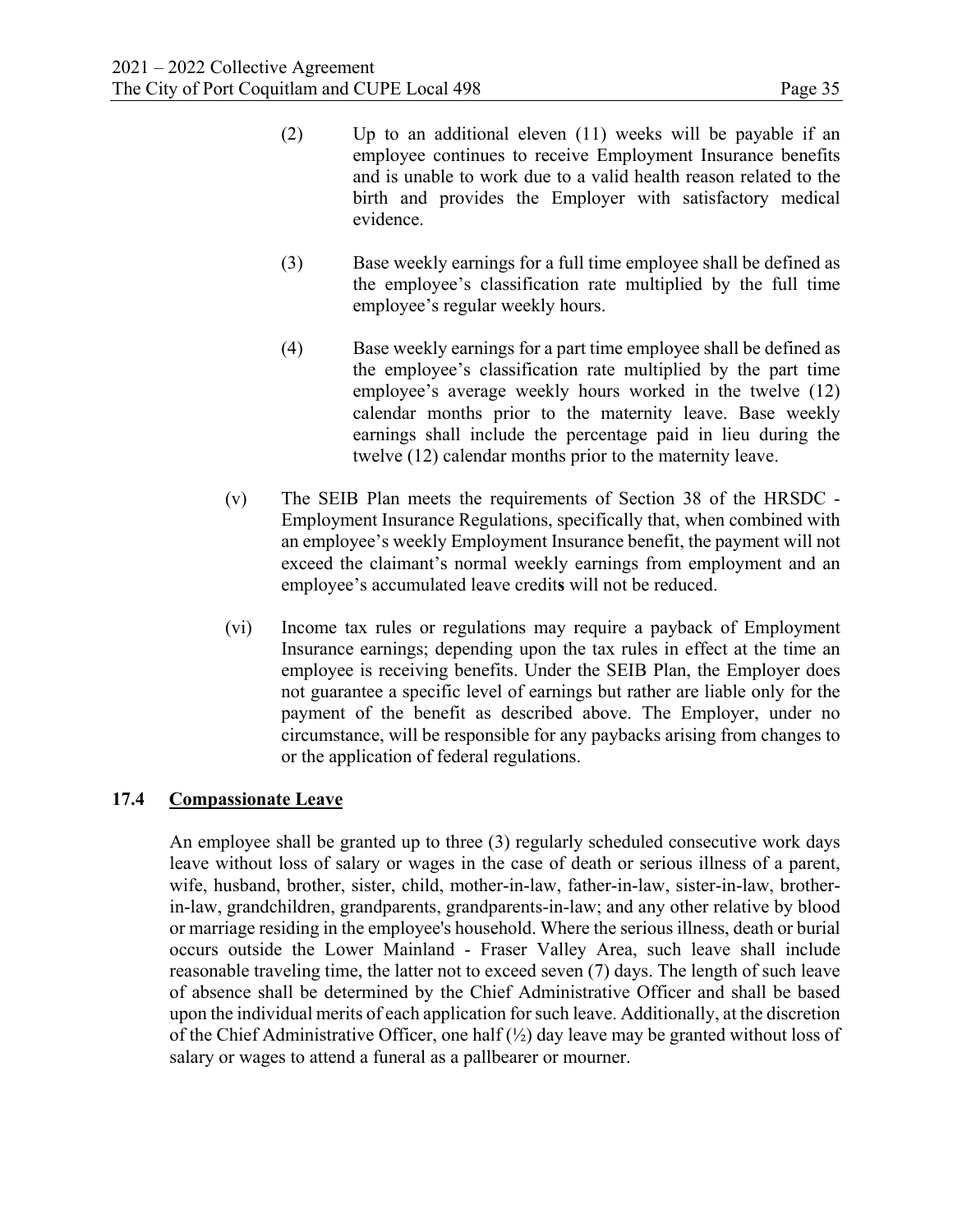# **17.5 General Leave**

The Employer may grant leave of absence without pay and without loss of seniority, and without any other entitlements, benefits, accruals or privileges allowed by this contract to employees, from the first day of the employee's absence until the first day of their return, unless at the discretion of the Employer the duration of the absence is not considered significant and the Employer authorizes no adjustment, to any employee who requests such leave in writing stating the reasons why such leave is required. Requests for leave will not be unreasonably denied.

# **17.6 Jury or Court Witness Duty**

The Employer shall grant leave of absence without loss of seniority to an employee who serves as a juror or crown witness in any court. The Employer shall pay such employee the difference between their normal earnings and the payment received for jury service or crown witness, excluding payment for traveling, meals, or other expenses. The employee will present proof of service and the amount of pay received.

# **ARTICLE 18 – PAYMENT OF WAGES AND ALLOWANCES**

#### **18.1 Pay Days**

The Employer shall pay salaries and wages bi-weekly on a Friday, in accordance with Schedules attached hereto and forming part of this Agreement. On each pay day each employee shall be provided with an itemized statement of wages and deductions. This statement shall include details of the employee's hours worked, hourly rates and extensions for the current pay period.

Salaries and wages shall be as set forth in the attached salary and wage schedules. Monthly rates for Schedule "B" employees shall be determined by the following:

$$
\frac{\text{Bi-weekly pay} \times 26.089}{12}
$$

#### **18.2 Part Time Employees**

Regular part time employees shall receive the wage rates, conditions of employment, and perquisites specified in this Agreement on a pro-rata basis according to their hours of work.

Notwithstanding the above, all part time Schedule "C" employees shall be paid an additional sixteen percent (16%) of their total earnings (including overtime pay) in lieu of all benefits.

In the event the personal circumstances change for a part time Schedule "C" employee, the employee may request a change from pay in lieu of benefits to taking pro-rata benefits or vice versa. Effective January 01, 1999, the employee has to work twenty (20) or more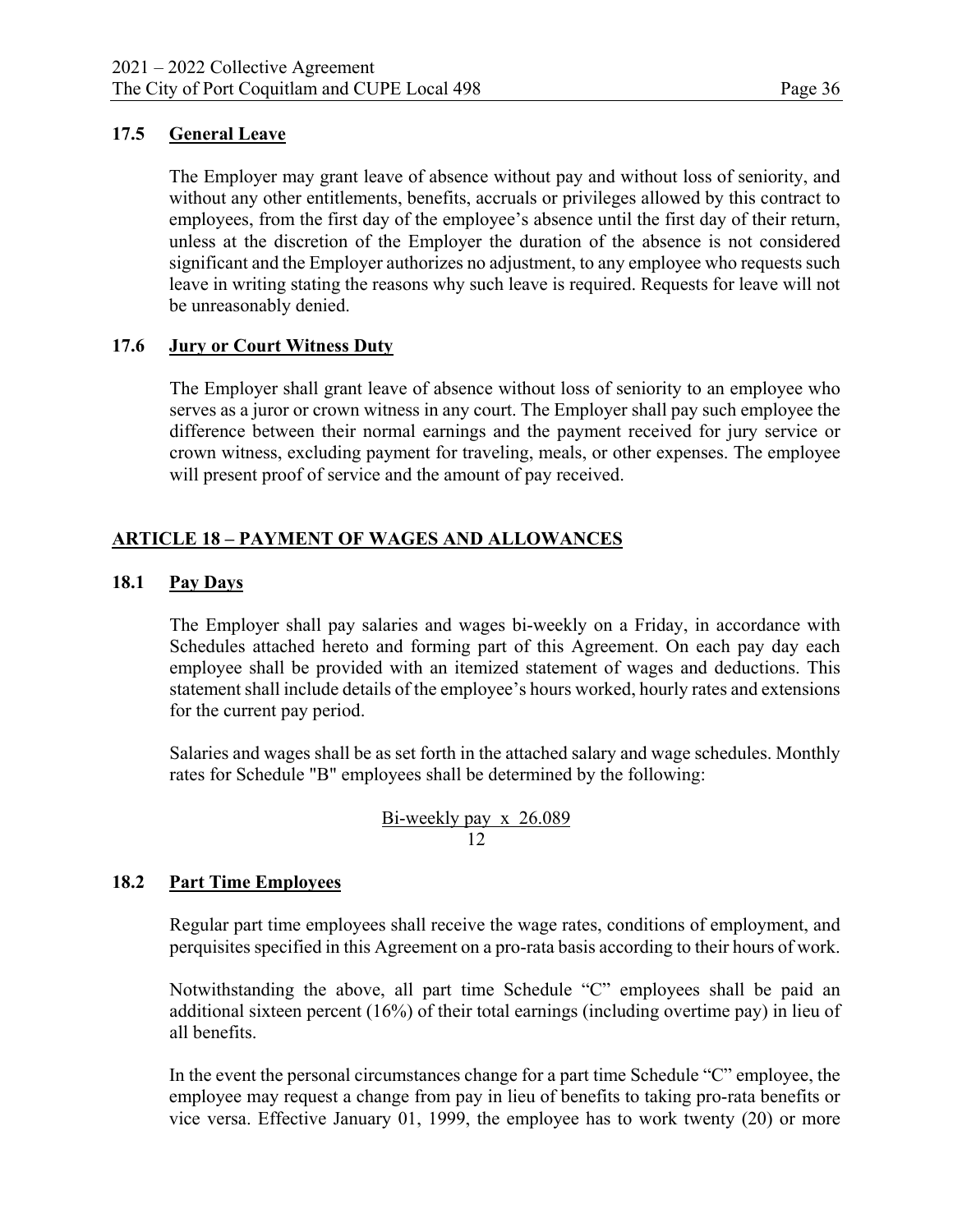regular hours per week, or have worked more than one thousand (1,000) hours in the previous calendar year and have completed their probationary period. The pro-rata benefits would include: Group Life Insurance, Dental and Extended Health benefits.

The group life insurance coverage will be based on one and one-half times  $(1/2x)$  the annual full time earnings of their classification specification.

Further, when part time Schedule "C" employees elect benefit coverage the following percentage in lieu shall apply:

- (a) Employees with less than five (5) years of seniority and electing benefits, shall continue to receive eight percent (8%) in lieu of vacation, general holidays and other paid leaves;
- (b) Employees with five (5) and more years of seniority and electing benefits, shall continue to receive ten percent (10%) in lieu of vacation, general holidays and other paid leaves.

# **18.3 Casual Employees**

Casual employees shall receive twelve percent (12%) in lieu of vacation and general holiday pay. Casual employees will not be entitled to health and welfare benefits.

# **18.4 Pay During Temporary Transfers**

The Employer agrees that when any employee is requested or directed to perform, temporarily, work of a higher rated classification, then the employee so affected shall be paid the higher rate of pay, provided that the said employee works one (1) or more hours at the higher rated position; and if the employee works a period of one half  $(\frac{1}{2})$  or more of their regular shift pursuant to Article 12 at the higher rated position, then the employee shall be paid the full shift at the higher rate of pay.

When an employee is directed by the Employer to temporarily perform work of a nature for which a lower classification is provided, the employee shall continue to be paid the established rate for the higher classification.

# **18.5 Transfers Outside of the Bargaining Unit**

Employees temporarily assigned by the Employer to positions outside the scope of this Collective Agreement, shall be paid, from the first day in the temporary assigned position, ten percent (10%) above the assigned employee's regular classification rate. In each assignment the employee shall be notified in writing in advance of the temporary assignment.

No employee shall be transferred to a position outside of the Bargaining Unit without their consent.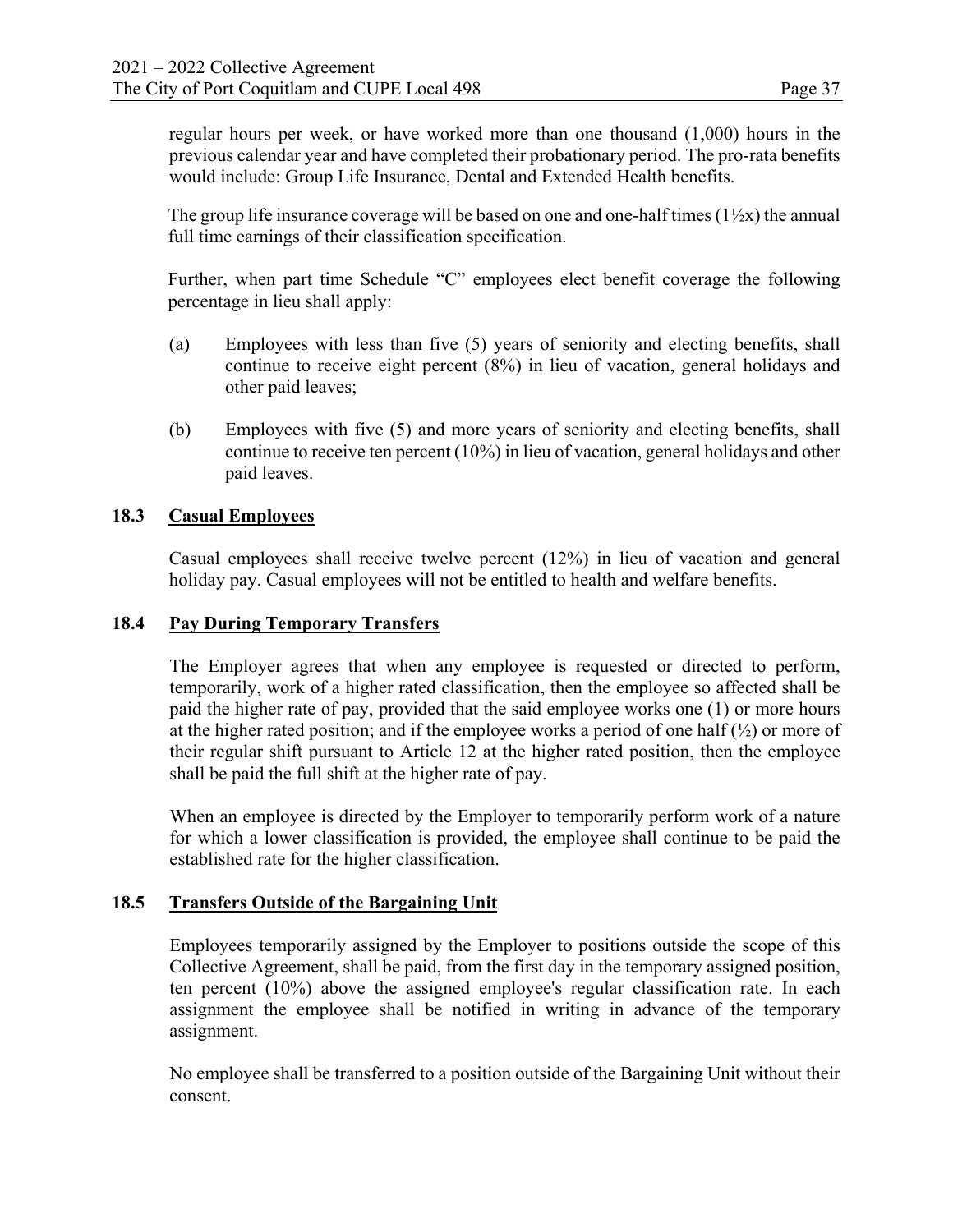### **18.6 Overtime Meal Allowance**

Employees required to work more than two (2) hours of overtime contiguous with their regular work day or shift shall be provided with a meal, or one half  $(\frac{1}{2})$  hour pay at the prevailing overtime rates in lieu thereof, at the Employer's discretion.

If it is necessary to extend overtime beyond the foregoing meal time, additional meals shall be provided after each additional four (4) hours of overtime.

# **18.7 Education Allowances**

The Employer agrees to continue its present program of education allowances on the following basis:

- (a) The course proposed to be taken by the employee must be related, in the opinion of the Chief Administrative Officer, to the employee's work with the Employer.
- (b) If an employee voluntarily leaves the service of the Employer within one (1) year of taking the course in which the Employer has financially participated then fifty percent (50%) of the financial assistance received must be repaid to the Employer.
- (c) The employee must complete and pass the course taken and upon so doing, payment of one hundred percent (100%) of the course fees will be paid to the employee.
- (d) No limit will be placed on the number of people participating but the Employer reserves the right to place a budget limit on the amount available for payment for course fees and this amount will be available on a first come first served basis.
- (e) In order for the employee to receive reimbursement, an employee must have worked a minimum of one thousand (1,000) hours during the previous calendar year, or the calendar year in which the course is taken.
- $(f)$  Upon completion of one thousand  $(1,000)$  hours of employment in the full time and part time Aquatic Leader and Recreation Programmer - Aquatics and Recreation Program Assistant - Aquatics positions, the Employer shall thereafter reimburse the employee one hundred percent (100%) of the cost for the required re-certification fees for the license (certification) which employees in these classifications are required to hold.

#### **18.8 Association Fees**

The Employer shall pay fees for any employee who is required as a condition of employment to be a member of an association.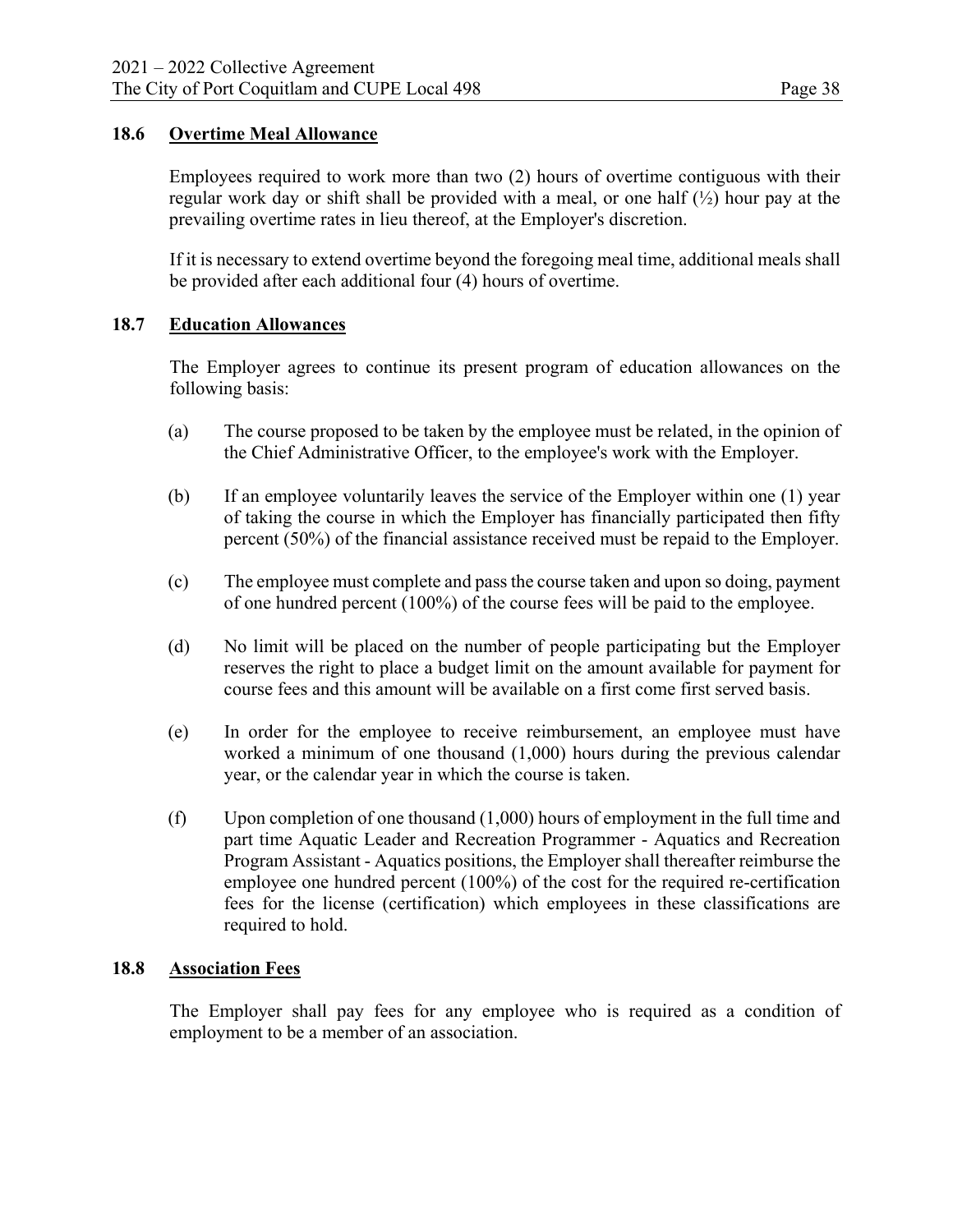#### **18.9 Kilometre and Insurance Reimbursement**

- (a) Employees required to use their own vehicles for the Employer's business shall be reimbursed at the maximum rate established by the Canada Revenue Agency.
- (b) In addition to amounts paid under (a) above, the Employer agrees to reimburse employees, who are required to have their vehicle available for use on Employer business, one hundred percent (100%) of the difference between "business use" insurance and "to work and back" insurance. The reimbursement shall be made following proof of payment and shall be based upon the actual coverage carried by the employee with a minimum one million dollar (\$1,000,000) third party liability, based upon the best rate (maximum discount) available.
- (c) If an employee voluntarily leaves the service of the Employer after receiving a reimbursement under (b) above, then repayment shall be made to the Employer prorated to the number of months worked and the term of the insurance.
- (d) Employees who are called out shall receive compensation at the rate of fifty cents (\$0.50) per kilometre when providing their own vehicle to a maximum payment of twenty-one dollars (\$21.00) per call out.

#### **18.10 Increments**

The anniversary date, for the purpose of awarding annual increments shall be the date of commencement in the current position. Advancement within the pay range shall be granted unless written notice is given the employee within a period of three (3) calendar months prior to the anniversary date that such increment is being withheld, together with the reasons and advice as to how the employee may improve to qualify for such increment. Where an employee's increment is withheld, the progress of such employee will be reviewed within three (3) calendar months to ascertain whether the employee's work has improved sufficiently to warrant payment of the increment.

The time period between Step 2 and Step 3 shall be six (6) months.

Where a position classification is allocated a higher pay grade range, then the employee occupying that position classification shall be placed in the same step of the new range that the employee occupied in the former range and thereafter shall receive increments on their regular anniversary date.

Where an employee is promoted to a higher position classification, the employee shall be placed in the salary range of the higher classification at the step immediately above the employee's former salary.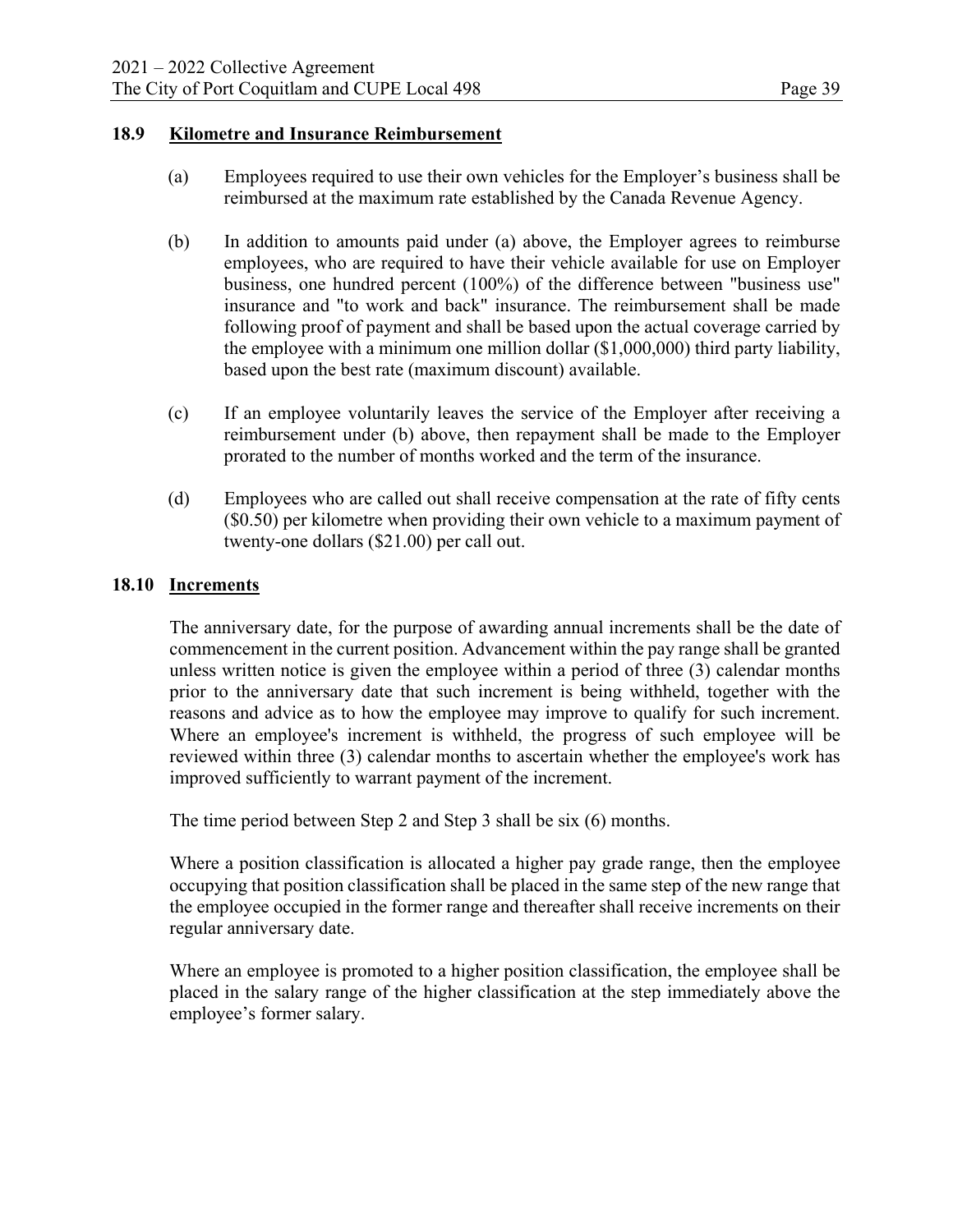The following accumulations towards increment progression shall commence:

On-call employees shall be granted increments on the basis of hours worked within a classification. To be eligible for an increment, the on-call employee must work the equivalent of full time in that classification.

Employees awarded time-stated positions shall, for increment purposes only, accumulate the hours of service within that classification towards increment progression.

# **ARTICLE 19 – JOB CLASSIFICATION AND RECLASSIFICATION**

#### **19.1 Classification Specifications**

It is here recorded that the Employer has drawn up classification specifications for all positions and classifications for which the Union is bargaining agent. Established classification specifications shall not be eliminated without prior agreement with the Union.

#### **19.2 Changes in Classification**

When the duties and responsibilities in any classification have been substantially altered, or where the Union and/or an employee feels incorrectly classified, or when any position not covered by the salary and wage schedules attached hereto is established during the term of this Agreement, the matter shall be subject to negotiations between the Employer and the Union. If the Parties are unable to agree on the classification, reclassification and/or rate of pay of the job in question, or the effective date of reclassification, such dispute shall be resolved as follows:

- The Parties shall meet to discuss the classification specifications and every attempt to conclude the process within sixty (60) calendar days shall be made by the Parties.
- If the Parties are unable to resolve the dispute, it will be referred to interest arbitration as follows:
	- (a) The grievance shall be referred to the first available mutually agreeable arbitrator from the following roster:
		- Mark Brown
		- John Kinzie
		- Corinn Bell
		- Bob Pekeles
		- Irene Holden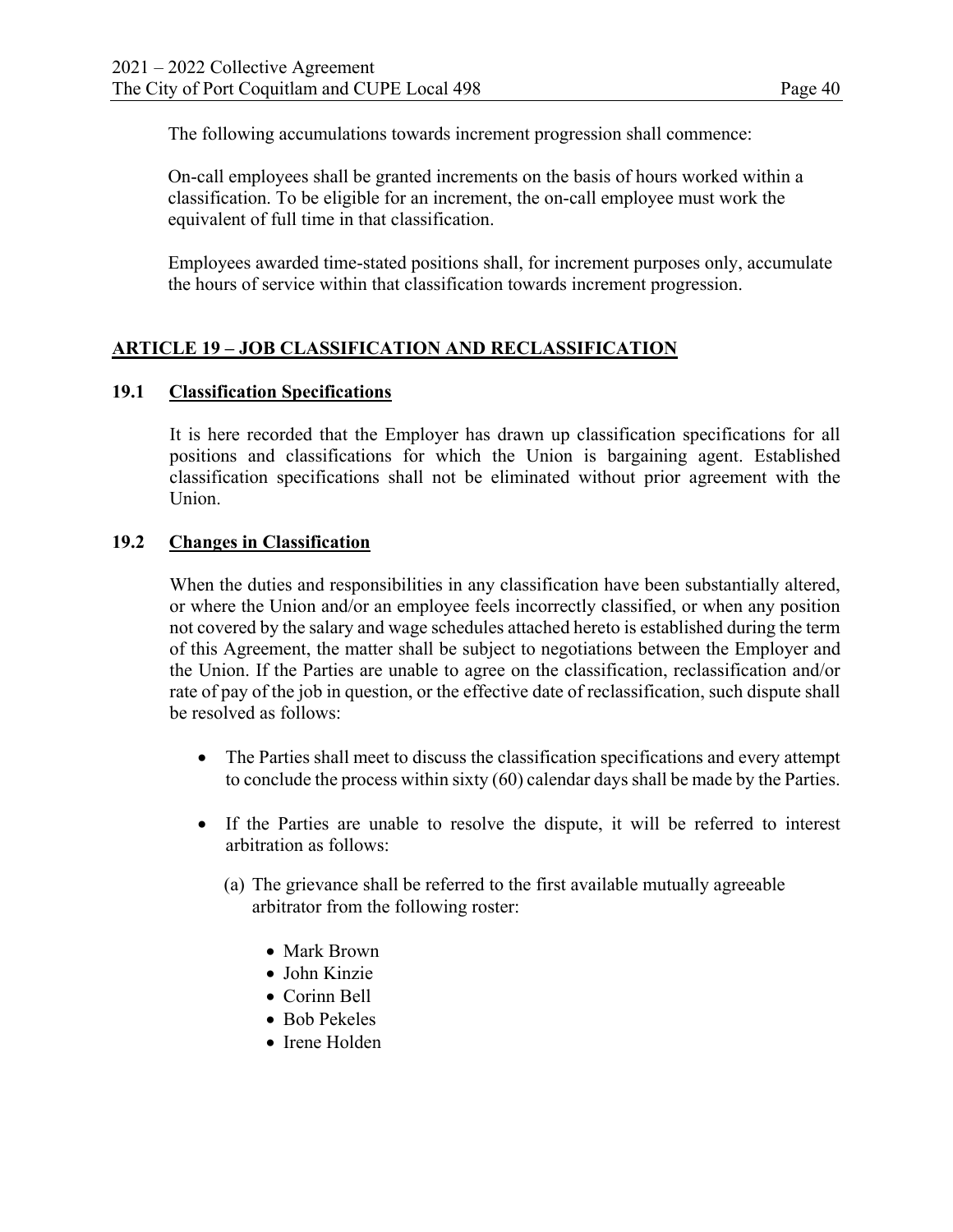- (b) Within ten (10) days of the referral, the arbitrator shall convene a case management conference call to determine the process for resolving the dispute. The case management process shall include a time frame for exchange of particulars and documents, a time frame for written submissions if directed by the arbitrator, the use of will say statements, agreed statements of facts, or any other process considered by the arbitrator to be effective in ensuring an expeditious resolution to the dispute.
- (c) If an oral hearing is scheduled by the arbitrator it shall be held within thirty (30) days of the referral to the arbitrator.
- (d) If a written submission process is directed by the arbitrator it shall be concluded within thirty (30) days of the referral to the arbitrator.
- (e) The arbitrator must render the decision within fourteen (14) days of the conclusion of the arbitration.
- (f) The decision will be without prejudice and without precedent
- (g) The arbitrator retains jurisdiction with respect to any issue arising from their decision.
- (h) Except as set out herein the arbitrator under this process shall have the powers and jurisdiction of an arbitrator prescribed in the Labour Relations Code of British Columbia.

All time spent at meetings with the Employer shall be considered as time worked.

The Union's representative shall be allowed one (1) day leave with pay per Employer initiated reclassification request, at a time approved by the Employer.

No job posting shall be made in the event of an existing position being awarded a reclassification under the terms of this clause.

#### **ARTICLE 20 – HEALTH AND WELFARE BENEFITS**

#### **20.1 Pension Plan**

In addition to the Canada Pension Plan, any employee entering the service of the Employer shall be enrolled in the Municipal Pension Plan in accordance with the terms of the Municipal Pension Plan Rules, as amended from time to time. The Municipal Pension Plan Rules, made under the *Municipal Pension Plan Joint Trust Agreement* pursuant to the authority of the *Public Sector Pension Plans Act*, apply to the Employer and its regular employees. If there is a conflict between the Municipal Pension Plan Rules and this Collective Agreement, then the Rules shall prevail.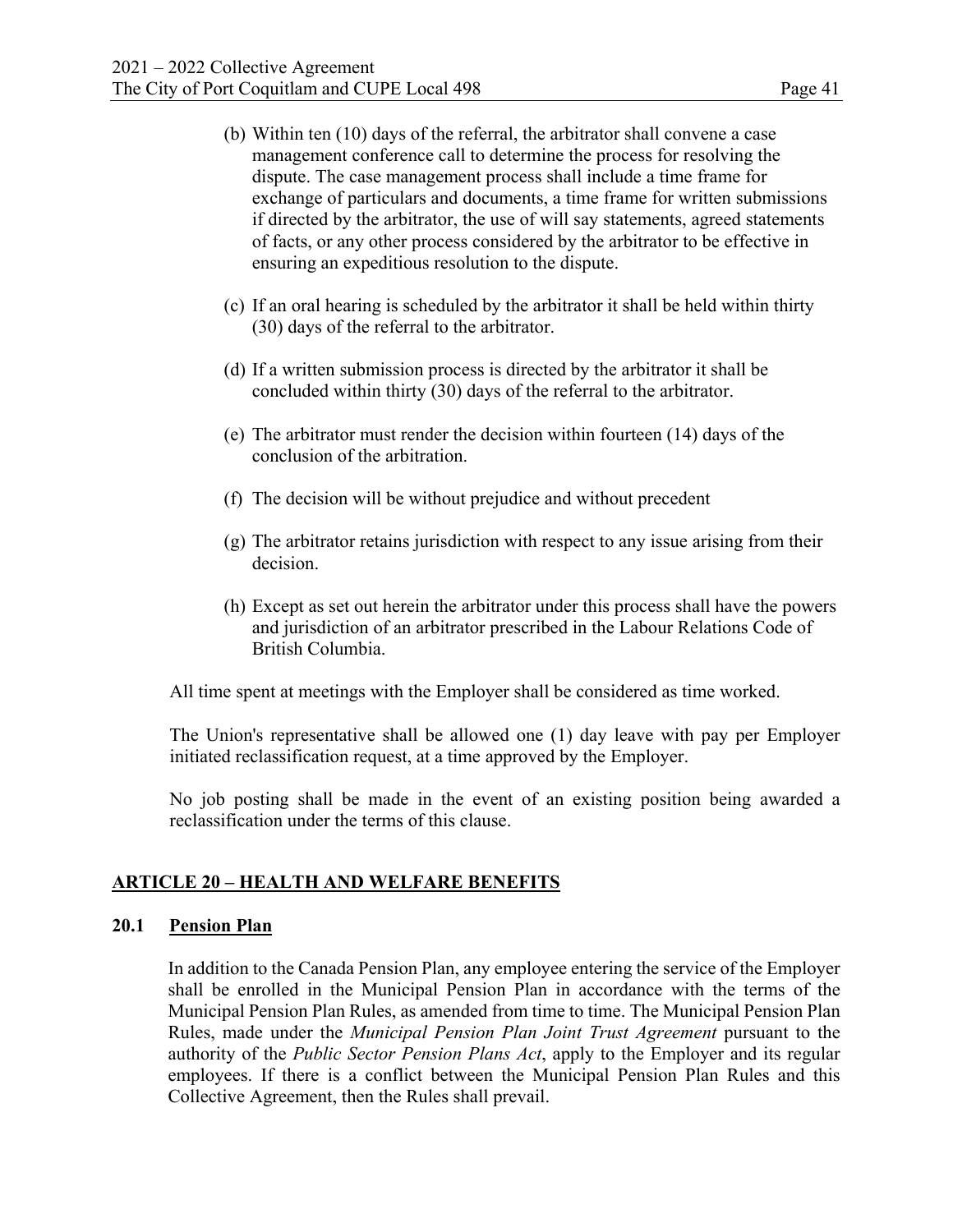# **20.2 Group Extended Health, Dental and Insurance Benefits**

The Employer agrees to provide, and each employee shall be required to participate in, the following benefits as a condition of employment, upon completion of an employee's probationary period:

- (a) Medical, Surgical, Extended Health Plan and Dental Plans A, B and C.
- (b) Group Life Insurance Plan.
- (c) Wage Indemnity Plan.

The cost-sharing basis for providing these benefits shall be seventy-five percent (75%) of the premium paid by the Employer and twenty-five percent (25%) of the premium paid by the employee.

#### **20.3 Supplementation of Compensation Award**

 An employee who has completed their probationary period and is prevented from performing regular work with the Employer on account of an occupational accident that is recognized by the Workers' Compensation Board as compensable within the meaning of the Compensation Act, shall assign all moneys received from the WorkSafeBC to the Employer and the Employer shall pay the employee their approximate net salary calculated on their classified rate of pay; provided, however, that such difference shall be deducted from the employee's accumulated sick leave credits, if available.

The top up of wages will be calculated to ensure that an employee will not experience a loss or gain in net salary (including Municipal Pension Plan contributions). In determining the net salary, the Employer shall, as permitted by legislation, make deductions such as EI, CPP and Municipal Pension Plan as though the employee is at work.

Pending the settlement of the insurable claims(s), the employee shall continue to receive the full pay and benefits of this Agreement, subject to necessary adjustments.

# **20.4 Third Party Settlements**

When an employee initiates a claim against an insuring third party (i.e., ICBC) the employee agrees to include an amount as payment for wage loss benefits (including fringe benefit costs) refundable to the period during which the employee received sick leave benefits. The employee shall give permission to the insuring third party to pay the wage loss amount directly to the Employer, or upon direct receipt of such payment, the employee shall pay the Employer the amount of the wage loss so received. The Employer shall then reimburse the employee's sick bank and gratuity bank with the number of days represented by the payment.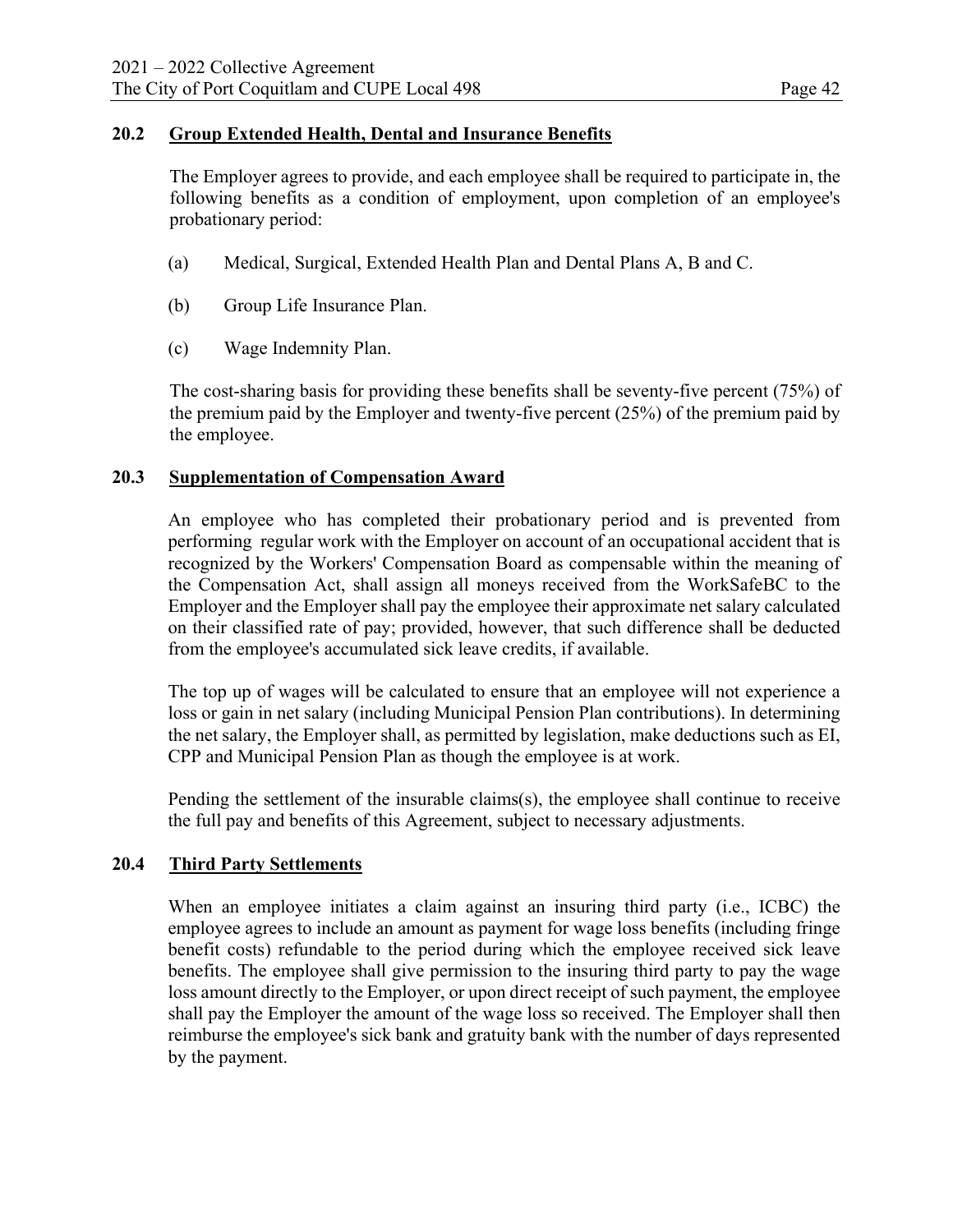# **ARTICLE 21 – HEALTH AND SAFETY**

#### **21.1 Cooperation on Health and Safety**

The Union and the Employer shall cooperate in continuing and perfecting regulations which will afford adequate protection to employees engaged in hazardous work.

#### **21.2 Union and Employer Health and Safety Committee**

A Joint Health and Safety Committee shall be established in accordance with the regulations and/or amendments of the Workers' Compensation Board.

#### **21.3 Meetings of Committee**

The Joint Health and Safety Committee shall hold meetings as requested by the Union or by the Employer and all unsafe, hazardous or dangerous conditions shall be taken up and dealt with at such meetings. Minutes of all Joint Health and Safety Committee meetings shall be kept and copies of such minutes shall be sent to the Employer and the Union.

#### **21.4 Safety Measures**

Employees working in any unsanitary or dangerous jobs shall be supplied with all the necessary tools, safety equipment, and protective clothing when needed.

#### **21.5 No Disciplinary Action**

No employee shall be disciplined for refusal to work on a job site which, in the employee's opinion is not safe. The matter shall then be resolved by the procedure provided by the Worker's Compensation Act.

#### **21.6 Investigation of Accidents**

The Union shall be notified immediately of each accident or injury. Upon the request of the Union, the Joint Health and Safety Committee shall investigate and report as soon as possible on the nature and causes of the accident or injury.

# **21.7 Pay for Injured Employees**

An employee who is injured during working hours and is required to leave for treatment or is sent home for such injury shall receive payment for the remainder of the shift at their regular rate of pay without deduction from sick leave, unless a doctor states that the employee is fit for further work on that shift.

# **21.8 Transportation of Accident Victims**

Transportation to the nearest physician or hospital for employees requiring medical care as a result of an accident shall be at the expense of the Employer.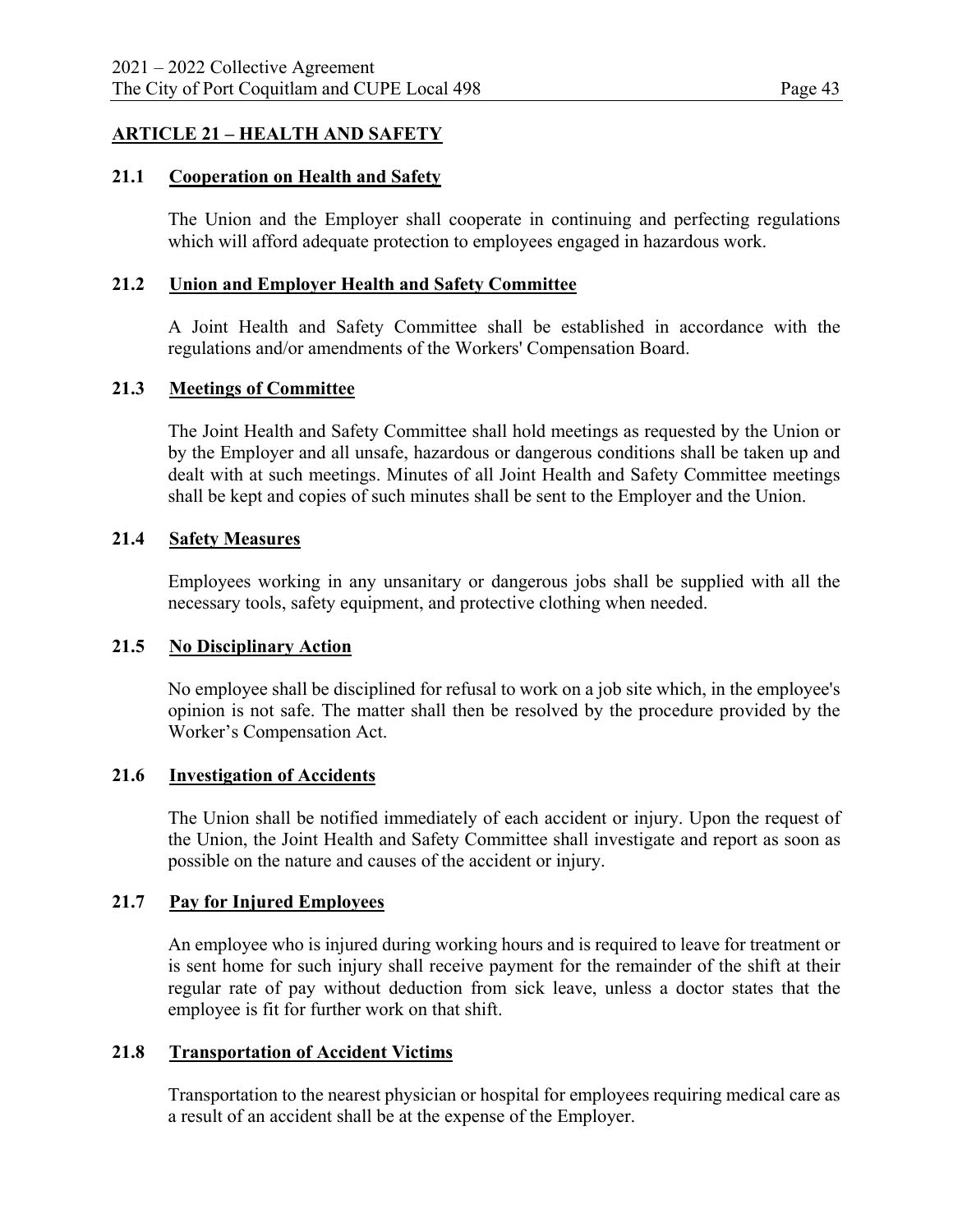# **21.9 Disclosure of Information**

Upon request of the Joint Health and Safety Committee, the Employer shall provide the information it is capable of obtaining from its suppliers on the biological agents, compounds, substances, and bi-products of a specific product used in the work environment.

#### **21.10 Records and Data**

The Employer shall provide members of the Joint Health and Safety Committee with the details of every accident, incident, or occurrence of an occupational disease that occurred at the work site in the previous month.

# **ARTICLE 22 – TECHNOLOGICAL AND OTHER CHANGES**

The Employer recognizes that it has a responsibility to its employees before the introduction of any technological changes or methods of operation which may adversely affect the continued employment of regular employees, conditions of employment, wage rates or work load. In this respect the Employer shall notify the Union. The classification specification and wage of each position affected shall be reviewed by the Labour Management Committee prior to any changes being made.

The Employer further recognizes that regular employees so affected will be given all available opportunities commensurate with seniority and abilities to acquire the necessary knowledge and skills required for retention of their employment.

Notwithstanding the foregoing, it is agreed between the Parties that any regular employee who is displaced as a result of technological changes or method of operation, will be given an opportunity to fill vacancies related to their skills and qualifications according to seniority.

# **ARTICLE 23 – JOB SECURITY**

The Employer has the right to contract out any work, however, such contracting out shall not affect the continued employment of those persons covered by this Agreement.

# **ARTICLE 24 – UNIFORM AND CLOTHING ALLOWANCES**

The Employer shall issue protective clothing to employees when their work requires them to be exposed to hazardous, unsanitary, or difficult to remove soiling materials.

It shall be the responsibility of the Employer to clean, launder, and maintain all clothing issued under this section when in the opinion of the Employer, cleaning is necessary. Such opinion will not be exercised in an arbitrary or discriminatory manner.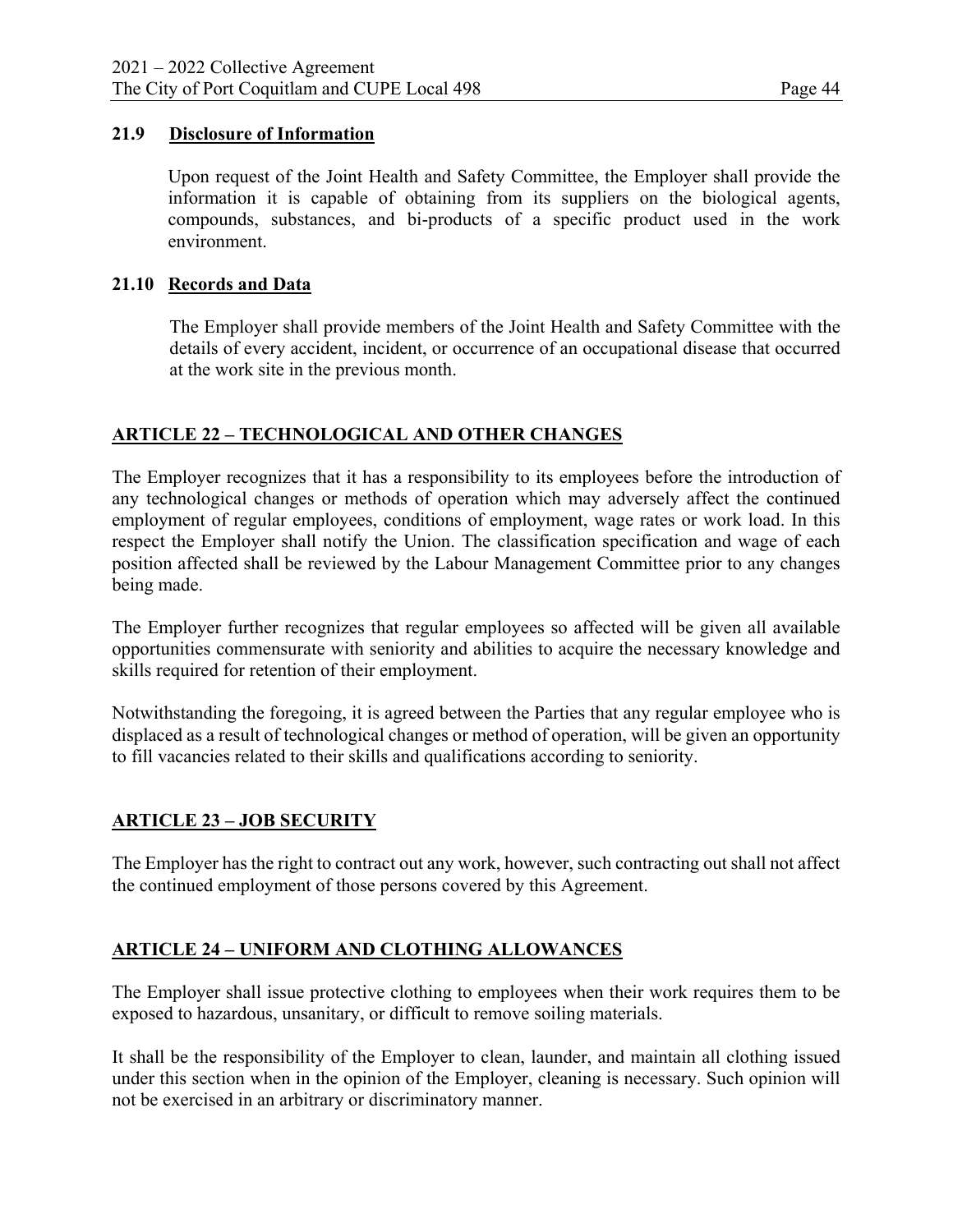The City will provide a fifty dollar (\$50.00) per year boot allowance for all employees who are required by WorkSafeBC to wear safety boots.

# **ARTICLE 25 – GENERAL CONDITIONS**

#### **25.1 Proper Accommodations**

Proper accommodation shall be provided for employees to have their meals and keep and change their clothes.

#### **25.2 Bulletin Boards**

The Employer shall provide Bulletin Boards which shall be placed so that all employees will have access to them and upon which the Union shall have the right to post notice of meetings and such other notices as may be of interest to the employees.

#### **25.3 Tools**

Employees required to furnish their own tools in the performance of their duties shall, upon producing a broken tool, a tool judged unsafe by the exempt manager or supervisor, or a tool that is made obsolete by metric conversion, shall have same replaced by the Employer.

# **25.4 Fire and Theft Insurance**

The Employer shall provide fire and theft insurance covering the tools and equipment owned by employees and used in performance of their duties with the Employer. If the fire and theft insurance so provided contains a deductible amount such deductible amount shall in the event of a claim, be paid by the Employer to the employee.

#### **25.5 Exhumation of Bodies**

Employees required to be directly involved in the exhumation of a body shall be compensated at the rate of one and one-half times  $(1\frac{1}{2}x)$  their hourly rate as a premium for those hours so spent performing the task of exhumation.

Employees, who during the course of preparing or excavating a gravesite are required to work manually in or around the gravesite itself, shall be paid a premium of sixty cents (\$0.60) per hour for the actual time worked.

#### **ARTICLE 26 – CROSSING OF PICKET LINES DURING STRIKE**

In the event that any employee of the Employer, other than those covered by this Agreement, engage in a strike or where employees in a labour dispute engage in a strike and maintain picket lines, the employees covered by this Agreement shall have the right to refuse to cross such picket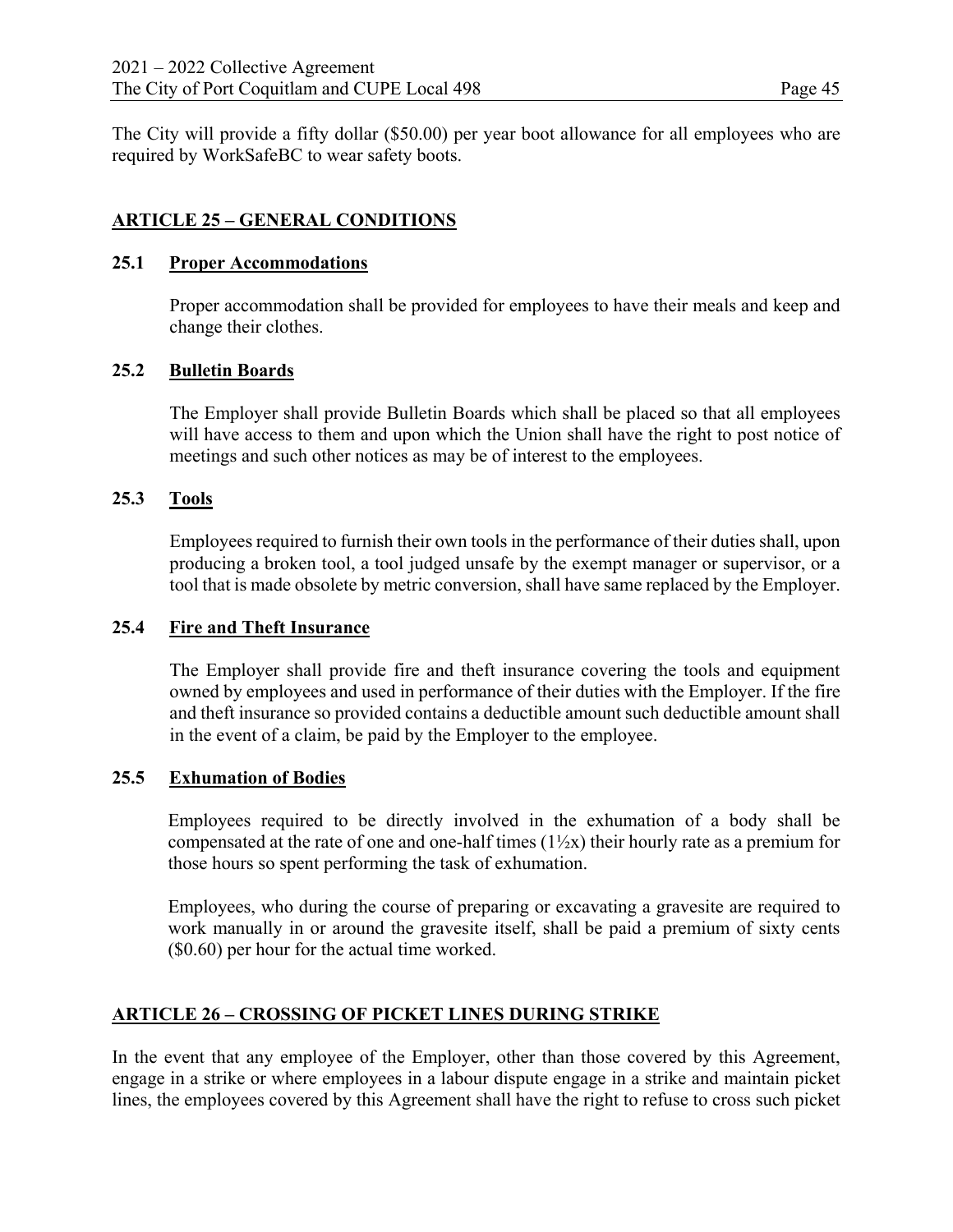lines. Failure to cross such a picket line by the members of this Union shall not be considered a violation of this Agreement, nor shall it be grounds for disciplinary action.

# **ARTICLE 27 – TERMS OF AGREEMENT**

**27.1** This Agreement shall be for the period from and including 2021 January 01 to and including 2022 December 31, and from year to year thereafter subject to the right of either Party to this Agreement, at any time within four (4) calendar months immediately preceding the date of the expiry of this Agreement (2022 December 31) or immediately preceding the last day of December in any year thereafter, by written notice, to require the other Party to the Agreement to commence collective bargaining.

The operation of Section 50 (2) and (3) of the Labour Relations Code of British Columbia shall be specifically excluded from, and shall not be applicable to this Agreement.

- **27.2** Should either Party give written notice aforesaid, this Agreement shall thereafter continue in full force and effect and neither Party shall make any change in the terms of the said Agreement (or increase or decrease the rate of pay of any employee for whom collective bargaining is being conducted or alter any other term or condition of employment) until:
	- (a) The Union shall give notice to strike (or until the Union goes on strike) or
	- (b) The Employer shall give notice of lock-out (or the Employer shall lock-out its employees) or
	- (c) The Parties shall conclude a renewal or revision of this Agreement or enter into a new Collective Agreement, whichever is the earlier.

IN WITNESS WHEREOF**,** the Employer has caused these presents to be sealed with its Corporate Seal, and signed by its proper officials on behalf; and the Union has caused these presents to be executed under the hands of its proper officials, duly authorized in that behalf, on this  $9<sup>th</sup>$  day of June , 2022.

Signed on behalf of Signed on behalf of CITY OF PORT COQUITLAM: EMPLOYEES, LOCAL 498:

THE CORPORATION OF THE CANADIAN UNION OF PUBLIC

*"Brad West" "Bob Smejkal"* 

Mayor President

*"Rob Bremner" "Les Nerdahl"* 

Chief Administrative Officer Vice President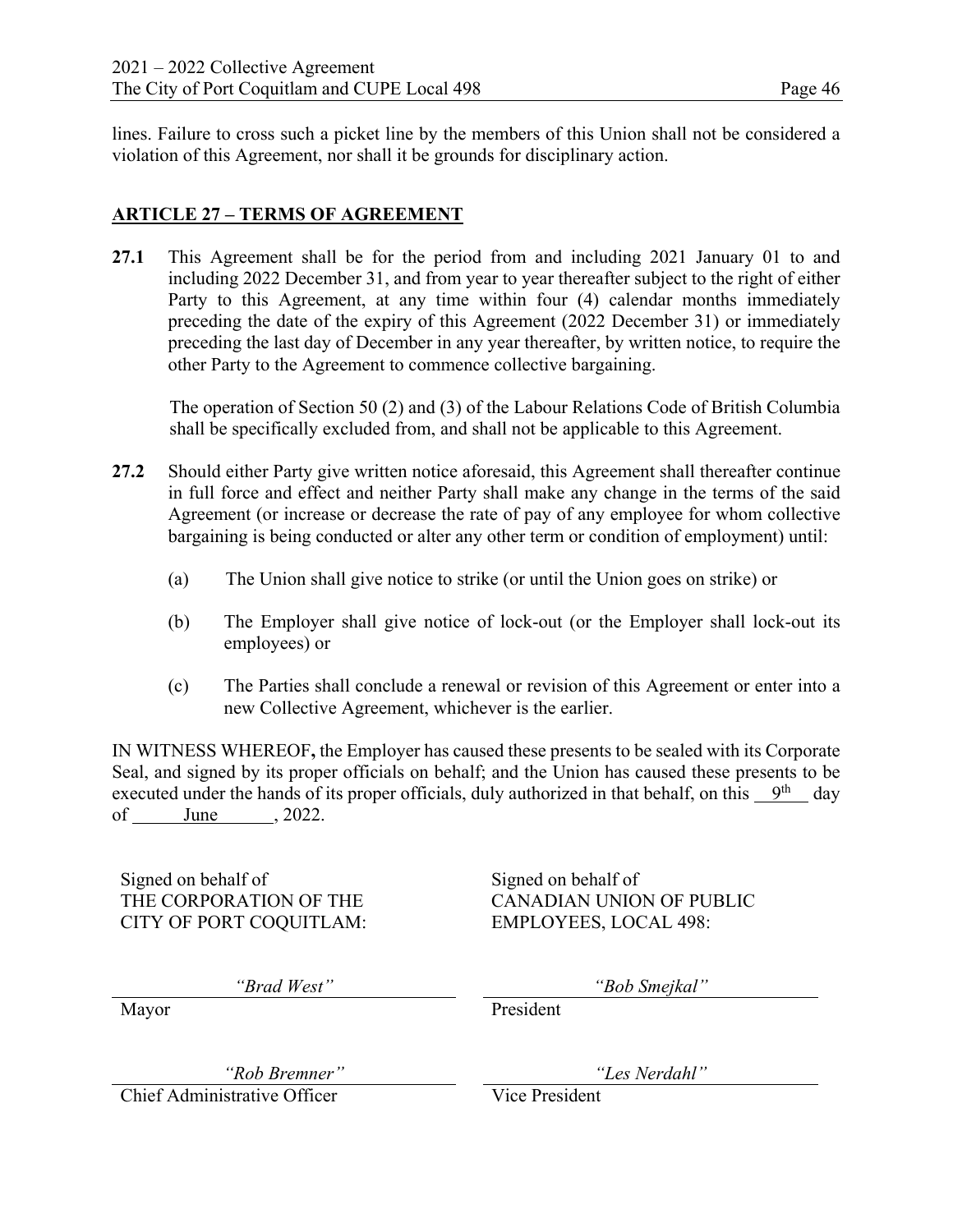- 2021 January 01 December 31 (effective 2021 January 01 2.0% rate increase)
- 2022 January 01 December 31 (effective 2022 January 01 2.0% rate increase)

|                                                                 | Rate | <b>Hourly Rates</b> |       |
|-----------------------------------------------------------------|------|---------------------|-------|
| <b>Classification</b>                                           | Code | 2021                | 20224 |
| <b>Building Trades Worker</b>                                   | 482  | 39.70               | 40.49 |
| Cemetery, Turf Management, Playgrounds & Projects<br>Supervisor | 340  | 40.36               | 41.17 |
| Equipment Operator I                                            | 471  | 30.88               | 31.50 |
| <b>Equipment Operator II</b>                                    | 469  | 31.69               | 32.32 |
| <b>Equipment Operator III</b>                                   | 443  | 31.98               | 32.62 |
| Equipment Operator III – Trainee $(85%)$                        | 450  | 27.18               | 27.72 |
| Equipment Operator III – Trainee $(90\%)$                       | 451  | 28.78               | 29.36 |
| Equipment Operator III – Trainee $(95\%)$                       | 452  | 30.37               | 30.98 |
| <b>Equipment Operator IV</b>                                    | 457  | 32.53               | 33.18 |
| Equipment Operator IV – Trainee $(85%)$                         | 460  | 27.66               | 28.21 |
| Equipment Operator IV – Trainee $(90\%)$                        | 461  | 29.28               | 29.87 |
| Equipment Operator IV – Trainee $(95\%)$                        | 462  | 30.91               | 31.53 |
| Equipment Operator $IV(a)$                                      | 415  | 34.41               | 35.10 |
| Equipment Operator IV(a) – Trainee (85%)                        | 478  | 29.23               | 29.81 |
| Equipment Operator IV(a) – Trainee (90%)                        | 479  | 30.96               | 31.58 |
| Equipment Operator IV(a) – Trainee (95%)                        | 480  | 32.69               | 33.34 |
| Equipment Operator IV(b)                                        | 439  | 34.67               | 35.36 |
| Equipment Operator IV(b) – Trainee (85%)                        | 474  | 29.49               | 30.08 |
| Equipment Operator IV(b) – Trainee (90%)                        | 475  | 31.21               | 31.83 |
| Equipment Operator IV(b) – Trainee (95%)                        | 476  | 32.95               | 33.61 |
| Equipment Operator $IV(c)$                                      | 401  | 35.04               | 35.74 |
| Equipment Operator IV(c) – Trainee (85%)                        | 497  | 29.76               | 30.36 |
| Equipment Operator IV(c) – Trainee (90%)                        | 498  | 31.52               | 32.15 |
| Equipment Operator IV(c) – Trainee (95%)                        | 499  | 33.27               | 33.94 |
| Flush Truck/Hiab Operator                                       | 430  | 32.54               | 33.19 |
| Flush Truck Hiab Trainee                                        | 438  | 30.92               | 31.54 |
| Foreman I                                                       | 491  | 32.95               | 33.61 |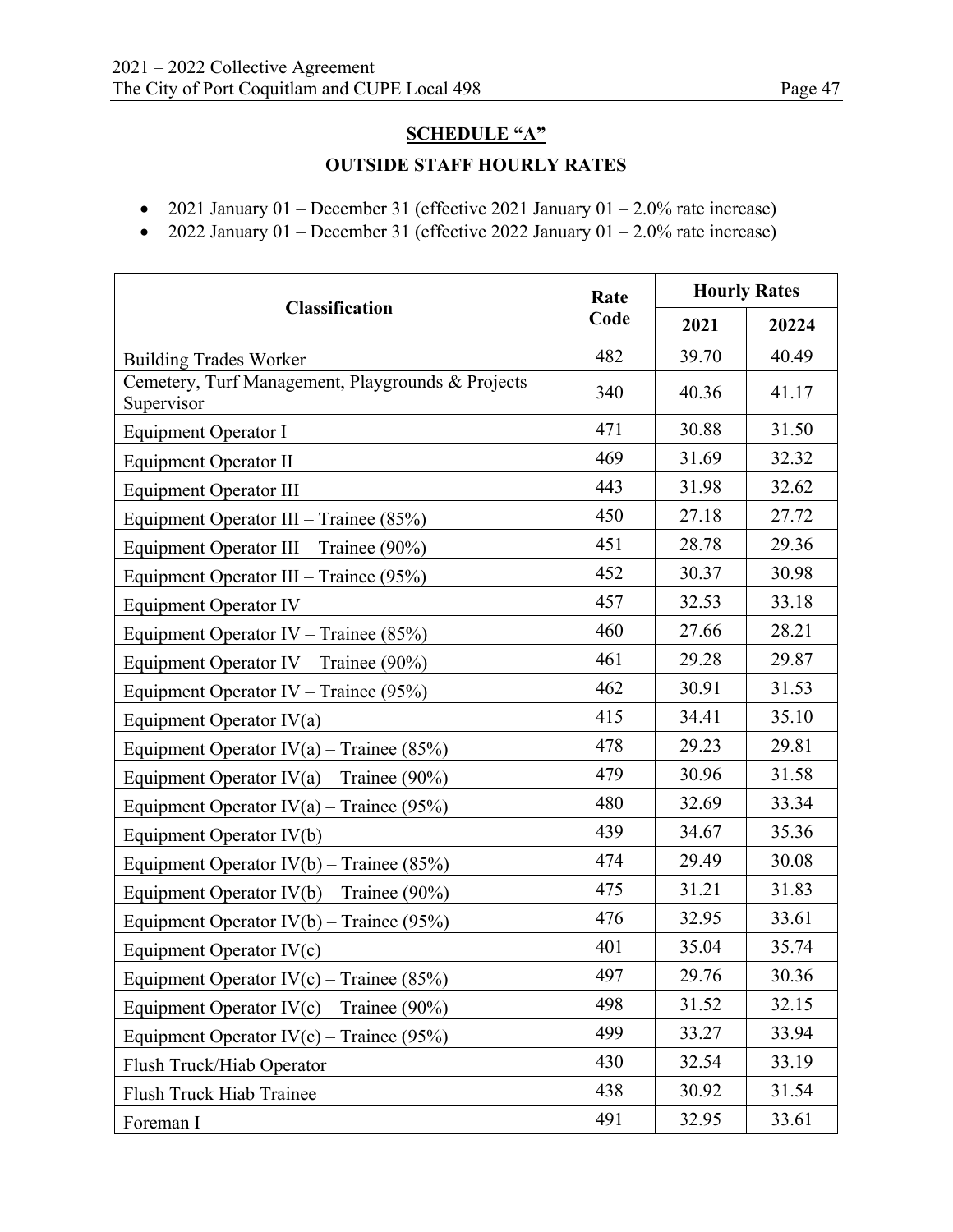|                                                                                       | Rate | <b>Hourly Rates</b> |       |
|---------------------------------------------------------------------------------------|------|---------------------|-------|
| <b>Classification</b>                                                                 | Code | 2021                | 20224 |
| Foreman I/Leadhand - Asphalt                                                          | 492  | 32.95               | 33.61 |
| Foreman II                                                                            | 495  | 40.07               | 40.87 |
| Foreman III                                                                           | 487  | 43.11               | 43.97 |
| Gardener II                                                                           | 435  | 37.65               | 38.40 |
| Parks Supervisor                                                                      | 340  | 40.36               | 41.17 |
| Horticulture Technician                                                               | 434  | 37.65               | 38.40 |
| Horticulture, Urban Forestry, Grass Cutting and Special<br><b>Events Coordinator</b>  | 330  | 43.11               | 43.97 |
| <b>Instrument Person I</b>                                                            | 468  | 32.81               | 33.47 |
| <b>Instrument Person II</b>                                                           | 477  | 38.24               | 39.00 |
| Irrigation Systems Worker                                                             | 360  | 36.08               | 36.80 |
| <b>Operations Maintenance Worker</b>                                                  | 310  | 30.88               | 31.50 |
| Operations Maintenance Worker I                                                       | 311  | 30.88               | 31.50 |
| <b>Operations Maintenance Worker - Casual</b>                                         | 314  | 30.88               | 31.50 |
| Parks Maintenance, Cemetery, Turf Management,<br>Playgrounds and Projects Coordinator | 330  | 43.11               | 43.97 |
| Parks Maintenance Supervisor                                                          | 340  | 40.36               | 41.17 |
| Parks Maintenance Worker                                                              | 300  | 30.88               | 31.50 |
| Parks Maintenance Worker I                                                            | 301  | 30.88               | 31.50 |
| Parks Maintenance Worker II                                                           | 302  | 31.98               | 32.62 |
| Parks Maintenance Worker III                                                          | 303  | 34.41               | 35.10 |
| Parks Maintenance Worker - Casual                                                     | 304  | 30.88               | 31.50 |
| Program Ambassador                                                                    | 316  | 18.57               | 18.94 |
| Rodman                                                                                | 441  | 29.47               | 30.06 |
| <b>Sanitation Swamper</b>                                                             | 423  | 30.25               | 30.86 |
| <b>Sewer Operator</b>                                                                 | 427  | 35.19               | 35.89 |
| Sign Maker                                                                            | 320  | 39.20               | 39.98 |
| Sign Technician                                                                       | 325  | 39.20               | 39.98 |
| Solid Waste Operator                                                                  | 442  | 33.57               | 34.24 |
| Solid Waste Operator – Trainee (95%)                                                  | 453  | 31.90               | 32.54 |
| Sport Turf Technician                                                                 | 445  | 39.70               | 40.49 |
| <b>Survey Assistant</b>                                                               | 449  | 30.35               | 30.96 |
| <b>Technical Maintenance Coordinator</b>                                              | 305  | 43.11               | 43.97 |
| Technical Maintenance Worker I                                                        | 350  | 33.70               | 34.37 |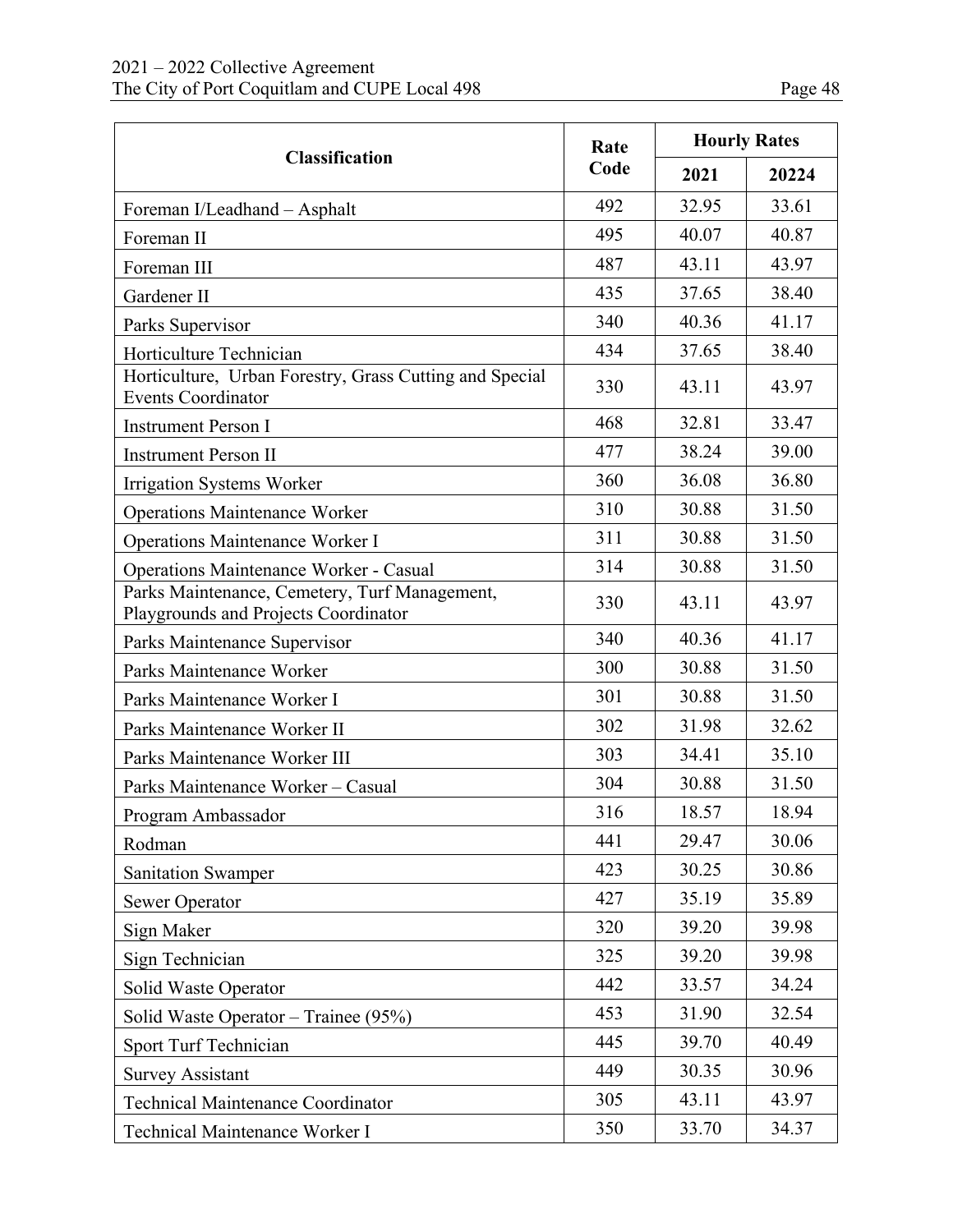| D<br>age | 49 |
|----------|----|
|----------|----|

|                                    | Rate | <b>Hourly Rates</b> |       |
|------------------------------------|------|---------------------|-------|
| <b>Classification</b>              | Code | 2021                | 20224 |
| Technical Maintenance Worker II    | 436  | 39.70               | 40.49 |
| Trades I                           | 419  | 31.28               | 31.91 |
| Trades II                          | 473  | 37.65               | 38.40 |
| <b>Trades III</b>                  | 485  | 39.70               | 40.49 |
| Trail Worker                       | 371  | 31.15               | 31.77 |
| Tree Worker                        | 370  | 31.15               | 31.77 |
| Truck Driver I                     | 405  | 30.88               | 31.50 |
| Truck Driver II                    | 425  | 31.69               | 32.32 |
| Truck Driver II - Trainee (95%)    | 403  | 30.12               | 30.72 |
| <b>Truck Driver III</b>            | 459  | 31.98               | 32.62 |
| Truck Driver III – Trainee $(95%)$ | 404  | 30.37               | 30.98 |
| <b>Truck Driver IV</b>             | 413  | 32.53               | 33.18 |
| Truck Driver IV – Trainee $(95%)$  | 408  | 30.91               | 31.53 |
| <b>Truck Driver Swamper</b>        | 417  | 31.98               | 32.62 |
| <b>Urban Forestry Arborist</b>     | 431  | 39.70               | 40.49 |
| <b>Urban Forestry Supervisor</b>   | 340  | 40.36               | 41.17 |
| Urban Forestry Trails Technician   | 432  | 37.65               | 38.40 |
| Urban Forestry Tree Technician     | 323  | 37.65               | 38.40 |
| <b>Utilities Operator</b>          | 361  | 36.08               | 36.80 |
| Pumps and PRV Maintenance Operator | 422  | 37.65               | 38.40 |
| Water Operator                     | 421  | 35.19               | 35.89 |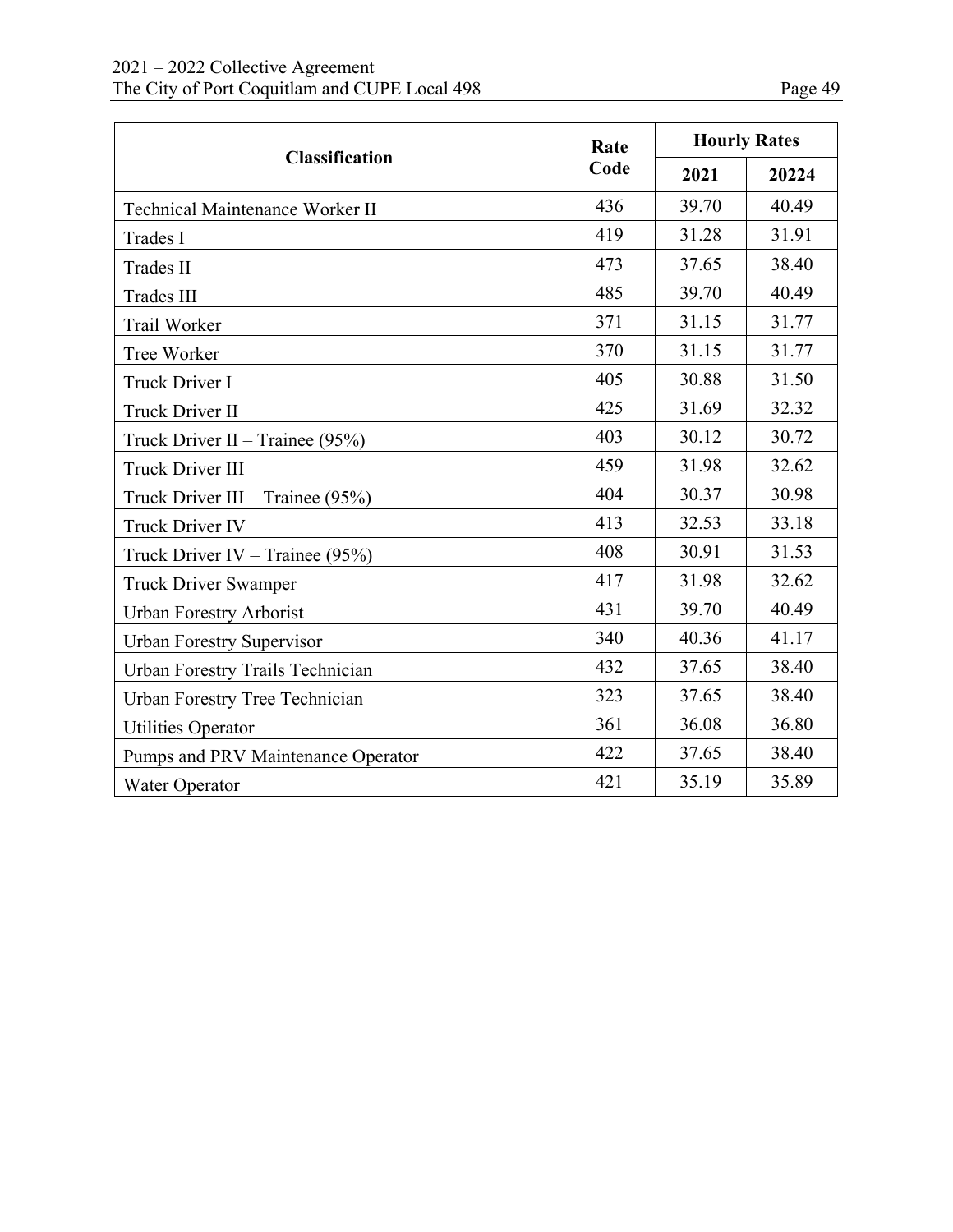# **SCHEDULE "B"**

# **INSIDE STAFF PAY GRADES (For Pay Grade Rates please see the pages following)**

| <b>Classification</b>                        | Pay Grade |
|----------------------------------------------|-----------|
| <b>ACCOUNTS PAYABLE CLERK</b>                | 14        |
| <b>ACCOUNTING CLERK II</b>                   | 18        |
| ARTS AND CULTURAL COORDINATOR                | 22        |
| <b>ASSISTANT STOREKEEPER</b>                 | 17        |
| <b>BUILDING OFFICIAL I</b>                   | 25        |
| <b>BUILDING OFFICIAL II</b>                  | 26        |
| <b>BUILDING OFFICIAL III</b>                 | 27        |
| <b>BUSINESS ANALYST</b>                      | 24        |
| <b>BUSINESS LICENSE CLERK</b>                | 15        |
| <b>BUSINESS SUPPORT ANALYST</b>              | 21        |
| <b>BUYER-STOREKEEPER</b>                     | 22        |
| BYLAW ENFORCEMENT OFFICER - ANIMAL CONTROL   | 22        |
| <b>BYLAW ENFORCEMENT OFFICER</b>             | 22        |
| <b>BYLAW SERVICES CLERK</b>                  | 15        |
| CENTRAL SWITCHBOARD OPERATOR                 | 11        |
| <b>CHIEF BUILDING INSPECTOR</b>              | 28        |
| <b>CLERICAL SUPPORT - PG 11</b>              | 11        |
| <b>CLERICAL SUPPORT - PG 12</b>              | 12        |
| <b>CLERICAL SUPPORT - PG 13</b>              | 13        |
| <b>CLERICAL SUPPORT - PG 14</b>              | 14        |
| <b>CLERK - PERMITS</b>                       | 15        |
| <b>CLERK TYPIST II/CASHIER</b>               | 13        |
| <b>COMMITTEE CLERK</b>                       | 15        |
| <b>COMMUNICATIONS LIAISON</b>                | 15        |
| COMMUNITY SAFETY / BYLAW ENFORCEMENT OFFICER | 22        |
| COMPUTER OPERATOR - ACCOUNTING CLERK I       | 14        |
| COMPUTER OPERATOR - ACCOUNTING CLERK II      | 16        |
| <b>CUSTOMER SERVICE REPRESENTATIVE</b>       | 15        |
| DEVELOPMENT ENGINEERING TECHNOLOGIST         | 24        |
| ENGINEERING AND PUBLIC WORKS CLERK           | 15        |
| <b>ENGINEERING ADMIN SUPORT</b>              | 15        |
| ENGINEERING TECHNOLOGIST - CIVIL             | 24        |
| ENGINEERING TECHNOLOGIST – ENVIRONMENT       | 24        |
| <b>ENGINEERING TECHNOLOGIST - PROJECTS</b>   | 24        |
| <b>ENGINEERING TECHNOLOGIST - SURVEY</b>     | 24        |
| <b>ENGINEERING TECHNOLOGIST II</b>           | 25        |
| ENVIRONMENTAL COORDINATOR                    | 27        |
| <b>FACILITY MAINTENANCE COORDINATOR</b>      | 22        |
| <b>FACILITY MAINTENANCE SUPERVISOR</b>       | 508       |
| <b>FINANCE CLERK</b>                         | 15        |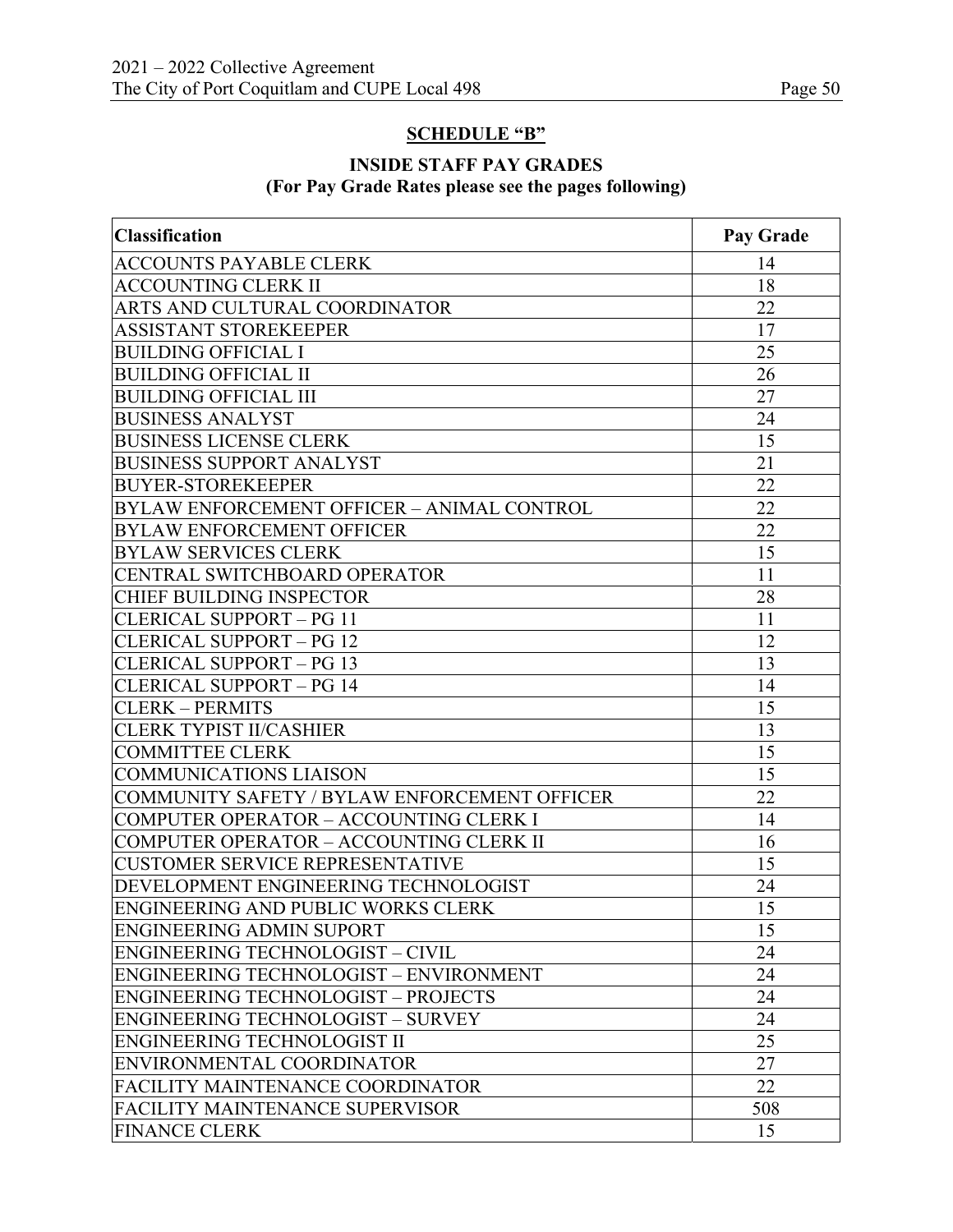| <b>Classification</b>                    | Pay Grade |
|------------------------------------------|-----------|
| <b>FINANCIAL ANALYST</b>                 | 21        |
| <b>GIS ANALYST</b>                       | 24        |
| <b>GIS COORDINATOR</b>                   | 27        |
| <b>GIS TECHNICIAN</b>                    | 22        |
| HELP DESK /INTERNET TECHNICIAN           | 19        |
| <b>INFORMATION SYSTEMS ANALYST</b>       | 23        |
| INFORMATION SYSTEMS COORDINATOR          | 25        |
| LAND DEVELOPMENT TECHNICIAN              | 22        |
| MARKETING COORDINATOR                    | 20        |
| NETWORK ADMINISTRATOR                    | 28        |
| PAYROLL CLERK                            | 16        |
| PERMIT REVIEW TECHNICIAN                 | 19        |
| PLAN CHECKING CLERK/BUILDING INSPECTOR I | 25        |
| <b>PLANNER I</b>                         | 27        |
| <b>PLANNER II</b>                        | 28        |
| <b>PLANNER III</b>                       | 30        |
| PLANNING ANALYST                         | 25        |
| PLANNING TECHNICIAN                      | 23        |
| <b>PLANS EXAMINER</b>                    | 23        |
| <b>PLANS EXAMINER - TRAINEE</b>          | 18        |
| PLUMBING OFFICIAL I                      | 25        |
| PLUMBING OFFICIAL II                     | 26        |
| PROJECT IMPLEMENTATION SPECIALIST        | 27        |
| PROPERTY USE COORDINATOR                 | 22        |
| <b>PURCHASING CLERK</b>                  | 15        |
| <b>RECORDS COORDINATOR</b>               | 22        |
| RECORDS AND FOIPPA ADMINISTRATOR         | 27        |
| <b>RECREATION COORDINATOR - AQUATICS</b> | 20        |
| RECREATION PROGRAM COORDINATOR           | 22        |
| RECREATION SPECIALIST                    | 20        |
| <b>RECREATION SUPPORT</b>                | 15        |
| RECREATION SUPPORT COORDINATOR           | 17        |
| ROADS & TRAFFIC TECHNICIAN               | 23        |
| <b>SENIOR ACCOUNTANT</b>                 | 24        |
| <b>SENIOR BUYER</b>                      | 24        |
| SOFTWARE AND CUSTOMER SUPPORT ASSISTANT  | 15        |
| SUPERVISOR DESIGN & TECHNICAL SERVICES   | 27        |
| <b>SUPERVISOR - TAXES</b>                | 19        |
| TRANSPORTATION TECHNOLOGIST              | 26        |
| WEBSITE & COMMUNICATIONS TECHNICIAN      | 19        |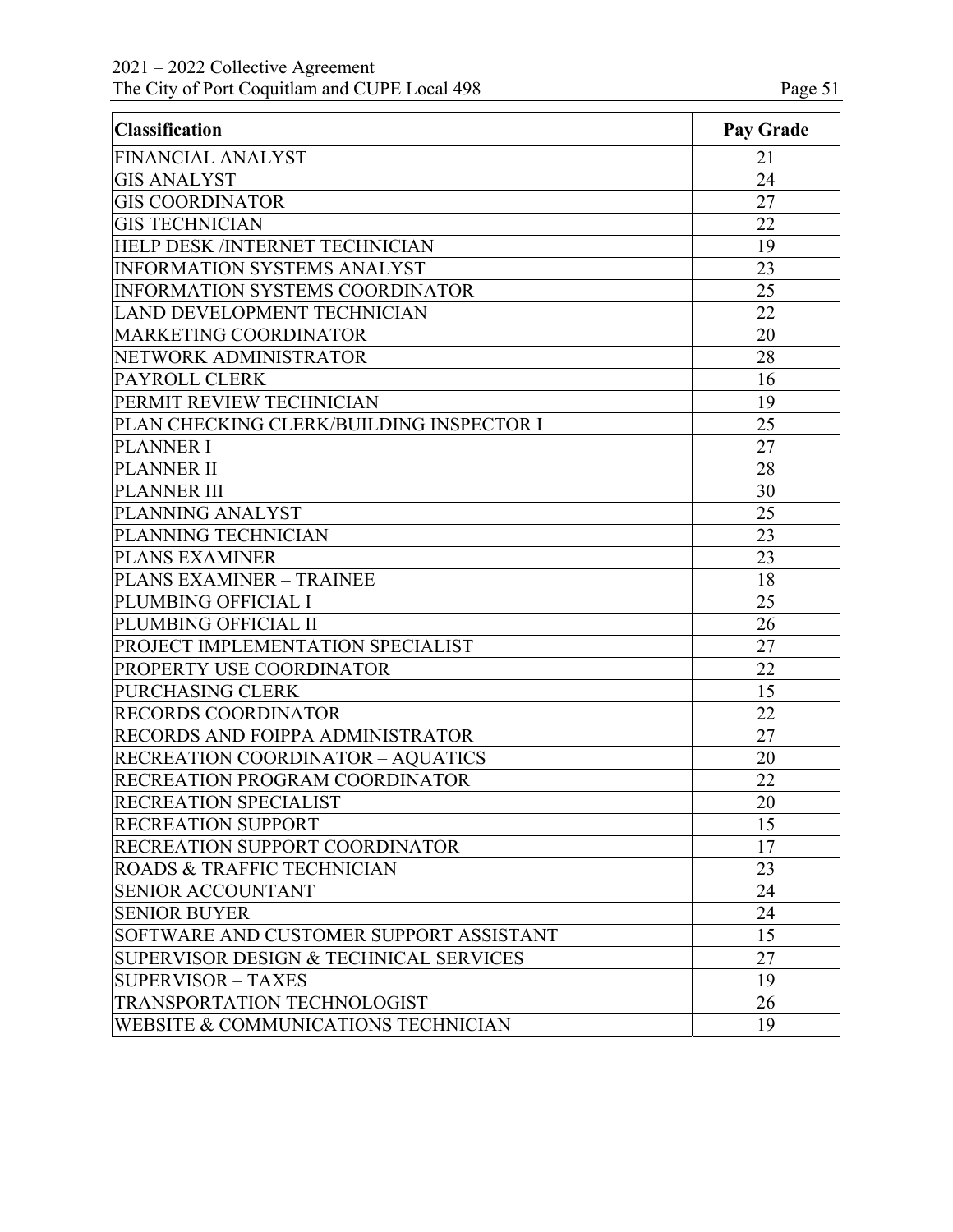# **SCHEDULE "B"**

# **INSIDE STAFF PAY GRADES**

- 2021 January 01 December 31 (effective 2021 January 01 2.0% rate increase)
- 2022 January 01 December 31 (effective 2022 January 01 2.0% rate increase)

| Pay Grade      | <b>Effective Date</b> | Step 1  | Step 2  | Step 3  |  |  |
|----------------|-----------------------|---------|---------|---------|--|--|
|                | 2021                  | 1332.80 | 1332.80 | 1332.80 |  |  |
| 5              | 2022                  | 1359.46 | 1359.46 | 1359.46 |  |  |
|                |                       |         |         |         |  |  |
| $\overline{7}$ | 2021                  | 1649.92 | 1774.22 | 1795.44 |  |  |
|                | 2022                  | 1682.92 | 1809.70 | 1831.35 |  |  |
|                |                       |         |         |         |  |  |
| 8              | 2021                  | 1685.62 | 1758.99 | 1832.34 |  |  |
|                | 2022                  | 1719.33 | 1794.17 | 1868.99 |  |  |
|                |                       |         |         |         |  |  |
| 9              | 2021                  | 1717.53 | 1798.33 | 1879.07 |  |  |
|                | 2022                  | 1751.88 | 1834.30 | 1916.65 |  |  |
|                |                       |         |         |         |  |  |
| 10             | 2021                  | 1752.27 | 1839.67 | 1927.10 |  |  |
|                | 2022                  | 1787.32 | 1876.46 | 1965.64 |  |  |
|                |                       |         |         |         |  |  |
| 11             | 2021                  | 1784.40 | 1881.00 | 1977.59 |  |  |
|                | 2022                  | 1820.09 | 1918.62 | 2017.14 |  |  |
|                |                       |         |         |         |  |  |
| 12             | 2021                  | 1828.79 | 1931.47 | 2034.18 |  |  |
|                | 2022                  | 1865.37 | 1970.10 | 2074.86 |  |  |
|                |                       |         |         |         |  |  |
| 13             | 2021                  | 1869.61 | 1982.72 | 2095.72 |  |  |
|                | 2022                  | 1907.00 | 2022.37 | 2137.63 |  |  |
|                |                       |         |         |         |  |  |
| 14             | 2021                  | 1917.65 | 2035.62 | 2153.61 |  |  |
|                | 2022                  | 1956.00 | 2076.33 | 2196.68 |  |  |
|                |                       |         |         |         |  |  |
| 14             | 2021                  | 2191.60 | 2326.44 | 2461.27 |  |  |
| (40 hrs)       | 2022                  | 2235.43 | 2372.97 | 2510.50 |  |  |
|                |                       |         |         |         |  |  |
| 15             | 2021                  | 1969.52 | 2097.23 | 2224.99 |  |  |
|                | 2022                  | 2008.91 | 2139.17 | 2269.49 |  |  |
|                |                       |         |         |         |  |  |
| 15             | 2021                  | 2250.87 | 2396.81 | 2542.79 |  |  |
| (40 hrs)       | 2022                  | 2295.89 | 2444.75 | 2593.65 |  |  |
|                |                       |         |         |         |  |  |
| 16             | 2021                  | 2028.66 | 2161.86 | 2295.09 |  |  |
|                | 2022                  | 2069.23 | 2205.10 | 2340.99 |  |  |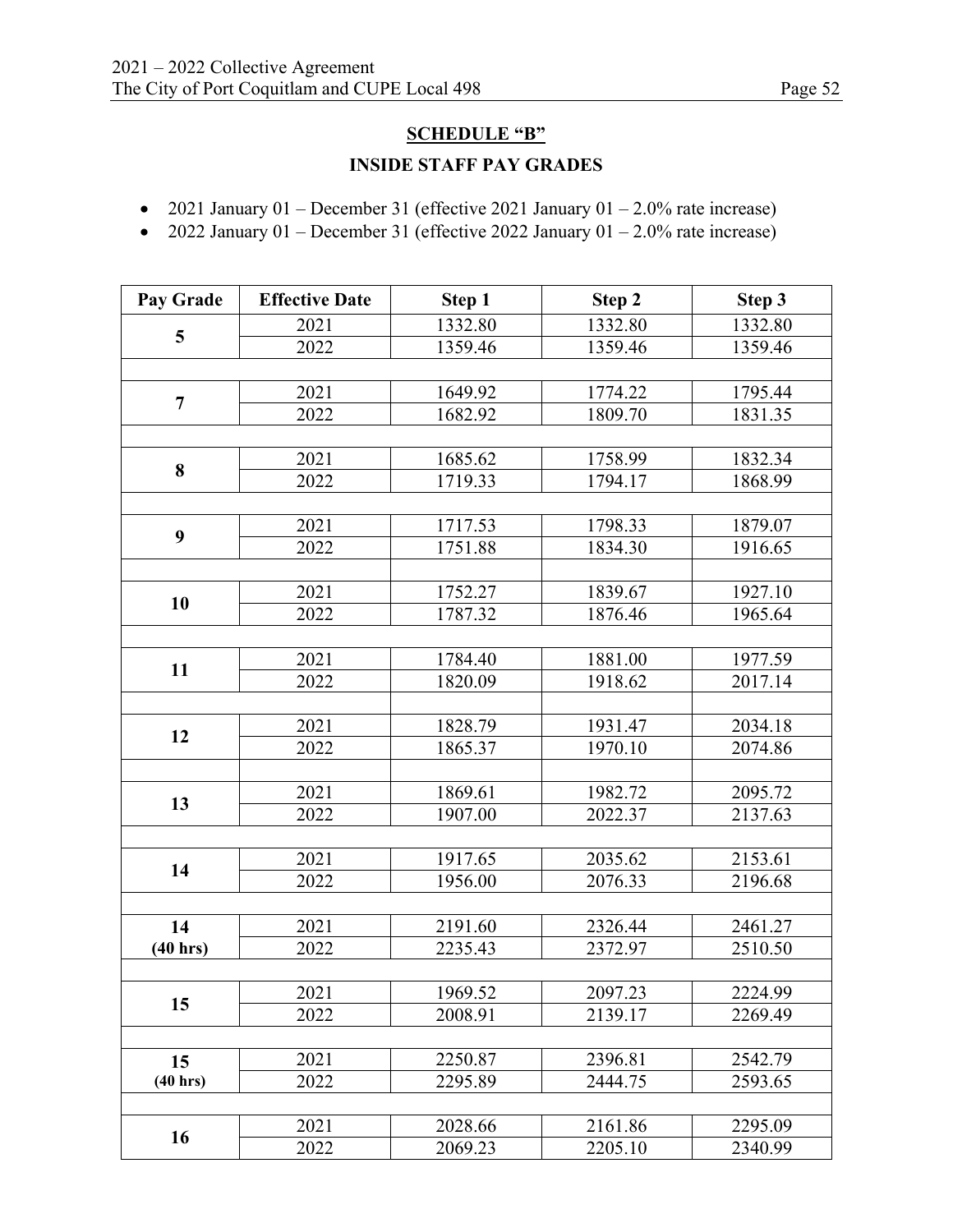| Pay Grade          | <b>Effective Date</b> | Step 1  | Step 2             | Step 3  |  |  |  |
|--------------------|-----------------------|---------|--------------------|---------|--|--|--|
| 16                 | 2021                  | 2318.46 | 2470.70            | 2622.96 |  |  |  |
| (40 hrs)           | 2022                  | 2364.83 | 2520.11            | 2675.42 |  |  |  |
|                    |                       |         |                    |         |  |  |  |
|                    | 2021                  | 2079.27 | 2226.62            | 2373.96 |  |  |  |
| 17                 | 2022                  | 2120.86 | 2271.15            | 2421.44 |  |  |  |
|                    |                       |         |                    |         |  |  |  |
| 17                 | 2021                  | 2376.29 | 2544.72            | 2713.09 |  |  |  |
| (40 hrs)           | 2022                  | 2423.82 | 2595.61            | 2767.35 |  |  |  |
|                    |                       |         |                    |         |  |  |  |
|                    | 2021                  | 2172.40 | 2328.35            | 2484.22 |  |  |  |
| 18                 | 2022                  | 2215.85 | 2374.92            | 2533.90 |  |  |  |
|                    |                       |         |                    |         |  |  |  |
|                    | 2021                  | 2259.22 | 2424.93            | 2590.53 |  |  |  |
| 19                 | 2022                  | 2304.40 | 2473.43            | 2642.34 |  |  |  |
|                    |                       |         |                    |         |  |  |  |
|                    | 2021                  | 2371.67 | 2544.69            | 2717.66 |  |  |  |
| 20                 | 2022                  | 2419.10 | 2595.58            | 2772.01 |  |  |  |
|                    |                       |         |                    |         |  |  |  |
|                    | 2021                  | 2484.22 | 2662.08            | 2839.95 |  |  |  |
| 21                 | 2022                  | 2533.90 | 2715.32            | 2896.75 |  |  |  |
|                    |                       |         |                    |         |  |  |  |
| 21.5               | 2021                  | 2839.10 | 3042.36            | 3245.66 |  |  |  |
| (40 hrs)           | 2022                  | 2895.88 | 3103.21            | 3310.57 |  |  |  |
|                    |                       |         |                    |         |  |  |  |
|                    | 2021                  | 2590.53 | 2777.59            | 2964.67 |  |  |  |
| 22                 | 2022                  | 2642.34 | 2833.14            | 3023.96 |  |  |  |
|                    |                       |         |                    |         |  |  |  |
| 22                 | 2021                  | 2960.59 | 3174.40            | 3388.20 |  |  |  |
| $(40 \text{ hrs})$ | 2022                  | 3019.80 | 3237.89            | 3455.96 |  |  |  |
|                    |                       |         |                    |         |  |  |  |
|                    | 2021                  | 2717.66 | 2909.01            | 3100.34 |  |  |  |
| 23                 | 2022                  | 2772.01 | 2967.19            | 3162.35 |  |  |  |
|                    |                       |         |                    |         |  |  |  |
|                    | 2021                  | 2839.95 | 3041.66            | 3243.43 |  |  |  |
| 24                 | 2022                  | 2896.75 | 3102.49            | 3308.30 |  |  |  |
|                    |                       |         |                    |         |  |  |  |
| 24.5               | 2021                  | 3245.68 | 3476.18            | 3706.78 |  |  |  |
| (40 hrs)           | 2022                  | 3310.59 | 3545.70            | 3780.92 |  |  |  |
|                    |                       |         |                    |         |  |  |  |
|                    | 2021                  | 2964.67 | 3178.61            | 3392.54 |  |  |  |
| 25                 | 2022                  | 3023.96 | 3242.18            | 3460.39 |  |  |  |
|                    |                       |         |                    |         |  |  |  |
|                    | 2021                  |         |                    |         |  |  |  |
| 26                 | 2022                  | 3100.34 | 3323.50<br>3389.97 | 3546.66 |  |  |  |
|                    |                       | 3162.35 |                    | 3617.59 |  |  |  |
|                    |                       |         |                    |         |  |  |  |
| 27                 | 2021                  | 3243.43 | 3475.67            | 3708.01 |  |  |  |
|                    | 2022                  | 3308.30 | 3545.18            | 3782.17 |  |  |  |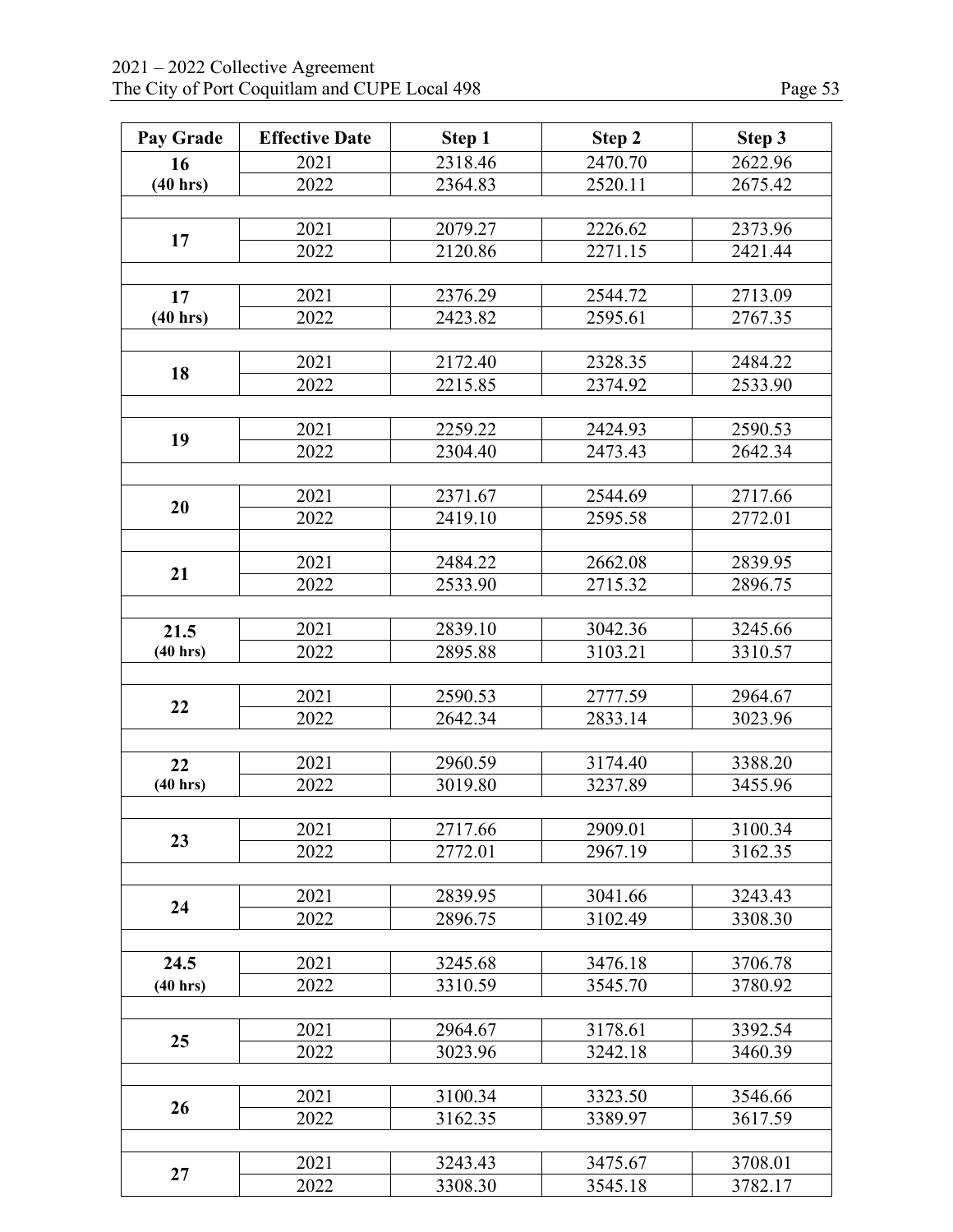| <b>Pay Grade</b> | <b>Effective Date</b> | Step 1  | Step 2  | Step 3  |
|------------------|-----------------------|---------|---------|---------|
|                  | 2021                  | 3392.54 | 3633.44 | 3874.23 |
| 28               | 2022                  | 3460.39 | 3706.11 | 3951.71 |
|                  |                       |         |         |         |
| 29               | 2021                  | 3546.66 | 3800.28 | 4053.99 |
|                  | 2022                  | 3617.59 | 3876.29 | 4135.07 |
|                  |                       |         |         |         |
|                  | 2021                  | 3708.01 | 3971.44 | 4234.90 |
| 30               | 2022                  | 3782.17 | 4050.87 | 4319.60 |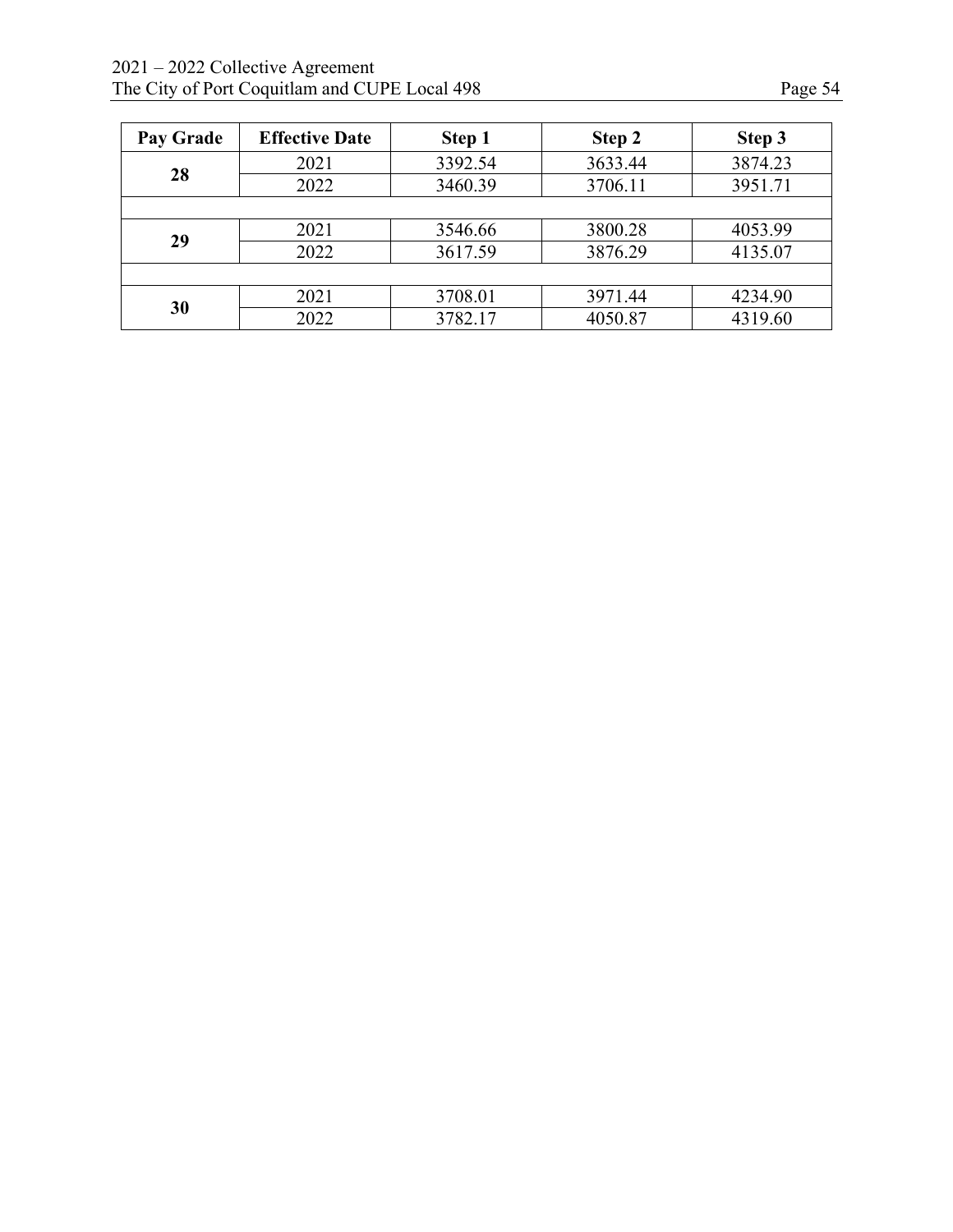# **SCHEDULE "C" HOURLY RATES**

- 2021 January 01 December 31 (effective 2021 January 01 2.0% rate increase)
- 2022 January 01 December 31 (effective 2022 January 01 2.0% rate increase)

|                                        | Rate | <b>Hourly Rates</b> |       |  |
|----------------------------------------|------|---------------------|-------|--|
| <b>Classification</b>                  | Code | 2021                | 2022  |  |
| <b>Aquatic Attendant</b>               | 507  | 18.57               | 18.94 |  |
| Aquatic Leader                         | 570  | 23.8                | 24.28 |  |
| Aquatic Team Leader                    | 506  | 26.29               | 26.82 |  |
| Arena Attendant                        | 547  | 18.57               | 18.94 |  |
| Arena Maintenance Worker               | 411  | 31.79               | 32.43 |  |
| <b>Building Maintenance Worker</b>     | 490  | 29.7                | 30.29 |  |
| <b>Concession Worker</b>               | 535  | 18.57               | 18.94 |  |
| <b>Customer Service Attendant</b>      | 518  | 22.81               | 23.27 |  |
| <b>Customer Service Team Leader</b>    | 509  | 26.29               | 26.82 |  |
| <b>Facility Maintenance Supervisor</b> | 508  | 33.7                | 34.37 |  |
| <b>Facility Services Worker</b>        | 519  | 31.79               | 32.43 |  |
| Food Service Program Worker            | 503  | 25.6                | 26.11 |  |
| Pool Maintenance Worker                | 433  | 31.79               | 32.43 |  |
| <b>Recreation Attendant</b>            | 521  | 15.57               | 15.88 |  |
| Recreation Attendant - Student         | 307  | 15.57               | 15.88 |  |
| <b>Recreation Leader</b>               | 520  | 23.74               | 24.21 |  |
| Recreation Leader - Student            | 308  | 23.74               | 24.21 |  |
| <b>Recreation Program Assistant</b>    | 504  | 28.8                | 29.38 |  |
| <b>Recreation Programmer</b>           | 505  | 32.55               | 33.2  |  |
| Skating Instructor Level I             | 550  | 18.39               | 18.76 |  |
| Skating Instructor Level II            | 551  | 21.25               | 21.68 |  |
| Vector Control Worker                  | 542  | 23.8                | 24.28 |  |
| Vector Control Technician              | 544  | 28.8                | 29.38 |  |
| Weight Room Attendant                  | 562  | 20.76               | 21.18 |  |
| Zamboni Operator                       | 522  | 30.73               | 31.34 |  |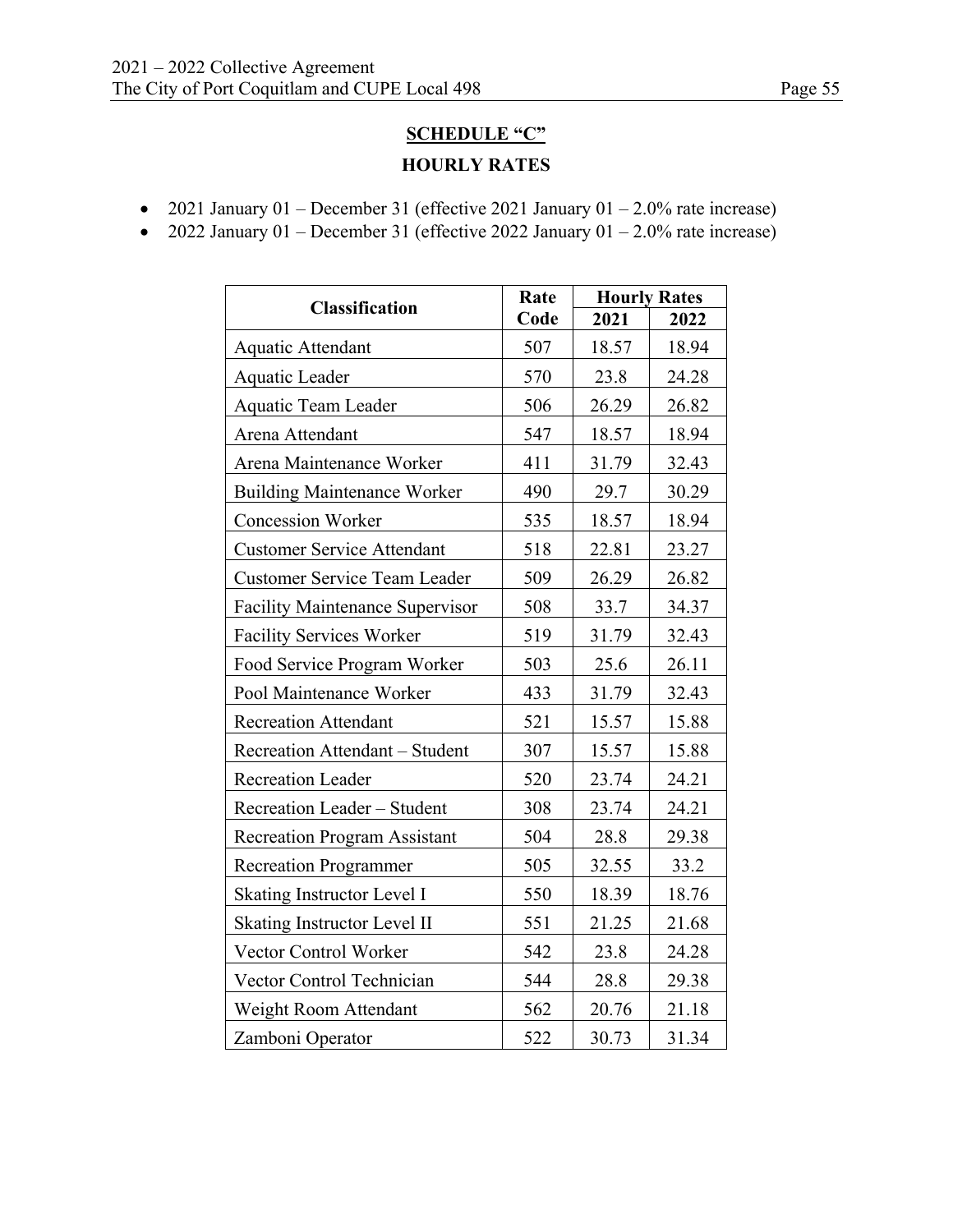# **CASUAL EMPLOYEES**

The following chart is intended for easy reference of the articles that apply to Casual employees in Schedule A and C. For specific information on the terms that apply or do not apply to Casual employees, please refer to the attached Letters of Understanding.

| <b>ARTICLE</b>                                | <b>SCHEDULE "A"</b> | <b>SCHEDULE "C"</b> |
|-----------------------------------------------|---------------------|---------------------|
| Article 1                                     | Y                   | Y                   |
| Article 2                                     | Y                   | Y                   |
| Article 3                                     | Y                   | Y                   |
| Article 4                                     | Y                   | Y                   |
| Article 5                                     | Y                   | Y                   |
| Article 6                                     | Y                   | Y                   |
| Article 7                                     | Y                   | Y                   |
| Article 8                                     | Y                   | Y                   |
| Article 9.1                                   | Y                   | Y                   |
| Article 9.3                                   | Y                   | Y                   |
| Article 9.4                                   | Y                   | Y                   |
| Article $9.6$ (a), (b), (c)                   | Y                   | Y                   |
| Article 10 applies only so far as to allow    |                     |                     |
| casual employees to use their seniority for   | Y                   | Y                   |
| bidding purposes only. Casual employees are   |                     |                     |
| eligible to bid on posted vacancies.          |                     |                     |
| Article 10.1, 10.2 10.3, 10.4, 10.5, 10.6 (a) | Y                   | Y                   |
| Article $10.6$ (b)                            | Y                   | N                   |
| Article 10.7                                  | Y                   | Y                   |
| Article 12.1                                  | Y                   | N                   |
| Article 12.3                                  | N                   | Y                   |
| Article 12.4                                  | Y                   | Y                   |
| Article 12.5                                  | Y                   | Y                   |
| Article 12.6                                  | Y                   | (a) $\&$ (b) only   |
| Article $12.7(a)$                             | Y                   | Y                   |
| Article $12.7(c)$                             | Y                   | N                   |
| Article 17.1                                  | Y                   | Y                   |
| Article 17.2                                  | Y                   | Y                   |
| Article 17.3 only so far as the Casual        |                     |                     |
| employee will be considered not available for | Y                   | Y                   |
| work during a maternity leave                 |                     |                     |
| Article 17.4 - Casual employees are able to   |                     |                     |
| take time away with no pay and no seniority   | Y                   | Y                   |
| for compassionate leave                       |                     |                     |
| Article 17.5 - Casual employees are able to   |                     |                     |
| apply to take time away with no pay and no    | Y                   | Y                   |
| seniority                                     |                     |                     |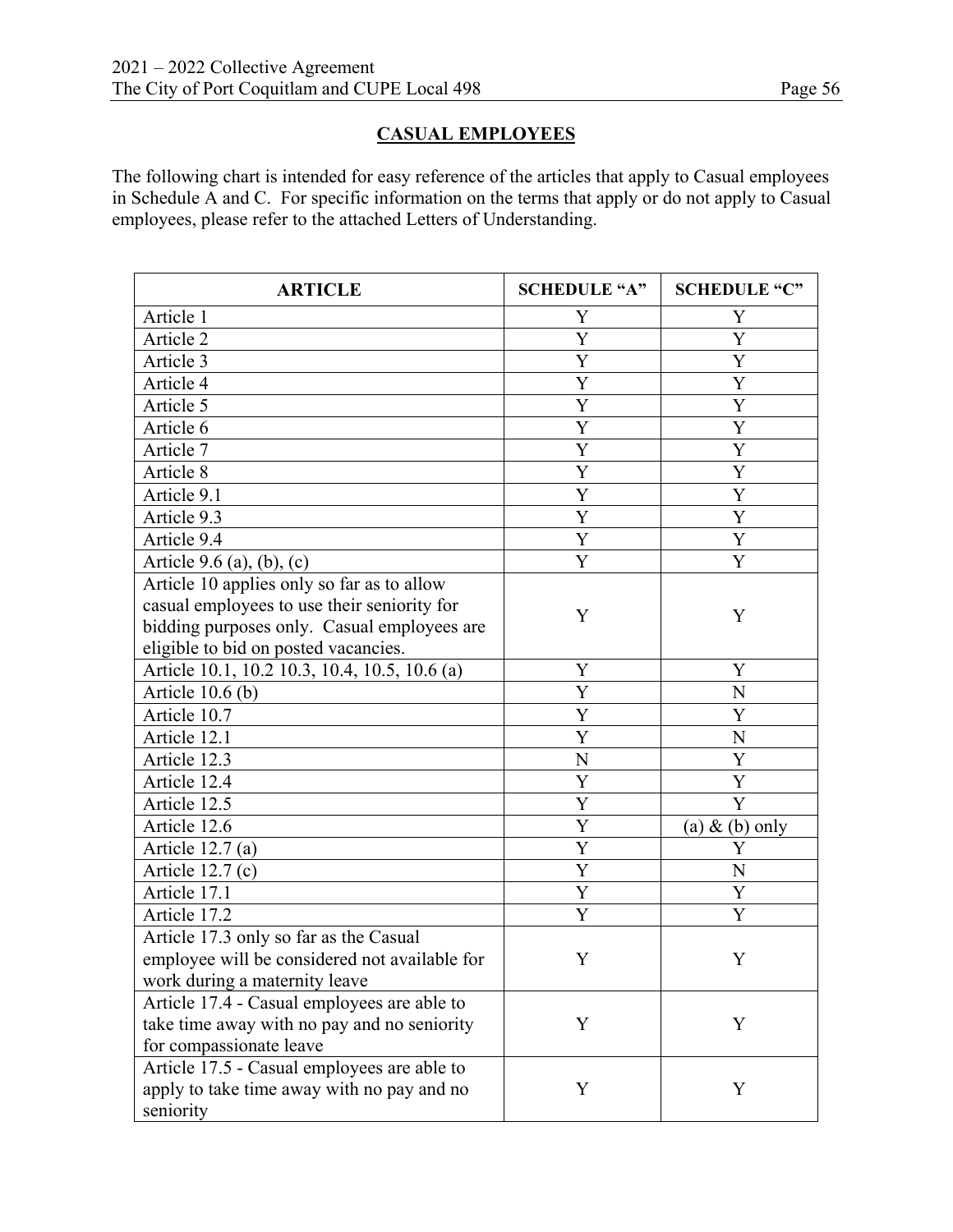| <b>ARTICLE</b>                                  | <b>SCHEDULE "A"</b> | <b>SCHEDULE "C"</b> |
|-------------------------------------------------|---------------------|---------------------|
| Article 17.6 - Casual employees are able to     |                     |                     |
| attend jury or court witness duty with no pay   | Y                   | Y                   |
| and no seniority                                |                     |                     |
| Article 18.1                                    | Y                   | Y                   |
| Article 18.2.1 - Casual employees shall receive |                     |                     |
| 12% in lieu of vacation and general holiday     | Y                   | Y                   |
| pay. Casual employees will not be entitled to   |                     |                     |
| health and welfare benefits.                    |                     |                     |
| Article 18.3                                    | Y                   | Y                   |
| Article 18.5                                    | Y                   | Y                   |
| Article 18.8 (a)                                | Y                   | Y                   |
| Article $18.8$ (d)                              | Y                   | N                   |
| Article 19                                      | Y                   | Y                   |
| Article 21                                      | Y                   | Y                   |
| Article 24                                      | Y                   | N                   |
| Article 25                                      | Y                   |                     |
| Article 25.1                                    |                     | Y                   |
| Article 25.2                                    |                     | Y                   |
| Article 26                                      | Y                   | Y                   |
| Article 27                                      | Y                   | Y                   |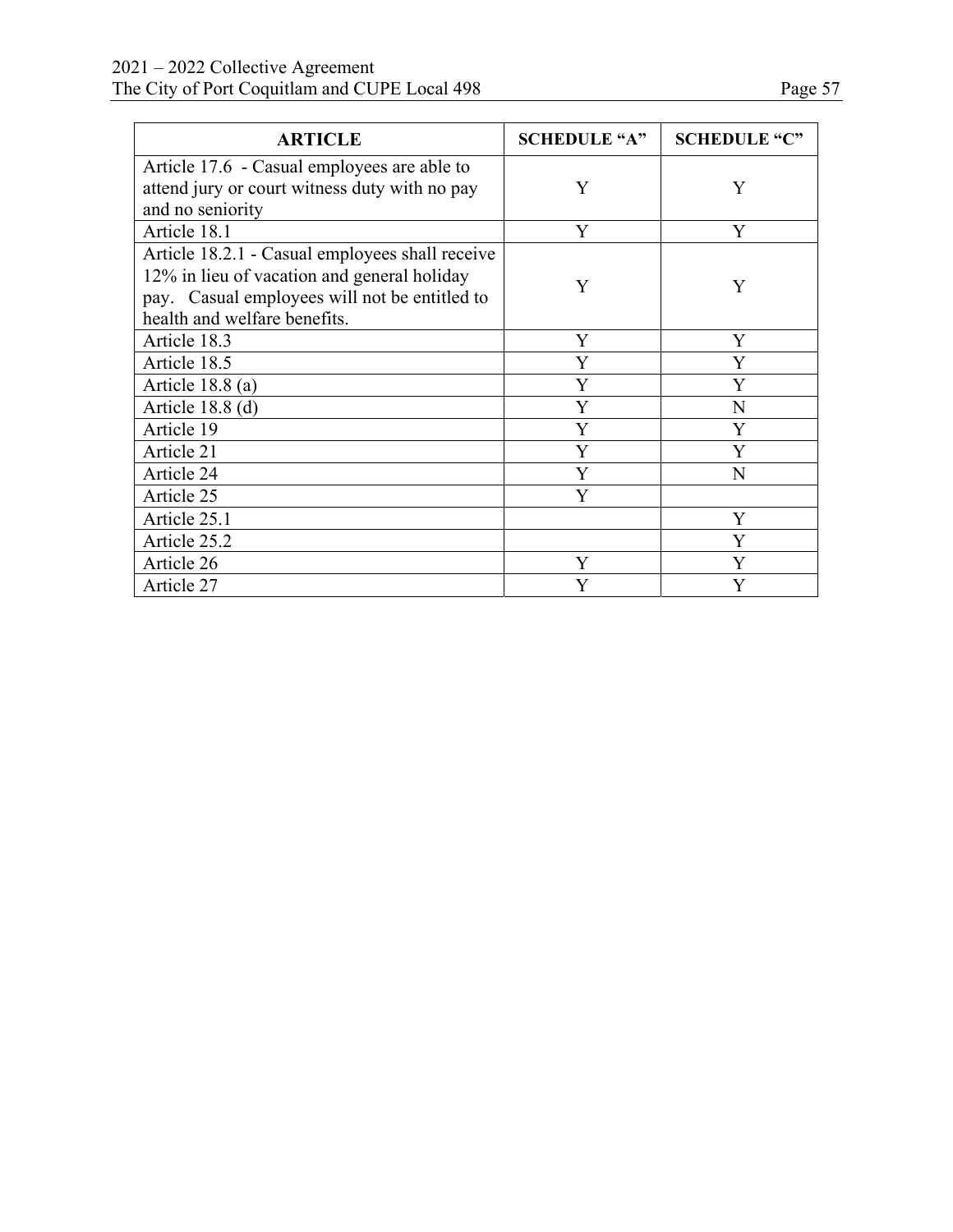# **SCHEDULE "D" RESIDUAL ITEMS**

#### 2012-2015 Negotiations

The following is item #4 from the Memorandum of Agreement signed on 2013 May 29:

#### 4. Article 8 – Grievance Procedure

The Employer and the Union agree to create a sub-committee to review the grievance process which would include identifying opportunities to resolve grievances in a more timely manner and mandate conversations between the Union and the Employer before any grievances are filed. Any mutually agreed to changes would be captured in a Letter of Understanding and subsequently incorporated into the next Collective Agreement. The terms of reference for the committee will require the committee to conclude its work by 2014 March 31.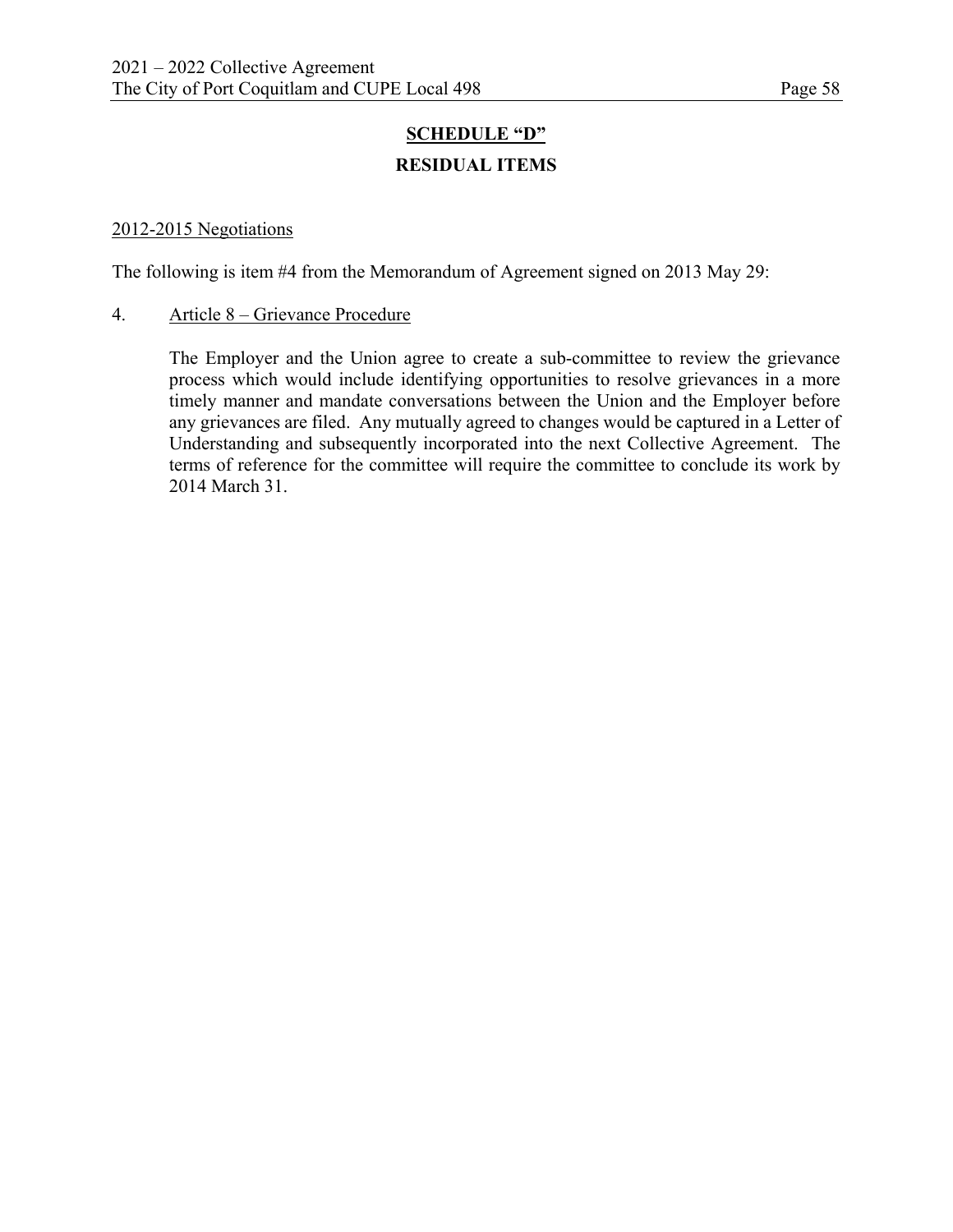#### **LETTER OF UNDERSTANDING**

(Occupational First Aid Attendants)

#### **BETWEEN**

#### **THE CITY OF PORT COQUITLAM**

(Hereinafter referred to as the "Employer")

#### **AND**

#### **THE CANADIAN UNION OF PUBLIC EMPLOYEES, LOCAL 498**  (Herinafter referred to as the "Union")

In compliance with the Worker's Compensation Board Regulations the City maintains Level II Occupational First Aid Attendants at the Operations Center and City Hall/Recreation Office Complex.

The City will post invitations to fulfill the role of designated Occupational First Aid Attendants on all notice boards.

The selection of designated Occupational First Aid Attendants shall be on the basis of operational requirements and the individual's availability and seniority to provide the service in accordance with the Workers' Compensation Board Regulations.

- A. The City will pay a flat rate of one hundred dollars (\$100.00) per month to the successful candidates fulfilling the designated Occupational First Aid certification and role. Successful applicants will be trained on City time and the City will pay the course fees for these designated Occupational First Aid Attendants.
- B. The successful candidate will commit to the designated Occupational First Aid Attendant roles for the three (3) year term of the Level II Occupational First Aid Certificate. The term by be subject to change by the certifying body.
- C. The City will pay a bonus of five hundred dollars (\$500.00) upon successful completion of the Occupational First Aid Level II Certification for those designated Occupational First Aid Attendants selected to provide the service.
- D. The City will pay an additional five hundred dollars (\$500.00) at the completion of the three (3) year term. This bonus does not apply to Backup First Aid Attendants referenced in paragraph G of this Letter of Understanding.
- E. Designated First Aid Attendants servicing the same location need to make a reasonable effort to coordinate vacation and minimize the number of days that both attendants at one site are away at the same time. Occupational First Aid Coverage will not be used to deny vacation requests.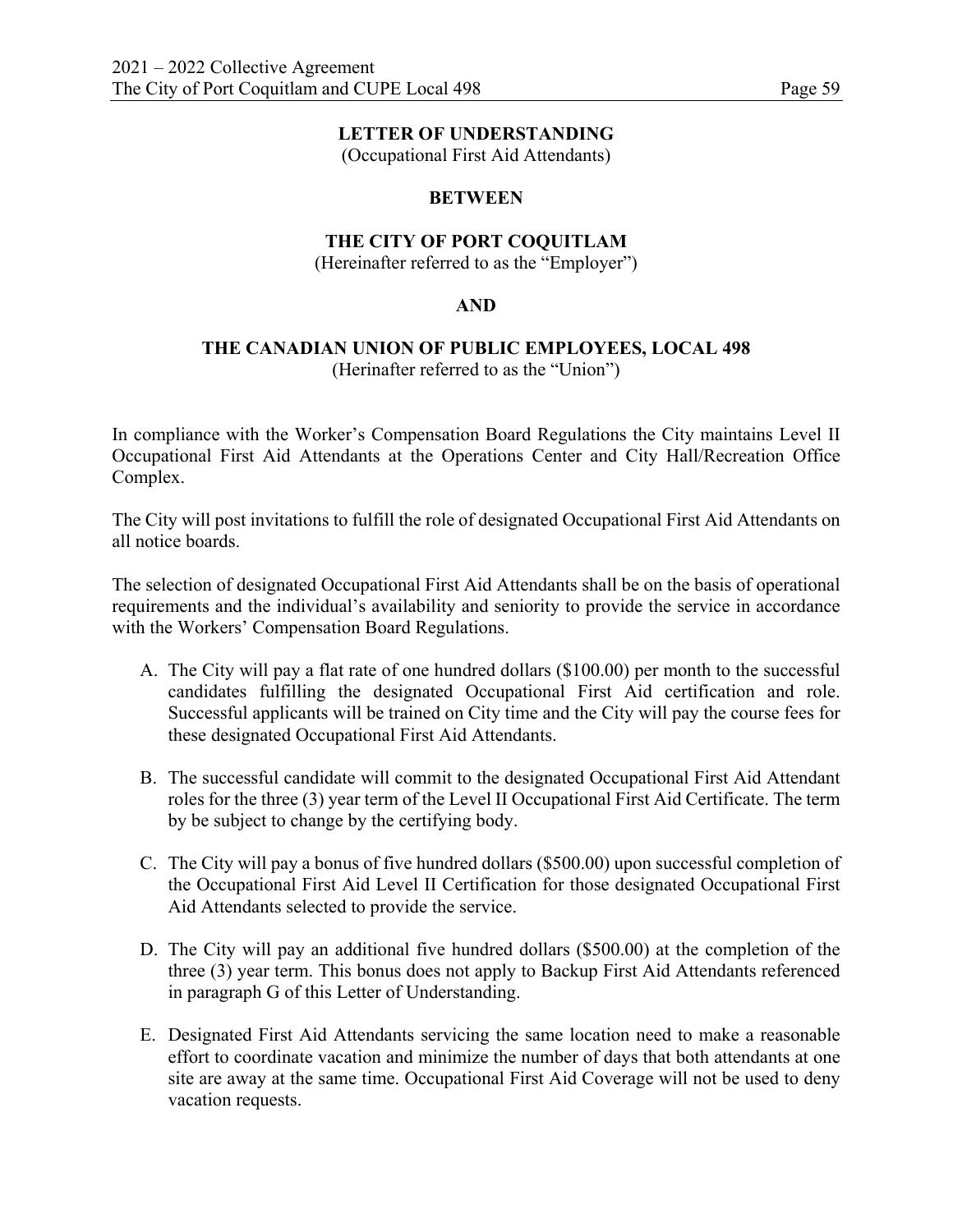- F. Budget considerations may limit the number of employees who will be reimbursed for this training in any one (1) year.
- G. Backup First Aid Attendants will be recruited to back up the designated Occupational First Aid Attendants in the event of overlapping vacation or illness. The selection of Backup First Aid Attendants shall be on the basis of the City's operational requirements and the individual's availability to work remotely from various City facilities without negatively impacting their primary duties. Backup First Aid Attendants will be compensated at a flat rate of ten (10) dollars per day for each day they provide backup coverage. All costs associated with achieving certification will be paid for by the employer. Backup First Aid Attendants commit to provide backup coverage for the term of their first aid certification.
- H. In the event there are no CUPE employees who are interested in fulfilling this role, the opportunity will be made available to IAFF or Exempt employees.

Executed on the  $29<sup>th</sup>$  day of April , 2014

"Les Nerdahl" Representative, CUPE Local 498 Director, Human Resources

"Brian Savage" "John Leeburn"<br>President, CUPE Local 498 "Chief Administrative Officer" Chief Administrative Officer

"Steve Traviss"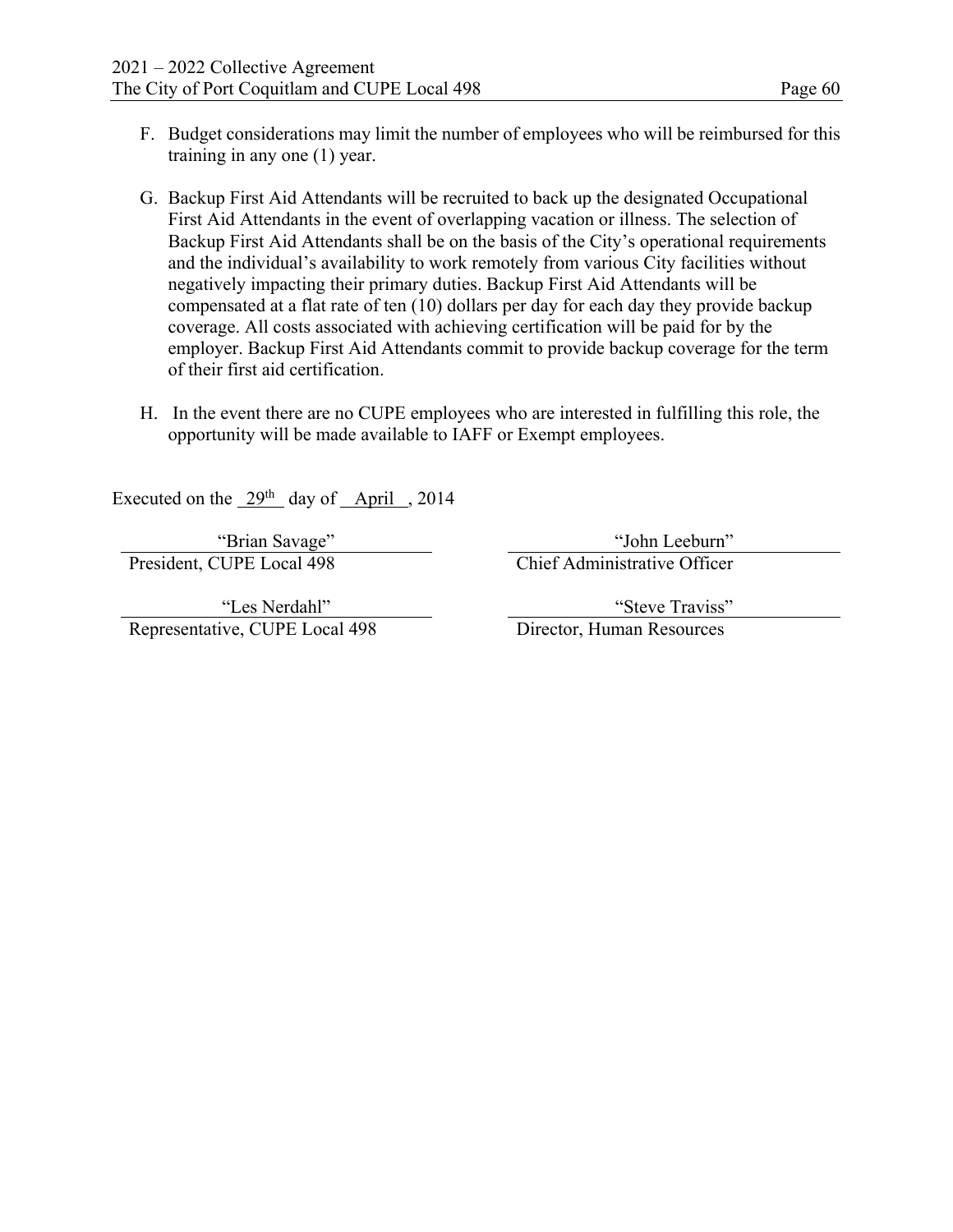#### **LETTER OF UNDERSTANDING**

(Spare Concept for Solid Waste Operations)

#### **BETWEEN**

#### **THE CITY OF PORT COQUITLAM**

(Hereinafter referred to as the "Employer")

#### **AND**

#### **THE CANADIAN UNION OF PUBLIC EMPLOYEES, LOCAL 498**  (Hereinafter referred to as the "Union")

The Employer and the Union both have an interest in providing the public taxpayer with a cost effective, solid waste collection service including: refuse, recyclable and compost materials.

The Employer and the Union agree that the current Collective Agreement will be enhanced and modified by this Letter of Understanding in support of the goal of providing cost effective service and relief personnel and as such the Parties agree to the following terms:

- 1. The terms of this Letter of Understanding shall commence the date of signing, and shall continue indefinitely unless terminated by either party. Either Party wishing to terminate this agreement shall provide written notice of one (1) year to the other Party of their intent to terminate this agreement.
- 2. All the provisions of the Collective Agreement and other prevailing Letters of Understanding related to the operation of the Employer's Solid Waste Collection service shall apply except as specifically varied by the terms of this Letter of Understanding.
- 3. When the Employer has an expressed need for additional spares, a training opportunity shall be posted with a notation that the successful applicant will be a Solid Waste Operator – Spare. Spares will retain their regular rate of pay, until utilized as Solid Waste Operators.
- 4. The appointment of spares will be limited to those employees within the Operations Division, in order for this concept to achieve its goal of having employees readily available to act as Solid Waste Operators and mitigating the impact to other division operations**.**
- 5. The general order of assignment for staffing the Solid Waste Collection service will be the posted operators, then the Spares and then employees who have been trained and validated; however, assignments will be made in accordance with operational requirements. As much as possible the Spares and other trained staff will be rotated through to ensure that their skills are maintained.
- 6. In recognition of the costs incurred by the City and the training that has been provided to the following staff, they were offered the category of spare;

Jason Pretzer Coral Steele

Shawn Beese Liza Boldt Dale Hill Randy Wolfe Susanne Pritchard Chris Tomkinson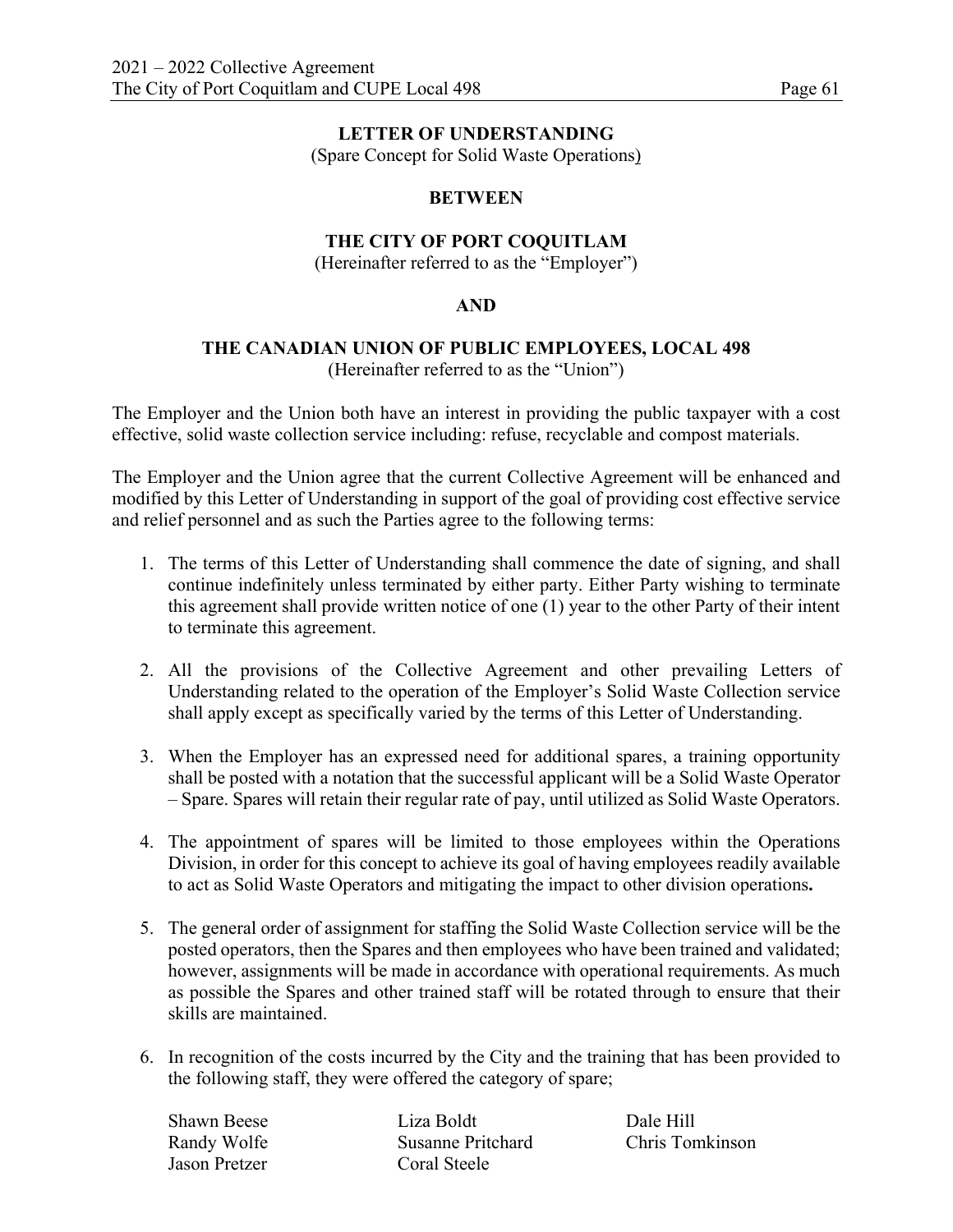Those that accepted the offer were Dale Hill and Chris Tomkinson and they shall be utilized as Spares.

Those employees that declined the category of Spare will continue to be considered as part of the pool of employees that have been trained and validated and will be assigned as per # 5 of this agreement.

Liza Boldt Randy Wolfe Susanne Pritchard Jason Pretzer Coral Steele

7. With the appointment of the fifth solid waste operator, number 13 of the Schedule A Casual Letter of Understanding is amended to reflect the establishment of this new higher rated position. In order for the Operations Division to access Schedule A Casuals, the division will have a combined total of six (6) positions of Operations Maintenance Worker I and Trades I positions.

Executed on the  $29<sup>th</sup>$  day of February , 2008

"Jamie Arden" "Tony Chong" "Tony Chong" "Tony Chong" "Tony Chong" "Tony Chong" "Tony Chong" "Tony Chong" "Tony Chong" "Tony Chong" "Tony Chong" "Tony Chong" "Tony Chong" "Tony Chong" "Tony Chong" "Tony Chong" "Tony Chong"

"Cheryl Murray" Representative, CUPE Local 498 Manager, Human Resources

Chief Administrative Officer

"Barbara Wilton"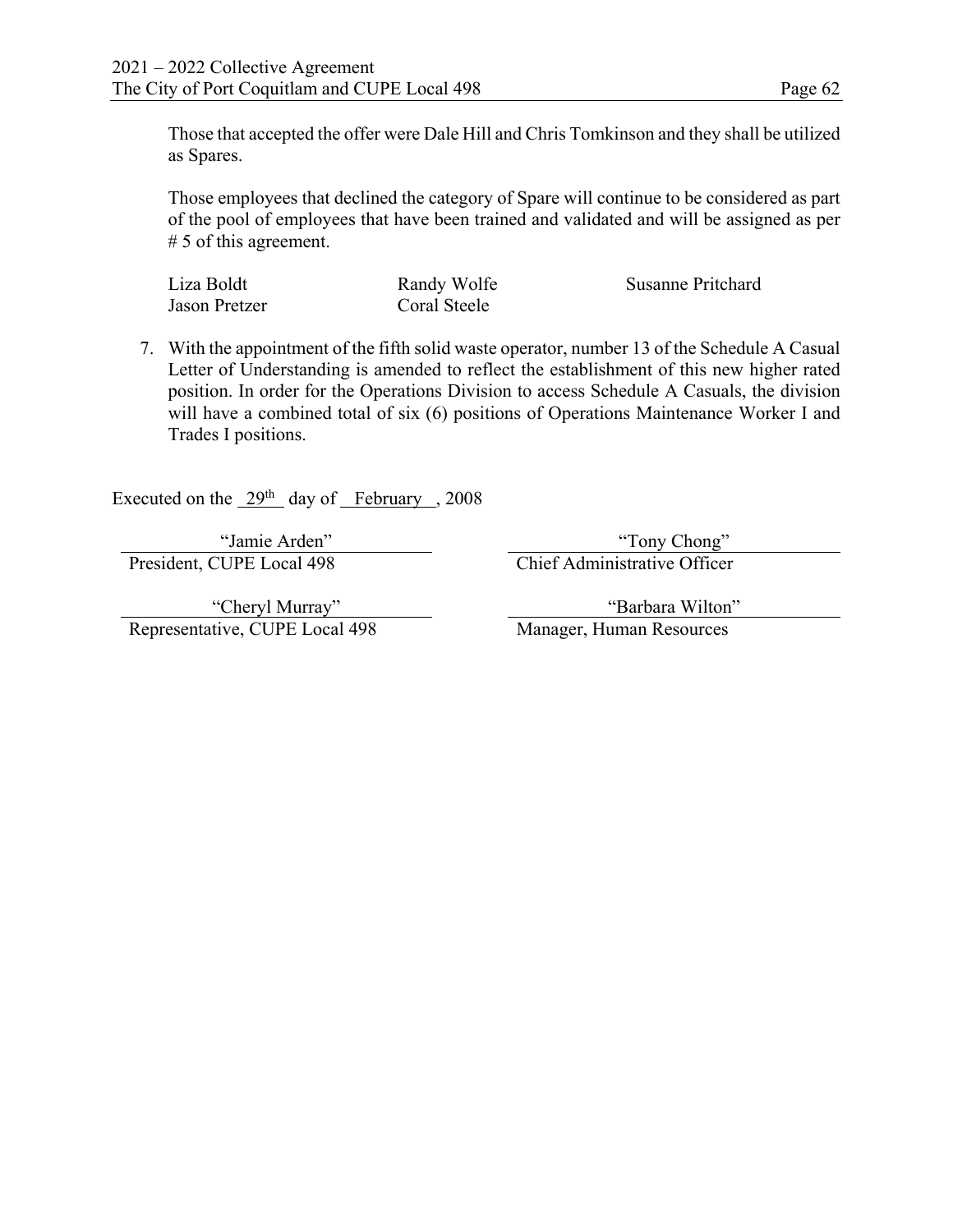#### **LETTER OF UNDERSTANDING**

(Terms for the Solid Waste Collection Service in Port Coquitlam)

#### **BETWEEN**

### **THE CITY OF PORT COQUITLAM**

(Hereinafter referred to as the "Employer")

#### **AND**

#### **THE CANADIAN UNION OF PUBLIC EMPLOYEES, LOCAL 498**  (Hereinafter referred to as the "Union")

WHEREAS the Employer and the Union both have an interest in providing the public taxpayer with a cost effective, solid waste collection service including: refuse, recyclable and compost materials.

AND WHEREAS the Employer and the Union agree that the current Collective Agreement and any other agreements shall be replaced by this Letter of Understanding in the following terms:

- 1. The term of this Letter of Understanding commenced April 1, 2006, and shall continue indefinitely unless terminated by either party. Either Party wishing to terminate this agreement shall provide written notice of one (1) year to the other Party of their intent to terminate this agreement.
- 2. All the provisions of the Collective Agreement shall apply except as specifically varied by the terms of this Letter of Understanding.
- 3. Solid waste materials will be collected in accordance with the annual Waste Collection Schedule.
- 4. Each solid waste automated truck, required for daily collection, will be operated by one (1) Solid Waste Operator. If a Swamper is required to work with a Solid Waste Operator during peak collection periods, the Swamper shall receive the rate of pay established for that position in the Collective Agreement. If additional work requires Driver Swampers to collect solid waste using manual rear-load trucks, they will receive the Solid Waste Operator rate.
- 5. This Letter of Understanding is based on productivity and quantity estimates for the collection of solid waste. The deployment of trucks may be affected due to such issues as mechanical repairs or maintenance. In such cases, the Employer will deploy resources as is required to perform the work.
- 6. Each Solid Waste Operator will work a flexible workday based on a modified task system. The work day will be finished when all of the Solid Waste Operators have completed their duties such as; route collection, disposal of the materials and their related duties such as truck maintenance, truck washing and missed pick ups.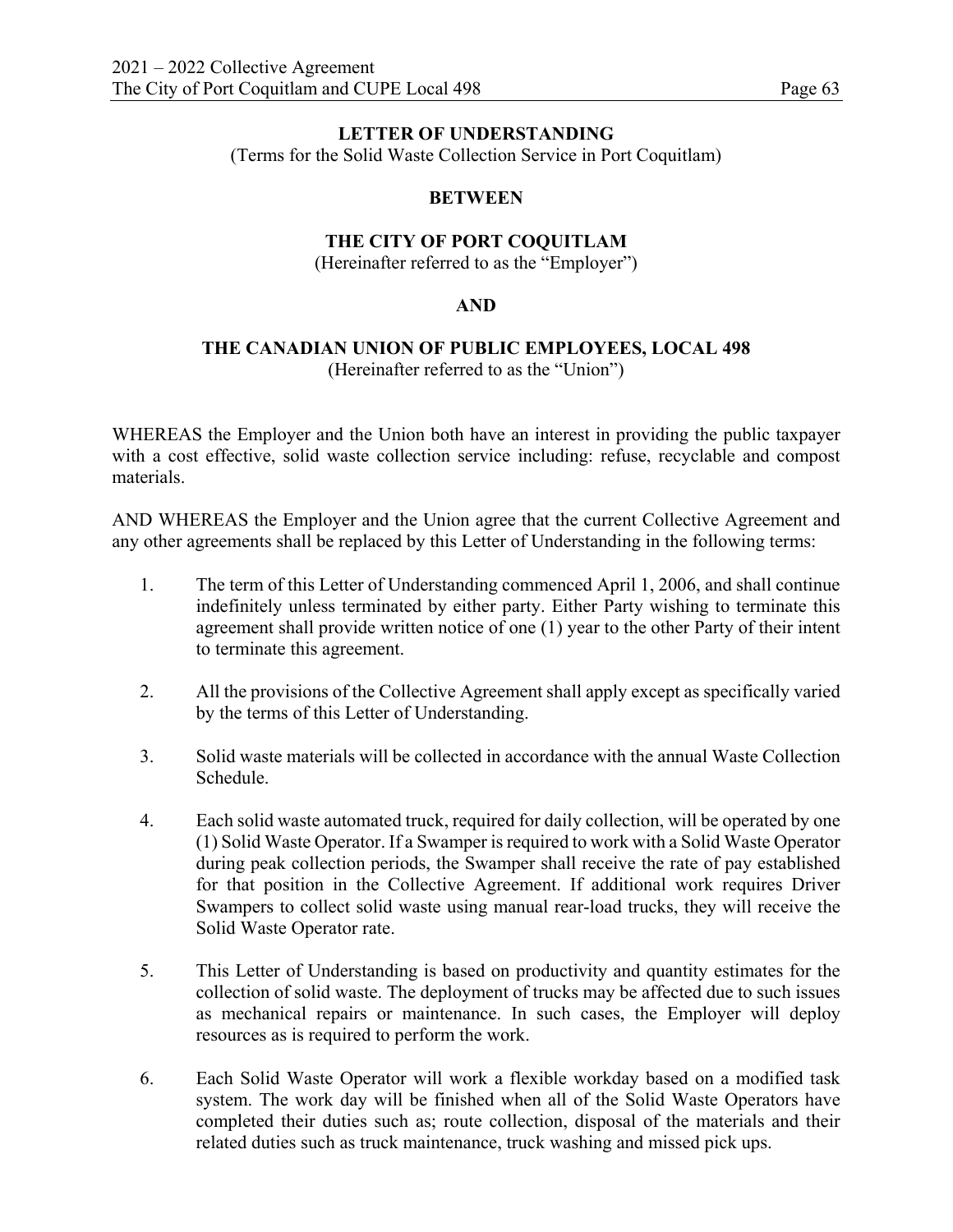- 7. Whenever Solid Waste Operators are not utilized for solid waste collection duties they will be assigned to other work. The Solid Waste Operators shall continue to receive their regular hourly rate of pay during these transfers, unless otherwise specified in the Collective Agreement.
- 8. Annual vacations, statutory holidays, authorized leaves of absence and sick leave transactions for the employees engaged in the refuse collections operation shall assume an eight (8) hour work day and a forty (40) hour work week and shall be calculated according to each employee's classified rate.

# **TEMPORARY ITEMS TO FACILITATE LONG DISTANCE HAULING OF RECYCLABLES**

- A. This agreement is amended for a two (2) year period which commenced April 1, 2006 to facilitate long distance hauling of recyclables from the Employer's various curbside locations to the recycling processor located on Annacis Island. The Parties agree to review the agreement every three (3) months to ensure the operational and cost effectiveness of the arrangement.
- B. Notwithstanding number 1 of this agreement, the portion of the agreement with respect to the long distance hauling of Recyclables may be terminated by either Party with three (3) months written notice.
- C. The Hours of Work for Solid Waste Operators shall be set out for Schedule A in the Collective Agreement, however, the hours of 6:30 a.m. to 5:30 p.m. shall constitute day shift.
- D. The Employer will continue to determine operational needs and collection cycles, including but not limited to; which stream of waste collection will be undertaken first, the use of spare packers and the City's transfer station, to minimize operational costs.

Executed on the  $8<sup>th</sup>$  day of April , 2008

"Jamie Arden" "Tony Chong"

President, CUPE Local 498 Chief Administrative Officer

"Les Nerdahl" Representative, CUPE Local 498 Manager, Human Resources

"Barbara Wilton"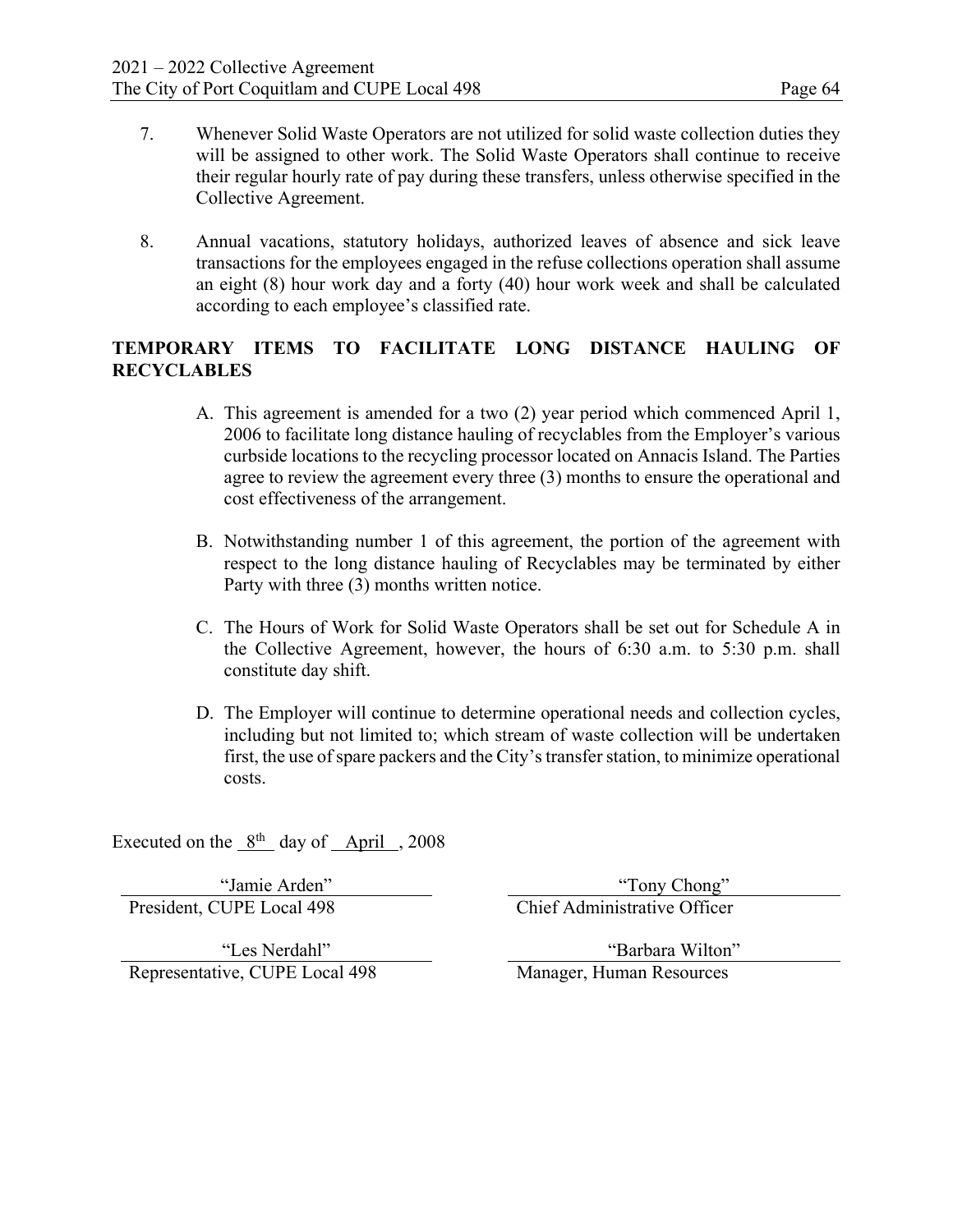#### **LETTER OF UNDERSTANDING**

(Operations Staff Transition and Environmental Operators Certification Program Implementation)

#### **BETWEEN**

#### **THE CITY OF PORT COQUITLAM**

(Hereinafter referred to as the "Employer")

#### **AND**

#### **THE CANADIAN UNION OF PUBLIC EMPLOYEES, LOCAL 498** (Hereinafter referred to as the "Union")

- 1. At the date of ratification of this agreement, all incumbents holding positions within the Operations Division will become eligible to apply to the Environmental Operators Certification Program (EOCP) for certification in accordance with the criteria established by the Collective Agreement and the Training Manual.
- 2. The classification specifications and training manual requirements for positions identified by virtue of the legislation and or operational requirements as requiring a level of certification will be updated to reflect the specific requirement.
- 3. As of the date of the signing of this Letter of Understanding, incumbents in the positions of Foreman III – Utilities, Foreman II – Water, Water Operator, Trades 1 – Water, Trades 1 – Hydrants, Foreman III – Construction, Foreman II – Construction, Water Operator – Construction, Trades 1 – Gradesetter and the Pumps and PRV Maintenance Operator have attained EOCP certification levels to meet the City's current requirements. Current employees that are designated on "standby" have attained various levels of certification, subject to their level of experience and ability to meet EOCP requirements.
- 4. Incumbents in the positions requiring a level of certification will be required to maintain their level of certification in good standing with the EOCP and may be required to upgrade their levels as required to meet legislative and/or operational requirements.
- 5. In the event that employees are required to upgrade their level of certification to meet these requirements, the City will fund the costs of such upgrading and employees will be provided work time to attend upgrading sessions in the event that the sessions are held only during working hours. Attendance at training or educational sessions will be subject to operational requirements.
- 6. Employees in positions that require a level of certification will be provided with two (2) opportunities to successfully attain the certification. If they are unsuccessful, they will have the opportunity of bidding into another vacancy, and if such vacancy does not exist or they are not successful in obtaining the position, they shall be issued displacement notice and shall be afforded bumping rights in accordance with Article 11.4.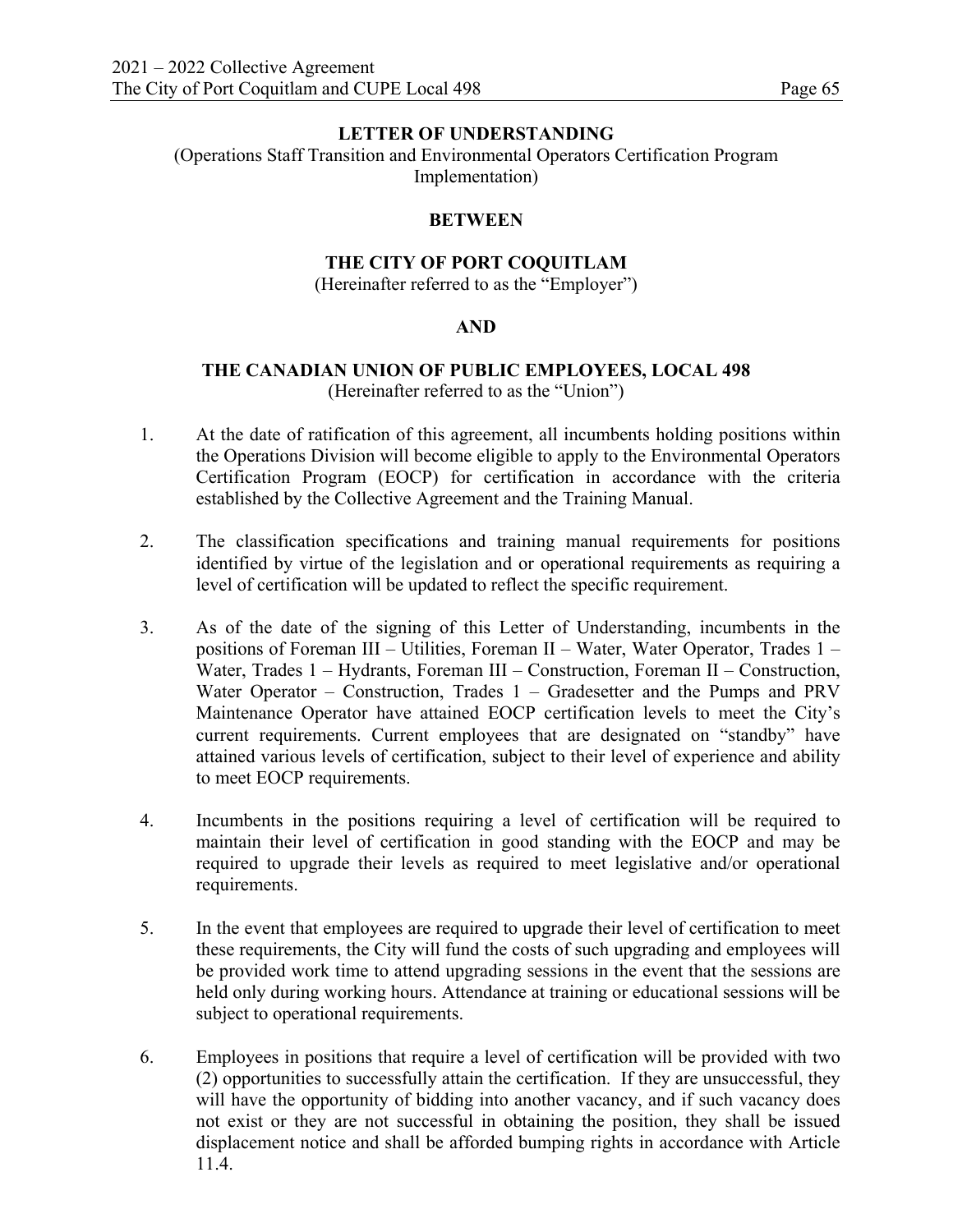7. The City has established a method of tracking individual employee hours that meet the established criteria for EOCP certification.

This Letter of Understanding shall continue to operate until such time as all terms of this agreement have been met.

Executed on the  $29<sup>th</sup>$  day of February , 2008

"Jamie Arden" "Tony Chong" "Tony Chong" "Tony Chong" "Tony Chong" "Tony Chong" Chief Administrative Officer Chief Administrative Officer

"Cheryl Murray" Representative, CUPE Local 498 "Barbara Wilton"<br>Manager, Human Resources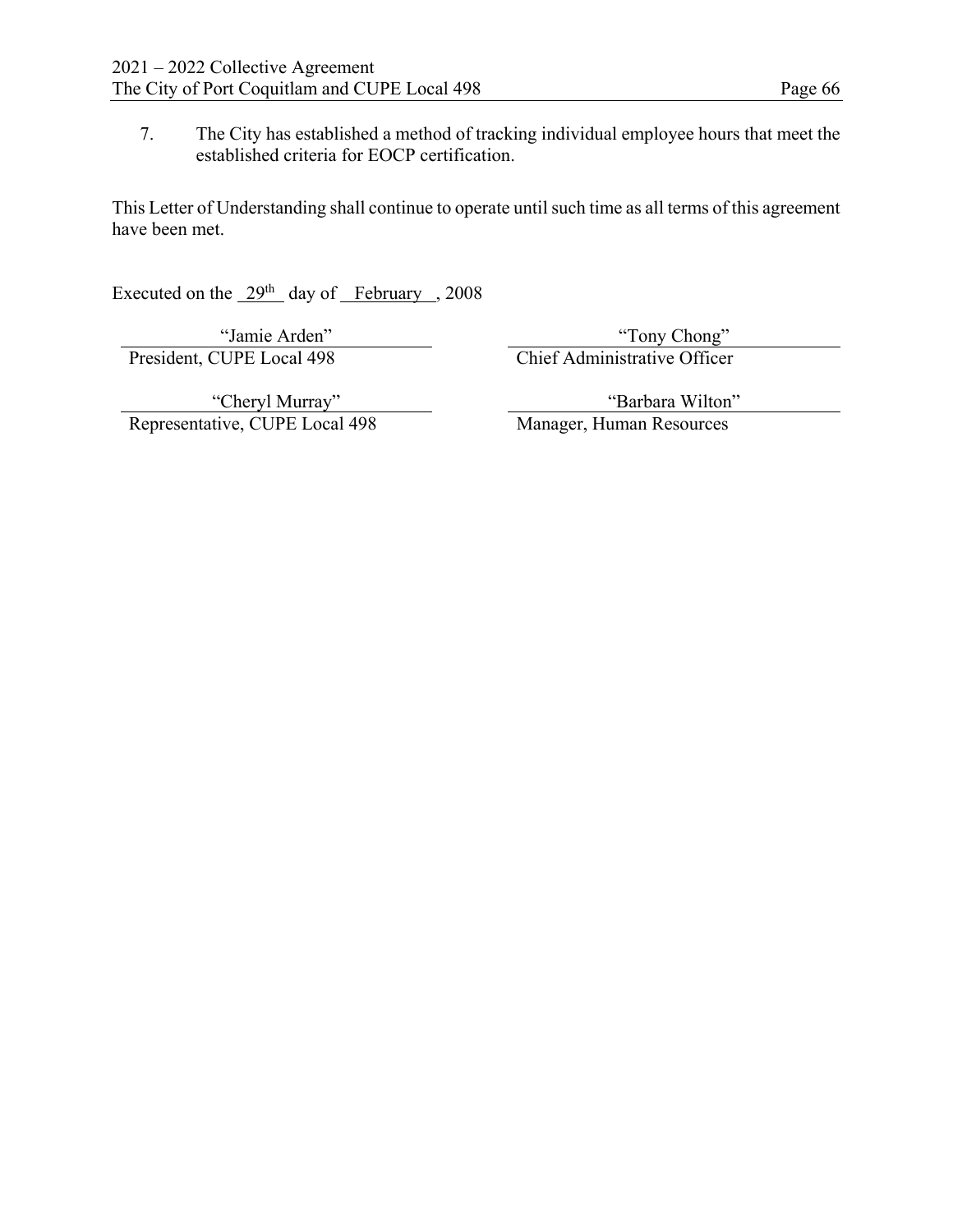(Engineering & Operations Appointment of Backhoe Operator)

#### **BETWEEN**

# **THE CITY OF PORT COQUITLAM**

(Hereinafter referred to as the "Employer")

#### **AND**

#### **THE CANADIAN UNION OF PUBLIC EMPLOYEES, LOCAL 498** (Hereinafter referred to as the "Union")

- 1. In an effort to provide an opportunity for internal staff to compete for a position as an Equipment Operator IV(a) (Backhoe Operator) the Parties agree to allow internal interested candidates an opportunity to demonstrate their proficiency operating the backhoe in order to be considered for a position.
- 2. The Parties agree to establish a process to provide that opportunity for internal staff by using a third party to evaluate interested candidate's proficiency. The process is as attached as Appendix "A".
- 3. The City shall bear the cost of the evaluation(s).
- 4. To be considered successful in the evaluation process and be awarded a position as Equipment Operator IV (a) (Backhoe Operator) the candidate must achieve a minimum of Level B to be offered the position.
- 5. To be confirmed in the position, the successful candidate must attain Level A within a six month period from the date of appointment. If the successful candidate fails to meet the Level A Operator status, they shall be returned to their former position. All other employees promoted or transferred as a result of this Equipment Operator IV (a) (Backhoe Operator) appointment shall be returned to their former positions.
- 6. In the event that there are no successful internal candidates for Equipment Operator IV (a) (Backhoe Operator), the City may exercise its right to recruit externally. In an effort to maintain consistency, the City agrees to have preferred external candidates evaluated using the same process as outlined in Appendix "A" in this instance only.
- 7. The Parties agree to work towards updating the Training Manual as it relates to the Trainee concept for the Equipment Operator IV (a) (Backhoe Operator).

This Letter of Understanding shall continue to operate until the terms of the Letter of Understanding have been fulfilled.

Executed on the  $29<sup>th</sup>$  day of February , 2008

President, CUPE Local 498 Chief Administrative Officer

"Jamie Arden" "Tony Chong"

"Cheryl Murray" Representative, CUPE Local 498 Manager, Human Resources

"Barbara Wilton"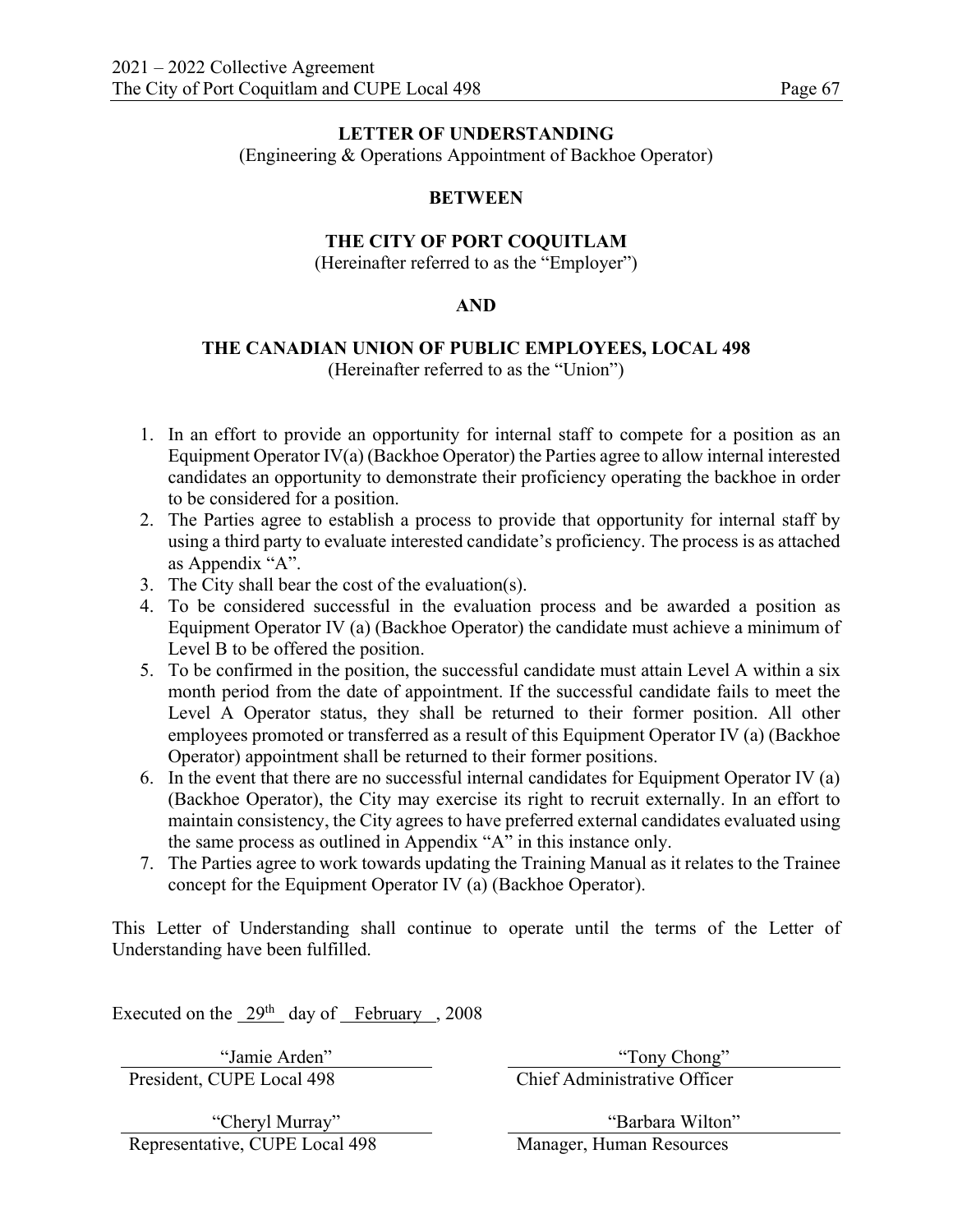(Part-Time Schedule "C" Scheduling)

#### **BETWEEN**

## **THE CITY OF PORT COQUITLAM**

(hereinafter referred to as the "Employer")

### **AND**

# **THE CANADIAN UNION OF PUBLIC EMPLOYEES, LOCAL 498**

(hereinafter referred to as the "Union")

#### **PREAMBLE**

This Letter of Understanding has been established to assist supervisors in maintaining consistent decisions and to minimize the number of shift signings required. The following procedures recognize the principle of seniority and the spirit of the collective agreement.

# **1.0 DEFINITIONS**

For the purpose of this document:

- 1.1 "Shift" means an individual's daily work schedule
- 1.2 "Weekly schedule" means a pattern of daily shifts within a week of a seasonal schedule.
- 1.3 "Seasonal schedule" means a schedule covering two weeks to four months at a time.
- 1.4 "Interim schedule" means an interruption of the standing seasonal schedule between seasonal schedules (i.e. Christmas break)
- 1.5 Program Staff means the positions of:
	- Aquatic Leader
	- Food Service Program Worker
	- Recreation Leader
	- Recreation Program Assistant
	- Skating Instructor
- 1.6 Support Staff means the positions of:
	- Building Maintenance Worker
	- Customer Service Attendant
	- Concession Worker
	- Arena Attendant
	- Vector Control Worker
	- Mosquito Surveyor
	- Arena Maintenance Worker
	- Pool Maintenance Worker
	- Weight Room Attendant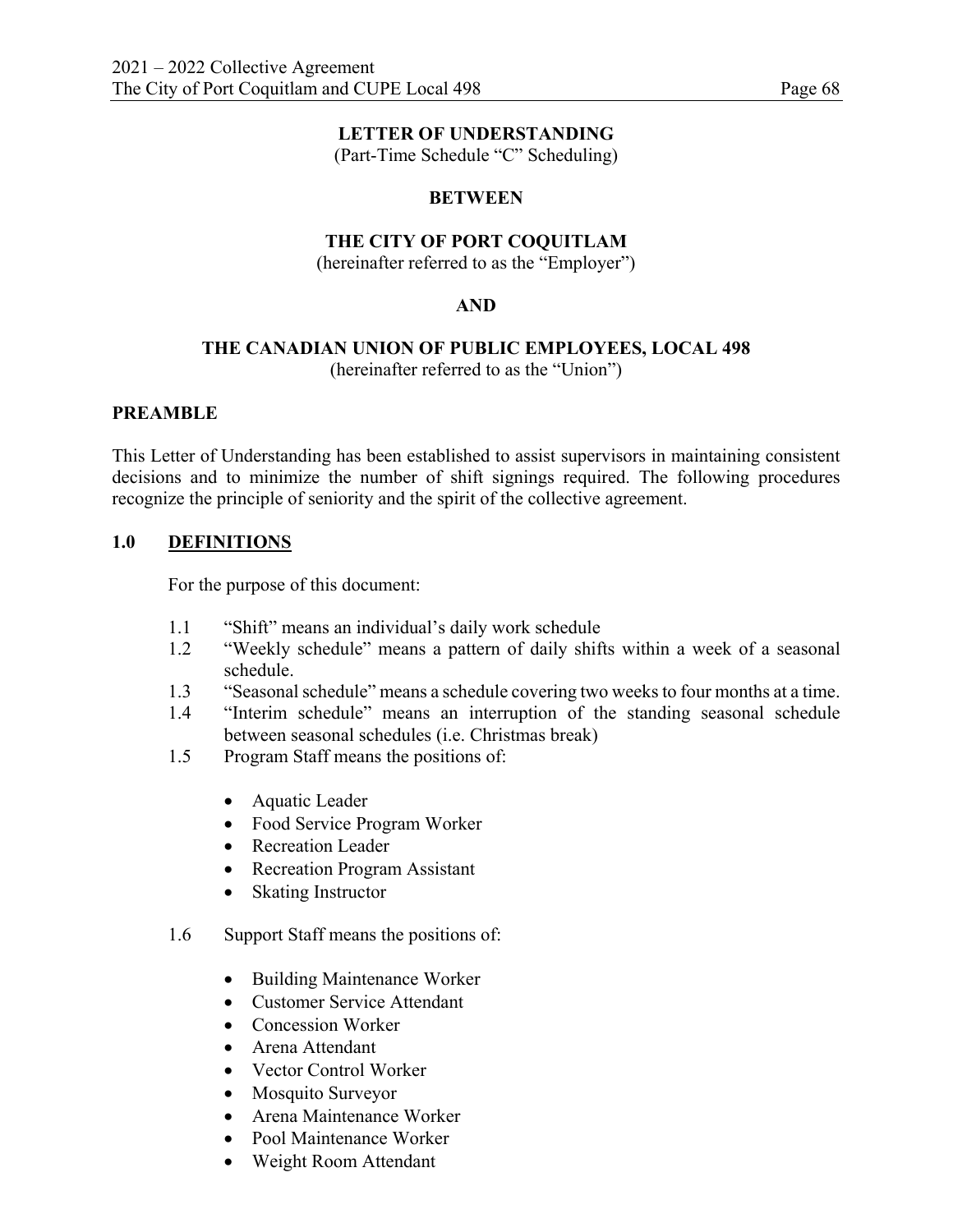# **2.0 TIME OFF REQUESTS**

- 2.1 To request time off from their schedule, employees shall submit a *Time Off Request* form to their immediate supervisor.
- 2.2 Employees are encouraged to submit their time off requests by March  $31<sup>st</sup>$ , as seniority will prevail until then. After March  $31<sup>st</sup>$  it is "first come, first serve." Time off requests for the period between January  $1<sup>st</sup>$  and March  $31<sup>st</sup>$  will be considered on a first come basis.
- 2.3 Unused time off requests (see Section 2.6) are not to be carried over into the following year.
- 2.4 Each request will be assessed on but not limited to:
	- Operational requirements of the work area
	- Job duties (i.e. Aquatic Leader in the middle of a lesson set)
	- Amount of time being requested
	- Cost to the City (i.e. training replacement)
- 2.5 The operational requirements will be based on the required service levels. These requirements may vary from time to time and vary from work group to work group.
- 2.6 Upon completion of the employee's probationary period, supervisors may grant time off requests as per the table below:

| <b>Years of</b><br><b>Seniority</b> | <b>Number of Time Off Requests</b>                                                                                                          |  |  |
|-------------------------------------|---------------------------------------------------------------------------------------------------------------------------------------------|--|--|
| Post                                | 2 requests, up to a total of 14 calendar days per year $-$                                                                                  |  |  |
| probationary                        | could get 2 weeks off if they are working 5 out of 7<br>staff                                                                               |  |  |
| to $3$ , inc.                       | days a week.                                                                                                                                |  |  |
| $4 - 7$ , inc.                      | 3 requests, up to a total of 21 calendar days per year $-$<br>could get 3 weeks off if they are working 5 out of 7<br>staff<br>days a week. |  |  |
| 8 or more                           | 4 requests, up to a total of 28 calendar days per year $-$<br>could get 4 weeks off if they are working 5 out of 7<br>staff<br>days a week. |  |  |

Each request can only be for up to one calendar week of consecutive days. This clause is needed to prevent a post probationary to 3 year seniority staff person (for example) that only works one shift per week, from taking 2 ½ months off (their 14 calendar days per year).

- 2.7 The supervisor has the responsibility to inform staff whether the request is approved or denied.
- 2.8 Seniority shall continue to accumulate during this core time away.

# **3.0 ADDITIONAL TIME OFF**

3.1 If an employee requests more time off than what they are eligible for (section 2.6), then their request should be considered on an individual basis, using the same criteria outlined in section 2.4.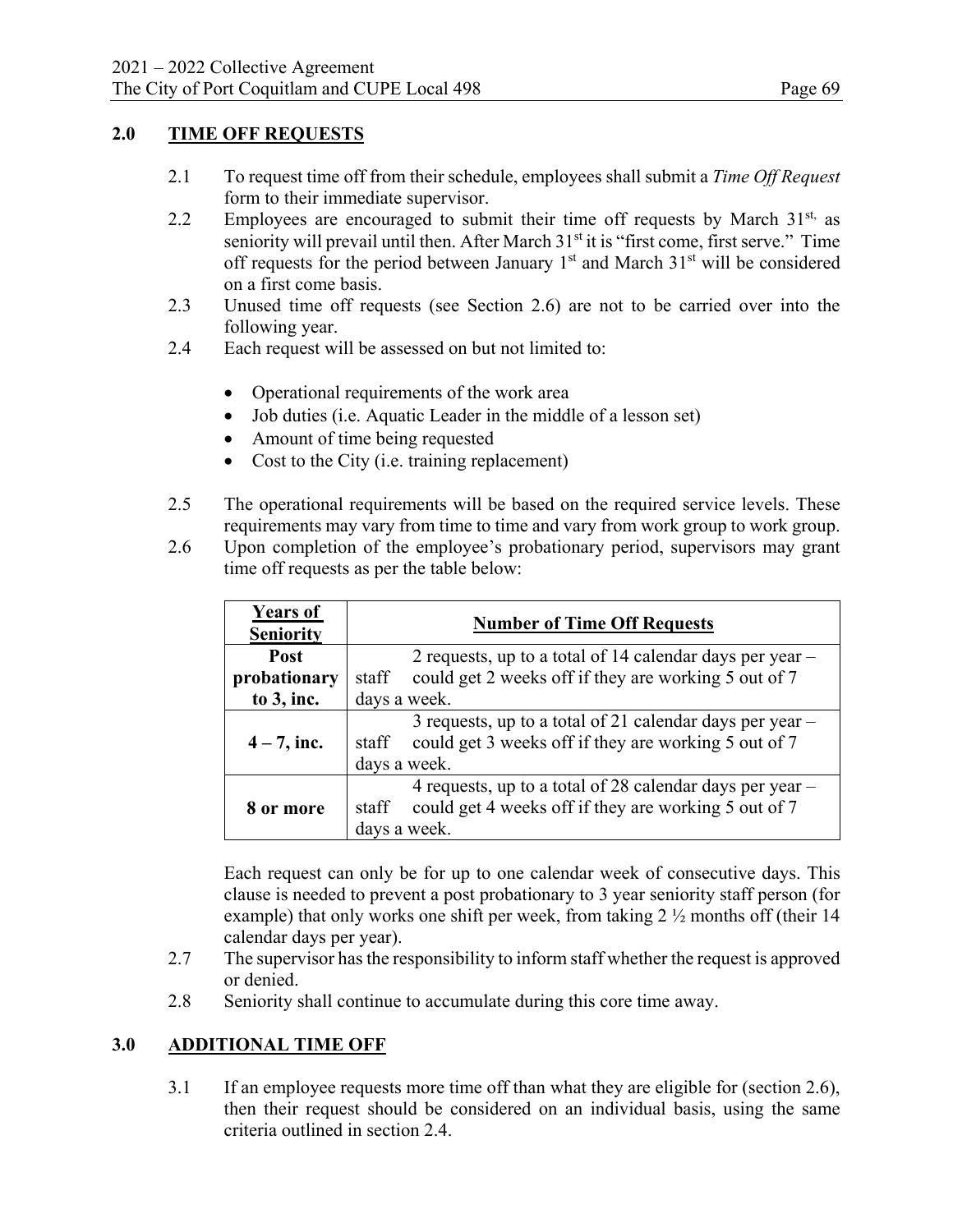- 3.2 If an employee's request is for more than 30 calendar days, the Supervisor will forward the request and background information with a recommendation to the Manager who will review the recommendation with the Director.
- 3.3 The accumulation of seniority shall be in accordance with the terms of the collective agreement.

# **4.0 UNABLE TO REPORT TO WORK**

- 4.1 Supervisors are to ensure their staff are aware of the reporting of absence procedures for their area.
- 4.2 Staff that are knowingly anticipated to "return to work" during a seasonal schedule will be included in the shift signing process for the applicable season.
- 4.3 The accumulation of seniority shall be in accordance with the terms of the collective agreement.

# **5.0 SHIFT SIGNING PROCESS**

- 5.1 Seasonal schedules will be posted for different periods of time depending on the operational requirements of that work area.
- 5.2 When service areas operate on general holidays noted on the seasonal schedule, the schedule will be modified as per 7.3.
- 5.3 Staff will be notified of each upcoming shift signing. The onus is on the staff to have made written arrangements (e.g. "I can be reached at" or "I will take anything") with their supervisor during their absence, or 5.8 will apply.
- 5.4 Prior to the shift signing process, the schedule shall be posted and circulated to staff for their review.
- 5.5 To minimize the need for shift signings, supervisors will endeavour to design seasonal schedules. This will vary from work area to work area based on operational needs.
- 5.6 The shift signing process shall be conducted in order of seniority approximately seven (7) days but not less than forty-eight (48) hours prior to the shifts commencing.
- 5.7 Staff shall be assigned a specific day and time to sign/call in for their shift. They may choose to sign in person, by phone, or by leaving their choices marked on a copy of the seasonal schedule stating their shift preferences (in priority order), including enough choices to cover the number of staff ahead of them in seniority. Staff on approved time off at the time of the shift signing, must make written arrangements with their supervisor prior to their leave or 5.8 will apply.
- 5.8 If staff miss their allotted time, they will be bypassed. If or when that staff person makes contact they will have the choice of the shifts still available at that time. If no contact is made then that staff person will be assigned the shift that is available at the end of the shift signing process and this will remain their shift until the next shift signing process takes place.
- 5.9 If a staff person cannot sign for or is unable to work assigned scheduled changes on a seasonal schedule and the City does not have a current expressed need for additional casuals then they will be considered to have resigned.
- 5.10 On an interim schedule there may be opportunities for staff to not sign for a shift, providing operational requirements can still be met.
- 5.11 All schedules will note that they are subject to change.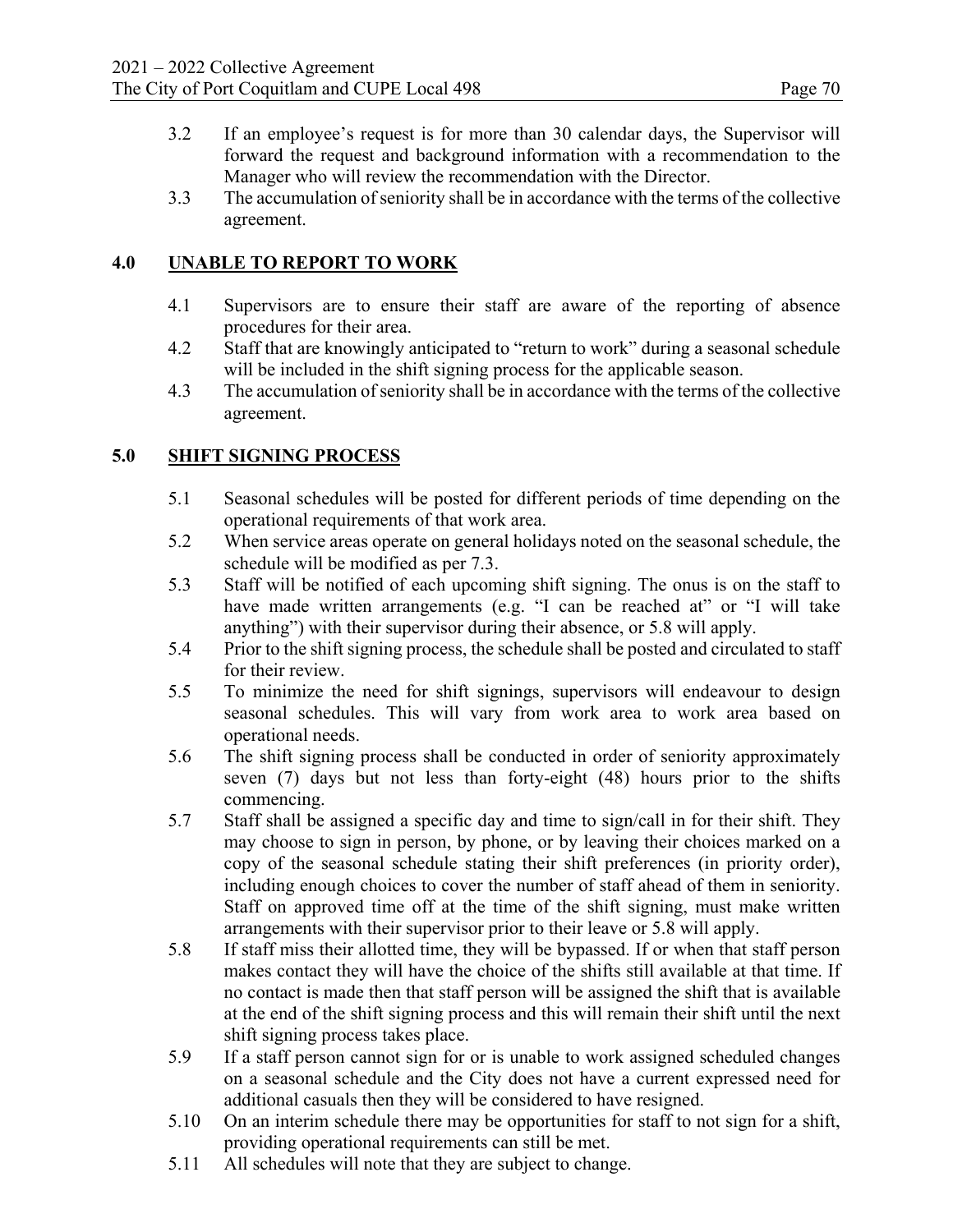# **6.0 VACANCIES**

- 6.1 The Parties agree that consistency of staff in the program areas, as defined in 1.5 of this agreement, is good customer service and reflects positively on staff and the City in general. Therefore to minimize disruption in the event that a staff person involved in instruction, leaves their position during a seasonal schedule, the vacancy will be filled by one individual either through the reassignment of the shifts in order of seniority or by the posting procedure.
- 6.2 In the event that a vacancy occurs within the support staff, as defined in 1.6 of this agreement, the following process will apply. When a posting occurs to fill the vacancy, then after the successful candidate has been appointed, existing staff within the seasonal schedule who have more seniority shall notify the supervisor in charge of the area that they are interested in the vacancy and scheduled hours. They must accept the entire seasonal schedule to be considered eligible for the schedule.
- 6.3 In the event that there is not an employee available to fill the vacancy or the City chooses not to fill the vacancy then the shifts within the applicable seasonal schedule will be reassigned for the duration of the seasonal schedule.
- 6.4 Shifts, where possible, must be replaced by one employee, in order of seniority and without incurring overtime.
- 6.5 If the above is not possible, the seasonal schedule should be broken up to meet operational requirements and then the shifts should be offered to staff in order of seniority and scheduled availability, as long as they will not be incurring overtime.
- 6.6 If any shifts remain at the end of the process they should be assigned in reverse order of seniority provided that they will not be incurring overtime.
- 6.7 These hours should remain reassigned until a replacement person is hired or until the next seasonal shift signing.

# **7.0 REDUCING/INCREASING SHIFT HOURS DURING A SEASONAL SCHEDULE**

- 7.1 If a situation (e.g. Events added/cancelled, programs added/cancelled, modified hours of operation) should arise that results in a requirement to add/reduce hours during a seasonal schedule, then those hours will be added/deducted from the applicable shift(s) for up to the remaining duration of the schedule without a shift signing process.
- 7.2 Where operationally feasible and for relief required within the next 12 hours, casuals will be utilized. For shifts more than 12 hours in the future, preference will be given to part time staff over casual, provided that overtime does not result.
- 7.3 When service areas operate as noted on the seasonal schedule on general holidays as defined in Article 13 of the collective agreement, staff will be afforded the opportunity to work the shift in accordance with Article 12.6 (b) ii.
- 7.4 It is the part time employee's responsibility to provide their current availability for additional shifts to their supervisor.

# **8.0 LAY-OFFS**

8.1 If during a seasonal schedule there are more staff then there are shifts available then layoffs will occur in reverse order of seniority, in accordance with the collective agreement.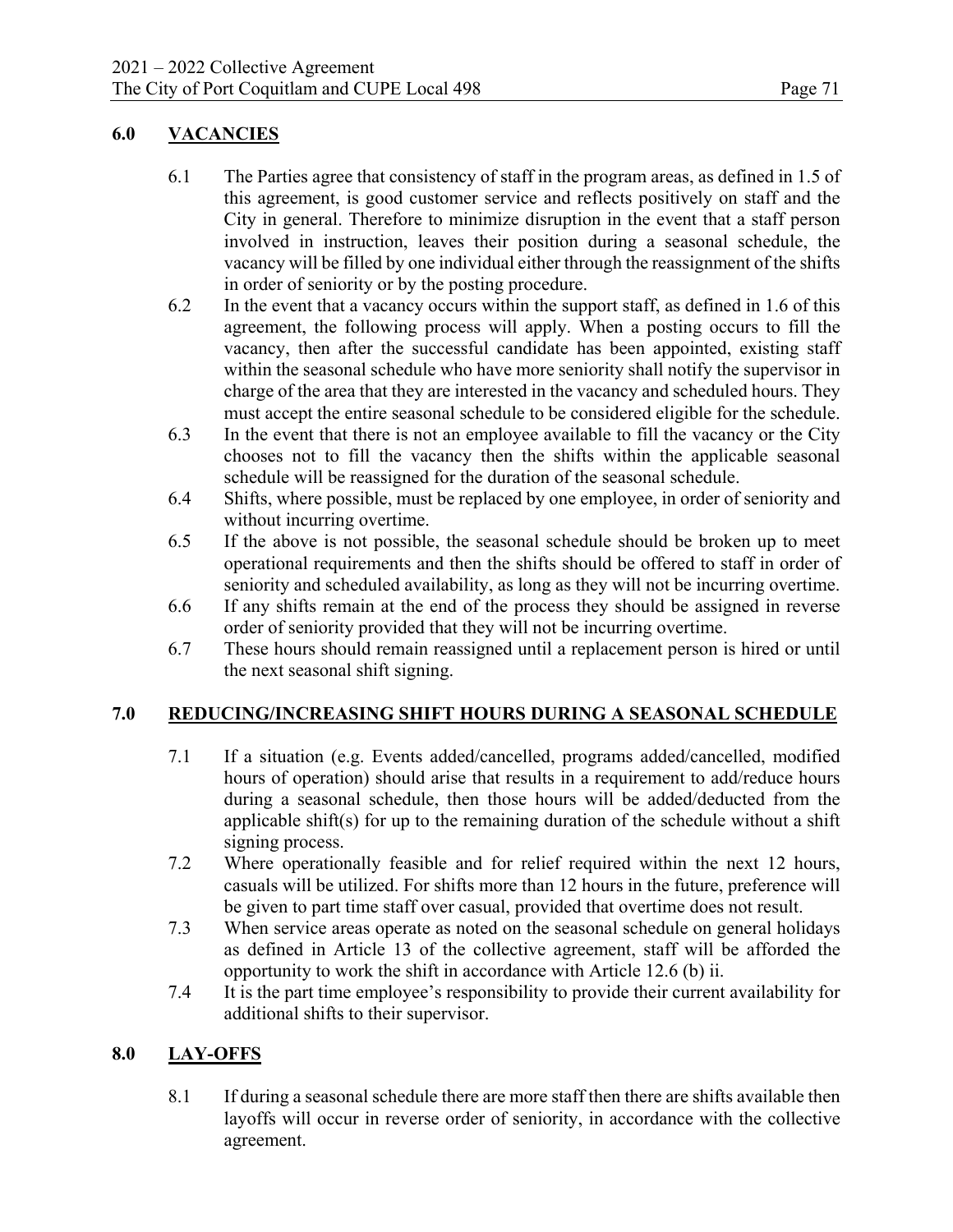These procedures are subject to review and revision.

This Letter of Understanding shall continue to operate from the date of signing and may be cancelled thereafter at any time by the Union or the Employer upon six (6) months written notice.

Executed on the  $29<sup>th</sup>$  day of February , 2008

"Jamie Arden"<br>President, CUPE Local 498

"Tony Chong"<br>Chief Administrative Officer

"Cheryl Murray" Representative, CUPE Local 498 "Barbara Wilton"<br>Manager, Human Resources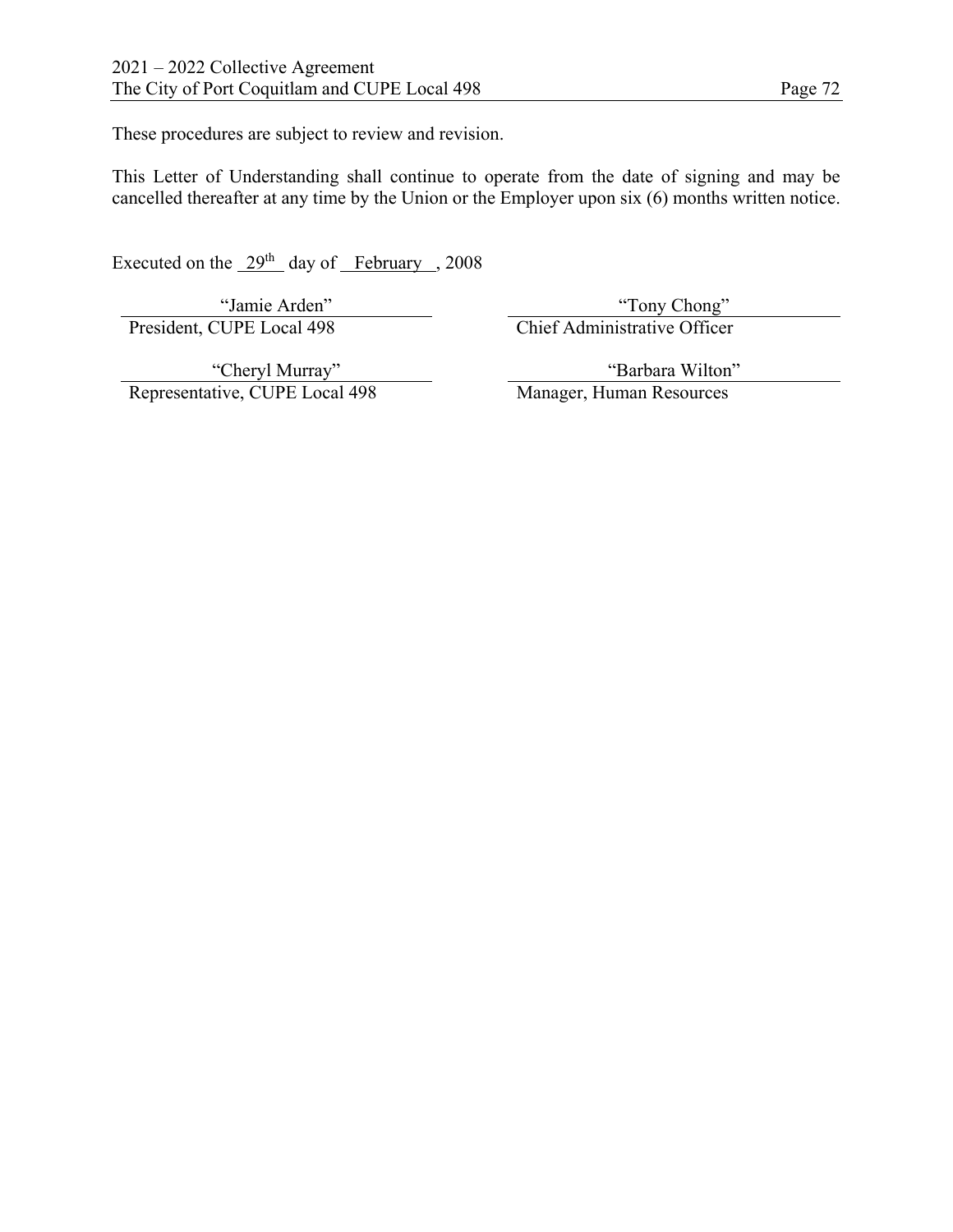(Casual Employees, Schedule A)

# **BETWEEN**

# **THE CITY OF PORT COQUITLAM**

(hereinafter referred to as the "Employer")

# **AND**

# **THE CANADIAN UNION OF PUBLIC EMPLOYEES, LOCAL 498**

(hereinafter referred to as the "Union")

# **Definitions:**

- "Department" shall be defined as the Engineering and Operations Department and Parks and Recreation Department.
- "Division" shall be defined as the Operations Division or Parks and Services Division.
- "Casual Employee" shall mean an employee who is not regularly scheduled to work other than during periods that such employee shall relieve regular employees or for the purposes of temporary increased workload. In addition to the foregoing, casuals may also be employed on a seasonal basis.
- "Call in" shall mean a casual employee reporting to work at the call of the employer. Employees called in on short notice, i.e. the day of the assignment will be paid for the hours worked.
- 1. The Parties agree to establish the category of Casual Employee in Schedule A with the commitment to continue to work towards Casual Employees in Schedule B and C.
- 2. Casual employees shall be governed by and have access to the following articles in the collective agreement with any amendments as noted:

Article 1 Article 2 Add in the definition of casual as noted above Article 3 Article 4 Article 5 Article 6 Article 7 Article 8

Article 9.1 casual seniority will only be used to bid on posted positions

Article 9.3 the calculation of seniority will be on the basis of hours worked with the exception during maternity or parental leave. During an approved maternity or parental leave, casual employees will receive seniority on the basis of the average monthly hours worked in the twelve (12) months period preceding the leave.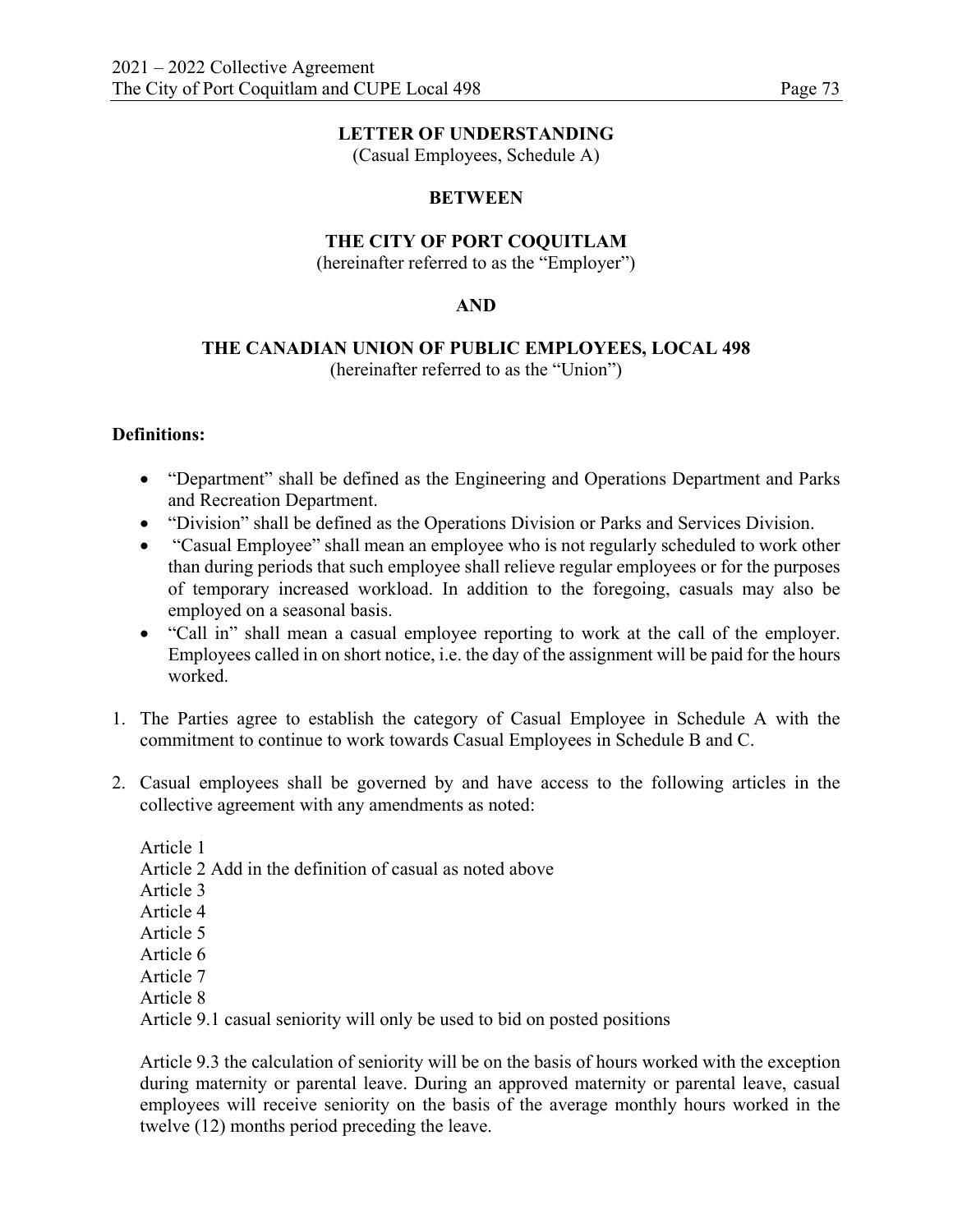Article 9.4 Casual employees will be considered probationary for the duration of their casual employment. The exception to this will be the employee that transfers from a regular position to casual status. They would not be considered probationary for purposes of this clause, but would be required to serve a trial period.

Article 9.6 (a), (b), (c) only apply.

Article 10 applies only so far as to allow casual employees to use their seniority for bidding purposes only. Casual employees are eligible to bid on posted vacancies. If a casual employee is successful in obtaining a regular position, their seniority will be credited to them for all purposes for which seniority is a factor.

It is understood that if a casual employee is appointed to a time stated position, their status of casual will not change. They will remain casual for the duration of the time stated opportunity.

Article 10.1, 10.2 10.3, 10.4, 10.5, 10.6 (a) (b) Casuals are eligible for temporary transfer and receiving higher rates of pay, however for the purposes of 10.6 (b) they possess no seniority. Appointments to higher rated positions will be based on operational requirements.

Article 10.7 Trial periods apply to casuals when they are appointed to vacancies, either regular or temporary, and when transferring to casual status from regular status.

Article 12 – Casual employees in Schedule A will be subject to the hours of work as detailed in Article 12.1 of the collective agreement.

| Regular Hours Worked                       | Break Periods*                                                                                                                                                                                                                                                                                                                                 |
|--------------------------------------------|------------------------------------------------------------------------------------------------------------------------------------------------------------------------------------------------------------------------------------------------------------------------------------------------------------------------------------------------|
| $4 - 5$ hours                              | One paid 15 minute break, to be taken at an<br>operationally convenient time, approximately<br>half way through the shift.                                                                                                                                                                                                                     |
| More than 5 hours but less than 7<br>hours | One paid 15 minute break time in the first part<br>or second part of the shift, and a 30 minute<br>unpaid break to be taken approximately half<br>way through the shift.                                                                                                                                                                       |
| 7 hours or more                            | Two paid 15 minute breaks, with one 15 minute<br>break to be taken approximately half way<br>through the first half of the shift, the second 15<br>minute break to be taken approximately half<br>way through the second half of the shift, and a<br>minute unpaid break to be taken<br>30<br>approximately half way through the entire shift. |

Article 12.4.1

Article 12.5 Article 12.6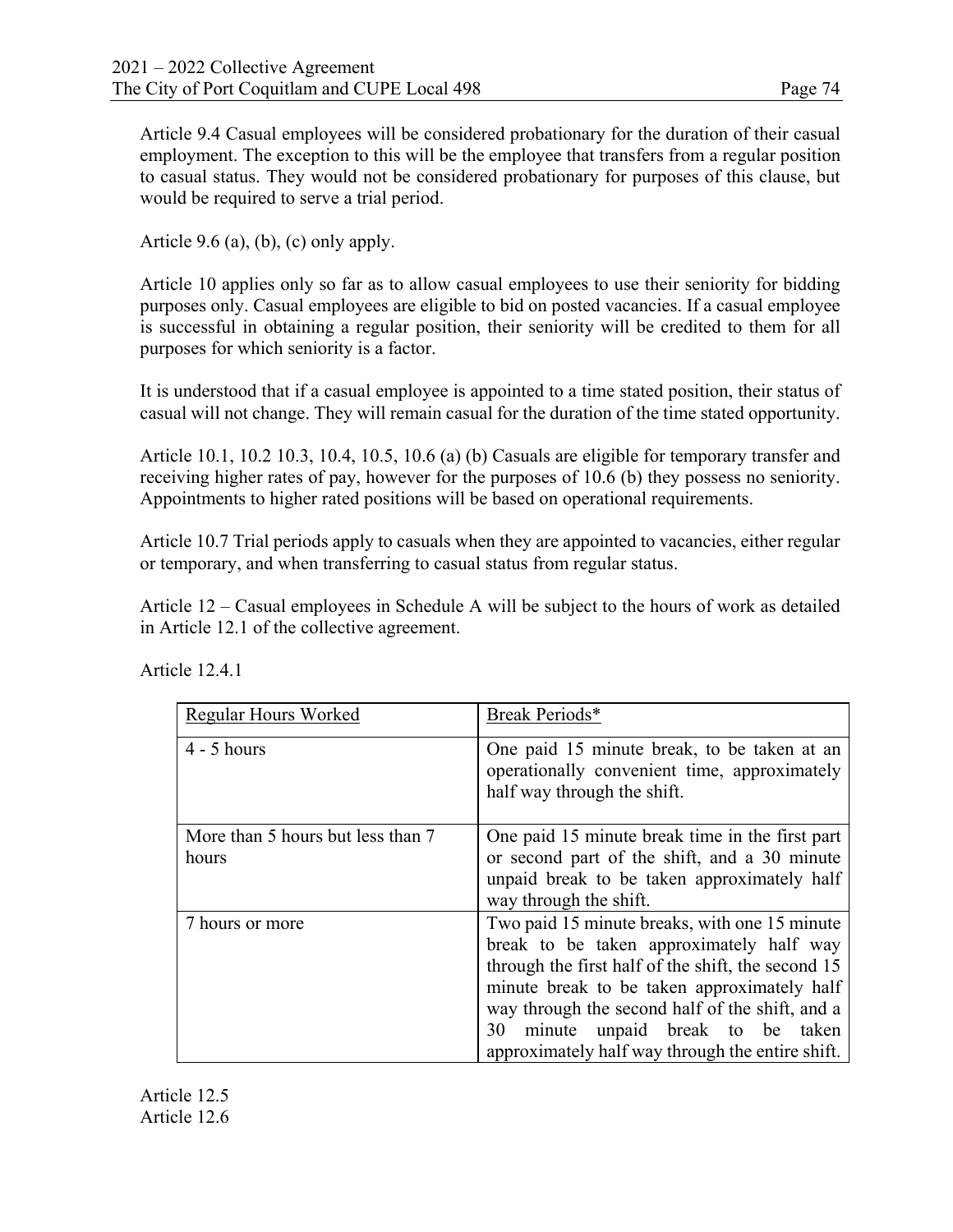Article 12.7 (a) and (c)

Article 17.1

Article 17.2

Article 17.3 in so far as the casual employee will be considered not available for work during a maternity leave

Article 17.4 casual employees are able to take time away with no pay and no seniority for compassionate leave

Article 17.5 casual employees are able to apply to take time away with no pay and no seniority Article 17.6 casual employees are able to attend jury or court witness duty with no pay and no seniority

Article 18.1

Article 18.2.1 Casual employees shall receive 12% in lieu of vacation and statutory holiday pay. Casual employees will not be entitled to health and welfare benefits.

Article 18.3 Article 18.5 Article 18.8 (a) (d) Article 19 Article 21 Article 24 Article 25 Article 26 Article 27

Regular employees may transfer to casual status in their own classification provided that the Employer has a need to supplement their casual staff in that classification. Regular employees transferring to casual will be allowed to carry their seniority to casual and can be used for applying for a regular position. In the event a casual employee who was a regular employee is subsequently appointed to a regular position, they will be allowed to carry their accumulated seniority over to the regular position. Regular employees transferring to casual will be required to serve a trial period as casual.

- 3. The Parties agree that the attached classification specifications and training manual requirements for the Parks Maintenance Worker, Parks Maintenance Worker I, II and III are accepted. (Attachment "A")
- 4. Upon the signing of this agreement the following structure in the Parks and Services Division will apply;
	- current employees classified as Labourer I will become Parks Maintenance Workers with the rate of pay being \$21.81 based on April 1, 2006 rates;
	- current employees classified as Labourer II will become Parks Maintenance Worker I with the rate of pay being \$21.81 based on April 1, 2006 rates;
	- current employees classified as Truck Driver I will become Parks Maintenance Worker I with the rate of pay being \$21.81 based on April 1, 2006 rates;
	- current employees classified as Equipment Operator II will become Parks Maintenance Worker II with the rate of pay being \$22.58 based on April 1, 2006 rates;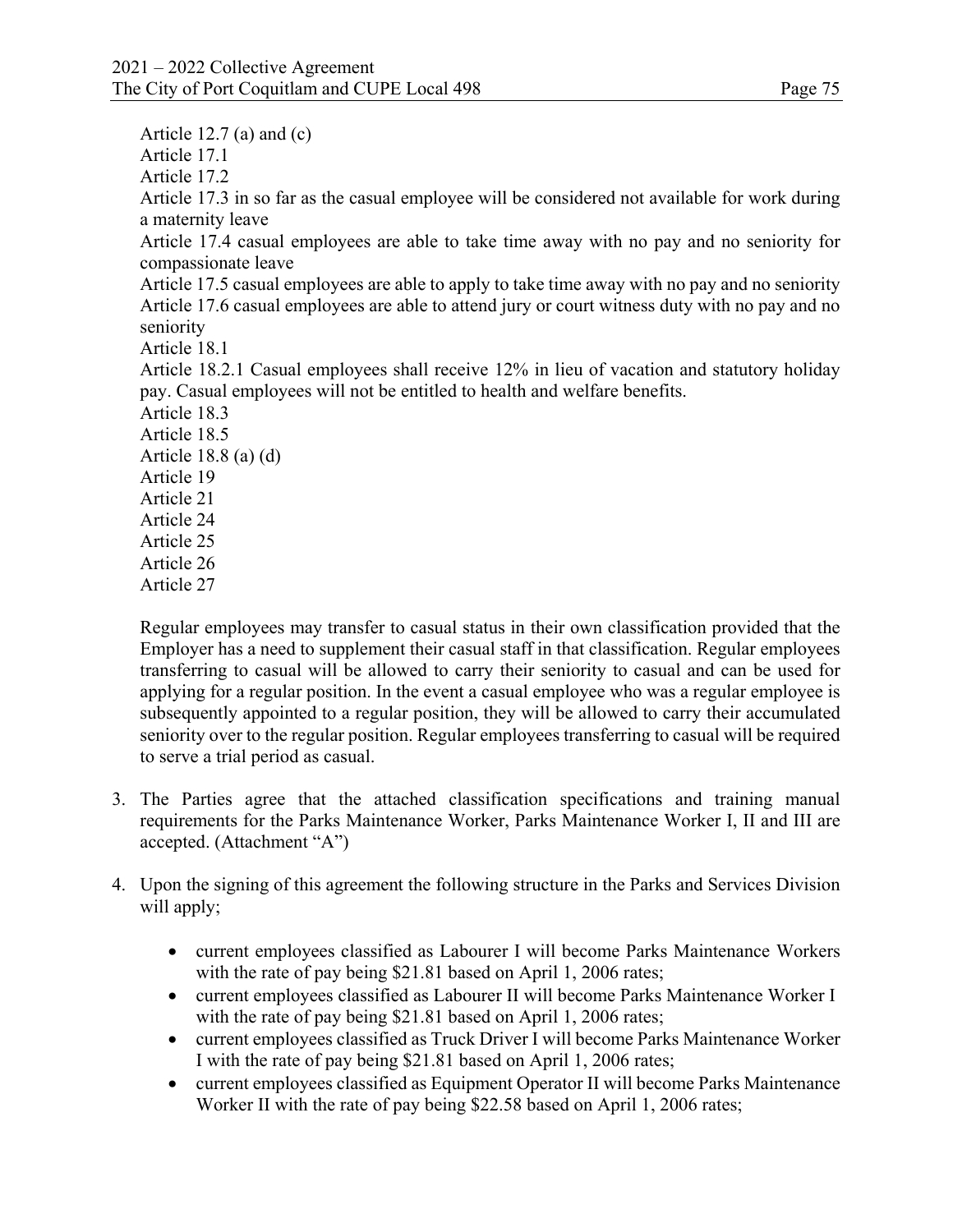- current employees classified as Equipment Operator III will become Parks Maintenance Worker II with the rate of pay being \$22.58 based on April 1, 2006 rates;
- current employees classified as Equipment Operator IV(a) will become Parks Maintenance Worker III with the rate of pay being \$24.30 based on April 1, 2006 rates.
- 5. It is agreed that Parks Maintenance Worker employees are entitled to all terms of the Collective Agreement, except Article 23 – Contracting out and further, in the event of layoff Parks Maintenance Workers do not possess bumping rights.
- 6. Upon the signing of this Letter of Understanding, it is agreed that the days and hours of work for the Parks Maintenance Worker and Parks Maintenance Worker I classification shall become:
	- 0700 to 2000 hours, seven (7) days per week and these hours shall be considered day shift;
	- Shifts will be either eight  $(8)$  or ten  $(10)$  hours;
	- These days and hours of work shall apply to the regular incumbents and casuals.
- 7. Article 25.5 Exhumation of Bodies shall be amended to read:

Employees required to be directly involved in the exhumation of a body shall be compensated at the rate of 1 ½ times their hourly rate as a premium for those hours so spent performing the task of exhumation.

Employees, who during the course of preparing or excavating a gravesite are required to work manually in or around the gravesite itself, shall be paid a premium of sixty (60) cents per hour for the actual time worked.

- 8. In an ongoing effort to provide employees with the opportunity to undertake higher rated positions for purposes of relief and to become qualified in accordance with the collective agreement in the event of regular vacancies, the following shall apply:
	- In order of seniority employees in the position of Parks Maintenance Worker I shall be offered training as Parks Maintenance Worker II and upon training and successful validation shall be used as relief for the regular Parks Maintenance Worker II. It is understood that the senior staff will have first right of refusal and if they do not wish to be trained and validated for PMWII rated equipment – they give up the right to provide relief as required.
	- Employees in the position of Parks Maintenance Worker II will be offered training on the Backhoe to a Level B certification (Attachment "B") to be used as relief. If they decline or cannot attain Level B, the City will offer in order of seniority the training to the Parks Maintenance Worker I employees.
	- Employees accepting the training for the Backhoe, Level B Certification will be provided two opportunities to attain the certification. This does not mean that the City will train them twice, it means that they have two (2) opportunities to be assessed and attain the level required.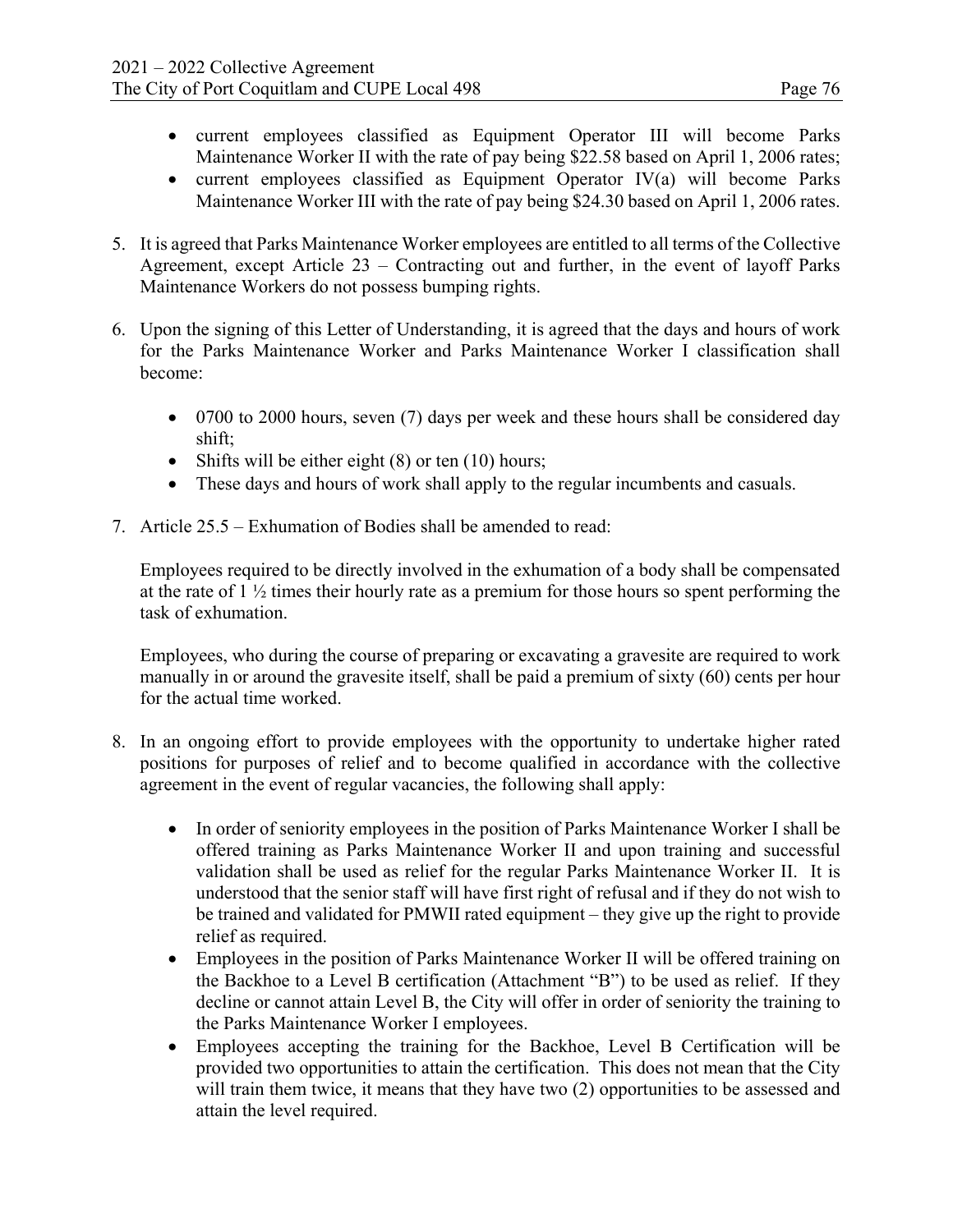- When a vacancy at the Parks Maintenance Worker II or Parks Maintenance Worker III occurs, the City will include in the posting that the position will be awarded to the most senior validated operator. If none of the trained personnel apply for or accept a posted regular vacancy for Parks Maintenance Worker III and have been trained to the Level B, they will be required to repay the City 50% of the cost of that training.
- 9. In the case of current employees in the position of Labourer I, II, Truck Driver I, Equipment Operator I, II and III, IV (a) in the Parks and Services Division, they will be considered grandparented for purposes of the required qualifications as per the training manual requirements.
- 10. The Parties agree that the attached classification specifications and training manual requirements for the Operations Maintenance Worker and Operations Maintenance Worker I are accepted. (Attachment "C")
- 11. Upon the signing of this agreement the following structure will apply in the Operations Division;
	- current employees classified as Labourer I will become Operations Maintenance Workers with the rate of pay being \$21.81 based on April 1, 2006 rates;
	- current employees classified as Labourer II will become Operations Maintenance Worker I with the rate of pay being \$21.81 based on April 1, 2006 rates;
- 12. It is agreed that Operations Maintenance Worker employees are entitled to all terms of the Collective Agreement, except Article 23 – Contracting out and further, in the event of layoff Operations Maintenance Workers do not possess bumping rights.
- 13. It is further agreed that in order for the Operations or Parks and Services Division to access Schedule A casuals, they must have the following minimum numbers in the categories as noted:

Operations – a combined total of seven (7) positions to be made up of Operations Maintenance Worker I and newly established Trades positions of Trades 1 – Water assigned to the Flush Truck and the Trades 1 Water – assigned to the Water/Sewer Maintenance Crew. This requirement is effective from one year of the signing of this agreement. Notwithstanding, section 14, commencing the second year of this agreement, the total of seven (7) shall become a combined total of Operations Maintenance Worker I and all Trades 1 positions within the Operations Division.

Parks and Services – a total of 7 Parks Maintenance Worker I positions from one year of the signing of this agreement. Notwithstanding, section14, commencing the second year of this agreement, the total of seven (7) shall become a combined total of Parks Maintenance Worker I and Parks Maintenance Worker II positions within the Parks and Services Division.

14. It is understood that the numbers as noted in SECTION 13 above may be reduced in the event of positions being reclassified or by the division establishing new positions.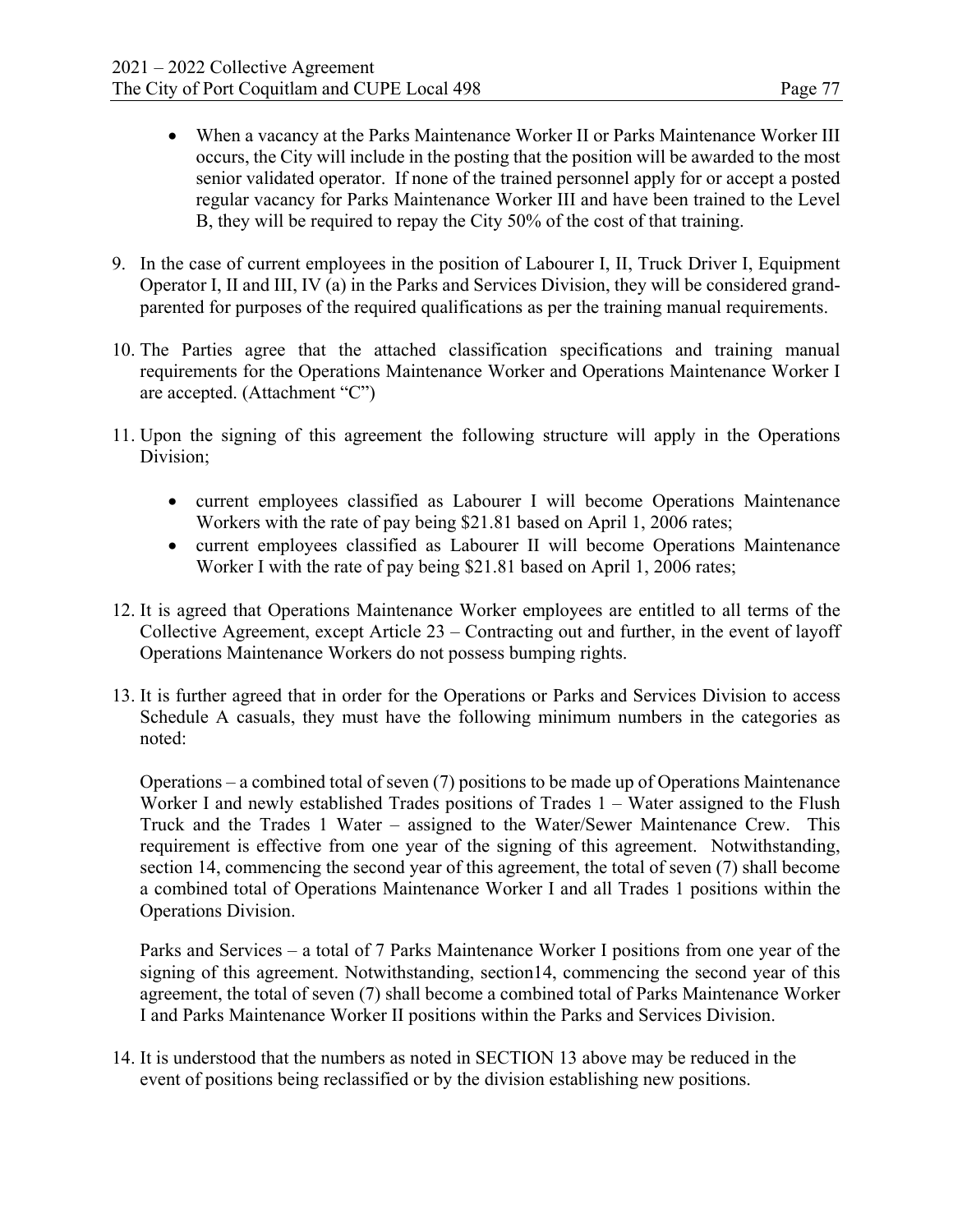15. It is understood that there shall be no access to Schedule A casuals by the Parks and Services Division if there is a Schedule A employee on lay off within the Parks and Services Division. Similarly, the Operations Division cannot access Schedule A casuals if there is a Schedule A employee in the Operations Division on lay off. Laid off employees within one division shall not impact on the other division.

16. It is agreed that the Operations Division will post the following positions:

- Trades  $1(3)$
- Truck Driver II
- 17. It is agreed that the attached as "Attachment "D" training manual requirements for the Sign Maker. A classification specification will be developed for the Sign Maker in accordance with Article 19 of the collective agreement. In addition, Ms. Ruby Willis will be reclassified to Sign Maker, effective the date of the signing of this agreement, and paid the newly established rate of \$27.68. This grand parenting arrangement is made on a without prejudice basis.
- 18. It is further agreed that the attached as "Attachment "E" training manual requirements for the Trades I – Sign Installer are accepted. A classification specification will be developed for the Trades I – Sign Installer in accordance with Article 19 of the collective agreement. Upon reaching agreement on the classification specification the position shall be posted.
- 19. It is agreed that the terms of the Staffing Agreement Part I of II, dated October 28, 2002 is null and void with the signing of this Letter of Understanding.

This Letter of Understanding shall continue to operate from the date of signing until the following specific terms are incorporated into the collective agreement during the 2007 negotiations:

The definitions provided in this LOU, all specific terms that apply to casual employees as noted in section 2; section 3 and 4 in so far as the classifications will be noted in the wage schedules of the collective agreement; section 5 as the term applies to the classification of Parks Maintenance Worker, section 11 to be included in the collective agreement in so far as the classifications will be noted in the wage schedules of the collective agreement; Section12 as the term applies to the classification of Operations Maintenance Worker; Section 16 and 17 in so far as the new positions will be included in the wage schedule.

The specific Terms of this Letter of Understanding that will continue as an amended Letter of Understanding after the 2007 negotiations include, section 6, section 7, section 8, section 9, section 13, section 14. Section 16 in so far as the specific terms related to the appointment of Ms. Willis' to the Sign Maker position. It is understood and agreed that conflicts arising from the interpretation or application of this Letter of Understanding, prior to resorting to the grievance procedure, the issues will be subject to discussion between the Parties as part of the Labour Management Committee. The Parties agree that the amended Letter of Understanding will continue with the provision that either Party has the ability to serve six (6) months written notice of cancellation of the Letter of Understanding.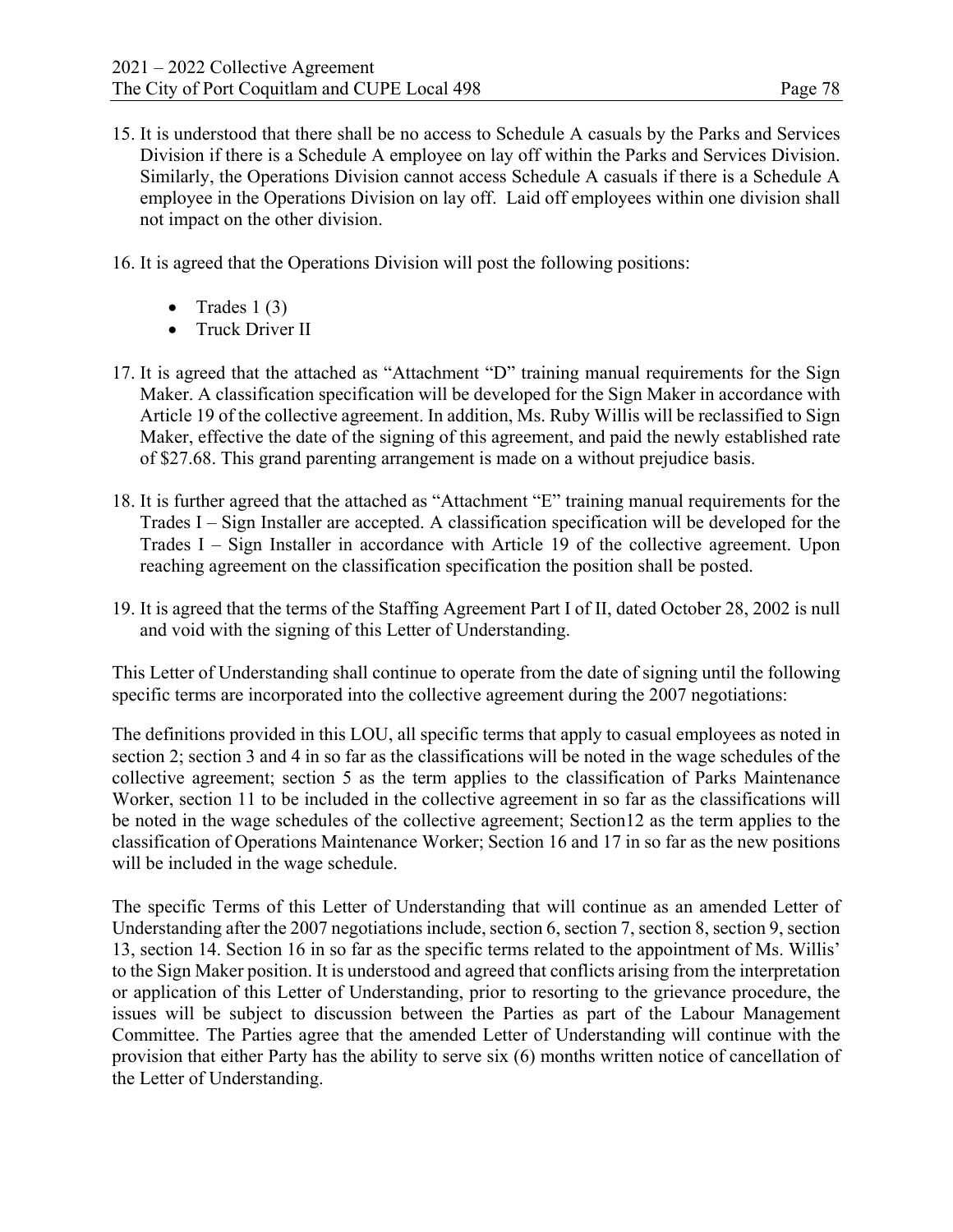Executed on the  $28<sup>th</sup>$  day of June , 2006

"Jamie Arden" "Tony Chong" President, CUPE Local 498 Chief Administrative Officer

"Cheryl Murray" Representative, CUPE Local 498 Manager, Human Resources

"Barbara Wilton"<br>Manager, Human Resources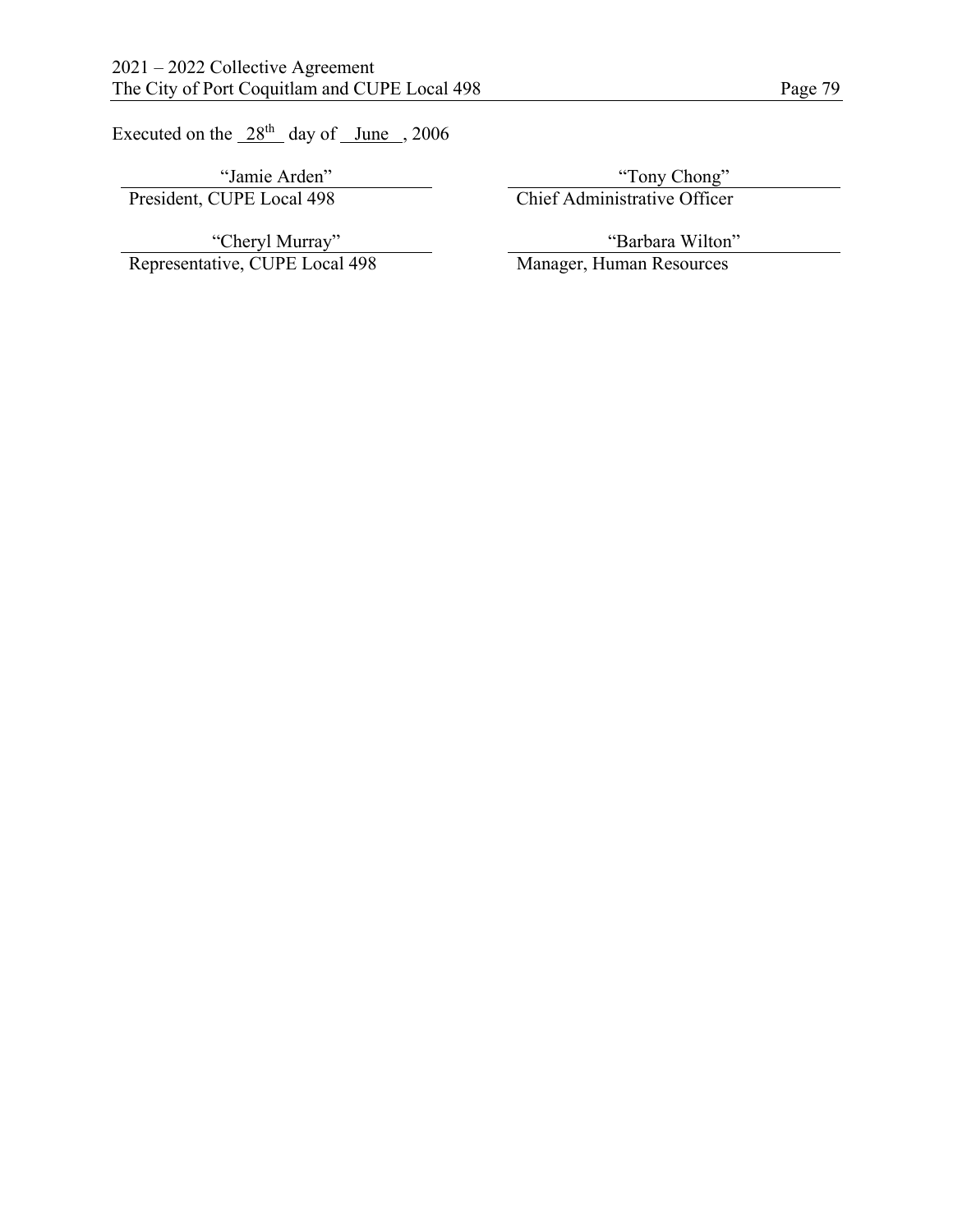(Casual Employees, Schedule B)

#### **BETWEEN**

#### **THE CITY OF PORT COQUITLAM**

(hereinafter referred to as the "Employer")

#### **AND**

#### **THE CANADIAN UNION OF PUBLIC EMPLOYEES, LOCAL 498** (hereinafter referred to as the "Union")

- 1. The Parties agree to establish the category of Casual Employee in Schedule B.
- 2. Notwithstanding #3, there are specific references to casuals throughout the collective agreement which have not been repeated in this Letter of Understanding. All references to casuals apply to casuals in Schedule B unless otherwise excluded through this Letter of Understanding.
- 3. Casual employees shall be governed by and have access to the following articles in the collective agreement with any amendments as noted:
	- Article 1
	- Article 3
	- Article 4
	- Article 5
	- Article 6
	- Article 7

Article 8

Article 9.6 (a), (b), (c) only apply.

Article 10 Casual employees are eligible to bid on posted vacancies. If a casual employee is successful in obtaining a regular position, their seniority will be credited to them for all purposes for which seniority is a factor.

Article 10.1, 10.2 10.3, 10.4, 10.5, Article 10.8

Article 12 Casual employees in Schedule B will be subject to the hours of work as detailed in Article 12.2 (e) of the collective agreement.

Article 12.2 It is agreed that casual employees will be required to provide the Human Resources Division with details regarding their availability to work, and it is the employee's responsibility to notify the Human Resources Division of any changes to that availability.

- Article 12.4
- Article 12.5
- Article 12.6 (a) & (e)
- Article 12.7 (b) & (c)
- Article 17.1
- Article 17.2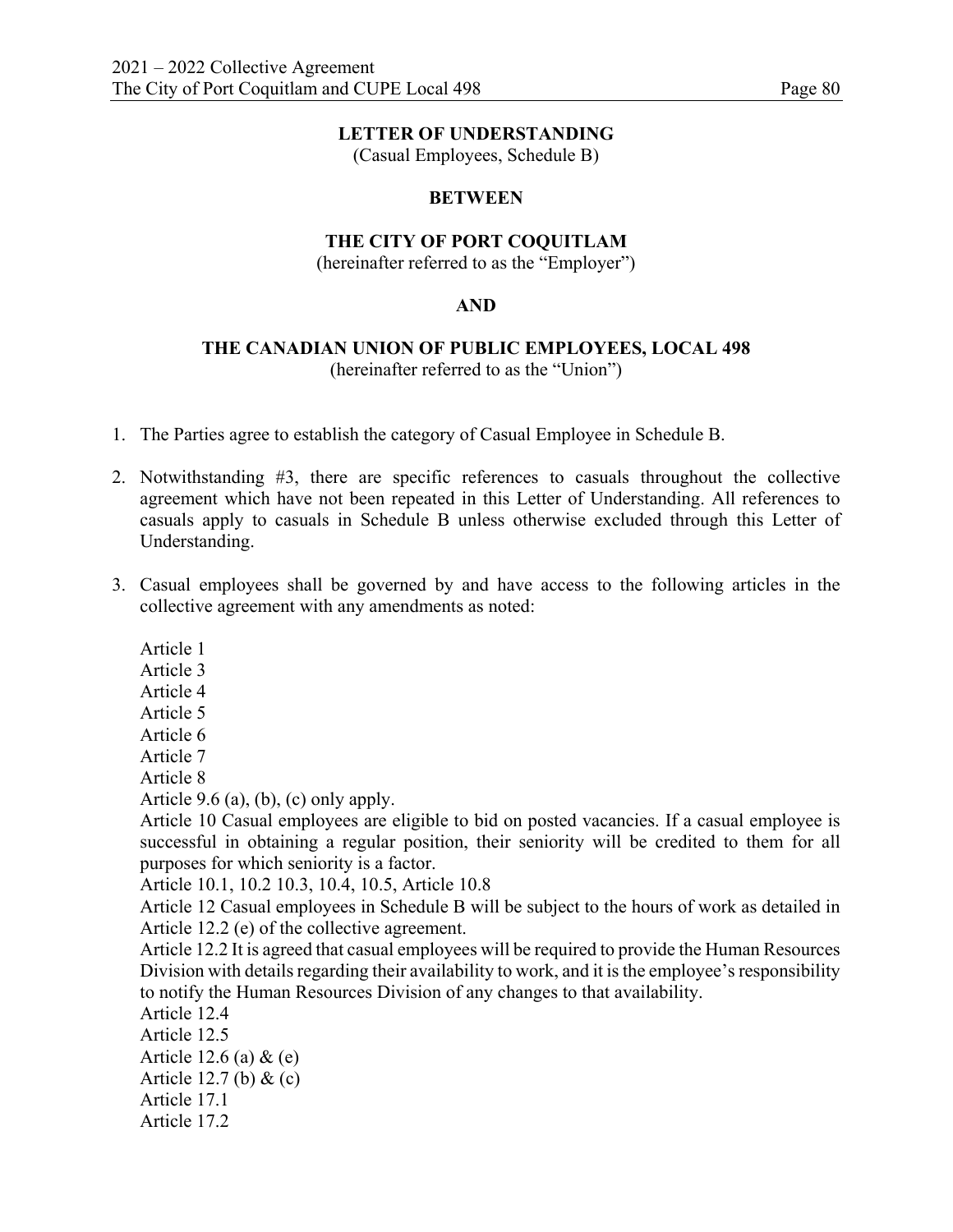Article 17.3 in so far as the casual employee will be considered not available for work during a maternity leave

Article 17.4 casual employees are able to take time away with no pay and no seniority for compassionate leave

Article 17.6 casual employees are able to attend jury or court witness duty with no pay and no seniority

Article 18.1 Article 18.3 Article 18.5 Article 18.9 (a) Article 18.10 Article 19.1 Article 19.2 Article 21.1 to 21.10 Article 25.1 Article 25.2 Article 26 Article 27.1 Article 27.2

Regular part time employees may transfer to casual status in classifications for which they are qualified provided the Employer has a need to supplement casual staff in that classification. Regular part time employees transferring to casual will be allowed to carry their seniority to casual which can be used for applying for a regular position. In the event a casual employee who was a regular employee is subsequently appointed to a regular position, they will be allowed to carry their accumulated seniority over to the regular position. Regular employees transferring to casual will be required to serve a trial period as casual.

Human Resources will maintain a casual list for each classification. These lists will be distributed to each casual employee within each classification, upon request.

If a casual employee has been called in as additional help to complement the regular number of employees within a department/division, the classification and rate of pay will be determined based on the requirements and level of duties performed.

Part time employee's that also work as casual will have first opportunity to fill absences within their own department, subject to being qualified. Coverage for absences within the part time employee's "home" department shall take precedence over other casual assignments.

The Parties agree to adopt the class specifications as attached to this agreement for casual clerical support staff.

This Letter of Understanding shall continue to operate from the date of signing until the following specific terms are incorporated into the collective agreement during the 2012 negotiations as required.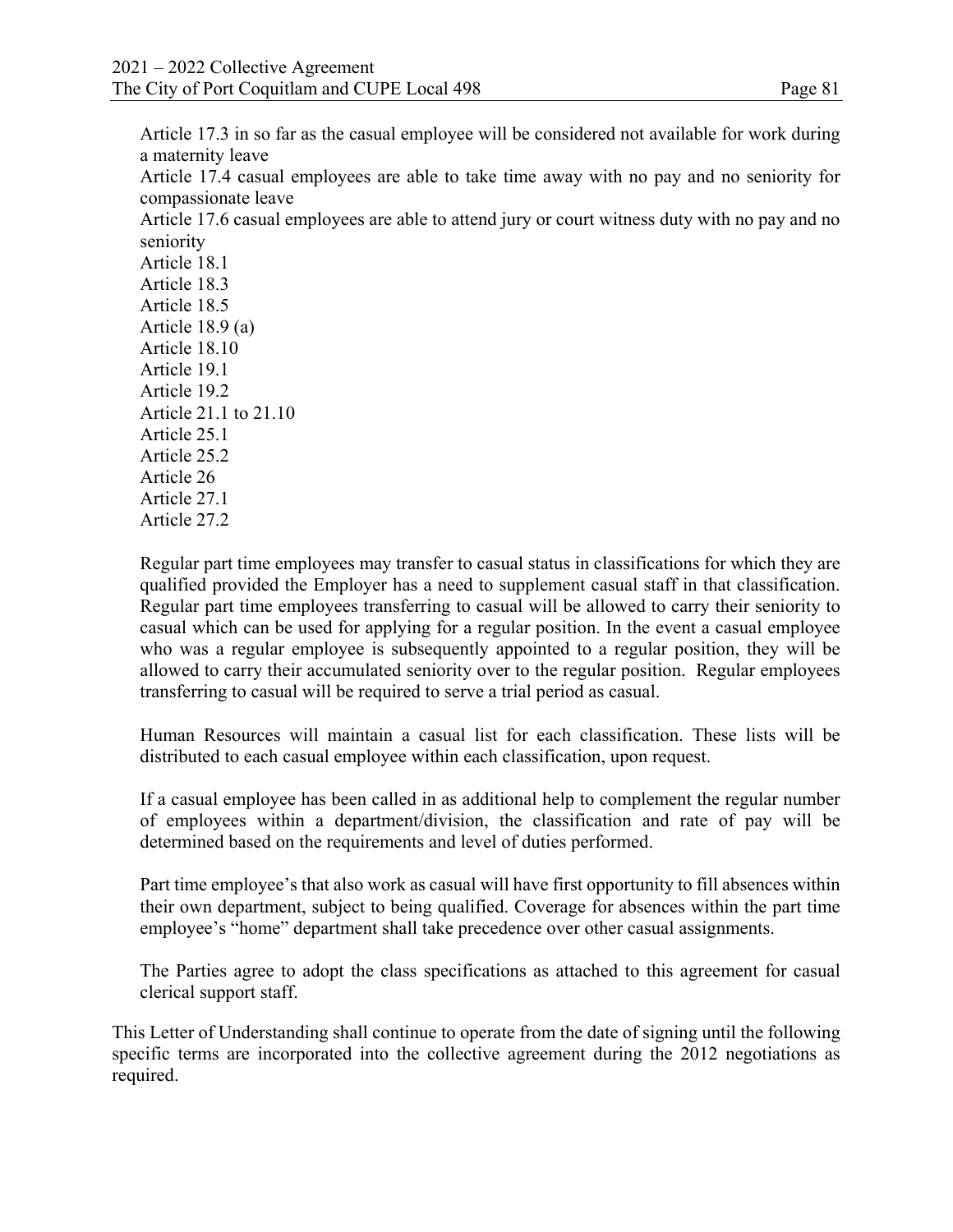The Letter of Understanding (On Call) and the terms and conditions contained therein will continue to operate until such time as the Parties agree to amendments, it is cancelled or until the current On Call staff have accepted regular positions, resigned, retired or otherwise severed their employment with the City. No new additions of personnel to the on call list will be accepted.

It is understood that "on-call" employees shall have precedence over casual staff to provide relief subject only to qualifications and availability.

Executed on the  $24<sup>th</sup>$  day of March , 2009

President, CUPE Local 498

"Cheryl Rutledge" "Tony Chong" "Tony Chong" "Tony Chong" "Tony Chong" "Tony Chong" CUPE Local 498

"Anne Berg" Representative, CUPE Local 498 "Barbara Wilton"<br>Manager, Human Resources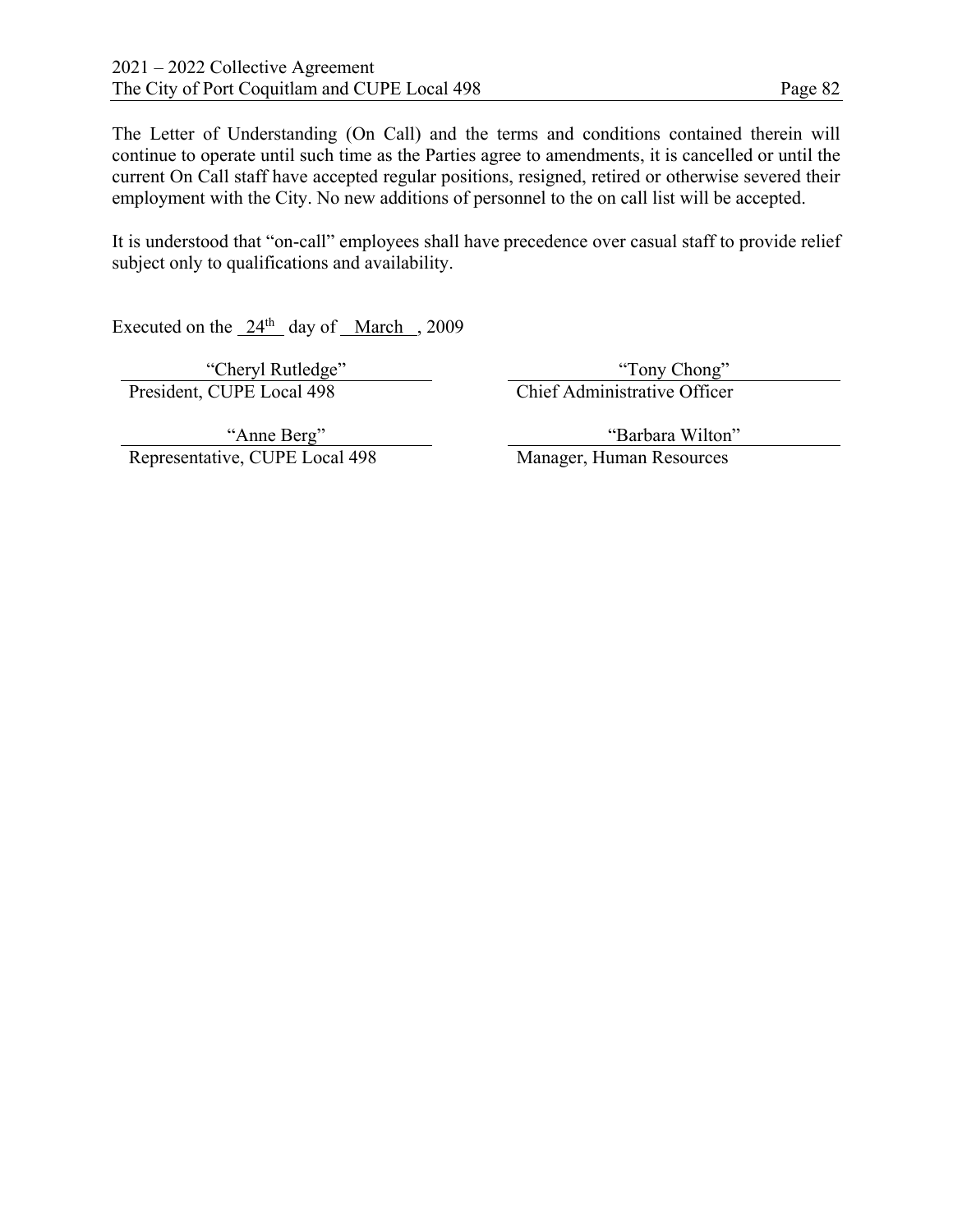(Casual Employees, Schedule C)

#### **BETWEEN**

# **THE CITY OF PORT COQUITLAM**

(hereinafter referred to as the "Employer")

#### **AND**

# **THE CANADIAN UNION OF PUBLIC EMPLOYEES, LOCAL 498**

(hereinafter referred to as the "Union")

#### **Definitions:**

- "Department" shall be defined as the Parks and Recreation Department and the Corporate Services Department.
- "Division" shall be defined as the Recreation Division or the Vector Control Division.
- "Casual Employee" shall mean an employee who is not regularly scheduled to work other than during periods that such employee shall relieve regular employees or for the purposes of temporary increased workload. In addition to the foregoing, casuals may also be employed on a seasonal basis.
- "Call in" shall mean a casual employee reporting to work at the call of the employer. Employees called in on short notice, i.e. the day of the assignment will be paid for the hours worked.
- 1. The Parties agree to establish the category of Casual Employee in Schedule C occupations with the commitment to continue to work towards Casual Employees in Schedule B.
- 2. Casual employees shall be governed by and have access to the following articles in the collective agreement with any amendments as noted:

Article 1 Article 2 Add in the definition of casual Article 3 Article 4 Article 5 Article 6 Article 7 Article 8 Article 9.1 Casual seniority will only be used to bid on posted positions

Article 9.3 The calculation of seniority will be on the basis of hours worked with the exception during maternity or parental leave. During an approved maternity or parental leave, casual employees will receive seniority on the basis of the average monthly hours worked in the twelve (12) months period preceding the leave.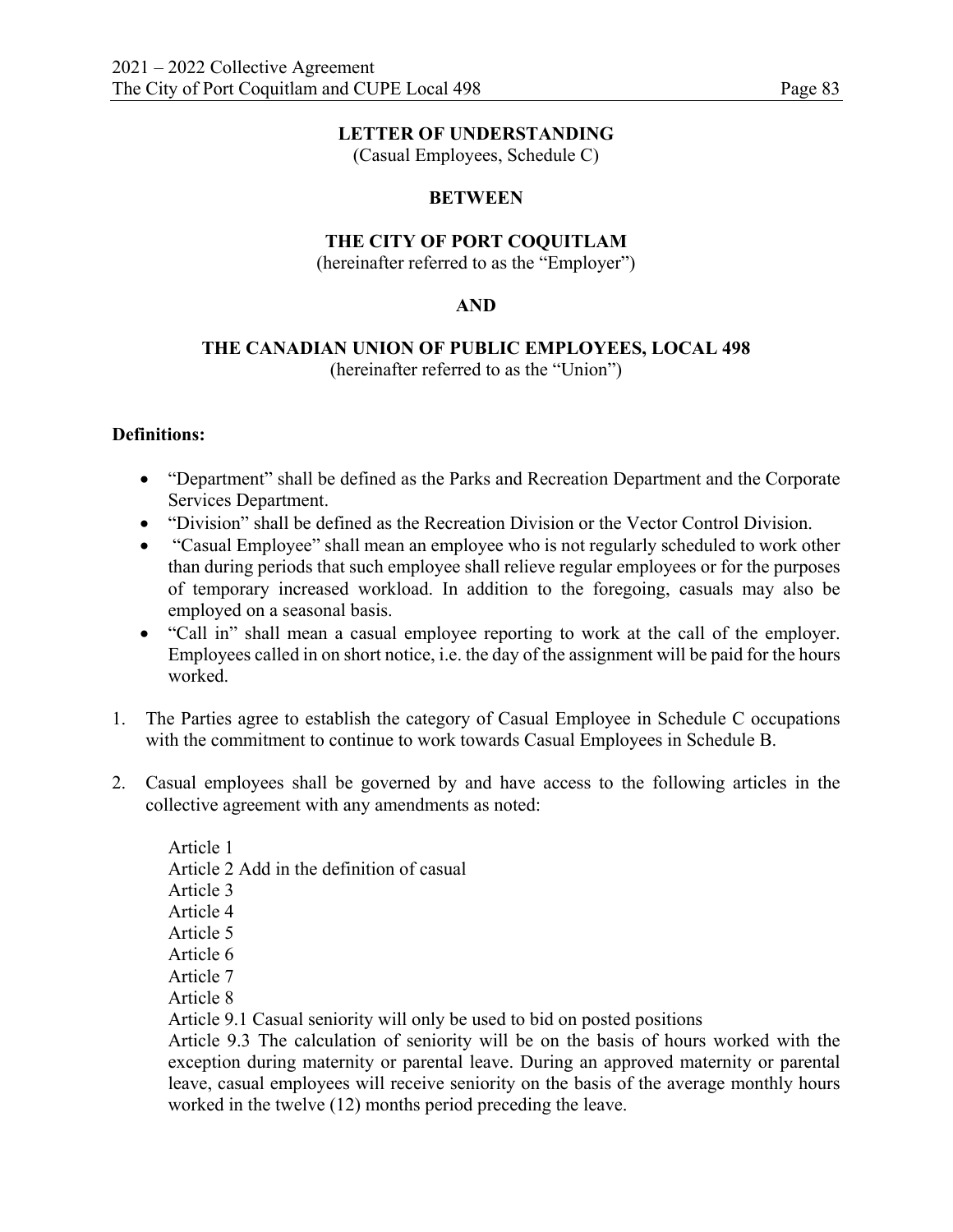Article 9.4 Casual employees will be considered probationary for the duration of their casual employment. The exception to this will be the employee that transfers from a regular position to casual status. They would not be considered probationary for purposes of this clause, but would be required to serve a trial period.

Article 9.6 (a), (b), (c) only apply.

Article 10 applies only so far as to allow casual employees to use their seniority for bidding purposes only. Casual employees are eligible to bid on posted vacancies. If a casual employee is successful in obtaining a regular position, their seniority will be credited to them for all purposes for which seniority is a factor.

It is understood that if a casual employee is appointed to a time stated position, their status of casual will not change. They will remain casual for the duration of the time stated opportunity.

Article 10.1, 10.2 10.3, 10.4, 10.5, 10.6 (a)

Article 10.7 Trial periods apply to casuals when they are appointed to vacancies, either regular or temporary, and when transferring to casual status from regular status.

Article 12 – Casual employees in Schedule C will be subject to the hours of work as detailed in Article 12.3 of the collective agreement. It is understood that casual employees may work a maximum of eight (8) hours per day and a maximum of 40 hours per week, without incurring overtime. Casuals may work 7 days in a row provided they do not exceed the weekly maximum. It is understood that casual Schedule C employees may have shifts cancelled due to inclement weather and there will be no minimum payment for those cancelled shifts. It is agreed that casual employees will be required to provide their supervisor with details regarding their availability to work, and it is the employee's responsibility to notify their supervisor of any changes to that availability.

| Regular Hours Worked                       | <b>Break Periods</b>                                                                                                                                                        |
|--------------------------------------------|-----------------------------------------------------------------------------------------------------------------------------------------------------------------------------|
| $4 - 5$ hours                              | One paid 15 minute break, to be taken at<br>operationally convenient<br>time,<br>an<br>approximately half way through the<br>shift.                                         |
| More than 5 hours but less<br>than 7 hours | One paid 15 minute break time in the<br>first part or second part of the shift, and<br>a 30 minute unpaid break to be taken<br>approximately half way through the<br>shift. |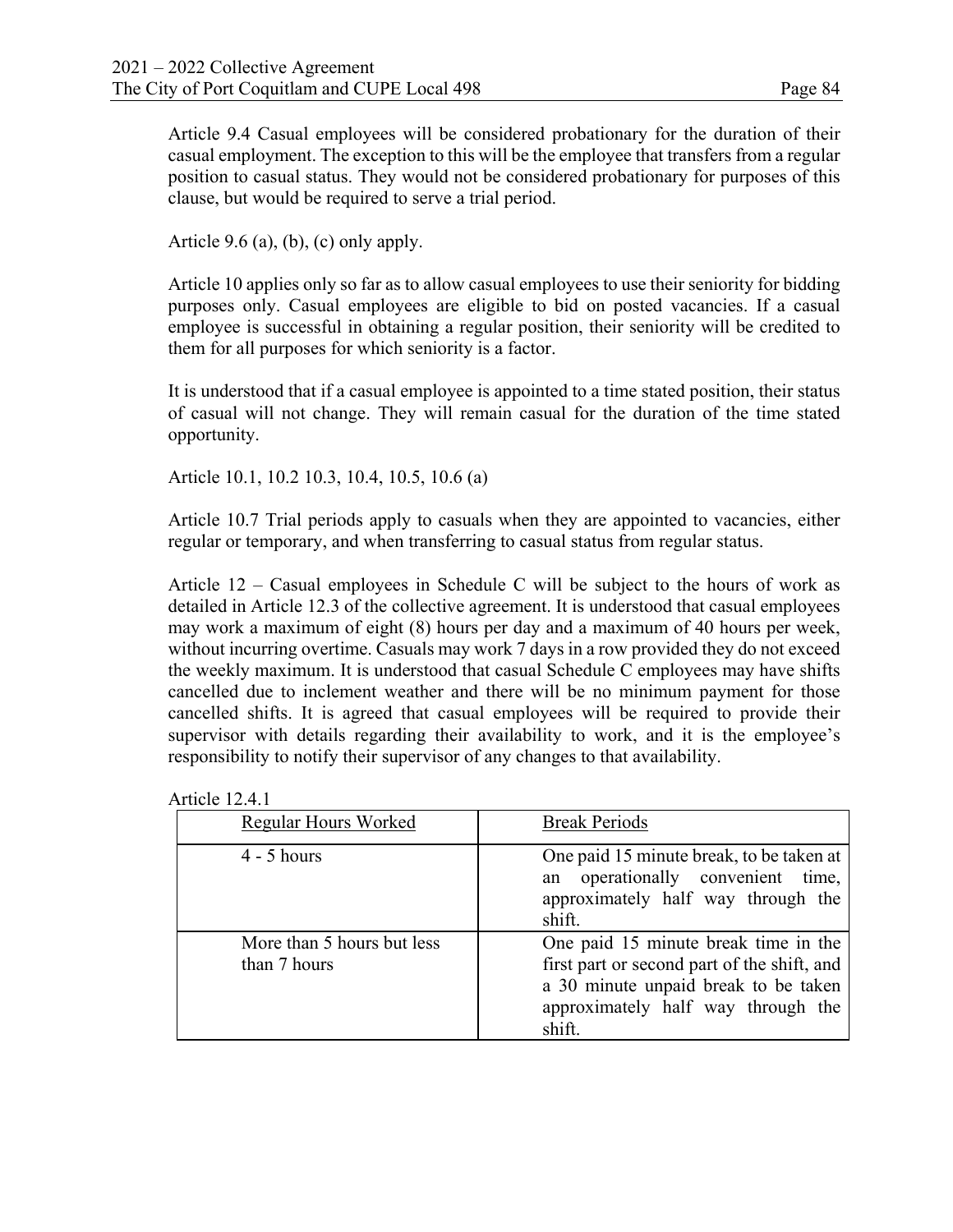| Regular Hours Worked | <b>Break Periods</b>                                                                                                                                                                                                                                                                                                                              |
|----------------------|---------------------------------------------------------------------------------------------------------------------------------------------------------------------------------------------------------------------------------------------------------------------------------------------------------------------------------------------------|
| 7 hours or more      | Two paid 15 minute breaks, with one 15<br>minute break to be taken approximately<br>half way through the first half of the<br>shift, the second 15 minute break to be<br>taken approximately half way through<br>the second half of the shift, and a 30<br>minute unpaid break to be taken<br>approximately half way through the<br>entire shift. |

Article 12.5 – the minimum hours of work for schedule C casuals shall be one (1) hour. It is understood between the Parties that the one (1) hour minimum is intended to be utilized for unusual circumstances and when it best meets operational and staffing needs.

Article 12.6 (a) (b)

Article 12.7 (a)

Article 17.1

Article 17.2

Article 17.3 in so far as the casual employee will be considered not available for work during a maternity leave

Article 17.4 casual employees are able to take time away with no pay and no seniority for compassionate leave

Article 17.5 casual employees are able to apply to take time away with no pay and no seniority

Article 17.6 casual employees are able to attend jury or court witness duty with no pay and no seniority

Article 18.1

Article 18.2.1 Casual employees shall receive 12% in lieu of vacation and statutory holiday pay. Casual employees will not be entitled to health and welfare benefits.

Article 18.3 Article 18.5 Article 18.8 (a) Article 19 Article 21 Article 25.1 Article 25.2 Article 26 Article 27

Regular employees may transfer to casual status in their own classification provided that the Employer has a need to supplement their casual staff in that classification. Regular employees transferring to casual will be allowed to carry their seniority to casual and that seniority can be used when applying for a regular position. In the event a casual employee who was a regular employee is subsequently appointed to a regular position, they will be allowed to carry their accumulated seniority over to the regular position. Regular employees transferring to casual will be required to serve a trial period as casual.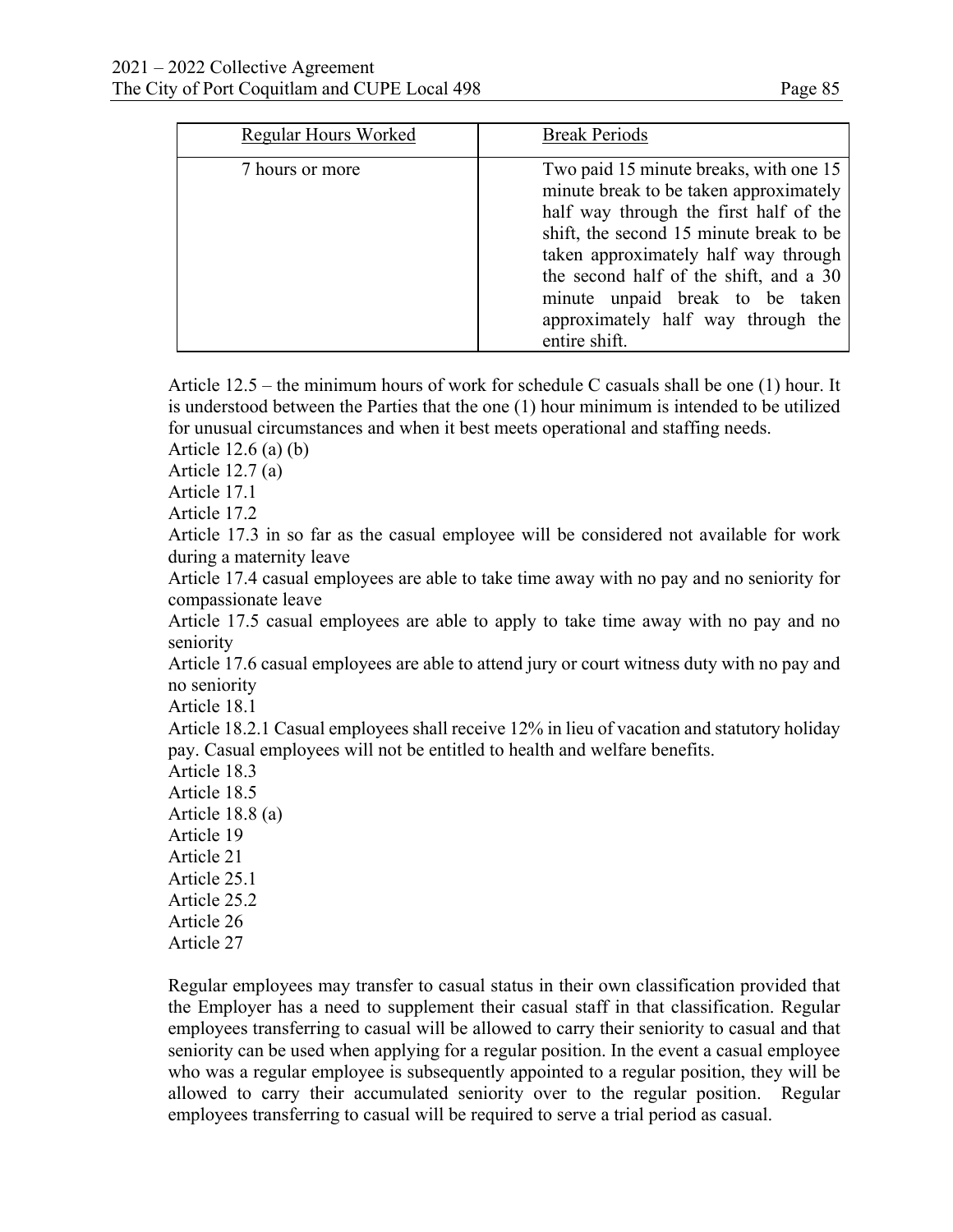In order to maintain employment status, casual employees may be required to attend mandatory training and in-service training from time to time. As much advance notice as possible shall be provided to all employees required to attend.

- 3. The Parties agree that casuals will be established in the following occupations;
	- Aquatic Leader
	- Recreation Attendant
	- Arena Attendant
	- Arena Maintenance Worker
	- Building Maintenance Worker
	- Customer Service Attendant
	- Concession Worker
	- Skating Instructor
	- Mosquito Surveyor (all casual)
	- Pool Maintenance Worker
	- Recreation Leader
	- Weight Room Attendant
- 4. The Parties agree that the attached classification specifications and training manual requirements and corresponding rates of pay bases on April 1, 2006 rates are accepted:

| • Recreation Programmer -        |                          | \$23.00 (agreed February 2, 2007)                          |
|----------------------------------|--------------------------|------------------------------------------------------------|
| • Recreation Program Assistant - |                          | \$20.34 (agreed February 2, 2007 for Aquatics)             |
| • Recreation Attendant           | $\overline{\phantom{0}}$ | \$11.00 (new, meant to be entry level)                     |
| • Arena Attendant                |                          | \$13.11 (replaces Rink Patrol)                             |
| • Skating Instructor             | $\overline{a}$           | \$13.00 - \$15.00 based on class spec qualifications       |
| • Recreation Leader              | $\overline{\phantom{0}}$ | \$16.75 (replaces Rec Worker I, II, III & Youth<br>Leader) |
| • Weight Room Attendant -        |                          | $$14.67$ (new)                                             |

Effective February 2, 2007 the following will apply:

5. Recreation Programmer – Sherry Patrick and Tom Prelowski will become Recreation Programmers. As these incumbents are not qualified in accordance with the classification specification and the training manual requirements, they will be considered grand-parented for the education requirements. However, these incumbents are strongly encouraged to continue with their studies in this area. Ms. Patrick and Mr. Prelowski will be required to obtain the certificates as noted in the classification specification. They will be provided with eighteen (18) months to obtain the certifications. This timeline is subject to extension by mutual agreement of the Parties**.**

It is acknowledged that Ms. Rebecca Roberts is not qualified in accordance with the classification specification and the training manual requirements for the Recreation Programmer. In consideration of Ms. Roberts being a Senior Aquatic Leader prior to the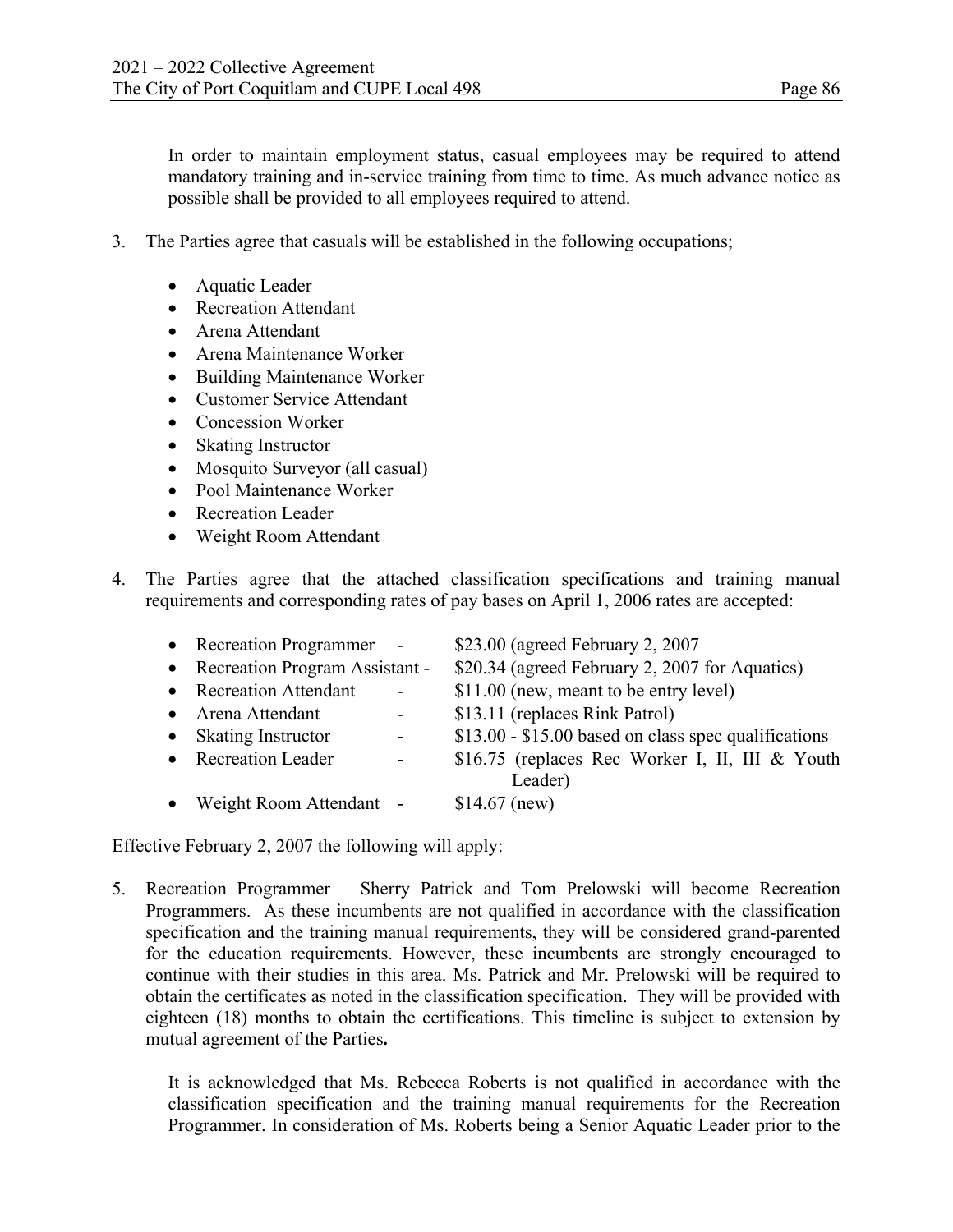restructuring of these positions, the parties agree to grand parent Ms. Roberts for the education requirements for the position of Recreation Programmer. Ms. Roberts will be required to obtain the certifications within an eighteen (18) month period in consideration of this grand parenting.

The classification specifications for Senior Aquatic Leader and the corresponding training manual requirements will be discontinued as positions, however the rate and qualifications will continue for the duration of this Letter of Understanding. Aquatic Leaders who are required to exercise supervisory functions will be paid the current Senior Aquatic Leader rate in accordance with the collective agreement. Assignments will be made based on operational requirements. It is understood that the Parties as part of their review of the terms of this Letter of Understanding will also review the criteria, circumstances, title and rate of pay for the utilization of the Senior Aquatic Leader assignment.

6. Upon the signing of this agreement the following will apply;

Recreation Leader – all current incumbents in the position of Recreation Worker I, II and III and Youth Leader will become Recreation Leaders in their current area of assignment(s). Those incumbents not qualified in accordance with the classification specification and training manual requirements will be considered grand-parented for their current position. The classification specifications for Recreation Worker I, II and III and Youth Leader and the corresponding training manual requirements will be discontinued and reference to these in the collective agreement will be removed.

All other terms of the collective agreement as it pertains to Recreation Worker I, II and III and Youth Leader shall apply to the newly established position of Recreation Leader.

Recreation Program Assistant – Shelly Alford and Bob Comartin will become Recreation Program Assistants. The classification specification for Senior Sports and Wellness Leader and the corresponding training manual requirements will be discontinued and reference to this in the collective agreement will be removed.

7. Effective February 2, 2007 the outstanding reclassification of the Senior Aquatic Leaders will be resolved by paying the posted regular and posted time stated incumbents 100% of the differential between the Recreation Programmer rate and the Senior Aquatic Leader rate from the date the reclassification request was received.

Effective February 2, 2007 Rebecca Roberts will become a Recreation Program Assistant however for the duration of Ms. Sherry Patrick's leave, Ms. Rebecca Roberts will be paid the Recreation Programmer rate of pay. Additionally and for the duration of Ms. Sherry Patrick's leave, Ms. Kristina Dyk will be paid the Recreation Program Assistant rate of pay. Upon conclusion of this temporary assignment, Ms. Dyk will return to her regular part time position as Aquatic Leader.

The training manual requirements for the remaining Recreation Program Assistant positions as attached are agreed to between the Parties and are effective the date of the signing of this agreement.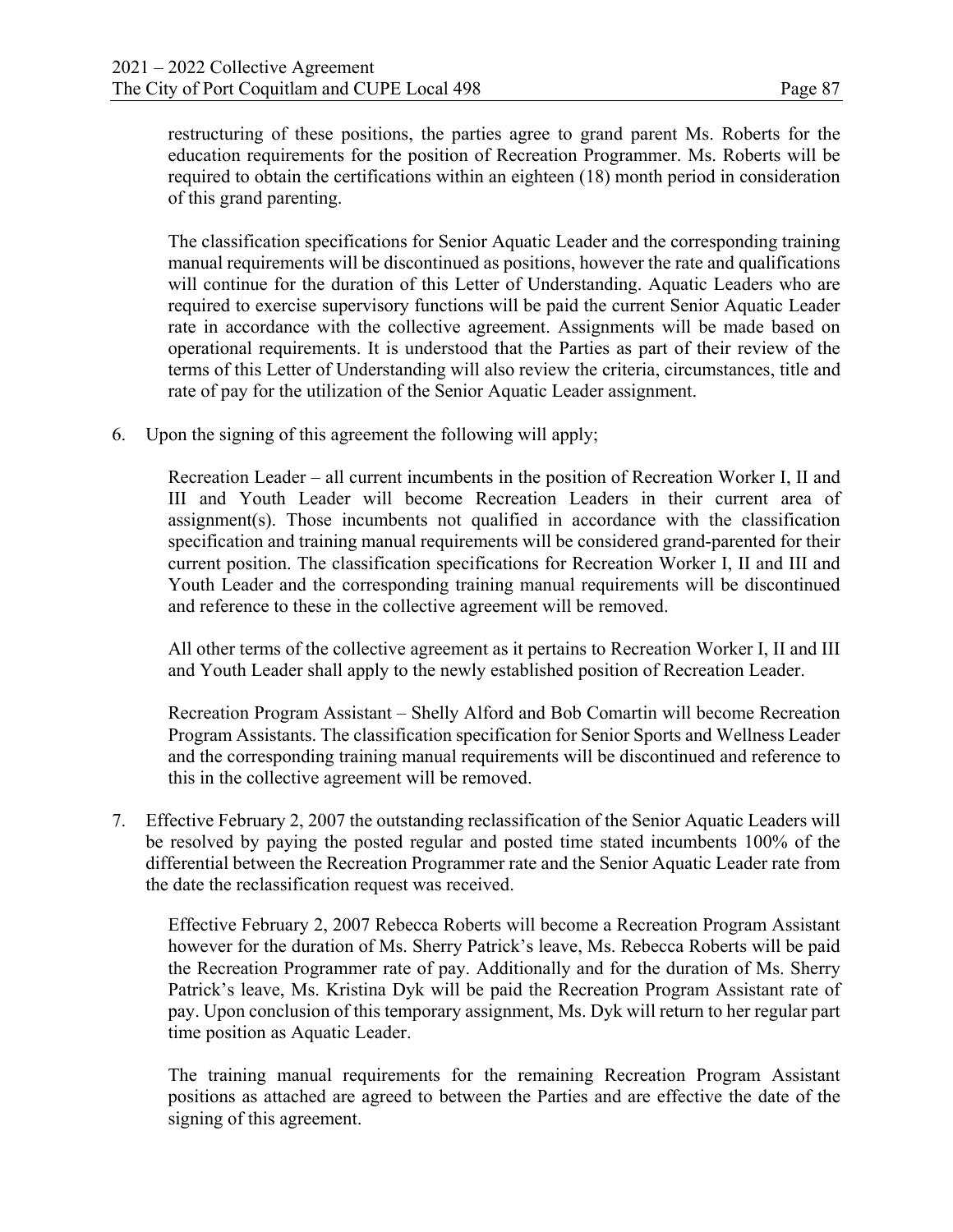8. It is agreed that the attached classification specification and training manual requirements for the position of Customer Service Attendant shall become the agreed to classification specification, training manual requirements and the hourly rate of \$16.10 shall become effective the date of the signing of this agreement.

It is agreed that the reclassification request on behalf of the Cashiers will be paid in accordance with the letter of settlement between the Parties. The Cashier classification specification will be considered obsolete and all references to Cashier in the collective agreement shall be removed.

All of the terms of the collective agreement as it pertains to the Cashier classification will apply to the newly established position of Customer Service Attendant.

- 9. For those positions that are new or have amended training manual requirements, and a posting results, employees will be given eighteen months to obtain the formal qualifications provided they meet the other requirements of the position, or they will be reverted back to their previous position. This eighteen month period commences from the date of the signing of this Letter of Understanding and expires upon the lapsing of eighteen calendar months, i.e. If this Letter of Understanding is agreed to in May of 2007, the eighteen calendar months lapses September 2009.
- 10. It is further agreed that in order for the Recreation Division to implement this agreement for Schedule C casuals, they must first establish the following full time positions:

Aquatic Leaders  $-2$  (actioned upon the signing of the Aquatics LOU Feb  $2/07$ ) Building Maintenance Worker - 1 Customer Service Attendants – 3

It is further agreed that the City will post one full time Building Maintenance Worker for the Port Coquitlam Recreation Complex/Leigh Square Arts Village.

Additionally, in order for the City to utilize casuals in Recreation they will be required to maintain a minimum of nineteen (19) full time Schedule C positions. For each full time position maintained, the Recreation Division may increase the casual hours ratio to part time hours by 10% to a maximum of 40%. I.e.

19 regular full time positions 90/10 part time hours to casual hours ratio 20 regular full time positions 80/20 part time hours to casual hours ratio 21 regular full time positions 70/30 part time hours to casual hours ratio 22 regular full time positions 60/40 part time hours to casual hours ratio

11. It is understood that the hours for establishing full time positions is from the current budgeted hours. Therefore, the hours available for part time will be reduced, if the posted full time positions as outlined in #10 above are not awarded to an employee currently employed in that occupation.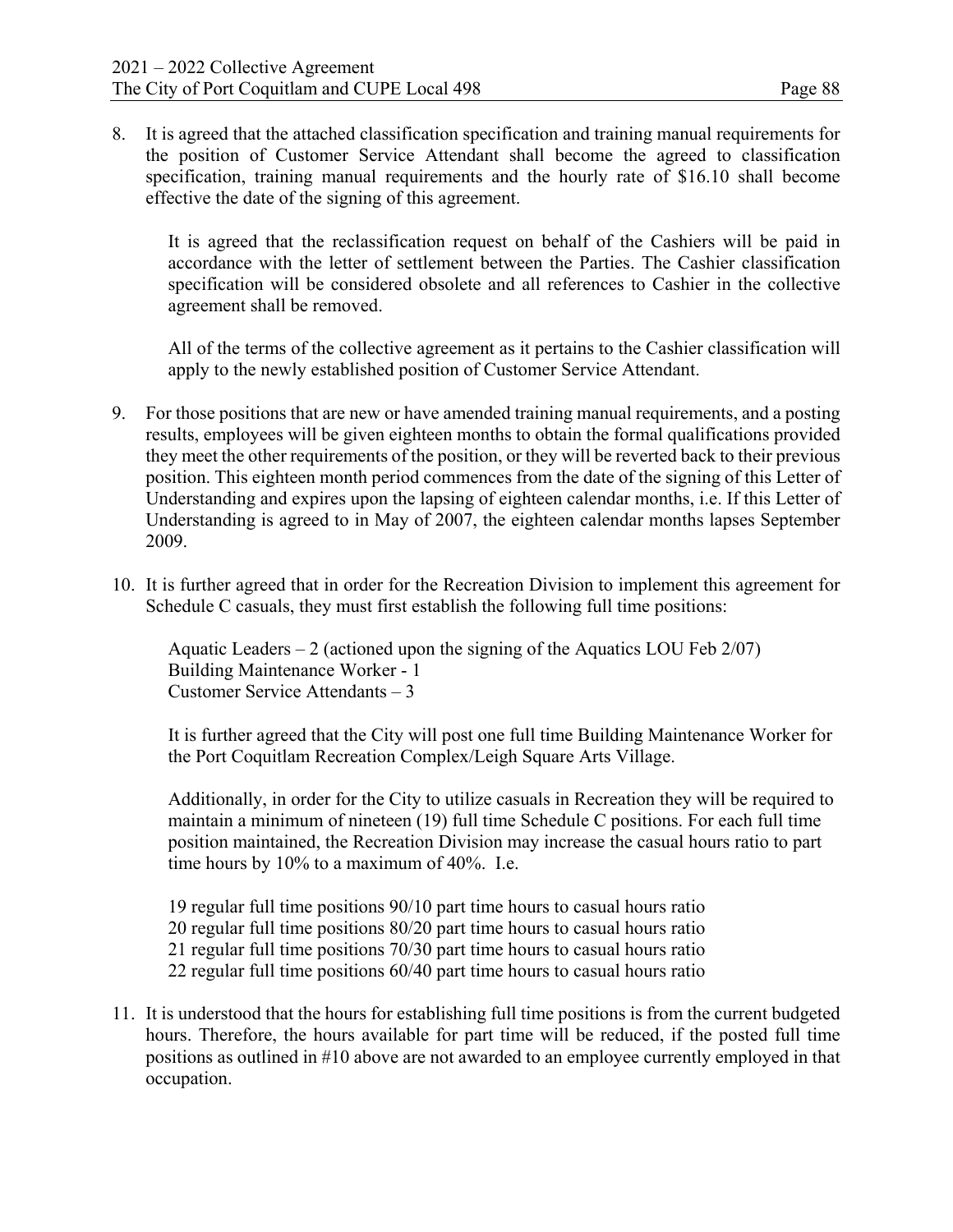- 12. It is understood that the part time hours ratio over casual hours as noted above will be calculated over the course of a year. It is preferable for the current contingent of part time employees to declare their preference with respect to their status. The initial process of transferring from regular part time to casual will be undertaken by each regular part time employee declaring their preference of status. The City will develop a shift schedule and will offer the regular part time shifts in accordance with the Part-Time Schedule "C" Scheduling Letter of Understanding. Any regular part time staff member that is unable to sign for a shift schedule for this first initial signing will be afforded the opportunity to transfer to casual without having to resign. For the remainder of 2007 subsequent request to transfer to casual will be considered on a first come basis and in consideration of operational requirements.
- 13. Future expressed needs for casuals will be determined by the City. Annually the City will call for declarations from the regular part time staff requesting those staff that wish to transfer to casual to declare their preference of status. When the City determines there is an expressed need, those employees who have declared their preference by December 15 of the year prior to transfer to casual will be offered the opportunity to transfer in accordance with their seniority. Requests to transfer to casual received after December 15 will be considered on a first come basis.
- 14. Notwithstanding the Parties agreement on casuals including Mosquito Surveyor occupation, the category of casual in that occupation will not become effective until January 1, 2008.
- 15. With the signing of this agreement it is agreed that shift signings for the category of full time Building Maintenance Worker and full time Customer Service Attendant will be facility specific. The definition of facility specific is considered to be:
	- Port Coquitlam Recreation Center and Leigh Square Arts Village
	- Hyde Creek Recreation Center and Outdoor Pools

In an effort to provide the greatest opportunity for full time Building Maintenance Worker and full time Customer Service Attendant staff, it is agreed that staff will be required to make their selection of facility preference at the time the first seasonal schedule is developed after the signing of this agreement. Employees should consider and declare their preference of facility and not based solely on their preference of the initial schedule as schedules are subject to change in accordance with the terms of the collective agreement.

16. The City and the Union agree to increase the maximum allowable seasonal schedule as defined in the Schedule C Part Time Scheduling Letter of Understanding from a maximum of four (4) months to seven (7) months.

It is further agreed that the Parties will meet by June 30, 2007 and confirm the validation process for the Arena Maintenance Workers and a process by which the Building Maintenance Workers are offered the opportunity to gain experience leading to potential certifications as Arena Maintenance Workers and Pool Maintenance Workers.

17. The Parties agree to resolve grievance # 06-02 based on the terms contained in a settlement letter between the Parties.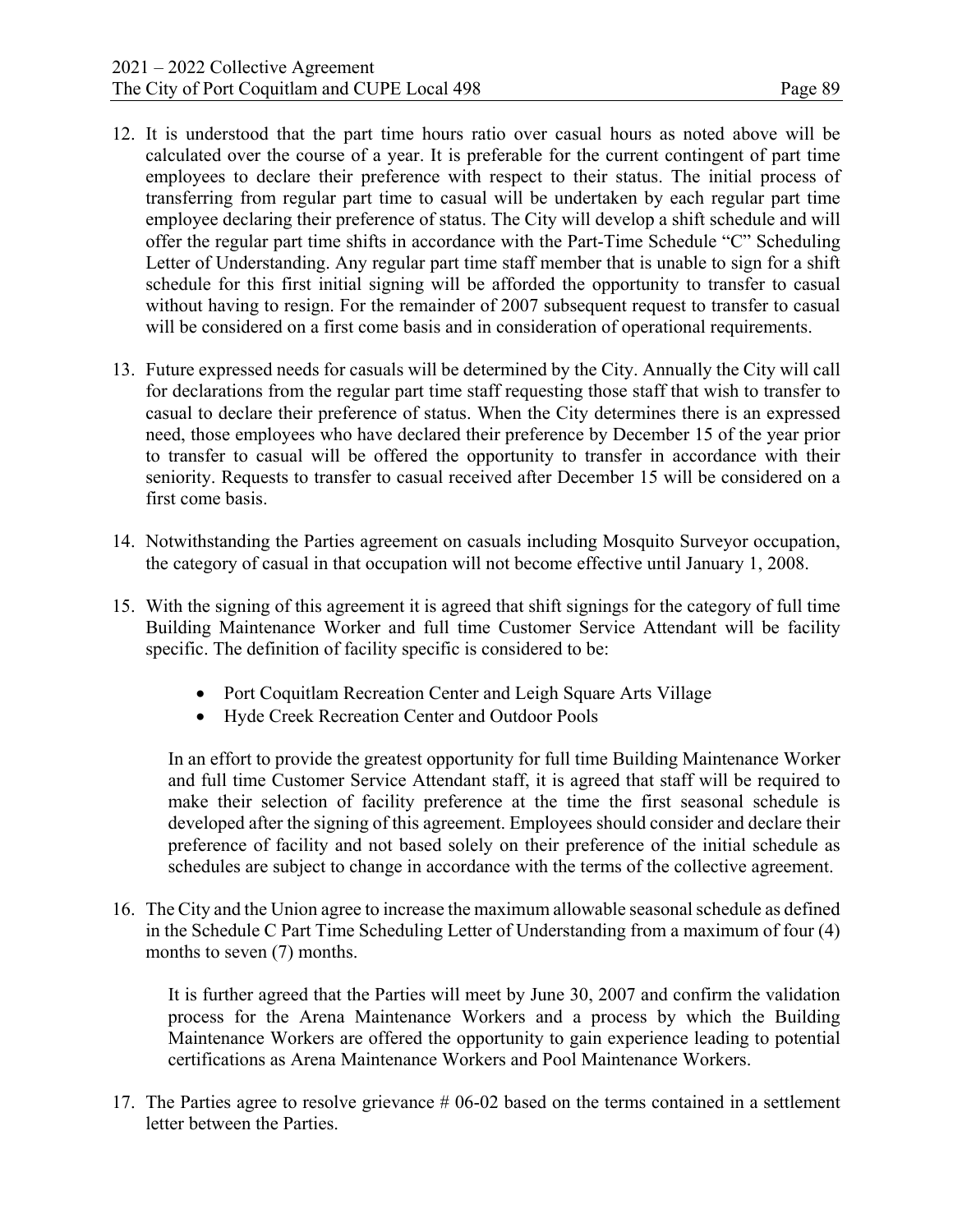- 18. With the signing of this agreement the terms of the Staffing Agreement Part II of II is considered redundant with the exception of the provision as it applies to Ms. Vicki Respondek while she occupies the position of part time Arena Maintenance Worker. The terms of which include a cost share of health and welfare benefits and paid general holidays and vacation, all on a pro-rata basis.
- 19. This Letter of Understanding shall continue to operate from the date of signing until the following specific terms are incorporated into the collective agreement during the 2007 negotiations: TBD

The specific Terms of this Letter of Understanding that will continue as an amended Letter of Understanding after the 2007 negotiations include TBD.

It is understood and agreed that conflicts arising from the interpretation or application of this Letter of Understanding, prior to resorting to the grievance procedure, the issues will be subject to discussion between the Parties as part of the Labour Management Committee. The Parties agree that the amended Letter of Understanding will continue with the provision that either Party has the ability to serve six (6) months written notice of cancellation of the Letter of Understanding.

Executed on the  $8<sup>th</sup>$  day of May , 2007

President, CUPE Local 498 Chief Administrative Officer

"Jamie Arden" "Tony Chong"

"Bob Smejkal" Representative, CUPE Local 498 Manager, Human Resources

"Barbara Wilton"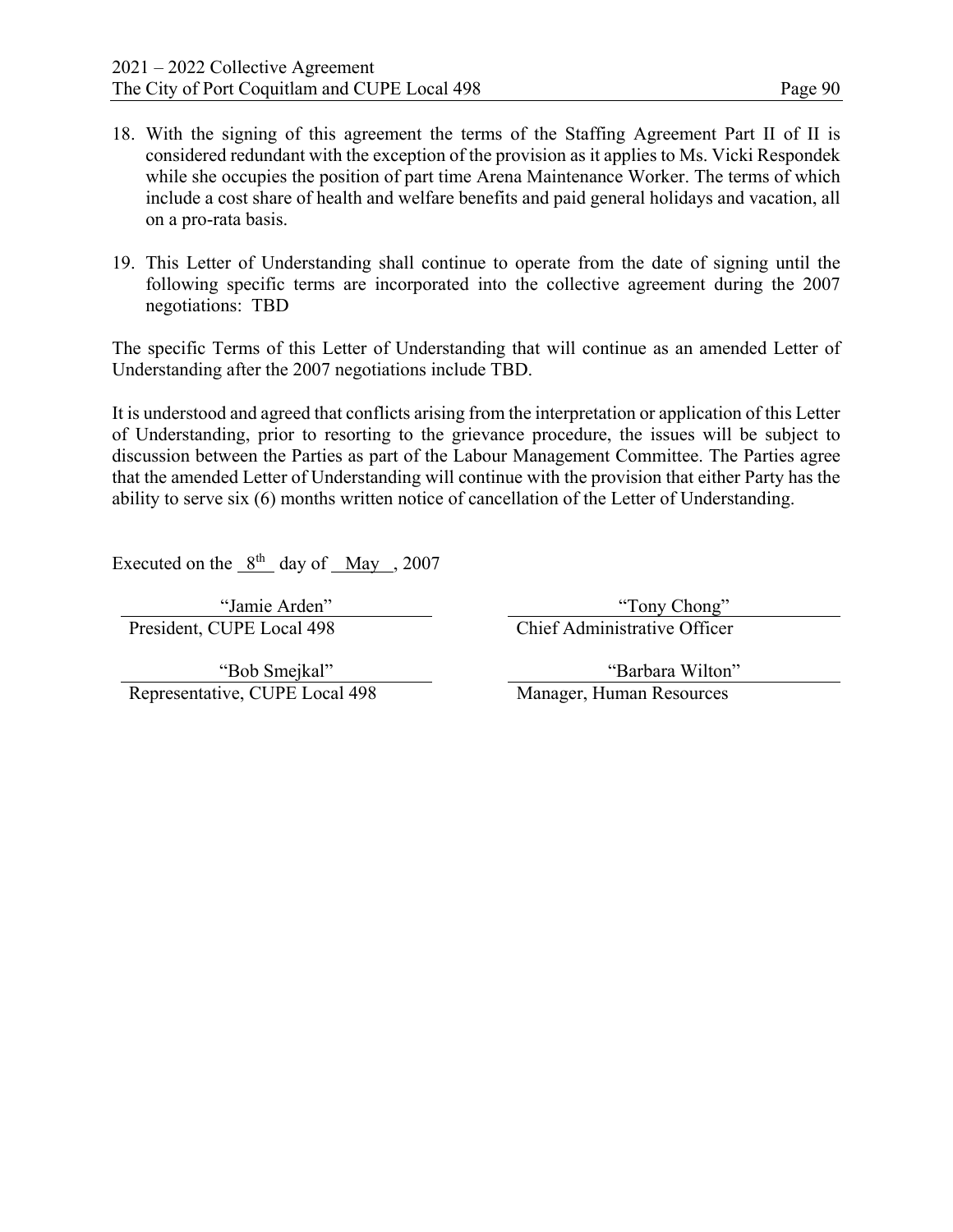(Animal Control Service)

#### **BETWEEN**

## **THE CITY OF PORT COQUITLAM**

(hereinafter referred to as the "Employer")

#### **AND**

# **THE CANADIAN UNION OF PUBLIC EMPLOYEES, LOCAL 498**

(hereinafter referred to as the "Union")

In consideration of Article 1 – Preamble of the Collective Agreement and in an ongoing effort to improve and maintain harmonious relations and in consideration of the Employer desiring to provide the Animal Control function internally, the Parties agree to the following:

- 1. The Parties agree to establish a classification specification of Bylaw Enforcement Officer - Animal Control, pay grade 22, which will include the Animal Control function in accordance with Bylaw 3670. (attached as Appendix "A")
- 2. The Employer agrees to post one (1) regular full time position. This newly established position will be the primary Animal Control person.
- 3. It is agreed that in order for an internal candidate to be considered for this opportunity, they must possess the requisite experience as provided for in the classification specification and the training manual requirements, (attached as Appendix "B").
- 4. The Parties agree to attempt to source out training on the animal control function to allow current employees the opportunity to compete for future vacancies. It is further agreed that this matter will be reconvened at the Training Adjudication Committee.
- 5. It is further understood that the appointee to this position will be required to undertake duties related to Bylaw enforcement in addition to the Animal control function.
- 6. The current incumbents in the position of Bylaw Enforcement Officer as of the date of the signing of this agreement will be considered grand-parented for purposes of the primary Animal Control function. It is agreed however, that the basic duties related to the Animal Control function, including but not limited to such activities as investigations of dog bites, bylaw infractions related to animals i.e. barking dogs, etc. will continue to be carried out by all Bylaw Enforcement Officers.
- 7. All Bylaw Enforcement Officers will be provided with appropriate training in the Animal control function.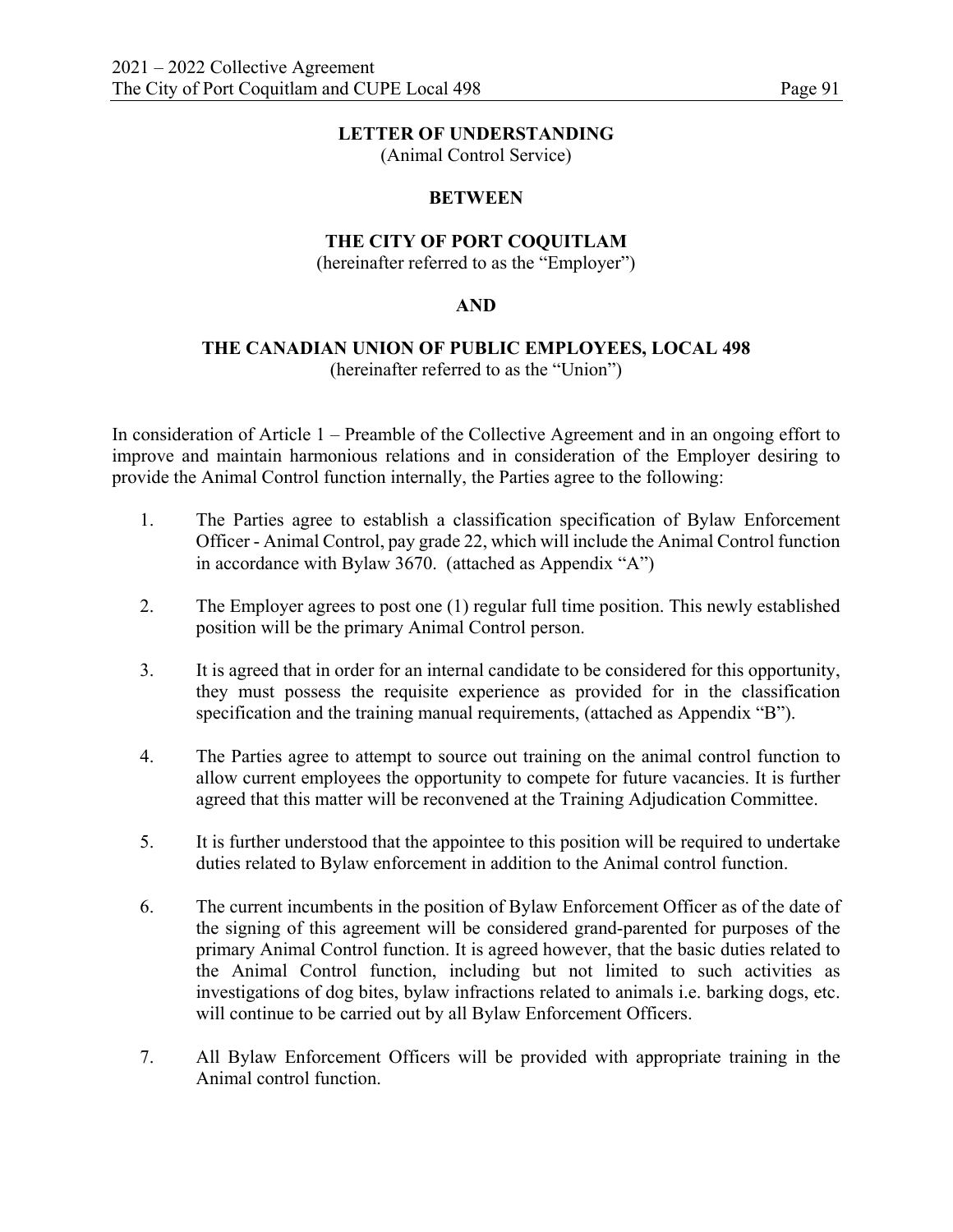- 8. The Employer agrees to develop Safe Work Procedures for duties related to the Animal Control function.
- 9. The hours of work as outlined in Article 12 Hours of Work 12.2 Schedule "B" (b) Inside Staff – Full Time – Exceptions shall be amended to include the opportunity for the Bylaw Enforcement Officer - Animal Control to work any day of the week, including Sunday.
- 10. Without limiting the management rights of the Employer, it may decide in future to cease providing the Animal Control function service internally and return to contracting out the service. In that circumstance there will be no impact on the contingent of regular Bylaw Enforcement Officers on staff at the time of the contracting out and the Bylaw Enforcement Officer - Animal Control will become a Bylaw Enforcement Officer.

Executed on the  $5<sup>th</sup>$  day of February , 2009

"Cheryl Rutledge" "Tony Chong" President, CUPE Local 498 Chief Administrative Officer

"Bob Smejkal" Representative, CUPE Local 498 Manager, Human Resources

"Barbara Wilton"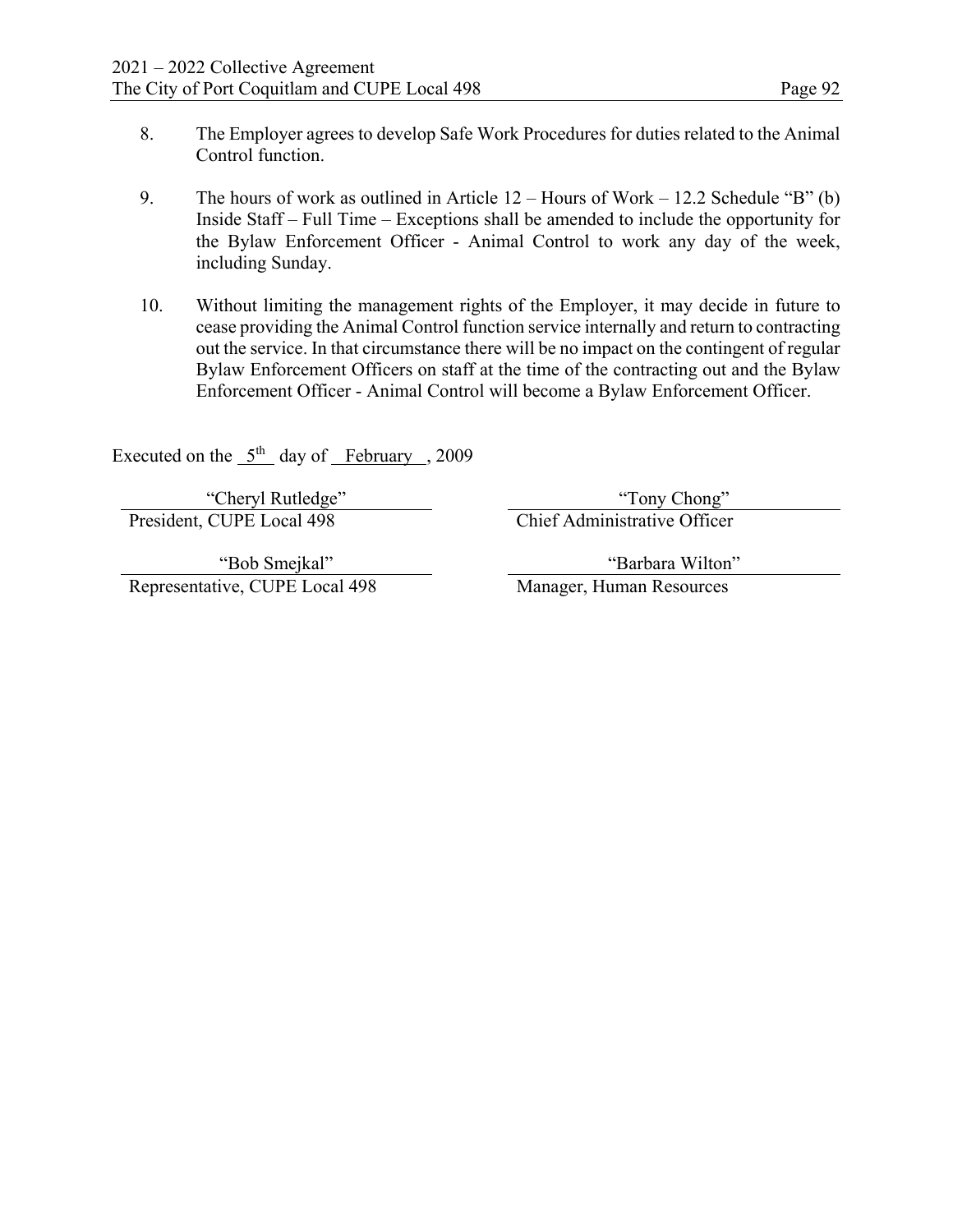(Appointments resulting from Extended Union Leave of Mark Hancock)

#### **BETWEEN**

# **THE CITY OF PORT COQUITLAM**

(hereinafter referred to as the "Employer")

#### **AND**

#### **THE CANADIAN UNION OF PUBLIC EMPLOYEES, LOCAL 498** (hereinafter referred to as the "Union")

WHEREAS the City and the Union both have an interest in providing the public taxpayer with cost effective service while affording stability to our work force, it is in the best interest of the Parties to resolve the matter of those employees appointed to temporary positions as a result of this extended union leave of absence in accordance with Article 17.2 (b) of the 2007 – 2011 Collective Agreement as it continues to apply.

- 1. This Letter of Understanding is intended to vary the terms of the Collective Agreement as it relates only to the filling of temporary vacancies that have resulted from the long-term union leave of Mr. Mark Hancock who has been elected to a full-time position with CUPE and to provide the framework for Mr. Hancock's return to work, should this occur.
- 2. All the provisions of the Collective Agreement shall apply except as specifically varied by the terms of this Letter of Understanding.
- 3. The temporary positions that have resulted from the extended leave of absence currently include: Foreman II – Water, Foreman II – Sewer, and one Trades I – Water.
- 4. Mr. Hancock will endeavor to provide at least two weeks' notice of his intention to return to the City.
- 5. When Mr. Hancock returns to the City, he will be provided with a position in the Operations Division at the pay rate of the position of Foreman  $II$  – Sewer and he will continue to receive any increases that are negotiated between the parties. Mr. Hancock would be encouraged to upgrade his skills, knowledge and abilities pursuant to the class specifications and requirements for the position of Foreman II – Sewer. Should the position of the full time Foreman II – Sewer become vacant, Mr. Hancock will be appointed to the position, provided that he meets the requirements. All other future promotional opportunities will be subject to the terms of the Collective Agreement.
- 6. Upon his return to the City, Mr. Hancock will be provided training to obtain his truck driver training and validation.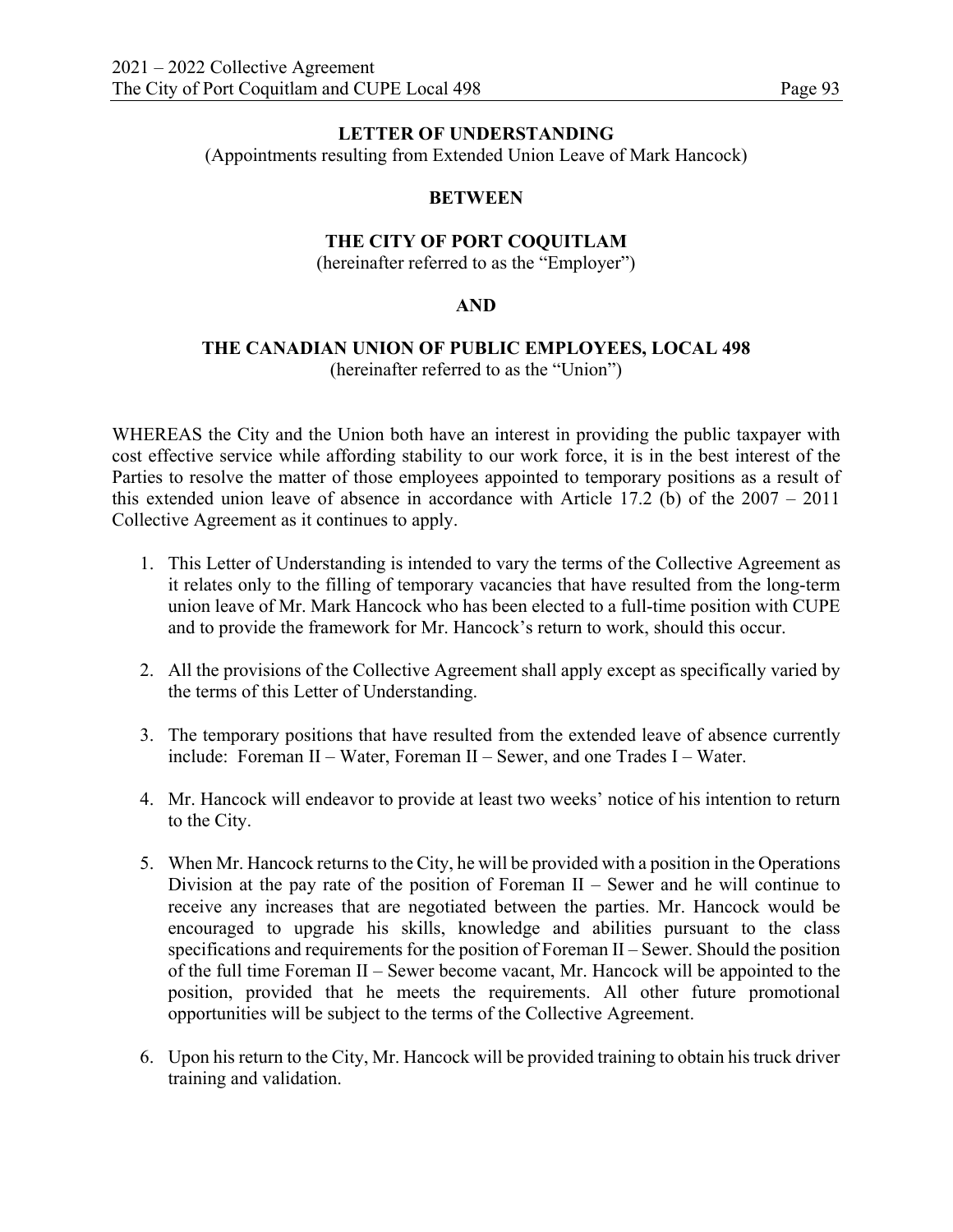- 7. It is understood that it may be necessary for the Division to return to the regular contingent of staff as a result of Mr. Hancock's return to work with the City.
- 8. With the signing of this Letter of Understanding, personnel impacted by Mr. Hancock's absence shall be posted as regular positions.
- 9. In the event that Mr. Hancock resigns from his employment with the City, the terms of this Letter of Understanding as it applies to Mr. Hancock will have been met.

Executed on the  $29<sup>th</sup>$  day of June , 2012

President, CUPE Local 498 Chief Administrative Officer

"Brian Savage" "Barry Becker"

"John Leonard" Representative, CUPE Local 498 Manager, Human Resources

"Kulwinder Sall"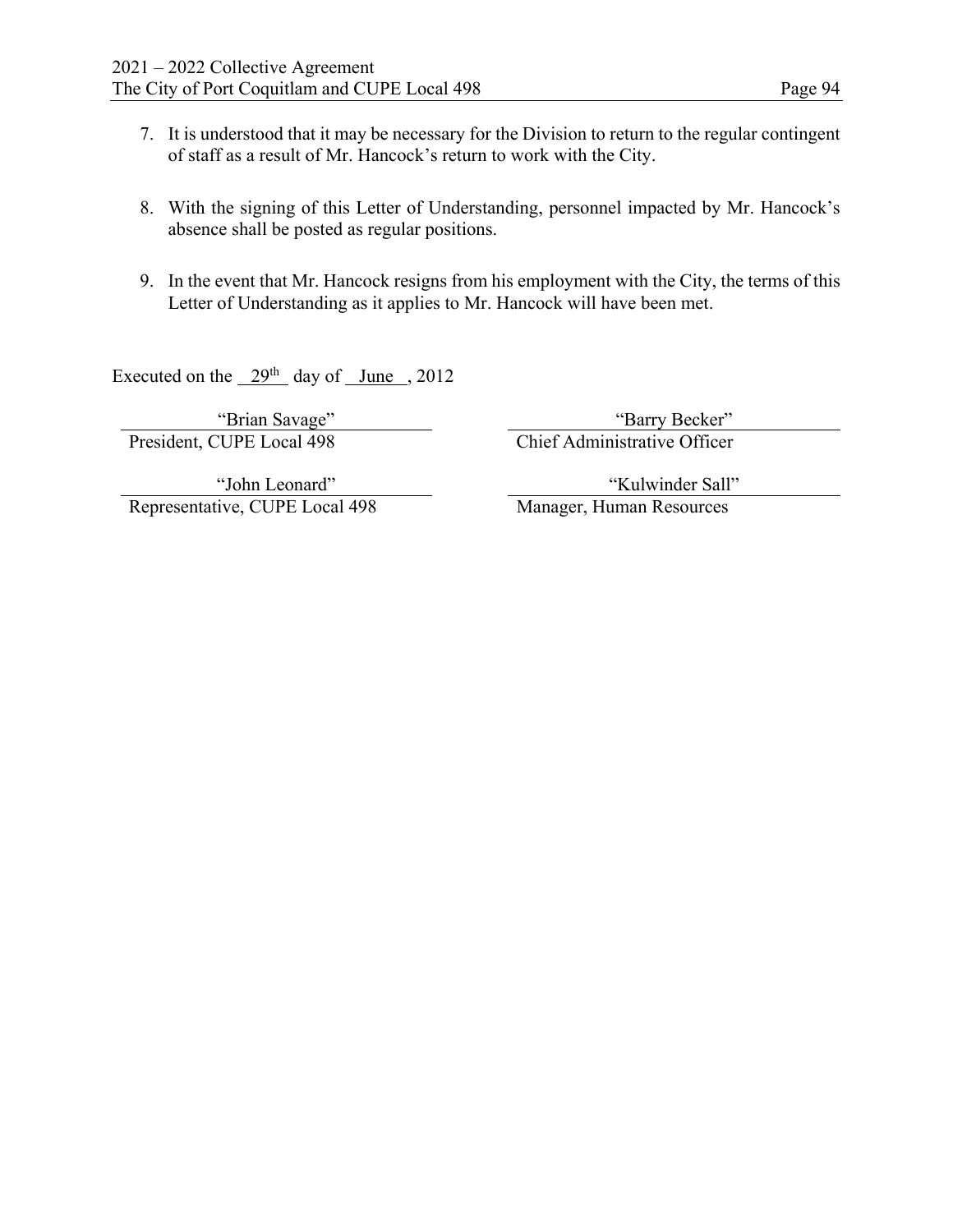(Parks Section)

# **BETWEEN**

# **THE CITY OF PORT COQUITLAM**

(hereinafter referred to as the "Employer")

# **AND**

# **THE CANADIAN UNION OF PUBLIC EMPLOYEES, LOCAL 498**

(hereinafter referred to as the "Union")

In consideration of Article 1 – Preamble of the Collective Agreement and in an ongoing effort to improve and maintain harmonious relations and in consideration of the Employer and whereas the Employer and the Union agree that the current Collective Agreement and any other agreements shall be replaced by this Letter of Understanding in the following terms:

# **PARKS MAINTENANCE WORKER II**

- 1. The Parties agree that the position of operating the Parks Garbage vehicle will be classified as a Parks Maintenance Worker II.
- 2. The days and hours of work for the Parks Maintenance Worker II assigned to the Parks Garbage vehicle may consist of a work week other than Monday to Friday, and may work four (4) ten (10) hour days per week, or five (5) eight (8) hour days per week and the hours of work shall be between 7:00 a.m. and 8:00 p.m. These hours shall constitute day shift.
- 3. It is understood that employees in the Parks Maintenance Worker I position based on operational needs, will be trained on the Parks Garbage vehicle to enable them to provide relief during staff absences.
- 4. The filling of this position is considered a reclassification of a current Parks Maintenance Worker I position. It is agreed that in order for an internal candidate to be considered for this reclassification, they must possess the requisite experience as provided for in the classification specification and the training manual requirements, (attached as Appendix ("A").
- 5. The method of filling this reclassified position will be as follows, in order of seniority, the following employees will be offered the reclassified position:
	- incumbents in the Parks Maintenance Worker II position;
	- incumbents in the Parks Maintenance Worker I position;
	- incumbents in the Parks Maintenance Worker position.

This offer is subject only to being qualified in accordance with the current training manual requirements for Parks Maintenance Worker I.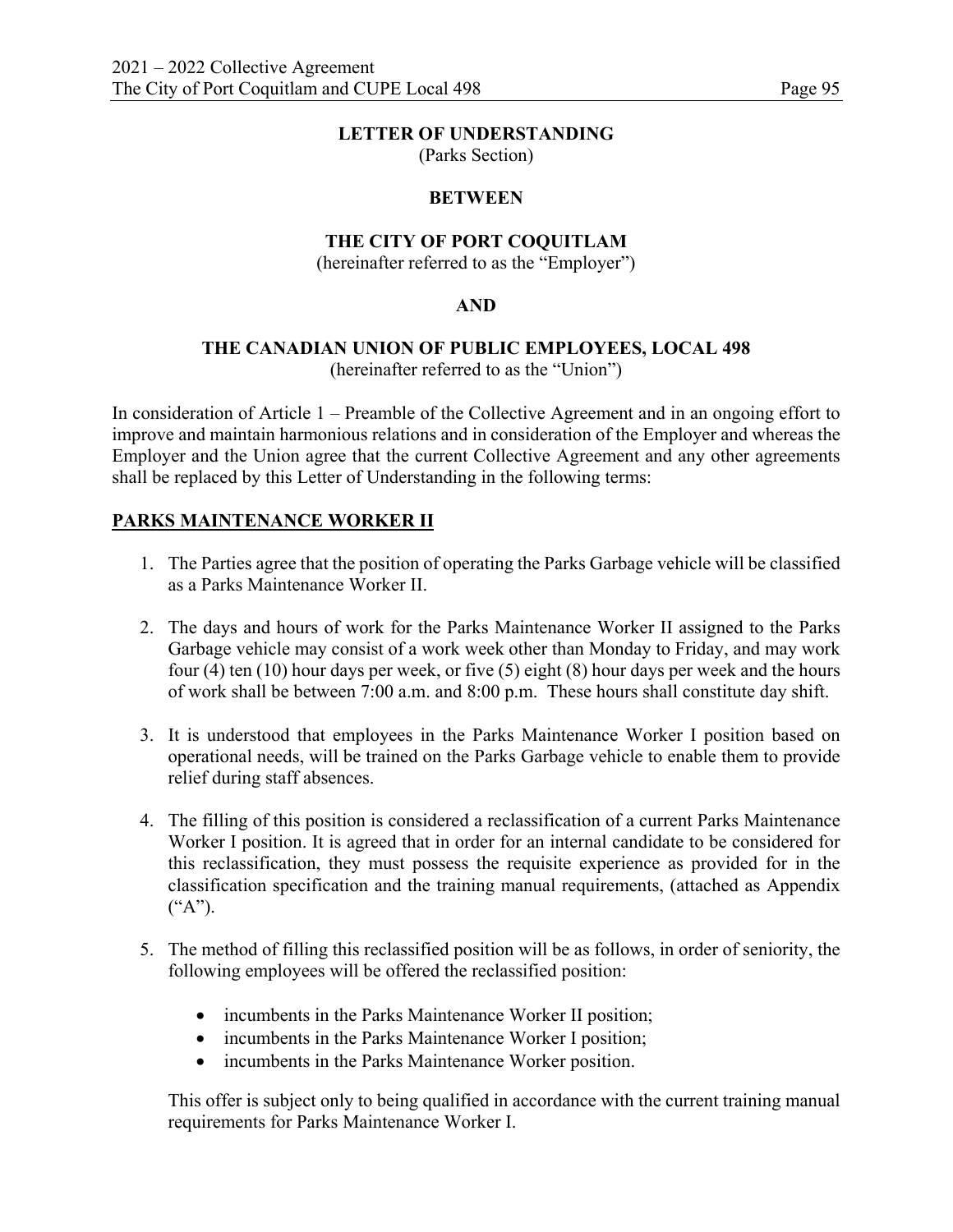# **IRRIGATION SYSTEMS WORKER**

- 6. The classification specification for Irrigation Systems Worker shall be revised to include the requirement for licensure by the Canadian Playground Safety Institute. This licensure requirement will be a post appointment requirement and anyone appointed to this position must successfully obtain the license prior to the conclusion of the probationary period or trial period in order to successfully pass their probationary or trial period.
- 7. The City agrees to fund the successful applicant for the time to attend the certification and for the costs to obtain the certification during said probationary or trial period.
- 8. Additional amendments to the classification specification shall include responsibility for analyzing field conditions and making determinations as to whether the conditions warrant opening or closing of fields and the inspection and maintenance of playground equipment. (Appendix "B")
- 9. The days and hours of work for the Irrigation Systems Worker may consist of a work week other than Monday to Friday, and may work four (4) ten (10) hour days per week, or five (5) eight (8) hour days per week, between the hours of 6:00 a.m. and 8:00 p.m. These hours shall constitute day shift.
- 10. All of the provisions of the Collective Agreement shall apply except as specifically varied by the terms of this Letter of Understanding.

Executed on the  $26<sup>th</sup>$  day of May , 2010

President, CUPE Local 498 Chief Administrative Officer

"Cheryl Rutledge" "Tony Chong"

"Bob Smejkal" Representative, CUPE Local 498 Manager, Human Resources

"Barbara Wilton"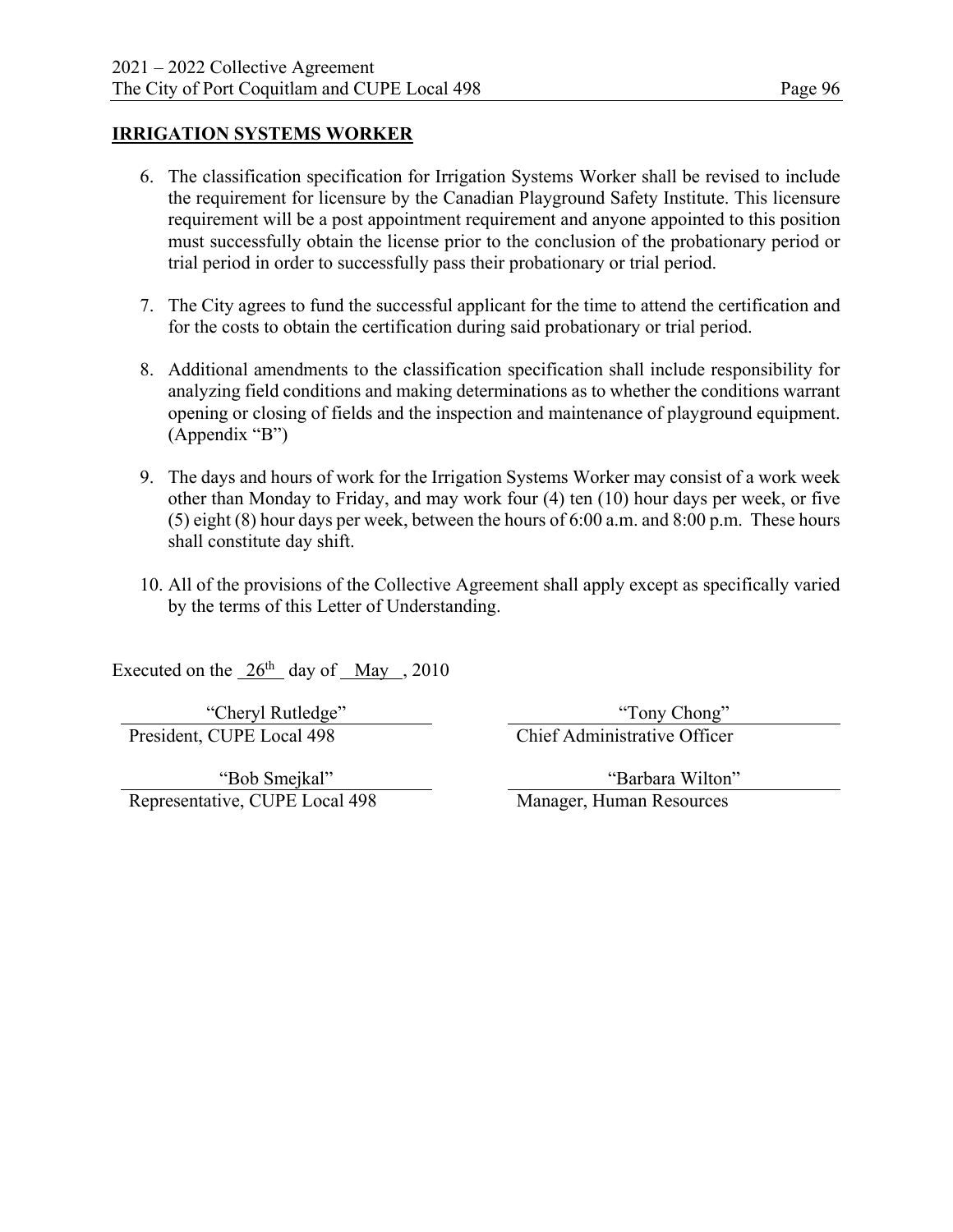(Parks and Services Weekend Support)

#### **BETWEEN**

# **THE CITY OF PORT COQUITLAM**

(Hereinafter referred to as the "Employer")

#### **AND**

#### **THE CANADIAN UNION OF PUBLIC EMPLOYEES, LOCAL 498**  (Hereinafter referred to as the "Union")

- 1. In an effort to provide an organized method of assigning the Weekend Support in the Parks and Services Section, the following terms are agreed to between the Employer and the Union, (the "Parties").
- 2. The Parties agree to establish a rotation of Weekend Support to be distributed equally as much as practicable between the positions of Parks Coordinator, Parks Supervisor, Sports Turf Technician and Urban Forestry Arborist.
- 3. The person on Weekend Support shall be provided with a designated phone and shall be required to carry the phone commencing Friday at the end of their shift until the start of the shift Monday morning.
- 4. In consideration of being available by telephone, the person assigned to be Weekend Support shall be compensated at the rate of one (1) hour overtime at the applicable overtime rate for the Saturday and one (1) hour overtime at the applicable overtime rate for the Sunday.
- 5. It is agreed and understood that all other provisions of the collective agreement continue to apply.

This Letter of Understanding shall continue to operate from the date of signing and will continue to operate until such time as the operational requirements of the division changes to the extent that a review is necessary.

Executed on the  $4<sup>th</sup>$  day of September , 2008

President, CUPE Local 498 Chief Administrative Officer

"Bob Smejkal" Representative, CUPE Local 498

"Cheryl Murray" "Tony Chong"

"Barbara Wilton"<br>Manager, Human Resources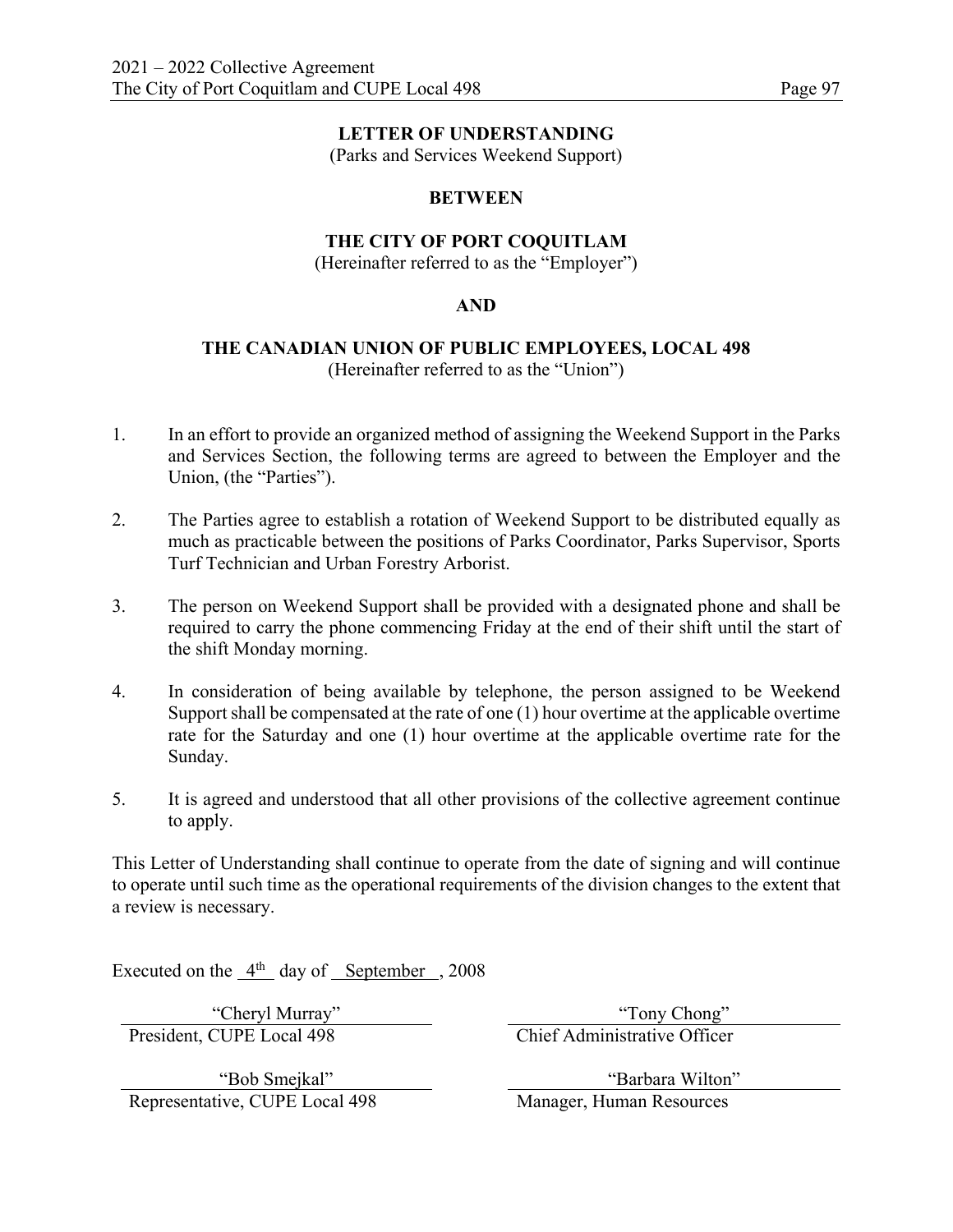(Grant & Summer Students)

#### **BETWEEN**

### **THE CITY OF PORT COQUITLAM**

(Hereinafter referred to as the "Employer")

#### **AND**

#### **THE CANADIAN UNION OF PUBLIC EMPLOYEES, LOCAL 498**  (Hereinafter referred to as the "Union")

The Employer and the Union, (the "Parties") agree that the following provision shall only apply to those programs on which there is agreement. It is understood that the intent of the Parties is to identify and agree on the programs to be covered as they arise in order to give force and effect to this provision.

- a) The Parties agree to cooperate to create temporary employment opportunities under student work placement programs. For employees hired under grant programs the work being performed is beyond the normal hiring requirements or normal seasonal hiring. The Collective Agreement posting, filling vacancies and selection process provisions hall not apply to these temporary employment opportunities.
- b) Where grant applications require the approval of the Union, such approval will not be unreasonably withheld.
- c) Where the grant application is denied, it will be the Employer's decision whether or not to proceed with these temporary employment opportunities.
- d) Students hired in accordance with student work placement programs under (a) above shall be paid no less than seventy-five percent (75%) of step one of the rate of pay for the classification they are nominally assigned to.
- e) Grant Employees shall be paid the higher of the grant rate or step one of Pay Grade 9.
- f) Employees covered by this Letter of Understanding shall not be entitled to any benefits or paid time off provisions provided by the Collective Agreement. They shall receive four percent (4%) vacation pay which shall be paid each pay day and 4.2% general holiday pay.
- g) Employees covered by this Letter of Understanding shall be considered "casual" for purposes of seniority.
- h) Employees covered by this Letter of Understanding shall be covered by the Union Security and Check-Off provisions of the Collective Agreement.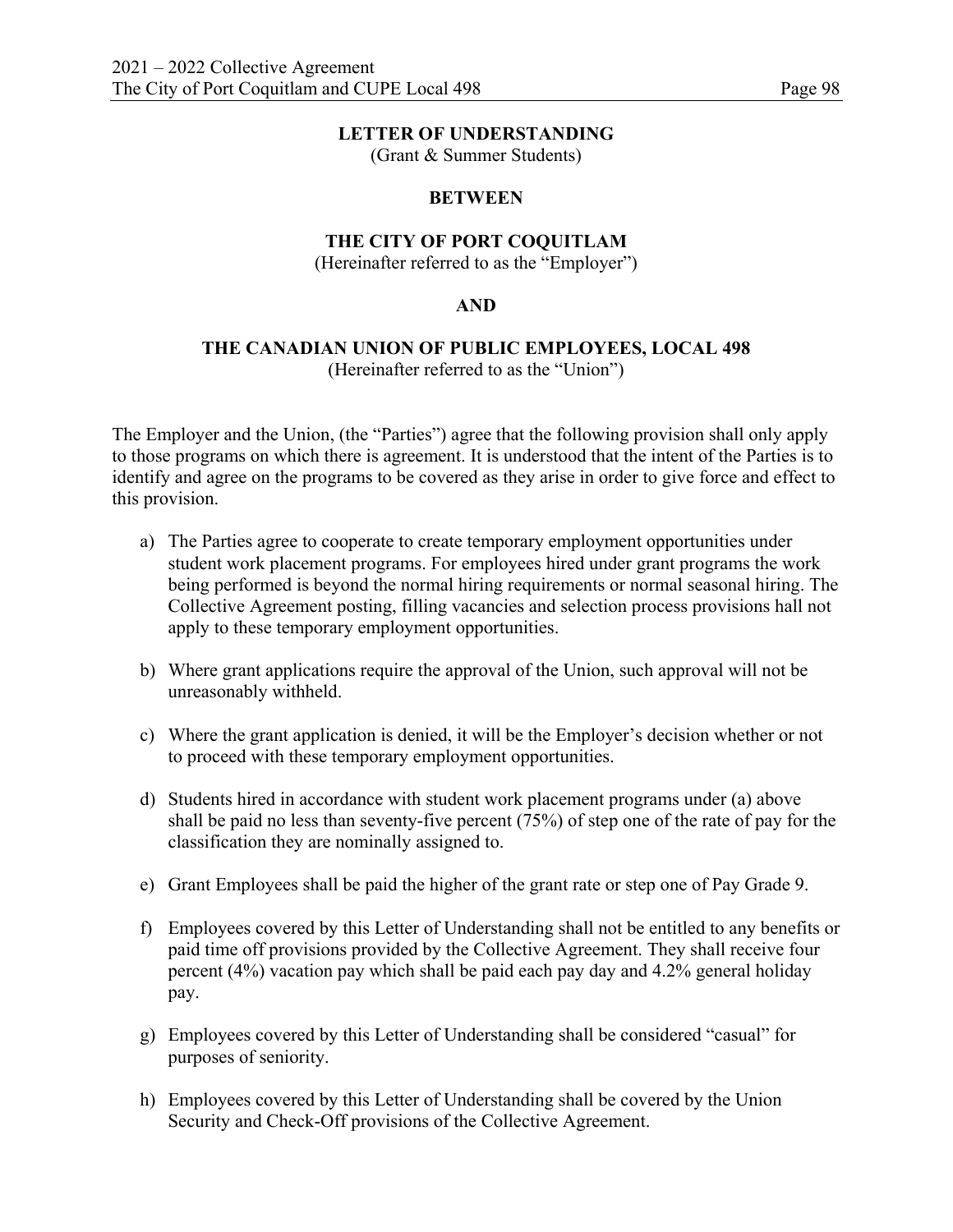i) This Letter of Understanding does not apply to non-employment opportunities created for

Executed on the  $25<sup>th</sup>$  day of February , 2009

students such as practicum and work experience students.

"Cheryl Murray" "Tony Chong" "Tony Chong" "Tony Chong" "Tony Chong" "Tony Chong" Chief Administrative Officer

Chief Administrative Officer

"Bob Smejkal"<br>Representative, CUPE 498

"Barbara Wilton"

Manager, Human Resources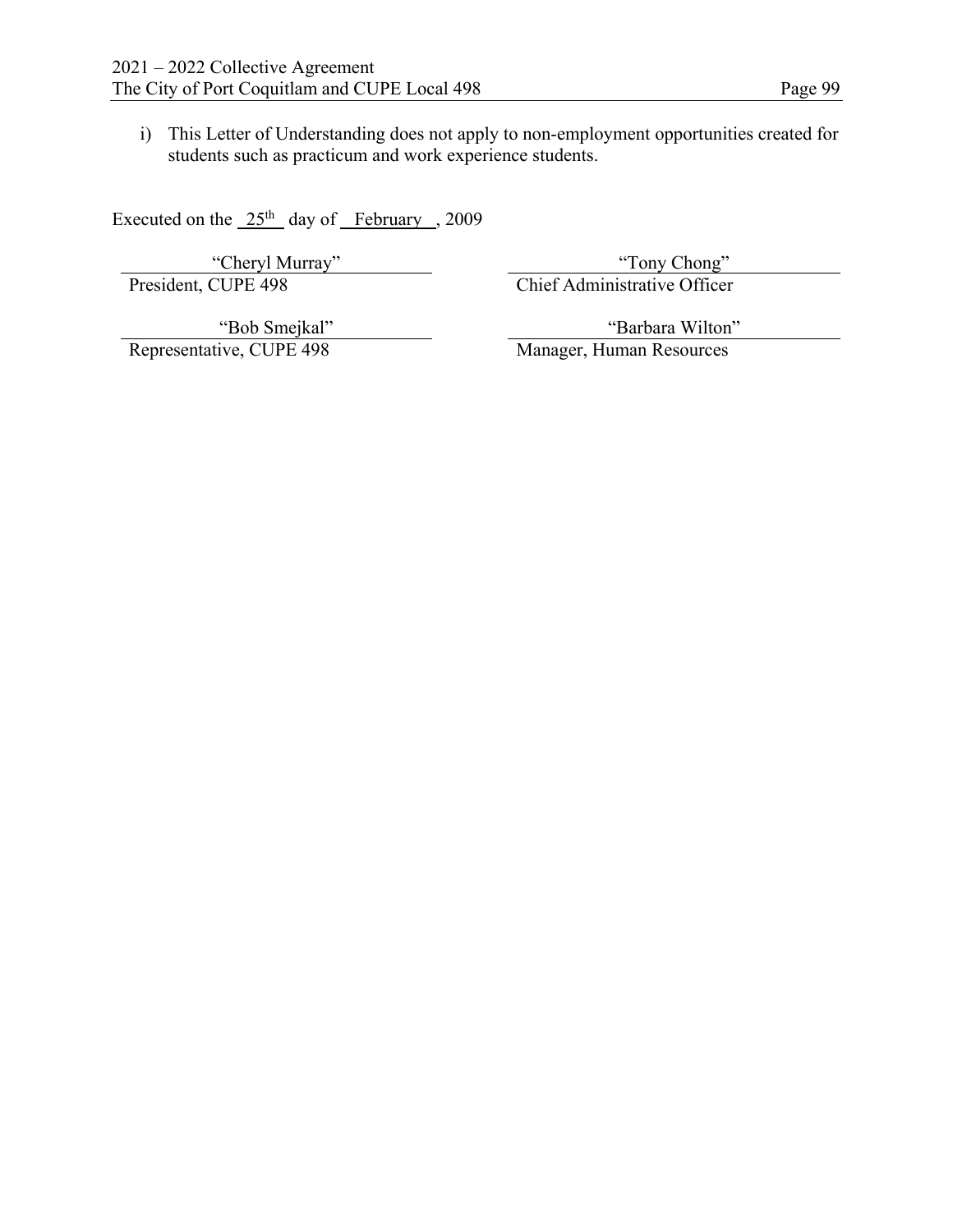(Trial Period for Grant & Summer Students Parks and Services)

# **BETWEEN**

# **THE CITY OF PORT COQUITLAM**

(hereinafter referred to as the "Employer")

# **AND**

# **THE CANADIAN UNION OF PUBLIC EMPLOYEES, LOCAL 498**

(hereinafter referred to as the "Union")

The Employer and the Union, (the "Parties") agree that the following provisions shall only apply to those programs on which there is agreement. It is understood that the intent of the Parties is to identify and agree on the programs to be covered as they arise in order to give force and effect to this provision.

- a) The Parties agree to cooperate to create temporary employment opportunities under student work placement programs. For employees hired under grant programs the work being performed is beyond the normal hiring requirements or normal seasonal hiring. Specifically, the contingent of Casual Parks Maintenance Workers that return for the 2009 season and that will be hired will not be negatively impacted by the introduction of these students. There will be a maximum of four (4) students considered for hire for this trial period.
- b) It is further understood that in the event of a temporary reduction in operating hours in Parks such as rain days, shortage of work, that these student hours will be reduced prior to any reduction of the Casual Parks Maintenance Worker hours.
- c) The Collective Agreement posting, filling vacancies and selection process provisions shall not apply to these temporary employment opportunities to the extent that there are certain criteria that the candidate must meet based on the terms of the grant program.
- d) For a term of one season commencing in 2009, the Parties agree to establish a student category in Parks and Services. This will allow the Division to recruit from a limited labour pool and provide employment for students.
- e) The criteria for the hiring of the students in Parks and Services for this opportunity will include the requirement that the prospective candidate must be returning to post secondary school at the conclusion of the season either part or full time. The rate of pay for the position of student Parks and Services will be \$18.00 per hour based on January 1, 2009.
- f) Where grant applications require the approval of the Union, such approval will not be unreasonably withheld.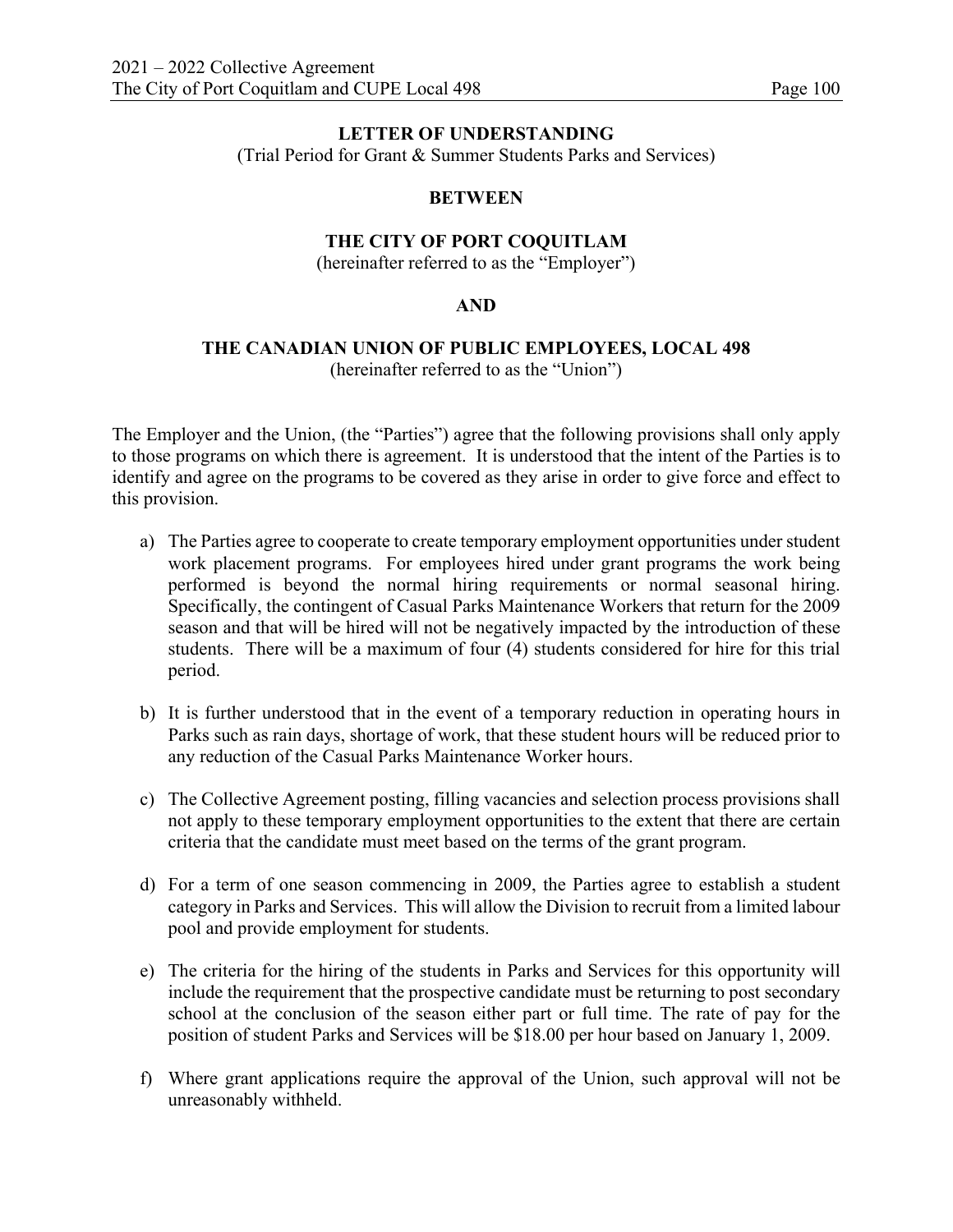- g) Where the grant application is denied, it will be the Employer's decision whether or not to proceed with these temporary employment opportunities.
- h) Employees covered by this Letter of Understanding shall not be entitled to any benefits or paid time off provisions provided by the Collective Agreement. They shall receive four percent (4%) vacation pay which shall be paid each pay day and 4.2% general holiday pay.
- i) Employees covered by this Letter of Understanding shall be considered "casual" for purposes of seniority.
- j) Employees covered by this Letter of Understanding shall be covered by the Union Security and Check-Off provisions of the Collective Agreement.
- k) This Letter of Understanding does not apply to non-employment opportunities created for students such as practicum and work experience students.

This Letter of Understanding shall remain in force and effect from May 1, 2009 to September 4, 2009, at which time the Parties agree to review the program and consider whether they wish to extend for the 2010 season.

Executed on the  $9<sup>th</sup>$  day of April , 2009

President, CUPE 498 Chief Administrative Officer

"Cheryl Murray" "Tony Chong"

Representative, CUPE 498 Manager, Human Resources

"Bob Smejkal" "Barbara Wilton"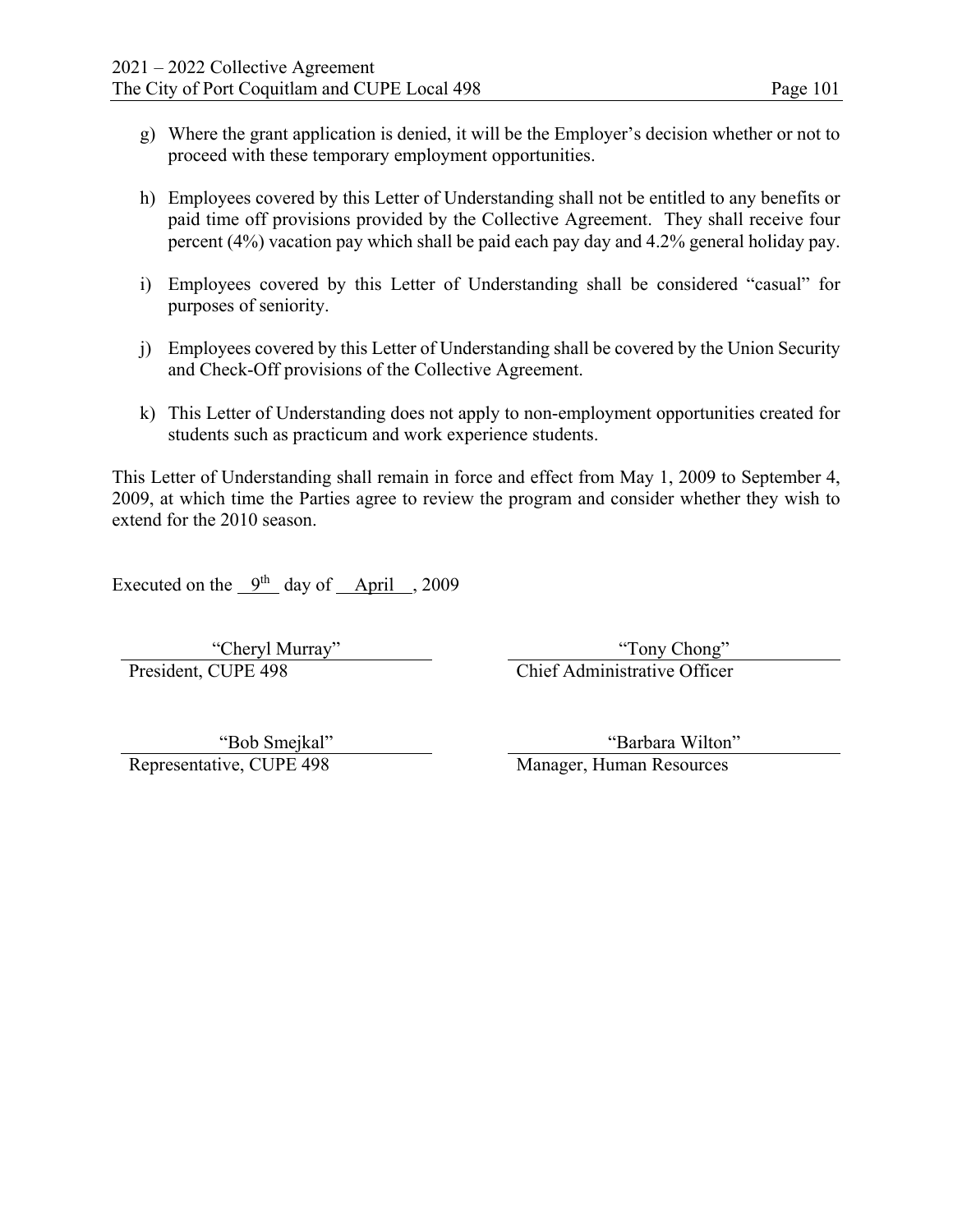(Street Sweeping)

#### **BETWEEN**

# **THE CITY OF PORT COQUITLAM**

(hereinafter referred to as the "Employer")

#### **AND**

# **THE CANADIAN UNION OF PUBLIC EMPLOYEES, LOCAL 498**

(hereinafter referred to as the "Union")

The Employer and the Union both have an interest in providing the public taxpayer with cost effective, street sweeping services.

This Letter of Understanding is intended to vary the terms of the Collective Agreement as it relates to support the goal of providing in-house, cost effective service that is operational feasible. All provisions of the Collective Agreement and other prevailing Letters of Understanding shall apply except as specifically varied by the terms of this Letter of Understanding.

The parties mutually agree to the following:

- 1. Street sweeping work is to be performed on an 8 hour consecutive shift between the hours of 5:00am and 10:30pm, Monday to Friday, at a regular rate of pay.
- 2. Circumstances may arise requiring a full day of street sweeping weekend work for community and special events. (For example, May Day, etc.). In that context, the parties agree that the employee(s) working the full day weekend work will receive earned time off in lieu at his/her regular rate of pay. These special events would be limited to three (3) per year and subsequent street sweeping weekend work will be compensated at the normal overtime provisions.
- 3. Pursuant to Article 12.9 (a) Shift Differential, when working at straight time rates on other than a defined "day shift" all full time employees of the Employer, except as otherwise outlined in this Article, shall receive a shift differential of seven percent (7%) of the employee's regular hourly rate per hour for all hours worked outside of what is deemed the "day shift". Where half of the shift or more falls outside the "day shift" all hours of the shift shall be paid the differential.

Executed on the \_\_ day of \_August , 2014

"Les Nerdahl"<br>Representative, CUPE 498

"Brian Savage" "John Leeburn" President, CUPE 498 Chief Administrative Officer

> "Steve Traviss" Manager, Human Resources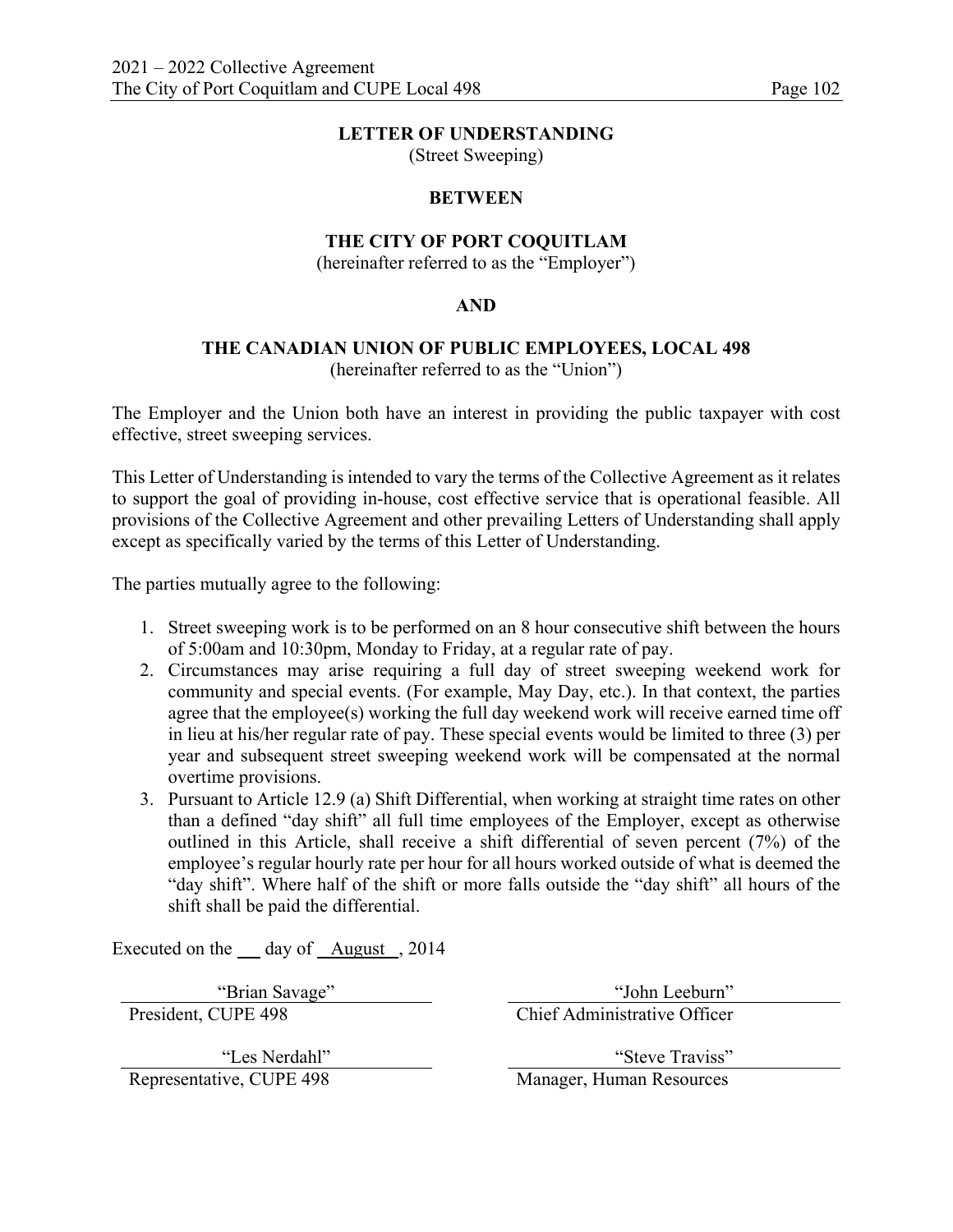(Parks Section Restructure)

# **BETWEEN**

# **THE CITY OF PORT COQUITLAM**

(hereinafter referred to as the "Employer")

# **AND**

# **THE CANADIAN UNION OF PUBLIC EMPLOYEES, LOCAL 498**

(hereinafter referred to as the "Union")

In consideration of Article 1 – Preamble of the Collective Agreement and in an ongoing effort to improve and maintain harmonious relations and whereas the Employer and the Union both have an interest in providing the public taxpayer with cost effective service while affording stability to our work force.

All of the provisions of the Collective Agreement and any other agreements shall apply except as specifically varied by the terms of this Letter of Understanding.

# HORTICULTURE, URBAN FORESTRY, GRASS CUTTING AND SPECIAL EVENTS COORDINATOR

- 1. The Parties agree to reclassify the current Parks Coordinator position to Horticulture, Urban Forestry, Grass Cutting and Special Events Coordinator with the rate of pay of \$38.65 per hour based on 2015 rates.
- 2. The re-classified specification and training manual requirements are attached as Appendix A.

# PARKS MAINTENANCE, CEMETERY, TURF MANAGEMENT, PLAYGROUNDS AND PROJECTS COORDINATOR

- 3. The Parties agree to establish a classification specification of Parks Maintenance, Cemetery, Turf Management, Playgrounds and Projects Coordinator with the rate of pay of \$38.65 per hour based on 2015 rates.
- 4. The new classification specification is attached as Appendix B.
- 5. It is understood that the position of Parks Maintenance, Cemetery, Turf Management, Playgrounds and Projects Coordinator will not be posted until July 2016.
- 6. The days and hours of work for the Parks Maintenance, Cemetery, Turf Management, Playgrounds and Projects Coordinator shall consist of a work week other than Monday to Friday, and they may work four (4) ten (10) hour days per week, or five (5) eight (8) hour days per week and the hours of work shall be between 0700 and 2000 hours. These hours shall constitute day shift.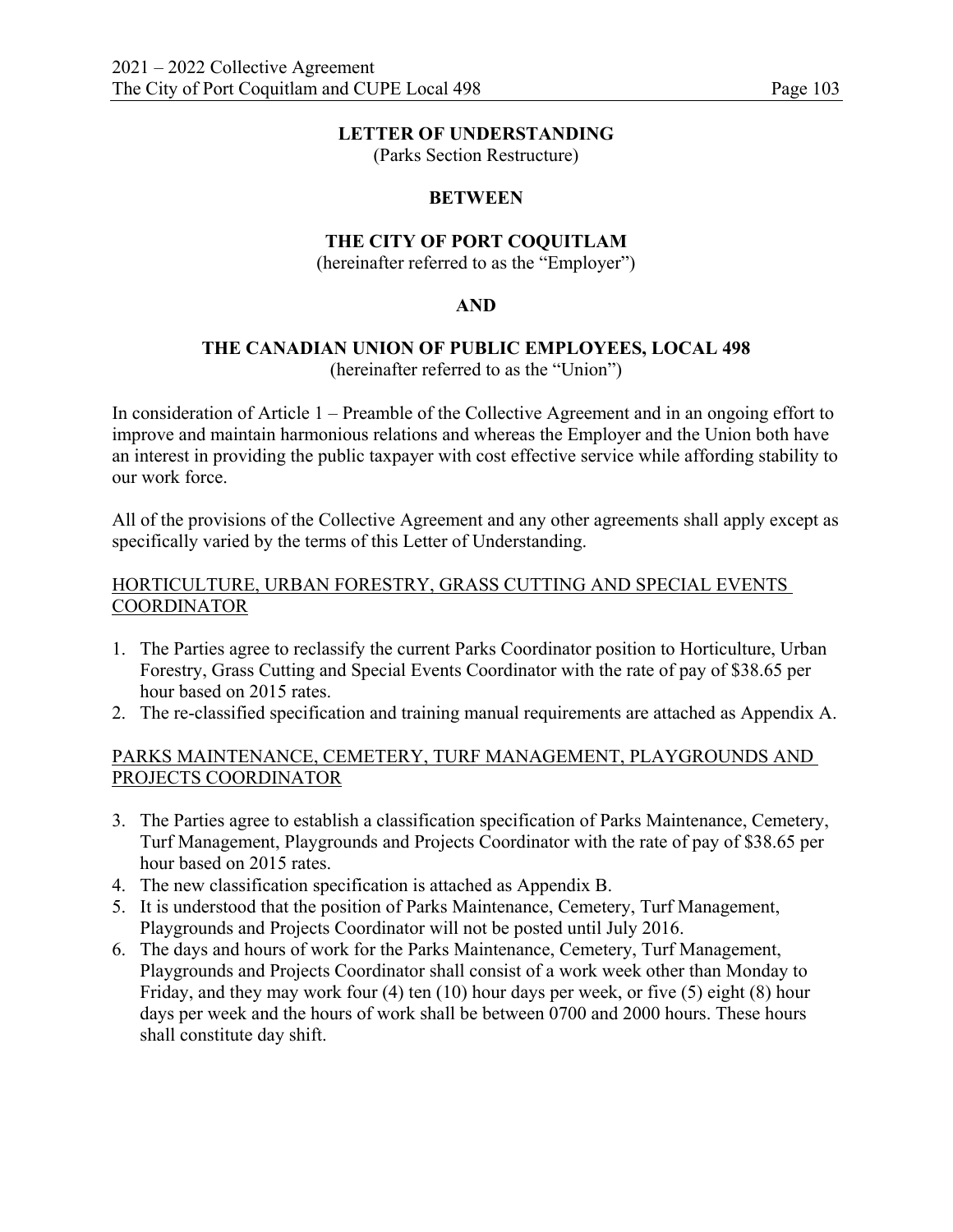# HORTICULTURE SUPERVISOR

- 7. The Parties agree to reclassify one of the four current Parks Supervisor positions to the position of Horticulture Supervisor with the rate of pay of \$36.19 per hour based on 2015 rates.
- 8. The incumbent in the current Parks Supervisor (Horticulture) position will be appointed to this reclassified position. Upon vacancy, it is agreed that to be considered for the Horticulture Supervisor, internal candidates must possess the requisite training and experience as provided for in the revised classification specification and training manual requirements.
- 9. The vacant position of Parks Supervisor will not be reposted and will be considered redundant and will be removed from the list of Schedule "A" active positions.
- 10. The revised classification specification and training manual requirements are attached as Appendix C.

# URBAN FORESTRY, GRASS CUTTING & SPECIAL EVENTS SUPERVISOR

- 11. The Parties agree to reclassify one of the four current Parks Supervisor positions to the position of Urban Forestry, Grass Cutting & Special Events Supervisor with the rate of pay of \$36.19 per hour based on 2015 rates.
- 12. The incumbent in the current Urban Forestry Arborist position will be appointed to this reclassified position. Upon vacancy, it is agreed that to be considered for the Urban Forestry, Grass Cutting & Special Events Supervisor, internal candidates must possess the requisite training and experience as provided for in the revised classification specification and training manual requirements.
- 13. The vacant Urban Forestry Arborist position will not be reposted but will remain part of Schedule "A" should the need to post this position arise in the future.
- 14. The revised classification specification and training manual requirements are attached as Appendix D.

# CEMETERY, TURF MANAGEMENT, PLAYGROUNDS & PROJECTS SUPERVISOR

- 15. The Parties agree to reclassify one of the four current Parks Supervisor positions to the position of Cemetery, Turf Management, Playgrounds & Projects Supervisor with the rate of pay of \$36.19 per hour based on 2015 rates.
- 16. The incumbent in the current Sport Turf Technician position will be appointed to this reclassified position. Upon vacancy, it is agreed that to be considered for the Cemetery, Turf Management, Playgrounds & Projects Supervisor, internal candidates must possess the requisite training and experience as provided for in the revised classification specification and training manual requirements.
- 17. The vacant Sport Turf Technician position will not be reposted but will remain part of Scheduled "A" should the need to post this position arise in the future.
- 18. The revised classification specification and training manual requirements are attached as Appendix E.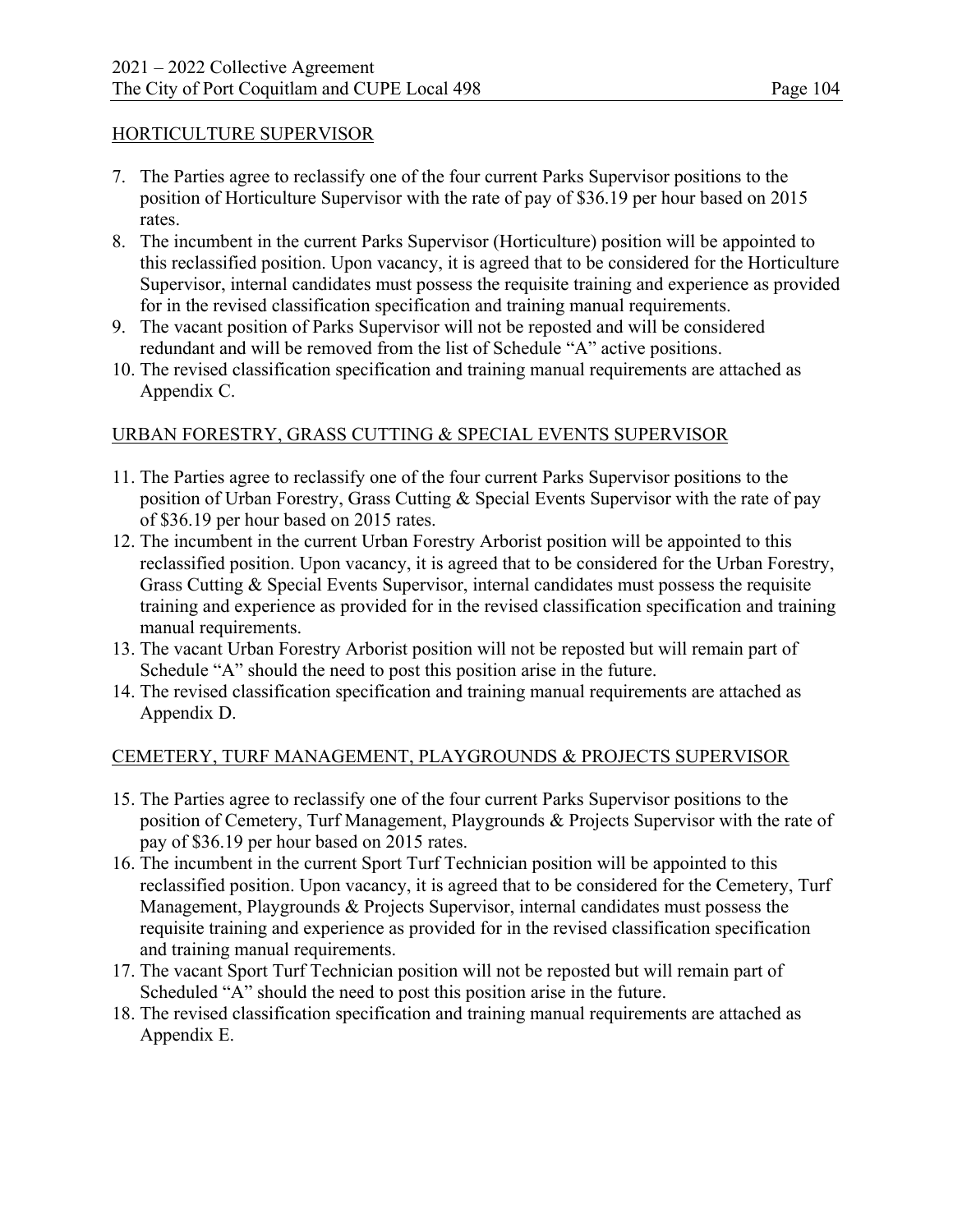#### PARKS MAINTENANCE SUPERVISOR

- 19. The Parties agree to reclassify one of the four current Parks Supervisor positions to the position of Parks Maintenance Supervisor with the rate of pay of \$36.19 per hour based on 2015 rates.
- 20. The revised classification specification and training manual requirements are attached as Appendix F.
- 21. The days and hours of work for the Parks Maintenance Supervisor shall consist of a work week other than Monday to Friday, and may work four (4) ten (10) hour days per week, or five (5) eight (8) hour days per week and the hours of work shall be between 0700 and 2000 hours. These hours shall constitute day shift.

#### TREE WORKER

- 22. The Parties agree to establish a classification specification of Tree Worker with the rate of pay of \$27.92 per hour based on 2015 rates.
- 23. The classification specifications are attached as Appendix G.

#### PARKS MAINTENANCE WORKER I

24. The employer agrees as part of this implementation plan to post two (2) regular full time positions.

Executed on the  $18<sup>th</sup>$  day of March , 2016

President, CUPE Local 498 Chief Administrative Officer

"Brian Savage" "John Leeburn"

"Bob Smejkal" Representative, CUPE Local 498 Director, Human Resources

"Steve Traviss"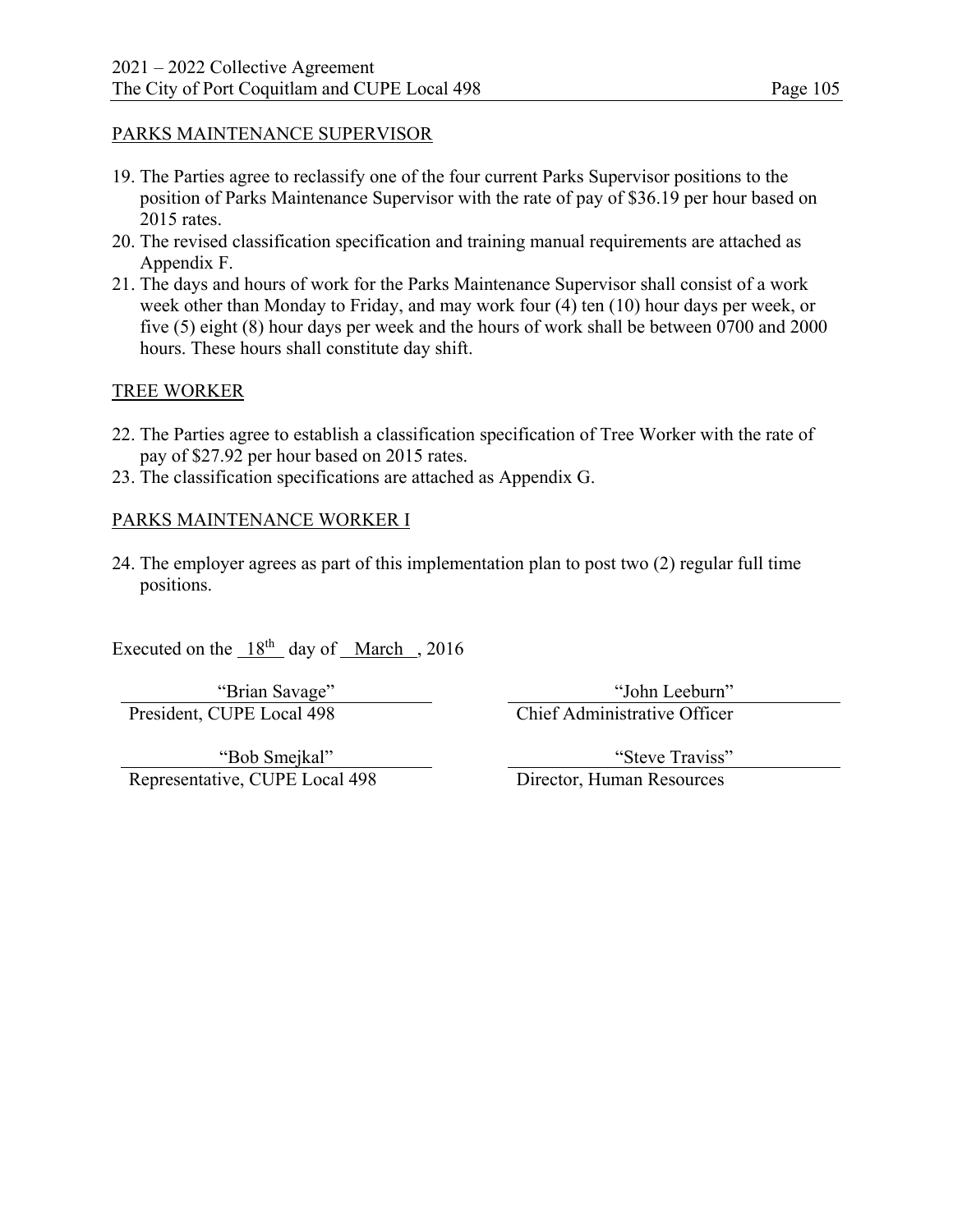(Facility Services Hours of Work & Shift Differential)

#### **BETWEEN**

## **THE CITY OF PORT COQUITLAM**

(hereinafter referred to as the "Employer")

#### **AND**

#### **THE CANADIAN UNION OF PUBLIC EMPLOYEES, LOCAL 498**  (hereinafter referred to as the "Union")

Whereas the City and the Union, (the "Parties") are committed to work towards meeting the operational requirements of the facilities division restructure and ensure that supervisory staff hours aligns with staff hours, and recognizing the consideration of hours or work outside of day shift, the Parties agree to the following:

The Facility Maintenance Coordinator may be required to work outside the day shift up to 11:30pm any day of the week and in consideration of this exception, the following provisions will apply:

Facility Maintenance Coordinator

1. Article 12.9(a) Shift Differential will be available to this position for hours worked outside of day shift as defined in Article 12.2 (b):

*Those employees who work ten (10) hour shifts shall have the hours between 6:00 a.m. and 6:00 p.m. constitute day shift. While those employees working eight (8) hour shifts shall have the hours between 7:00 a.m. and 5:00 p.m. constitute day shift.* 

- 2. The total hours of work per week for this Schedule B position will be 40 hours.
- 3. The existing language in Article 12.2 (b) that references the Facilities Services Coordinator will apply to the Facility Maintenance Coordinator as follows:

*Schedule "B" position of Facilities Maintenance Coordinator may have a work week other than Monday to Friday inclusive. These employees may work four ten (10) hour days per payroll week on any four (4) days, with three (3) days of rest in each payroll week, of which a minimum of two (2) days must be consecutive; or five eight (8) hour days per payroll week, on any five (5) consecutive days with two (2) consecutive days of rest in each payroll week.*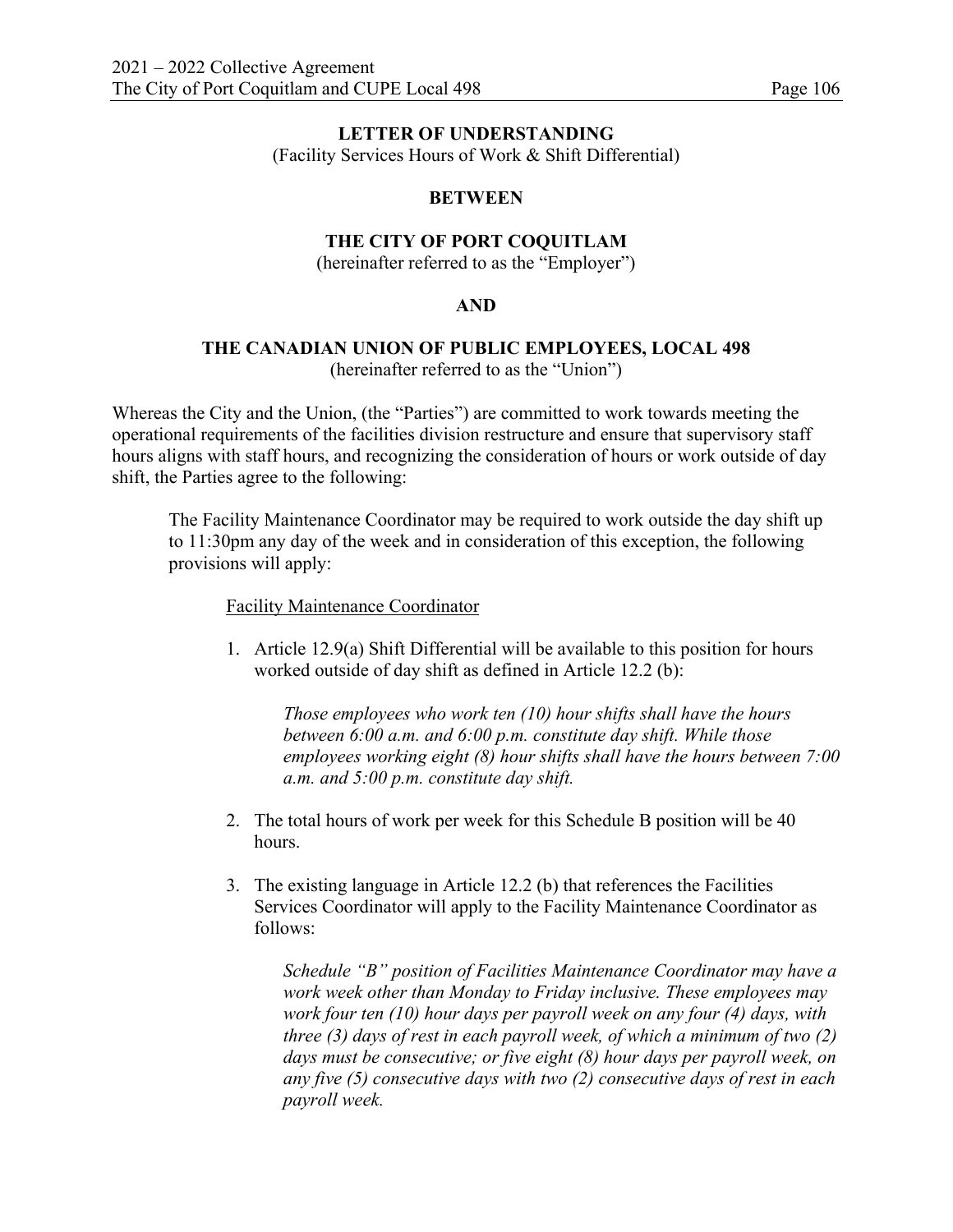*Schedule "B" position of Facilities Services Coordinator working ten (10) hour shifts in the Employer's Recreation Division shall be entitled to a paid thirty (30) minute lunch break. Employees in this Division on an eight (8) hour day shall have an unpaid thirty (30) minute lunch break. A fifteen (15) consecutive minute rest break shall be provided for these employees in both the first and second half of a shift. When the scheduled shift provides for a paid lunch break the employee is required to remain in the building and available for duty during the break.* 

4. In the event there is a need for a temporary transfer to Facility Maintenance Coordinator, the employer will attempt to give priority to the most senior qualified regular employee for this higher rated position.

#### Facility Maintenance Supervisor

- 5. Claude Storey and Sandy Beck, while their current positions of Schedule C Facility Maintenance Supervisor, will not be required to work outside of the hours of 6:00am and 6:00pm but if they agree to work outside of these hours, will be paid shift differential as per Article 12.9(a). When these positions become vacant, the standard Schedule C hours of work language in Article  $12.3(a)$  will apply.
- 6. The Facility Maintenance Supervisor will be eligible for shift differential as per Article 12.9(a) that was taken away in the October 10, 2010 Letter of Understanding – Parks and Recreation Restructure and Reclassifications.

## **Reference:**

Memorandum of Agreement (Parks and Recreation Restructure and Reclassifications) dated October 12, 2010; 2012-2015 Collective Agreement Article 12.2(a), 12.2(b), 12.3(a), 12.3(b), 12.9(a).

Executed on the  $6<sup>th</sup>$  day of December , 2017

President, CUPE Local 498 Director, Human Resources

"Gary Goff" "Steve Traviss"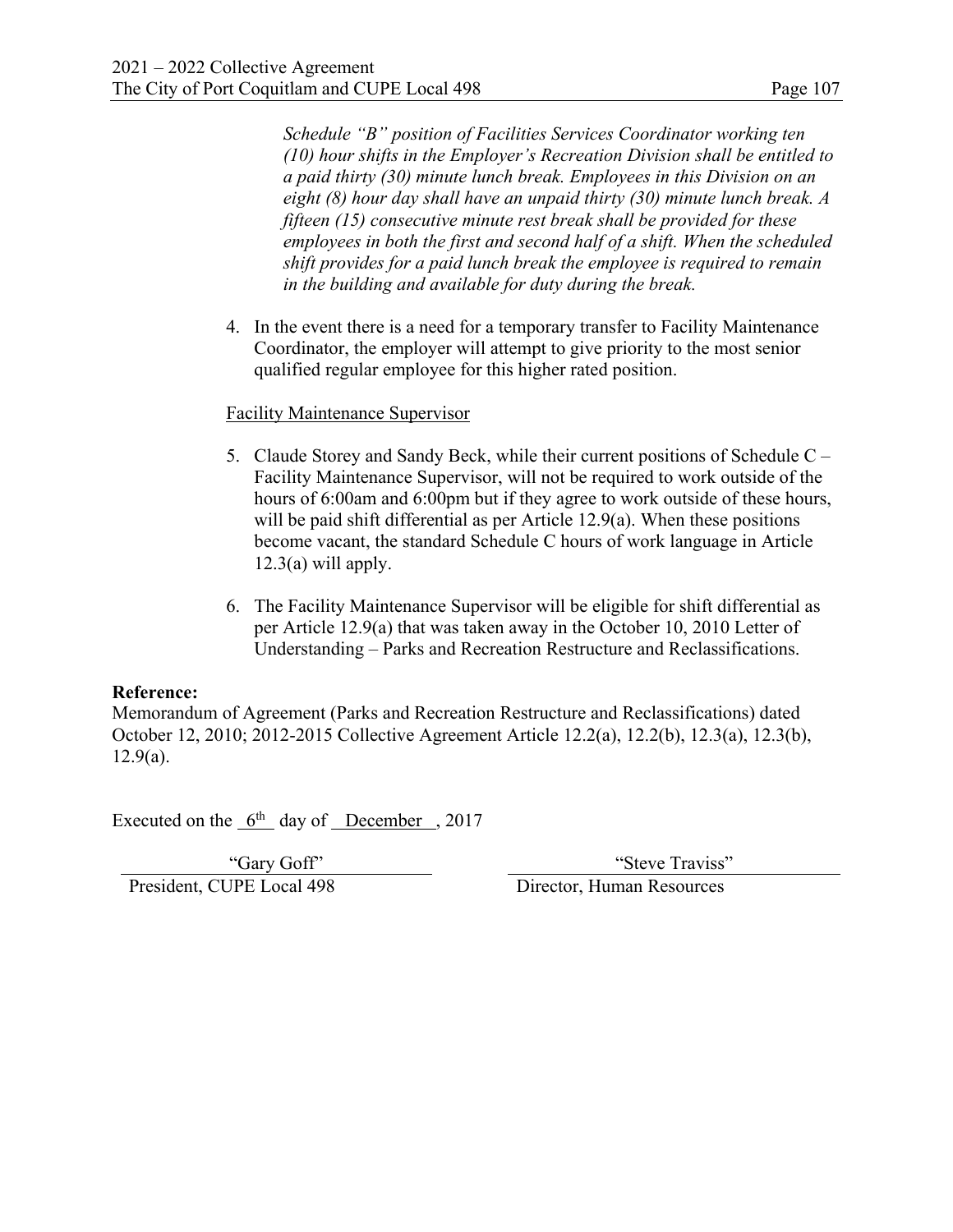(Casual Employee's Access to Article 18.4 (Pay During Temporary Transfers))

# **BETWEEN**

# **THE CORPORATION OF THE CITY OF PORT COQUITLAM**

(hereinafter referred to as the "Employer")

# **AND**

# **THE CANADIAN UNION OF PUBLIC EMPLOYEES, LOCAL 498**  (hereinafter referred to as the "Union")

- 1. Currently, casual employees are excluded from accessing Article 18.4 pay during Temporary transfers based on the language in the following Letters of Understanding:
	- Letter of Understanding Casual employee, Schedule A
	- Letter of Understanding Casual employee, Schedule B
	- Letter of Understanding Casual employee, Schedule C
- 2. In each of these letters of understanding, Article 18.4 is omitted from the articles of the Collective Agreement that apply to casual employees.
- 3. The current practice with respect to paying casual employees who work in a higher rated position is inconsistent.
- 4. All provisions of the Collective Agreement and other prevailing letters of Understanding related to Casual Employees shall apply except as specifically varied by the terms of this Letter of Understanding.
- 5. This Letter of Understanding shall continue to operate from the date of signing and may be cancelled thereafter at any time by the Union or the Employer upon six (6) month's written notice.

The balance of the current letters of understanding referenced above continues to apply as written including the provision that either patty has the ability to serve six months written notice of cancellation of this letter of understanding. If the original letter of understanding is cancelled, this addendum will no longer apply to the letter of understanding that is cancelled.

Executed on the  $17<sup>th</sup>$  day of January , 2018

President, CUPE Local 498 Director, Human Resources

"Gary Goff" "Steve Traviss"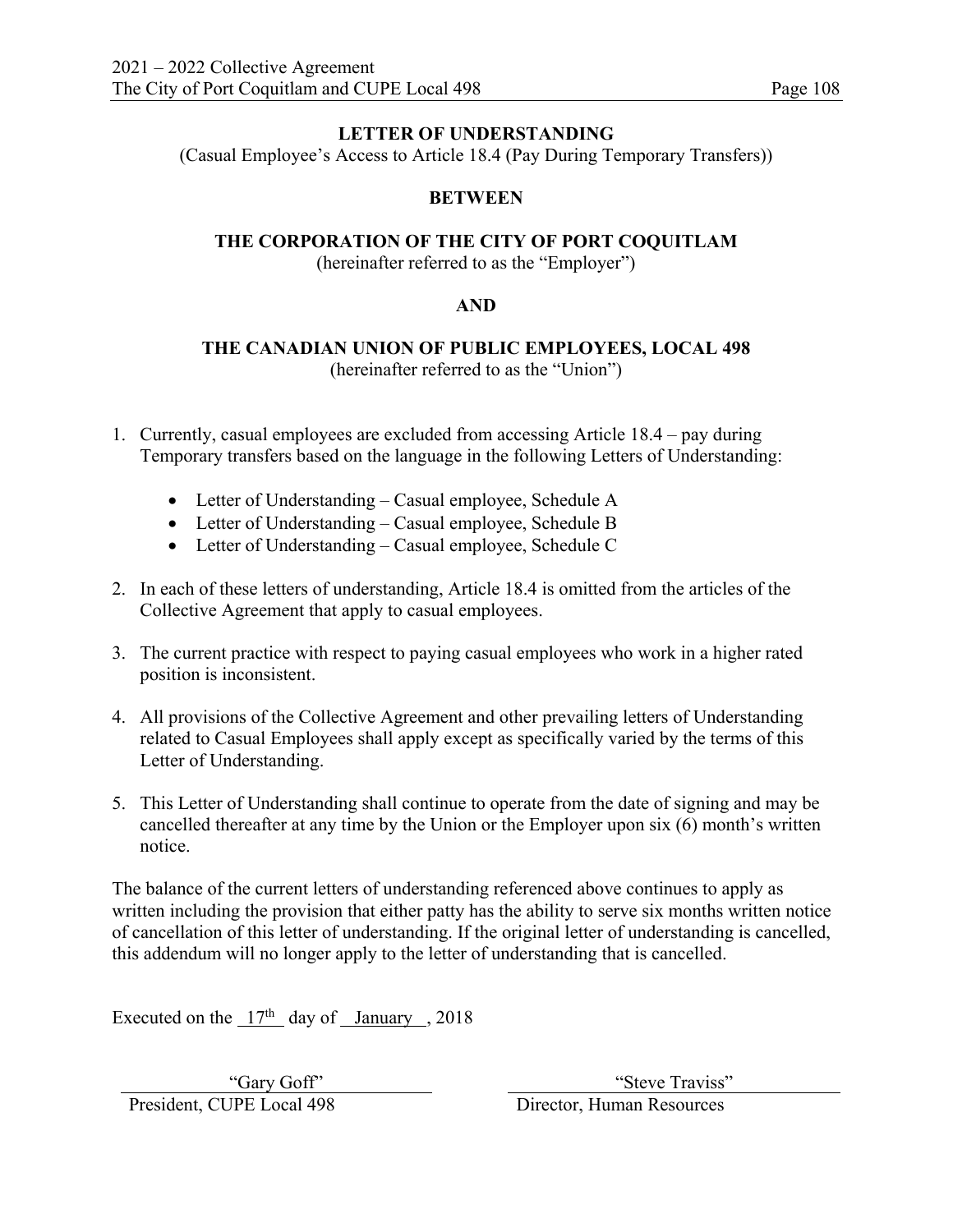(Casual Clerical Pool Schedule B Employee's Hours of Work)

## **BETWEEN**

# **THE CORPORATION OF THE CITY OF PORT COQUITLAM**

(hereinafter referred to as the "City")

#### **AND**

#### **THE CANADIAN UNION OF PUBLIC EMPLOYEES, LOCAL 498**  (hereinafter referred to as the "Union")

The Letter of Understanding – Casual Employees, Schedule B says that "Casual employees shall be governed by and have access to…" article 12.2 (e).

Casual Clerical staff fall under schedule "B" and the following Collective Agreement Language applies:

12.2 (e) On Call employees work in Schedule "B" only. They are scheduled to work a minimum of four (4) hours per day, during the hours of 8:00 a.m. to 5:00 p.m. Monday to Friday, inclusive.

The union and the employer agree to deviate from the hours of work specified above to permit casual clerical staff assigned to the Public Works Centre to work between the hours of work of 7:00 a.m. and 5:00 p.m. Monday to Friday, inclusive.

The balance of the current letter of understanding referenced above continues to apply as written including the provision that either party has the ability to serve six months written notice of cancellation of this letter of understanding.

Executed on the  $17<sup>th</sup>$  day of January , 2018

"Gary Goff"<br>President, CUPE Local 498 Director, Human Resources

"Steve Traviss"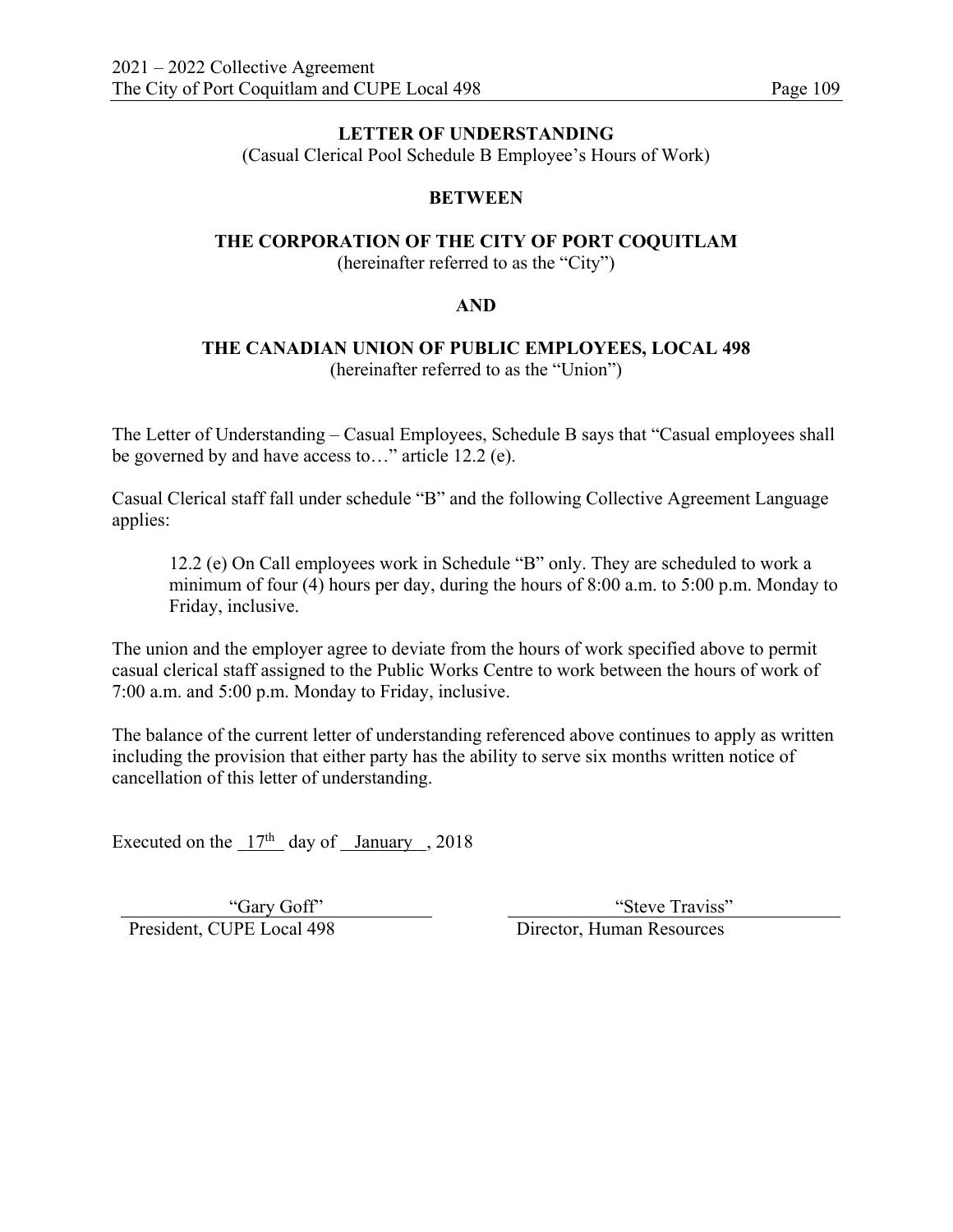(Facility Service Worker Training)

#### **BETWEEN**

#### **THE CITY OF PORT COQUITLAM**

(hereinafter referred to as the "Employer")

#### **AND**

#### **THE CANADIAN UNION OF PUBLIC EMPLOYEES, LOCAL 498**  (hereinafter referred to as the "Union")

The Employer and the Union agree to enter into a training agreement for the purpose of providing Building Maintenance Workers the opportunity to obtain the education, training, and work experience to become qualified as Facility Service Workers.

- 1. To provide opportunities for Building Maintenance Workers to qualify for future positions as Facility Service Workers, the Parties agree to allow interested Building Maintenance Workers the means to accumulate the necessary work experience in the Port Coquitlam Recreation Centre (soon to be Port Coquitlam Community Centre) refrigeration plant to qualify them to become certified as Fourth Class Power Engineer or Refrigeration Operator through Technical Safety British Columbia.
- 2. The City will invite current full time and part time Building Maintenance Workers to express their interest in becoming a trainee as a Facility Service Worker (hereinafter referred to as "FSW Trainee"). The City reserves the sole right to determine the number of trainee positions to be available and when these opportunities will be made available.
- 3. The FSW Trainee opportunity will be limited to internal Building Maintenance Workers who have been with the City as a Building Maintenance Worker for a minimum of one (1) year from date of hire.
- 4. The FSW Trainee opportunity will be made available to the Building Maintenance Worker applicant who meets the following criteria:
	- First preference will be given to the senior applicant who has successfully completed the British Columbia Institute of Technology Courses or equivalent as per the education requirements of Technical Safety British Columbia.
	- Second preference will be given to the most senior applicant who has started the British Columbia Institute of Technology Courses or equivalent as per the education requirements of Technical Safety British Columbia.
- 5. Upon being chosen as a FSW Trainee, the employee will be provided eighteen (18) months to complete BCRPA Pool Operator 1 & 2 or equivalent.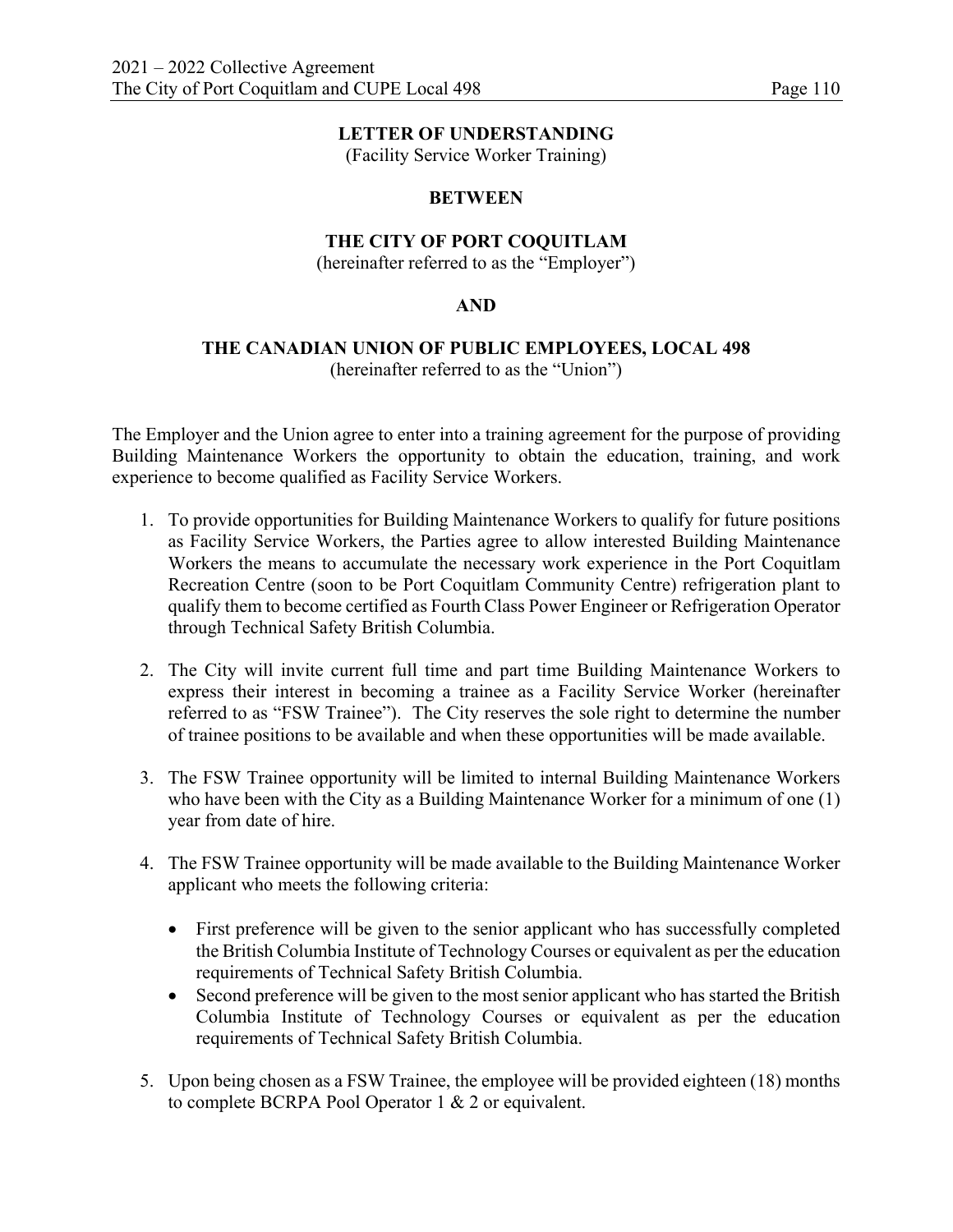- 6. To achieve the necessary work experience with the refrigeration plant, the FSW Trainee will be provided with Building Maintenance Worker shifts at the Port Coquitlam Recreation Centre (soon Port Coquitlam Community Centre). The FSW Trainee will be provided a minimum of 24 hours per week towards the practical refrigeration plant experience whenever the refrigeration plant is operating. The Parties agree to vary the terms of Article 12.9 (b) Shift Preference and Letter of Understanding (Part Time Schedule "C" Scheduling) to allow the FSW Trainee to be provided shifts at this facility despite their seniority and shift signing practices. The FSW Trainee will be rotated through different shifts to gain varied experience. The FSW Trainee will be provided the practical experience in the refrigeration plant and in other Facility Service Worker duties but will be expected to perform the work of a Building Maintenance Worker as required throughout their shift.
- 7. The FSW Trainee is expected to be rotated to different facilities to gain experience in pool operations and building maintenance during the training period when the Refrigeration Plant is not operating.
- 8. The FSW Trainee will be provided a period of time not to exceed eighteen (18) months to gain the six months practical refrigeration plant experience, complete the educational requirements, and obtain certifications. Upon completion of the requirements and certifications or after 18 months, the FSW Trainee will be discontinued from the trainee program and will return to work as a Building Maintenance Worker. The FSW Trainee will revert back to straight BMW work and the next shift signing will be seniority based as per the provisions of the CA and LOU.
- 9. The FSW Trainee will complete an orientation and training program (minimum of 20 hours) and be successfully evaluated on their competency to operate an ice resurfacing machine (such as Zamboni).
- 10. The FSW Trainee may not operate the Port Coquitlam Recreation Centre (soon Port Coquitlam Community Centre) refrigeration plant without a fully certified Facility Service Worker on shift and responsible for the plant for the duration of the trainee program.
- 11. Upon completion of the six months full time equivalent practical experience with the refrigeration plant, the City designated Chief engineer of the refrigeration plant will sign off on the FSW Trainee's Technical Safety British Columbia application for Fourth Class Power Engineer or Refrigeration Operator.
- 12. FSW Trainees are eligible to perform overtime work but such work must first be offered to regular and casual workers of that classification.
- 13. FSW Trainees are eligible to be called in for sick relief or for temporary increased workloads but such work must first be offered to regular and casual workers of that classification.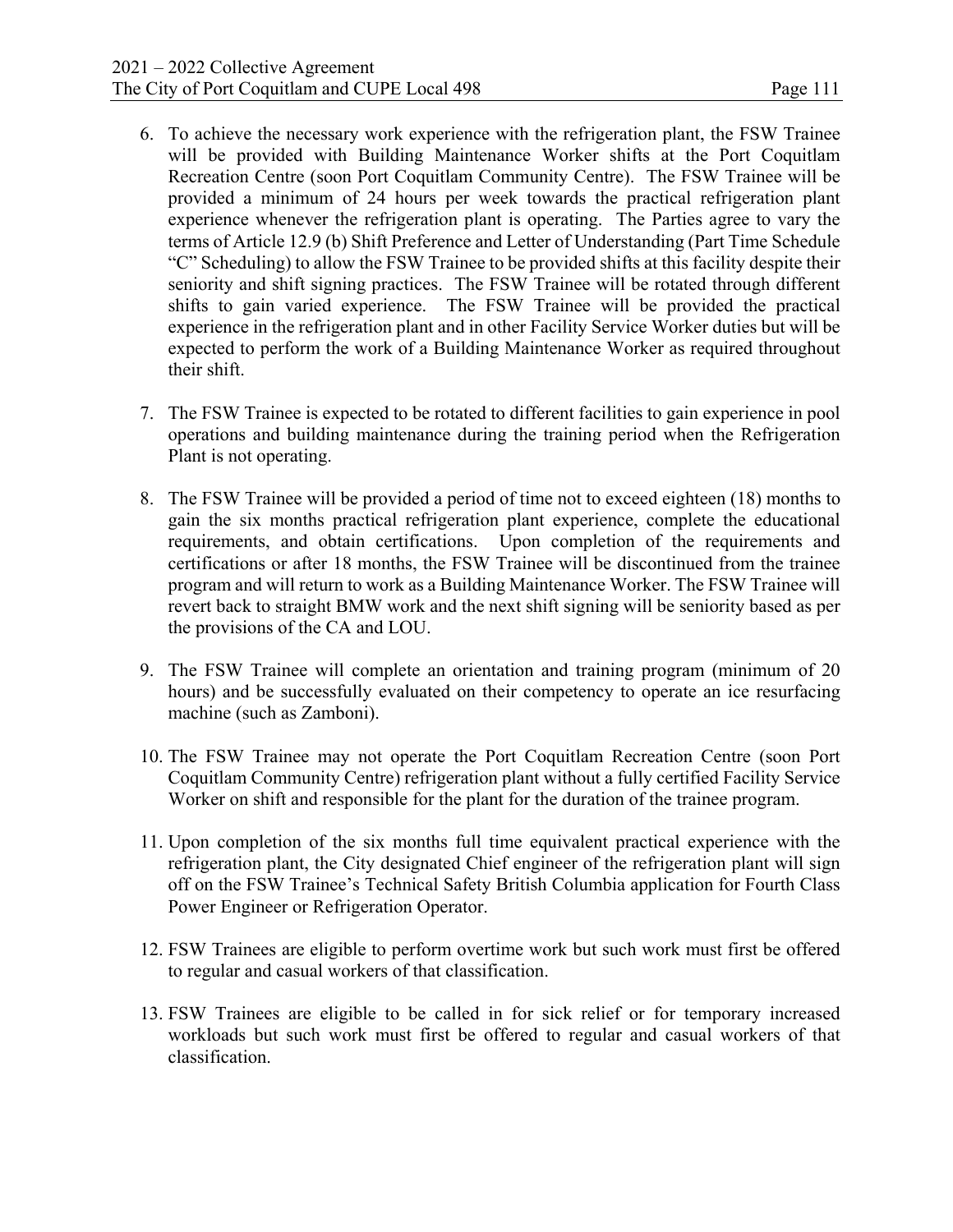This Letter of Understanding shall continue to operate from the date of signing and may be cancelled thereafter at any time by the Union or the Employer upon six (6) months written notice and is agreed to on a without prejudice and precedent basis.

Executed on the  $25<sup>th</sup>$  day of February , 2019

Stephen Traviss, Director of Human Resources

"Steve Traviss" 
<sup>"</sup>Ron Narayan"

 Ron Narayan, Acting CUPE President Local 498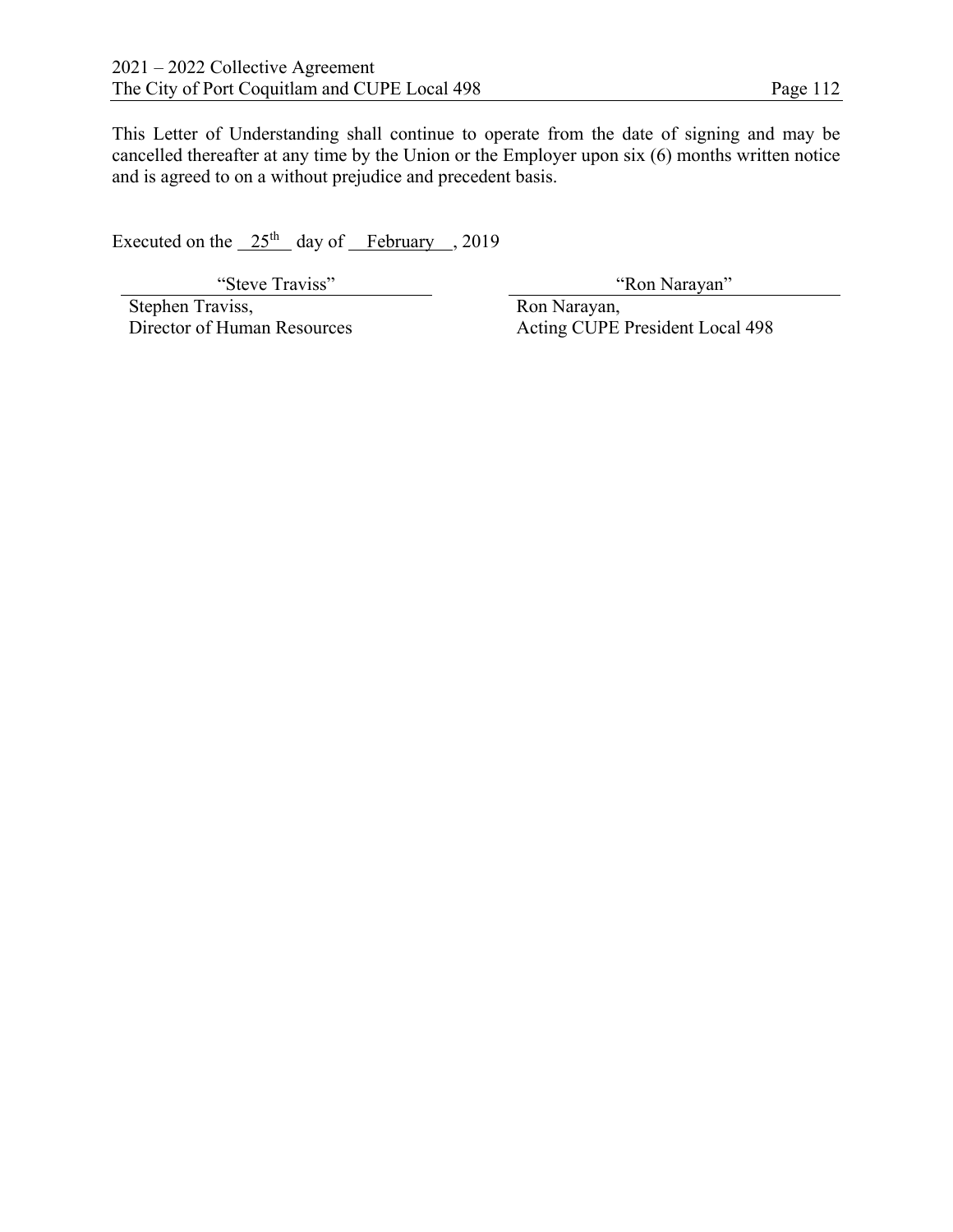(Casual Employee – Severing Employment)

#### **BETWEEN**

# **THE CITY OF PORT COQUITLAM**

(hereinafter referred to as the "Employer")

#### **AND**

# **THE CANADIAN UNION OF PUBLIC EMPLOYEES, LOCAL 498**

(hereinafter referred to as the "Union")

The Employer and the Union recognize the need to ensure a committed and engaged workforce. Casual employees currently maintain seniority rights indefinitely for the purpose of applying for regular positions. This Letter of Understanding establishes limits on how long casual seniority is maintained.

Casual employees who have not worked in the preceding twelve month period will be assessed (i.e. extenuating circumstances, pre-approved leave, maternity leave, medical leave, etc.) and if deemed appropriate will be issue with a letter confirming that their employment relationship with the City has ended.

This Letter of Understanding is in addition to the existing Casual Letters of Understanding for Schedule A, B and C.

This Letter of Understanding shall continue to operate from the date of signing and may be cancelled thereafter at any time by the Union or the Employer upon six (6) months written notice and is agreed to on a without prejudice and precedent basis.

Executed on the  $14<sup>th</sup>$  day of August , 2019

"Steve Traviss" "Ron Narayan"

Stephen Traviss, Director of Human Resources

 Ron Narayan, Acting CUPE President Local 498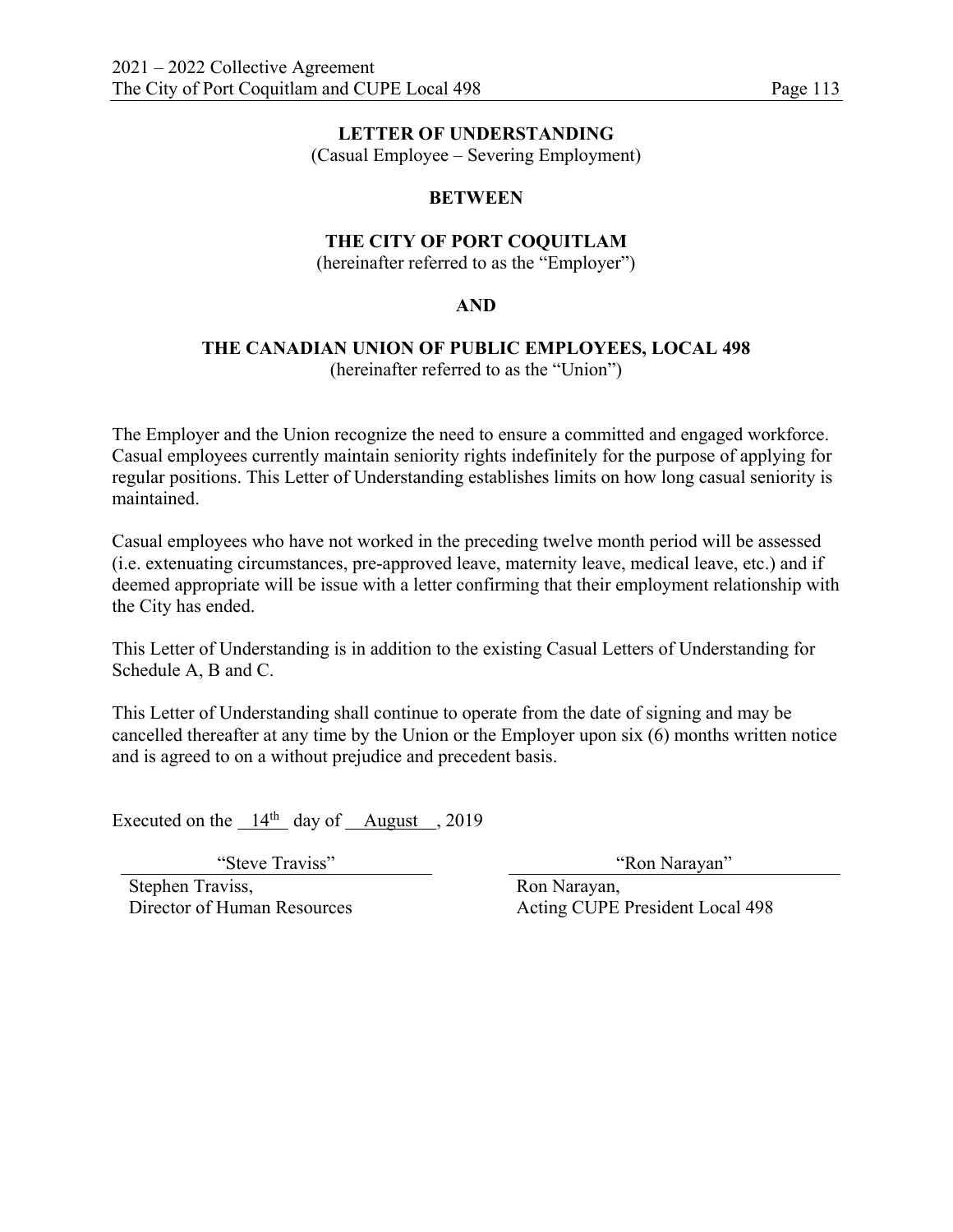(Recreation Specialist and Recreation Program Coordinator – Exceptions to Hours of Work and Shift Differential)

#### **BETWEEN**

#### **THE CITY OF PORT COQUITLAM**

(hereinafter referred to as the "Employer")

## **AND**

### **THE CANADIAN UNION OF PUBLIC EMPLOYEES, LOCAL 498**  (hereinafter referred to as the "Union")

Effective the date of signing this mutually agreed LOU:

- 1. Recreation Specialists will have the same exceptions to hours of work as the Recreation Program Coordinators as described in 12.2(b), that being seven hours per day and thirtyfive hours per week but may have a work day other than 8:00am to 5:00pm, a work week other than Monday to Friday, inclusive. The hours between 8:00am and 5:00pm shall constitute day shift for these positions for the purpose of shift differential entitlement.
- 2. All Recreation Specialists and Recreation Program Coordinators will be eligible for shift differential as per Article 12.9(a).
- 3. These provisions will apply to all current and future Recreation Specialists and Recreation Program Coordinators.
- 4. These provisions will be incorporated into the next Collective Agreement as housekeeping.

Executed on the  $18<sup>th</sup>$  day of February , 2020

Stephen Traviss, Director of Human Resources

"Steve Traviss" "Bob Smejkal"

 Bob Smejkal, CUPE President Local 498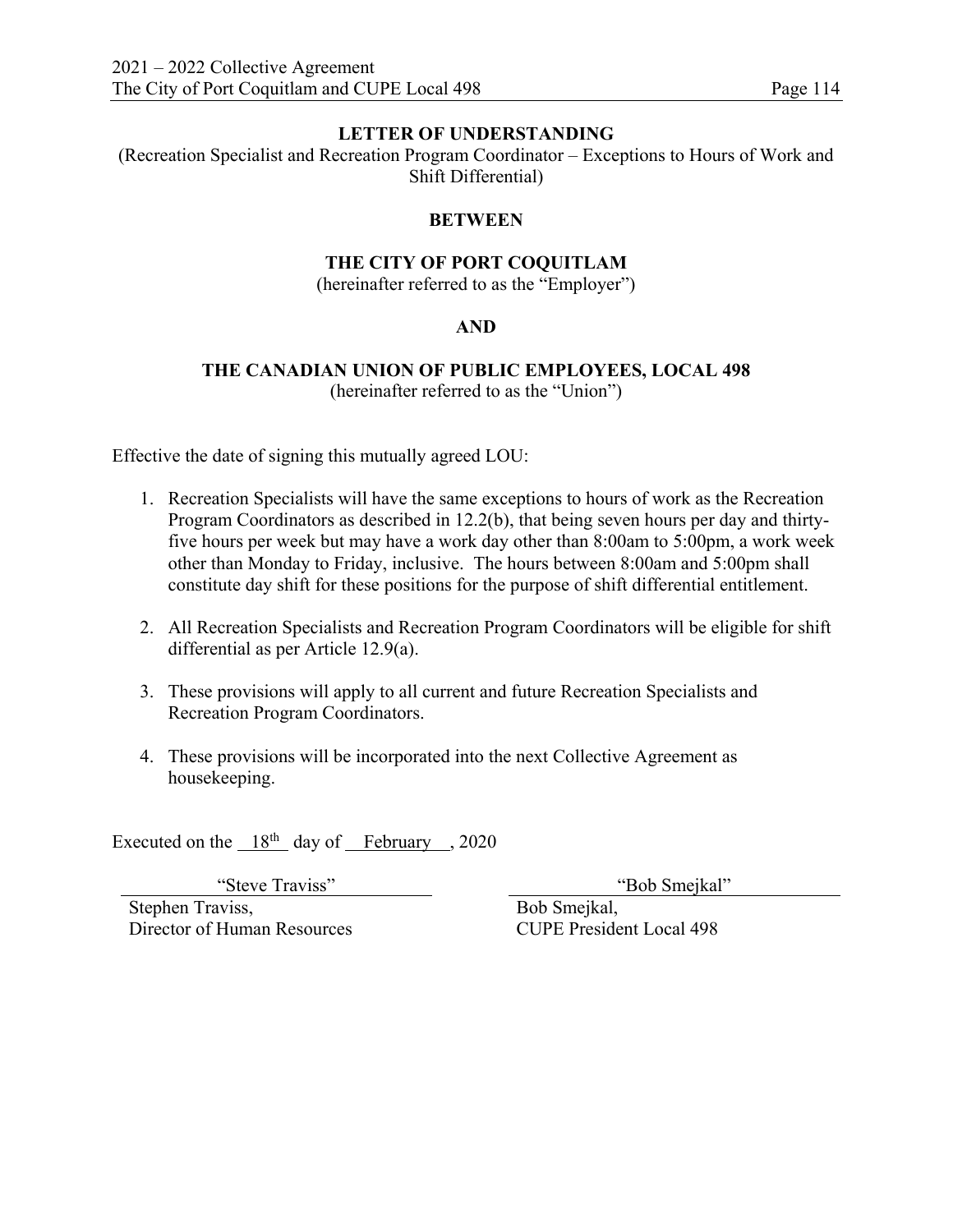(Bylaw Enforcement Officer – Community Safety)

#### **BETWEEN**

# **THE CITY OF PORT COQUITLAM**

(hereinafter referred to as the "Employer")

#### **AND**

# **THE CANADIAN UNION OF PUBLIC EMPLOYEES, LOCAL 498**

(hereinafter referred to as the "Union")

The parties recognize that the services of a Bylaw Enforcement Officer – Community Safety require non standard hours of work to meet community needs. The parties also recognize the challenges for internal candidates to be able to meet the training manual requirement of two years of experience as a bylaw enforcement officer for the Bylaw Enforcement – Community Safety Officer postings. To address these two issues, the parties agree to the following:

- 1. The exceptions to the hours of work for the full-time Bylaw Enforcement Community Safety Officer will match the exceptions for the Bylaw Enforcement – Animal Control, that being:
	- a. 7 hours per day, 35 hours per week
	- b. Any 5 consecutive days followed by 2 consecutive days of rest
	- c. Any 7 consecutive hours
- 2. Part-time Bylaw Enforcement Officer Community Safety will have the same exceptions to hours of work but will work less than 35 hours per week.
- 3. The classification of Bylaw Enforcement Officer will be replaced by the classification of Bylaw Enforcement Officer – Community Safety.
- 4. Regular employees who currently hold the position of Bylaw Enforcement Officer (John Leonard and Kerrie Gaudette) will be grandfathered for the purpose of hours of work but will assume the new classification title of Bylaw Enforcement Officer – Community Safety.
- 5. When a vacancy occurs for a Bylaw Enforcement Officer Community Safety, the employer will post as per the terms of Article 10 of the Collective Agreement and the position will be awarded to the internal applicant with the greatest seniority, having the necessary ability, knowledge and qualifications as set out in the applicable mutually agreed upon training programs (aka Training Manual Requirements).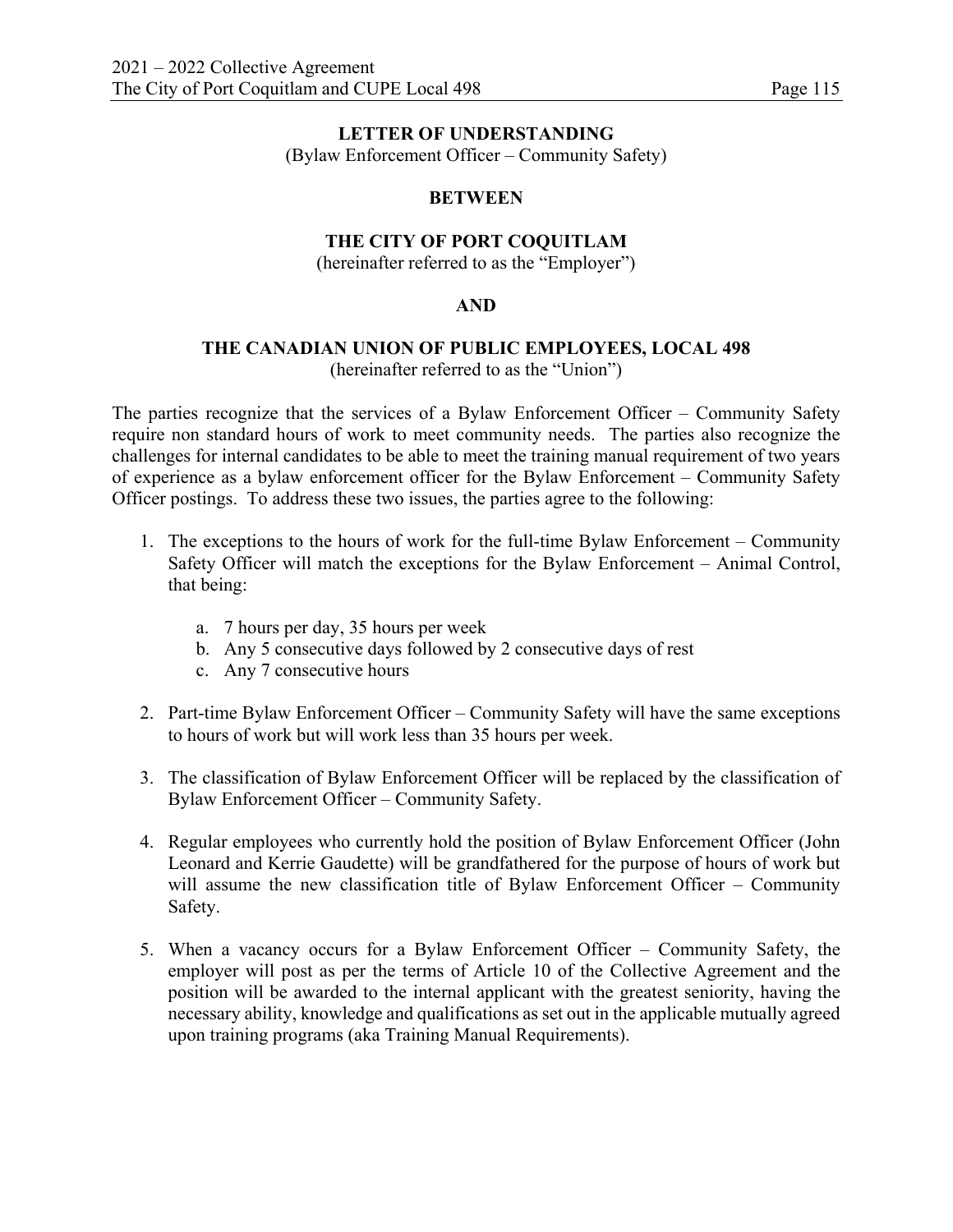- 6. If no internal candidates meet the training manual requirements, and there are no other Bylaw Enforcement Officer – Community Safety trainees currently in the Bylaw Division, the City will post for a Bylaw Enforcement Officer – Community Safety Trainee as per the agreed to training manual requirements for the trainee.
- 7. The trainee rate of pay and progression in pay will be as follows:
	- a) At award pay grade 20
	- b) After completion of Bylaw Compliance, Enforcement and Investigative Skills Level II – pay grade  $21$
	- c) Increments to follow Article 18.10 of the Collective Agreement.
- 8. If a Bylaw Enforcement Officer Community Safety trainee is already working in the Division or no internal candidates meet the Bylaw Enforcement Officer – Community Safety Trainee Training Manual Requirements, the employer will post the position externally.

Executed on the  $16<sup>th</sup>$  day of July , 2020

Stephen Traviss, Director of Human Resources

"Steve Traviss" (Steve Traviss") (Steve Traviss" (Steve Traviss" (Steve Traviss" (Steve Traviss" (Steve Traviss

 Bob Smejkal, CUPE President Local 498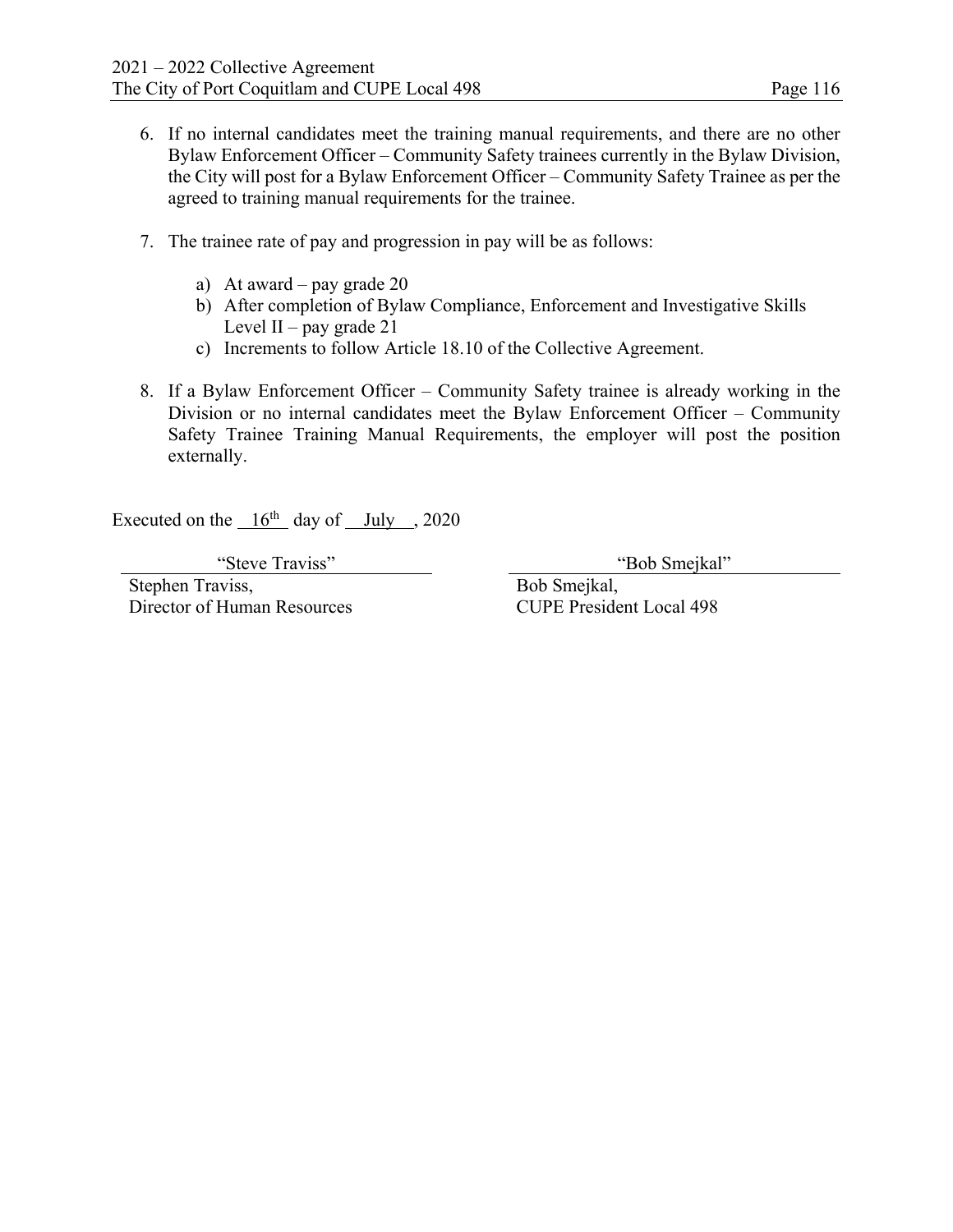(Paid Leaves During Temporary Transfers Exceeding 3 Full-Time Equivalent Months)

#### **BETWEEN**

# **THE CITY OF PORT COQUITLAM**

(hereinafter referred to as the "Employer")

#### **AND**

#### **THE CANADIAN UNION OF PUBLIC EMPLOYEES, LOCAL 498**  (hereinafter referred to as the "Union")

This Letter of Understanding sets out the agreement established by the *Interpretation – Acting Pay during Periods of Vacation and Sick* letter dated August 12, 2013.

This agreement is applicable to (but not limited to) the following articles of the Collective Agreement:

- 18.4 Pay During Temporary Transfers
- 18.5 Transfers Outside of the Bargaining Unit

Effective June 1, 2013, the Employer and the Union agree that the following will guide eligibility for acting pay when paid leaves occur during temporary transfers or transfers outside of the bargaining unit.

- Employees in acting positions will receive the rates of pay for hours worked, as provided for by the language of the Collective Agreement;
- In addition, following three full-time equivalent months in an "acting" position, an employee will be entitled to receive the acting rate of pay for all paid leaves.
- The ability to claim the higher rate for hours paid but not worked is limited to the duration of the temporary transfer.

Executed on the  $1<sup>st</sup>$  day of April , 2022

"Steve Traviss" "Bob Smejkal"

Stephen Traviss, Director of Human Resources

 Bob Smejkal, CUPE President Local 498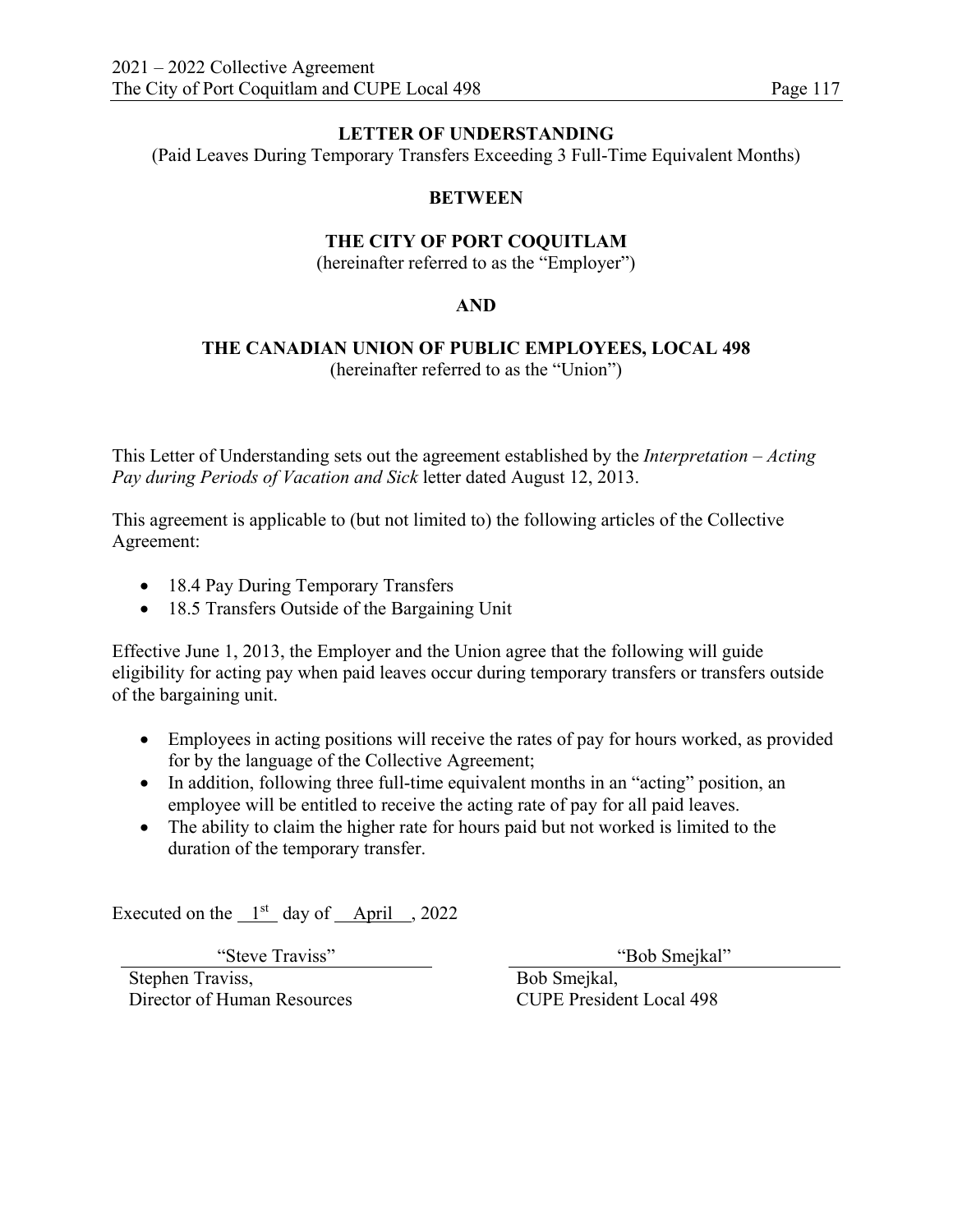# **MEMORANDUM OF AGREEMENT**

(Parks and Recreation Restructure and Reclassifications)

# **BETWEEN**

# **THE CORPORATION OF THE CITY OF PORT COQUITLAM**

(hereinafter referred to as the "City")

# **AND**

#### **THE CANADIAN UNION OF PUBLIC EMPLOYEES, LOCAL 498**  (hereinafter referred to as the "Union")

Whereas the City and the Union (the "Parties") are committed to work toward resolving any and all outstanding matters related to outstanding reclassifications and whereas the City desires to restructure the Aquatics Section and whereas the City wishes to formalize the temporary assignments, the Parties agree to the following:

## **Reclassification 09-01 Shawn Fengler**

The Parties agree that the current classification specification, training manual requirements and rate of pay are appropriate for the work undertaken by Ms. Fengler.

It is further acknowledged by the Parties that during the times that Ms. Fengler worked outside her classification, every effort was made to pay Ms. Fengler the Recreation Programmer rate of pay.

## **Reclassification 09-02 Kelly Phillips**

The Parties agree that the current classification specification, training manual requirements and rate of pay are appropriate for the work undertaken by Ms. Phillips.

## **Reclassification 10-03 Sherry Patrick**

The Parties agree to the classification specification, training manual requirements attached as Attachment #1 to this agreement. The position of Recreation Coordinator – Aquatics shall be assigned pay grade 20 at 40 hours per week.

Ms. Sherry Patrick shall be paid at step 1 of pay grade 20. Increment increase to step 2 will be based on successful completion of eighteen (18) credits as per the training manual requirements and one year of service. Increment increase to step 3 will be based on successful completion of an additional nine (9) credits as per the training manual requirements and six months of service.

It is understood that both parties agree that Ms. Sherry Patrick will have four (4) years, from the signing date of this agreement, to complete the Training Manual Requirements for the position of Recreation Program Coordinator - Aquatics.

If Ms. Patrick does not successfully complete the Training Manual Requirements in the approved four (4) year period, she will be reverted back to her former position – Recreation Programmer – Aquatics.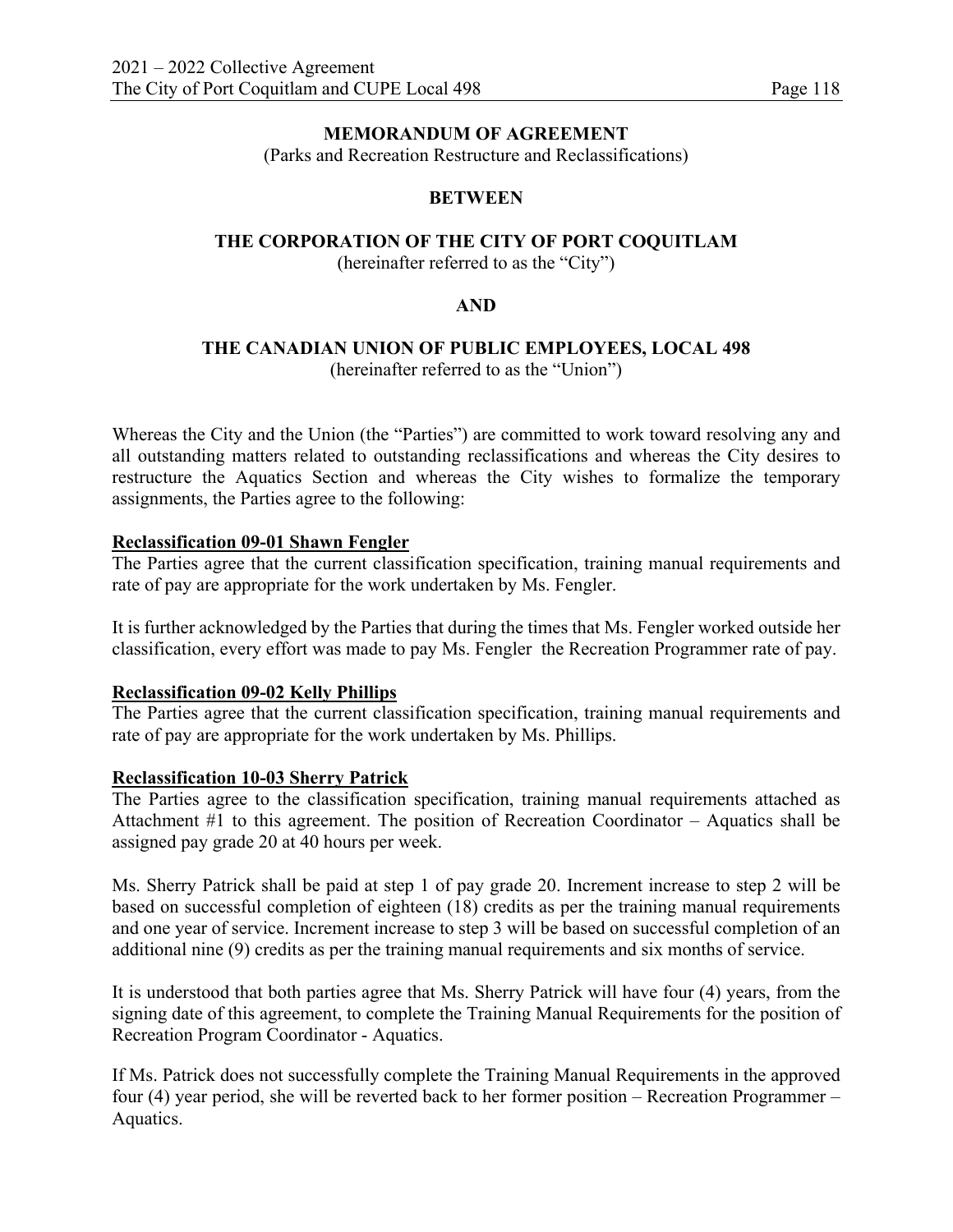It is understood that upon successful completion of the Training Manual Requirements for the position of Recreation Program Coordinator – Aquatics, by Sherry Patrick, the position of Recreation Coordinator – Aquatics will be made redundant and Ms. Patrick will be appointed to the Recreation Program Coordinator – Aquatics position.

It is understood that the position of Recreation Program Coordinator - Aquatics will not be posted at this time.

# **Formalization of Temporary Assignments**

The Parties agree to formalize the appointments of Ms. Shelly Alford to the Recreation Program Coordinator – Health and Wellness on a regular part-time basis (.60 FTE) effective the date of the signing of this agreement.

The Parties agree to formalize the appointment of Mr. Nathan Taylor to the Recreation Program Coordinator – Active Living and Sport on a regular full-time basis effective the signing of this agreement.

It is understood that the position of Recreation Program Coordinator – Sport and Fitness will be made redundant.

# **Facility Service Worker**

The Parties agree to establish a classification of specification, training manual requirements attached as Attachment #2 to this agreement. This classification of worker will be paid the rate of \$26.67 based on 2011 rates. This classification of worker will be required to have the  $5<sup>th</sup>$  Class Refrigeration Endorsement Certificate of Competency, two years recent experience custodial maintenance and the BCRPA Pool Operators Level I and II.

It also understood that all future vacancies in Arena and/or Pool Maintenance Positions will be posted as Facility Service Workers.

# **Zamboni Operator**

The Parties agree to establish a rate of pay of \$25.78 (based on 2011 rates) for staff performing Zamboni Operator duties. In order to be eligible to operate the zamboni, the Parties agree to establish training manual requirements, attached as Attachment #3. Employees must currently hold Building Maintenance Worker position, completed an orientation and training program (minimum of 20 hours) and successful evaluation of their competency to operate a Zamboni.

Executed on the  $14<sup>th</sup>$  day of March , 2011

President, CUPE Local 498 Chief Administrative Officer

"Brenda Nadeau"

"Cheryl Rutledge" "Tony Chong"

"Kulwinder Sall" Representative, CUPE Local 498 Acting Manager, Human Resources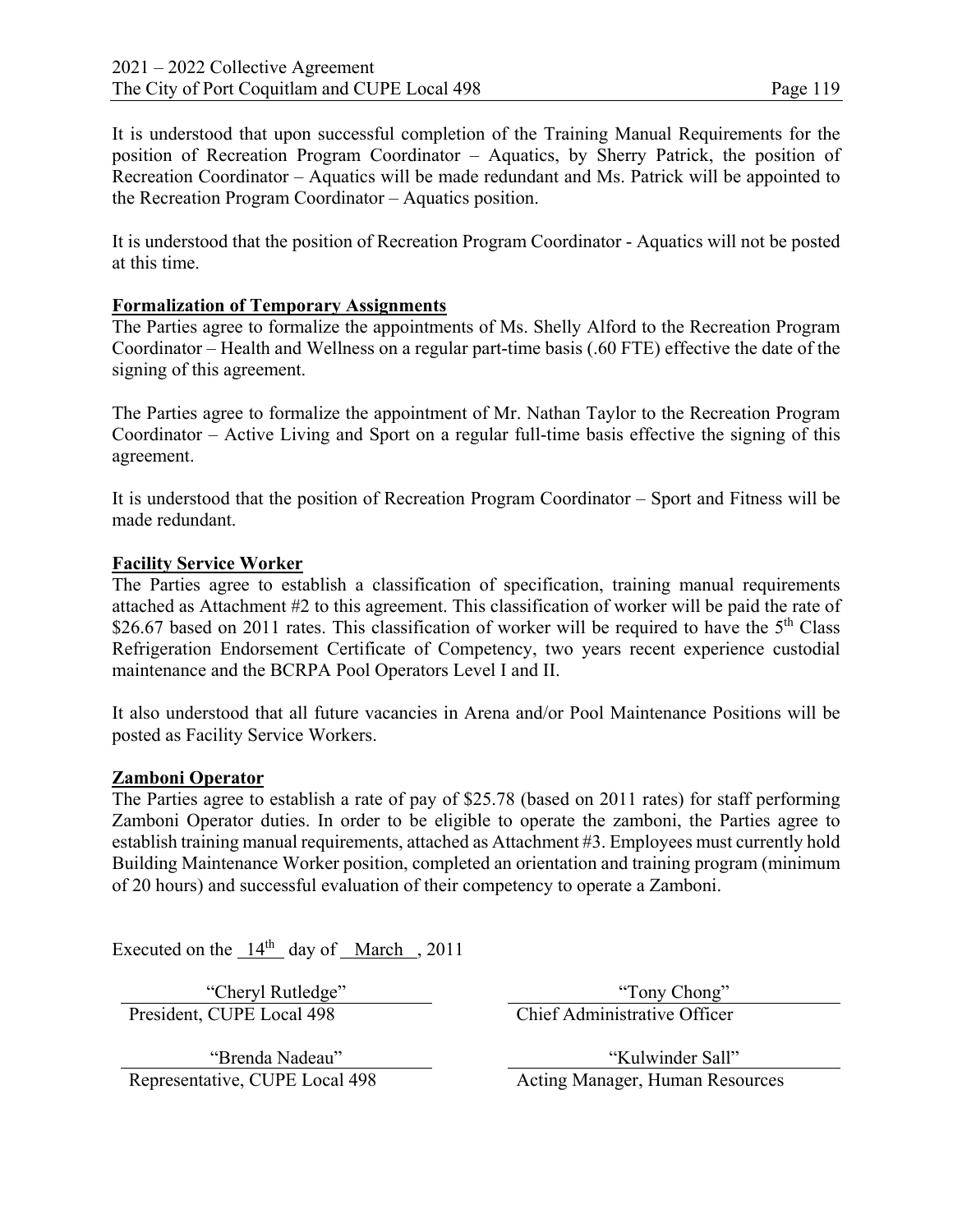# **MEMORANDUM OF AGREEMENT**

(Reclassifications in Corporate Services)

The parties agree to resolve the outstanding reclassification in the Corporate Services Division, specifically:

Secretarial Assistant to the City Clerk Bylaw Enforcement Officer I Computer Operator/ Accounting Clerk I Payroll Clerk Accounts Payable Clerk

The terms of this agreement are as follows:

## **Secretarial Assistant to the City Clerk**

The Parties agree to remove this position as a bargaining unit position, and the City will establish this position as an exempt position. However, it is recognized that the incumbent performed beyond the scope of the current classification specification for a period of time, specifically through the time period when the Records classification system was under development and through the implementation until the Records Coordinator was hired. In recognition of Ms. Deakin's role in that project, the Parties agree that payment in the form of a one-time lump sum of \$9,000 constitutes full and final resolution of this outstanding reclassification, and that effective the signing of this agreement the Parties agree that the position of Secretarial Assistant to the City Clerk is no longer considered a bargaining unit position.

If Ms. Deakin declines the newly established exempt position, the Parties agree to reconvene to negotiate a Letter of Understanding similar to the terms negotiated between the Parties for the exclusion of the Area Recreation Supervisors in 1999.

The Clerk III Steno position vacated by Ms. Laura Mercer is posted and will be filled on a full time basis.

## **Bylaw Enforcement Officer I**

# **(Amended from original as per 2012 Framework for Settlement between the City of Port Coquitlam and CUPE Local 498 signed May 29, 2013)**

When future vacancies occur and in an effort to provide for succession and provide opportunities to current employees, the Parties agree that internal postings for Bylaw Officers will be posted providing for progression from pay grade 20 to pay grade 22.

The progression will be as follows:

Pay grade  $20 -$  Step 1 – basic requirements as per the classification specification and training manual requirements;

Pay grade 21 – Step 2 with the completion of one year of service and successful completion of the Bylaw Enforcement and Investigative Skills Level I session;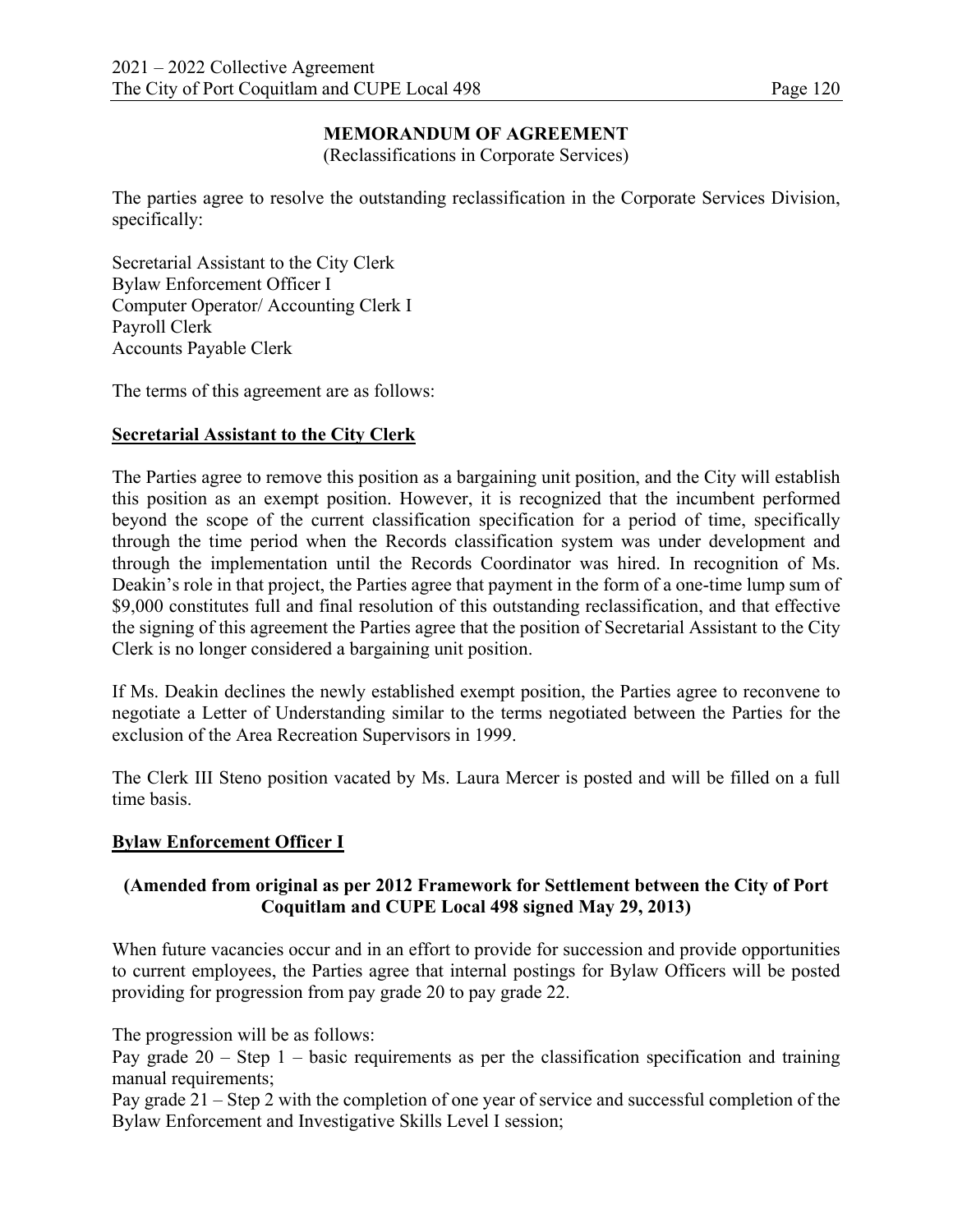Pay grade  $22 -$  Step 3 – with the completion of an additional six (6) months experience and successful completion of the Bylaw Enforcement and Investigative Skills Level II session.

The time lines above are subject to extension by the parties in the event that the courses are not available.

For the first posting of a Bylaw Enforcement Officer appointment will be made of the senior candidate that possesses grade 12 and has a minimum of one year of experience in a customer service role and agrees to complete any outstanding base course work within eighteen months of being awarded the position. If they fail to complete the base or the requirements as outlined above, they will be returned to their former position and anyone else promoted or transferred will be returned to their former position.

Further, anyone appointed to the BEO that does not complete the requirements as noted in the training manual requirements will be returned to their former position and anyone appointed as a result will be returned to their former positions.

In the event there are no qualified internal candidates, the City reserves the right to recruit externally for a Bylaw Enforcement Officer II.

It is agreed that for the purposes of these new requirements and in consideration of their experience as Bylaw Officers, Ms. Paula Jones and Ms. Aurora Lore are grand-parented for these new requirements.

This constitutes full and final resolution to the outstanding reclassification request.

## **Property Use Coordinator**

In the event Mr. Ian Clough resigns from the City, Mr. John Leonard will be confirmed as the regular incumbent in the position of Property Use Coordinator.

## **Computer Operator/ Accounting Clerk**

The Parties agree to the attached classification specification and training manual requirements effective the date of the signing of this agreement. In addition, the Parties agree that the position is properly classified at pay grade 14. This constitutes full and final resolution of the outstanding reclassification request.

It is further understood that with the implementation of Remote Time Entry in Payroll the role of the Computer Operator/Accounting Clerk I position will change from the majority of time performing a data entry function to more of an audit function. In anticipation of this change, the City agrees to fund course work for the current incumbents, Cindy Hartin and Judy Dillabough to commence course work for certification as Payroll Compliance Practitioner. The completion of the course work for the noted incumbents is optional however strongly encouraged. At the time of the implementation of Remote Time Entry the City will review with the union the proper classification for the changed position and amend as necessary.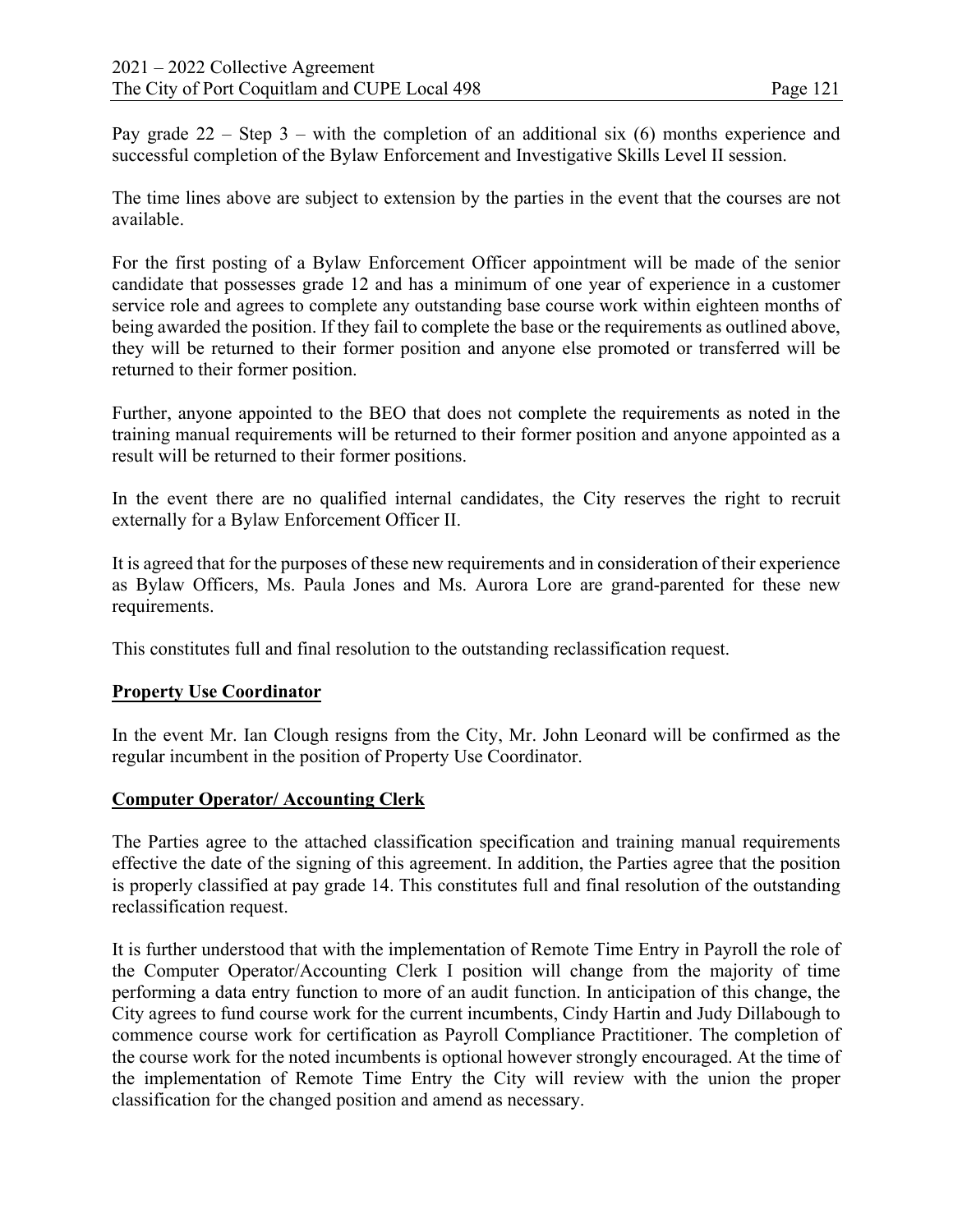Finally, the Parties agree that upon implementation of the Remote Time Entry and/or upon the retirement of Ms. Barbara Lohnes, the Parties agree to review the role of the position, the structure of the section, the roles and responsibilities of the staff within the section and discuss the exclusion of the Supervisor position from the bargaining unit.

# **Payroll Clerk**

The Parties agree to the attached revised classification specification and training manual requirements effective the date of the signing of this agreement. In addition the parties agree that the position is appropriately classified at pay grade 16. This constitutes full and final resolution to the outstanding reclassification request.

#### **Accounts Payable Clerk**

The Parties agree to develop and present a classification specification and training manual requirements for the Accountants Payable Clerk based on the current duties. In addition, the Parties agree that the position is properly classified at pay grade 14. This constitutes full and final resolution of the outstanding reclassification request.

#### **Other**

The Parties agree that all outstanding grievances related to any of the reclassification requests as noted in this document are fully and finally resolved with this agreement.

Executed on the  $30<sup>th</sup>$  day of May , 2008

President, CUPE City Representative

"Cheryl Murray" "Barbara Wilton"

"Bob Smejkal" CUPE Representative City Representative

"Tony Chong"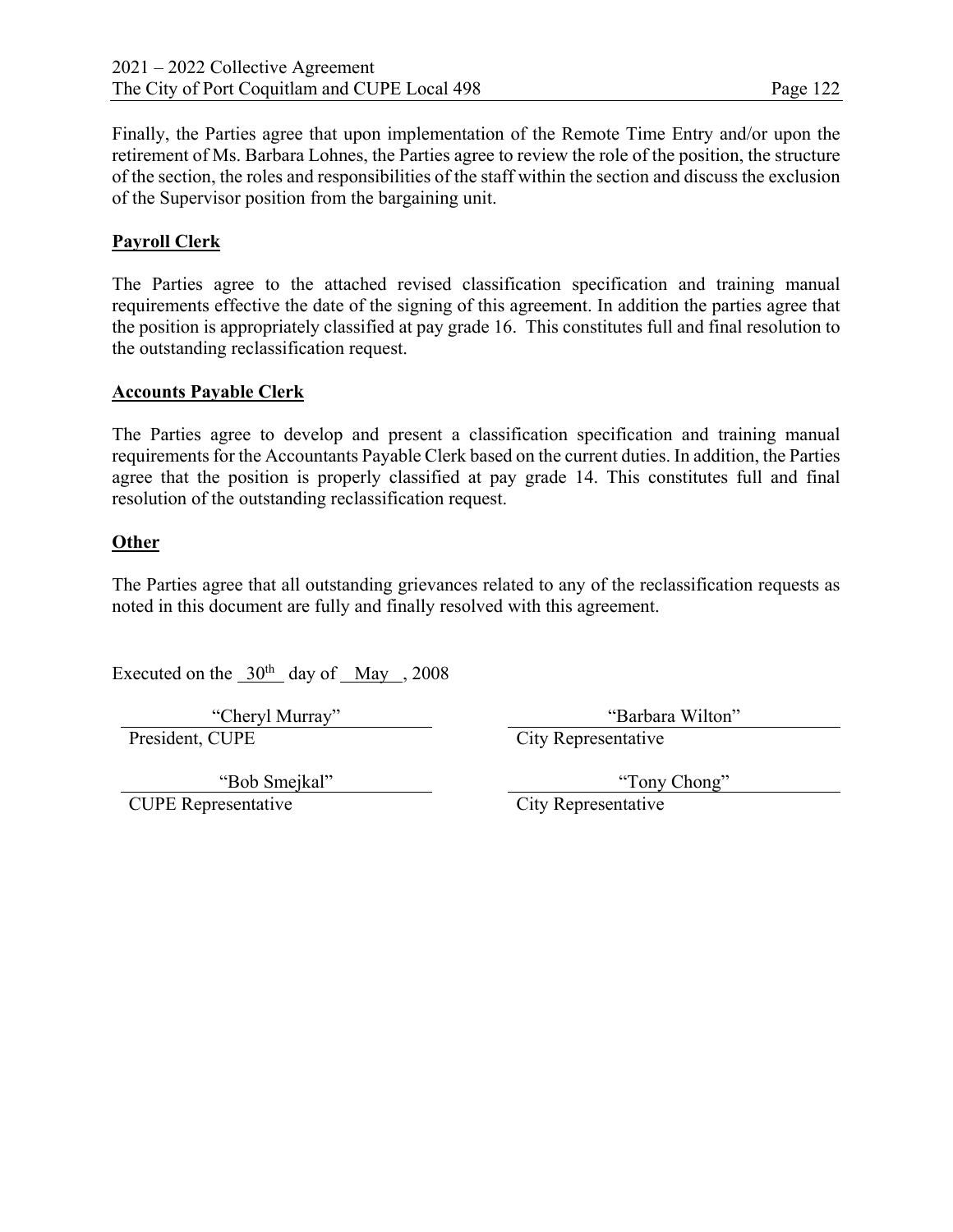#### **MEMORANDUM OF AGREEMENT**

(Port Coquitlam Community Centre Staffing)

## **BETWEEN**

#### **THE CITY OF PORT COQUITLAM**  ("Employer")

#### **AND**

# **THE CANADIAN UNION OF PUBLIC EMPLOYEES, LOCAL 498**  ("Union")

A number of new CUPE positions have been created to staff the new Port Coquitlam Community Centre. The parties agree that filling these positions has a mutual benefit to the union's members and the City with greater opportunities for staff advancement, enhanced service to the Community and attraction and retention benefits when posted as regular versus time-stated. The parties recognize the authority of the Training Adjudication Committee in approving class specifications and training manual requirements. The parties further recognize the need to post and fill these positions without delay with the Community Centre scheduled to fully open in 2021 (date to be confirmed).

Following the posting and filling of these positions, if the position evolves or the incumbent believes they are working outside of their class specification, the City agrees to work with the union to expedite reclassification consideration under Article 19 – Job Classification and Reclassification of the Collective Agreement.

In consideration of the union's agreement to expedite approval of the follow class specifications and training manual requirements, the City agrees to withdraw grievance 21-01 on a without prejudice or precedent basis. Once approved and filled, these changes will result in:

- 4 new full-time jobs
- 9 new part-time jobs
- 1 full-time job converted from part-time
- 1 new time-stated part time job
- 3 full-time existing staff promotions (Shawn, Rob and Dale)
- 1 conversion from part-time to full-time (Melissa)

Draft Class Specification and Training Manual Requirements are agreed to as follows:

**Recreation Services Assistant (RSA) (Schedule C):** The City agrees to post three new regular part-time RSA's. In addition, additional casual RSA's will be hired to address regular staff absences and as in interim measure until the City has experience with the staffing levels required. See **Appendix 1** – Draft Class Specification and Training Manual Requirements.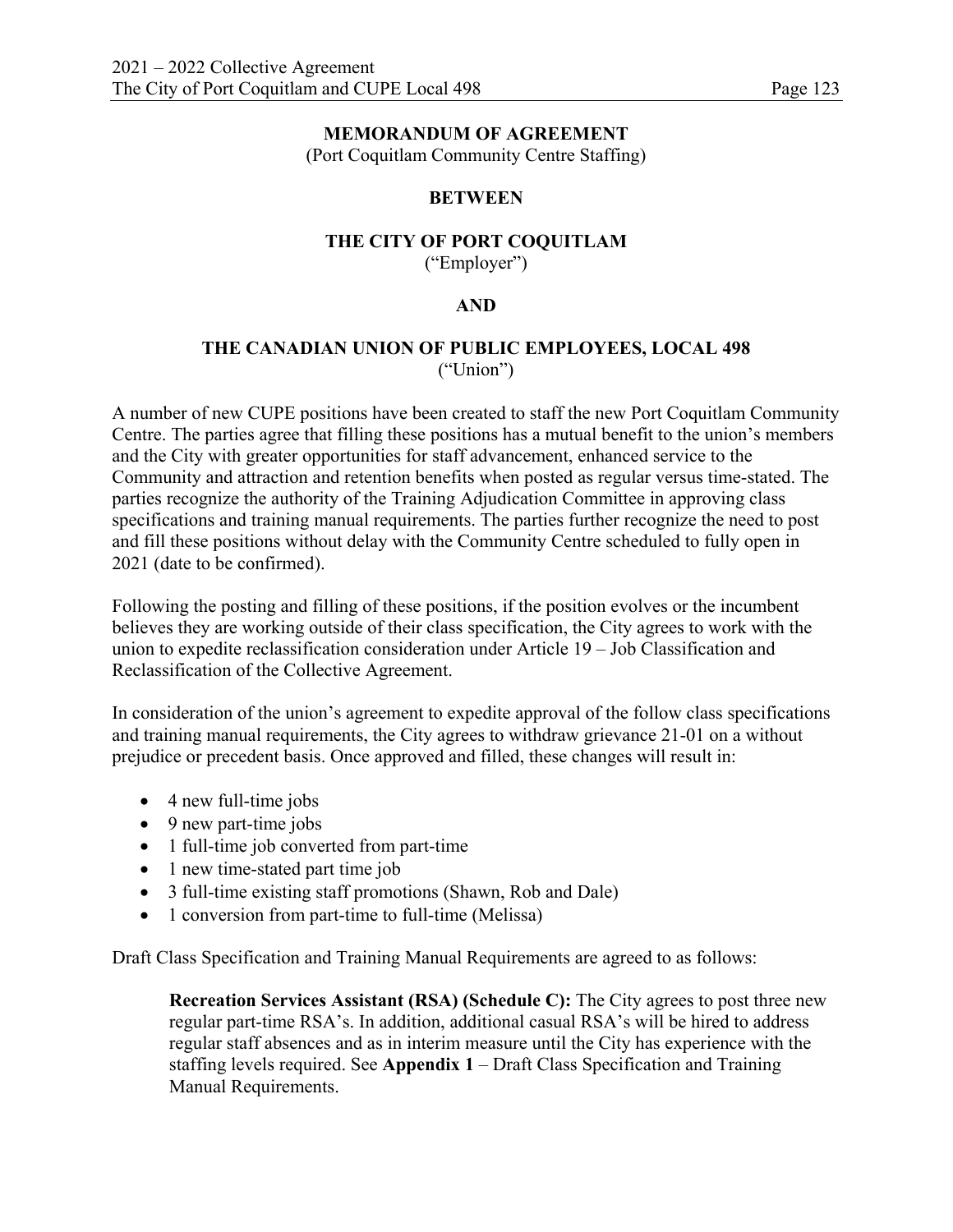**Recreation Specialist (RS) – Early Childhood Education (ECE) (Schedule B):** The City agrees to post one new regular part-time RS – ECE. See **Appendix 2** – Draft Class Specification and Training Manual Requirements. For six months after the signing of this MOA, internal candidates who meet all other training manual requirements with the exception of a single course will be granted provisional equivalency; this does not extend to licensing requirements that are provincially regulated. This Schedule B position will mirror the hours of work of the existing specialists – any 7 hours per day and 35 hours per week, but may have a work day other than 8:00am to 5:00pm and a work week other than Monday to Friday, inclusive. Eligible for shift differential outside of schedule B day shift.

**Recreation Specialist (RS) – Arenas (Schedule B):** The City agrees to place Shawn Fengler into the RS – Arenas regular full-time, retroactive to April 14, 2021, the date of her reclassification request. See **Appendix 2 -** Draft Class Specification and Training Manual Requirements. The City will not be filling the RPA – Arena Sports position Shawn will be vacating. This Schedule B position will mirror the hours of work of the existing specialists – any 7 hours per day and 35 hours per week, but may have a work day other than 8:00am to 5:00pm and a work week other than Monday to Friday, inclusive. Eligible for shift differential outside of schedule B day shift.

**Recreation Specialist (RS) – Volunteer Services (Schedule B):** The City agrees to place Rob Loxterkamp into the RS – Volunteers and Community Development regular full-time position effective the date of this MOA. See **Appendix 2** – Draft Class Specification and Training Manual Requirements. The City will not be filling the RPA – Volunteer Services position Rob will be vacating. This Schedule B position will mirror the hours of work of the existing specialists – any 7 hours per day and 35 hours per week, but may have a work day other than 8:00am to 5:00pm and a work week other than Monday to Friday, inclusive. Eligible for shift differential outside of schedule B day shift.

**Technical Maintenance Supervisor (Schedule C):** The City agrees to place Dale Dingwall into the Technical Maintenance Supervisor regular full-time position effective the date of signing of this MOA. See Appendix 3 – Draft Class Specification and Training Manual Requirements. Dale's hours of work provisions will be grandfathered until his resignation from the City. In addition, Dale will be paid lump sum of \$2000.00 in additional earnings (subject to CRA deductions) in consideration of all acting opportunities prior to the signing of this MOA; the Union waives his reclassification rights under the Collective Agreement with respect to further retroactive pay considerations. Dale's Technical Maintenance Work I vacancy will be posted regular full-time as a Schedule C position. The Parties agree to the position title, rate of pay and intent of the Class Specification however recognize the final Class Specification and Training Manual Requirements will be tabled at a later date for final approval.

**Software and Customer Support Assistant (Schedule C):** The City agrees to post a regular full-time Software and Customer Support Assistant. See **Appendix 4** – Draft Class Specification and Training Manual Requirements.